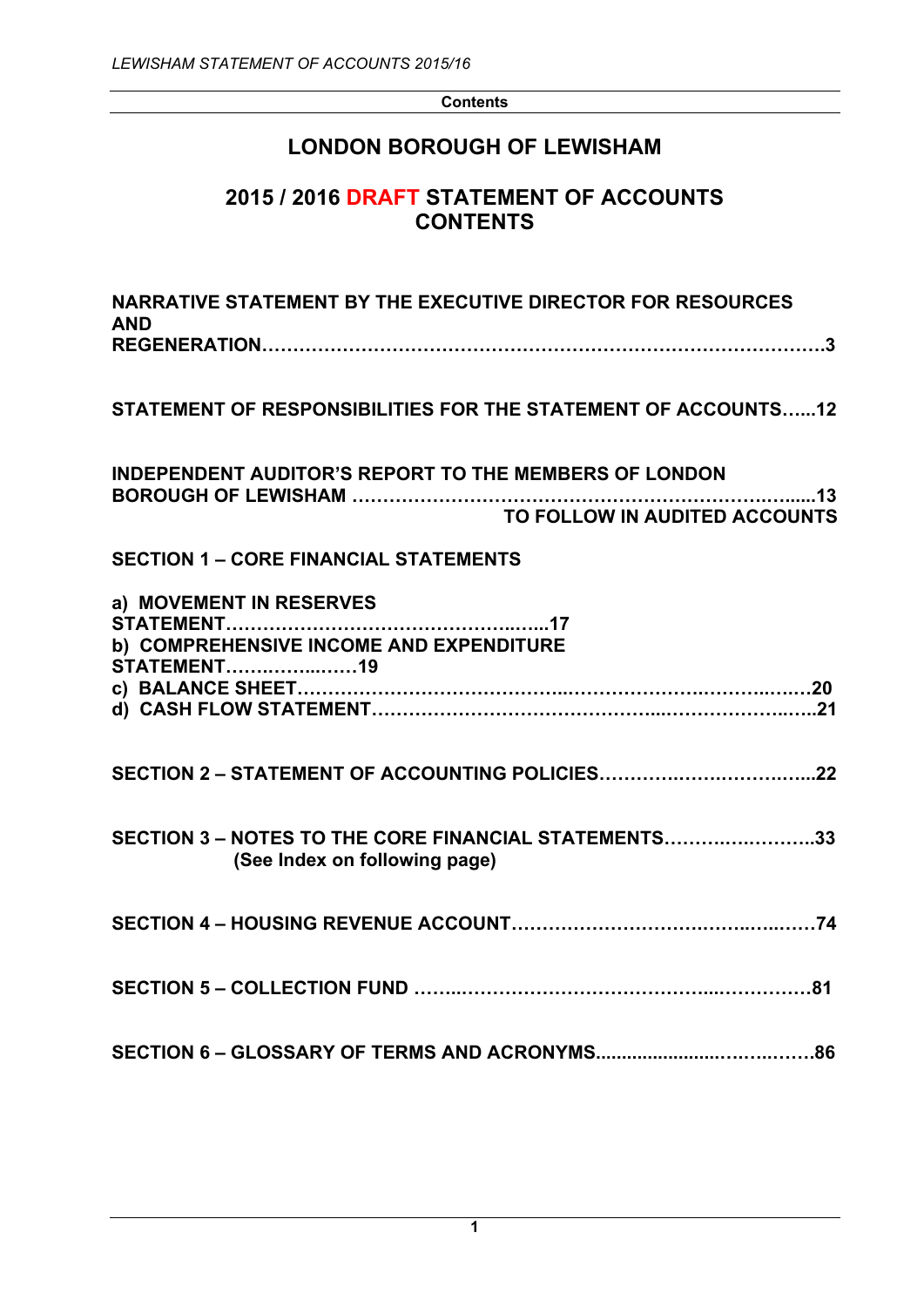#### **Contents**

## **INDEX OF SECTION 3 – NOTES TO THE CORE FINANCIAL STATEMENTS**

| Note 1  | Accounting Standards Issued, Not Adopted in the 2015/16 Accounts                | 33 |
|---------|---------------------------------------------------------------------------------|----|
| Note 2  | <b>Critical Judgements in Applying Accounting Policies</b>                      | 33 |
| Note 3  | Assumptions made about the Future and other Major Sources of Estimation         | 34 |
|         | <b>Uncertainty</b>                                                              |    |
| Note 4  | <b>Material Items of Income and Expenditure</b>                                 | 34 |
| Note 5  | <b>Events after the Balance Sheet Date</b>                                      | 35 |
| Note 6  | <b>Other Operating Expenditure - Levies</b>                                     | 35 |
| Note 7  | Adjustments between Accounting Basis and Funding Basis under Regulation         | 35 |
| Note 8  | <b>Earmarked Reserves</b>                                                       | 38 |
| Note 9  | <b>Non-Current Assets</b>                                                       | 39 |
| Note 10 | <b>Investment Properties</b>                                                    | 42 |
| Note 11 | <b>Financial Instruments</b>                                                    | 42 |
| Note 12 | Nature and Extent of Risks arising from Financial Instruments                   | 45 |
| Note 13 | <b>Debtors</b>                                                                  | 46 |
| Note 14 | <b>Cash and Cash Equivalents</b>                                                | 48 |
| Note 15 | <b>Creditors</b>                                                                | 49 |
| Note 16 | <b>Provisions</b>                                                               | 49 |
| Note 17 | <b>Revenue Receipts in Advance</b>                                              | 50 |
| Note 18 | <b>Usable Capital Receipts</b>                                                  | 50 |
| Note 19 | <b>Pension Reserve</b>                                                          | 50 |
| Note 20 | <b>Revaluation Reserve</b>                                                      | 51 |
| Note 21 | <b>Capital Adjustment Account</b>                                               | 52 |
| Note 22 | <b>Segmental Reporting (Amounts Reported for Resource Allocation Decisions)</b> | 53 |
| Note 23 | <b>Agency Services and Pooled Budgets</b>                                       | 55 |
| Note 24 | <b>Investment in Companies</b>                                                  | 55 |
| Note 25 | <b>Members' Allowances</b>                                                      | 56 |
| Note 26 | <b>Officers' Remuneration</b>                                                   | 57 |
| Note 27 | <b>External Audit Costs</b>                                                     | 59 |
| Note 28 | <b>Dedicated Schools Grant</b>                                                  | 60 |
| Note 29 | <b>Grant Income</b>                                                             | 60 |
| Note 30 | <b>Related Party Transactions</b>                                               | 61 |
| Note 31 | <b>Capital Expenditure and Capital Financing</b>                                | 61 |
| Note 32 | <b>Leases</b>                                                                   | 62 |
| Note 33 | <b>Private Finance Initiatives (PFI) Contracts</b>                              | 63 |
| Note 34 | <b>Long Term Contracts</b>                                                      | 66 |
| Note 35 | <b>Defined Contribution Pension Schemes</b>                                     | 66 |
| Note 36 | <b>Defined Benefit Pension Schemes</b>                                          | 66 |
| Note 37 | <b>Contingent Liabilities</b>                                                   | 71 |
| Note 38 | <b>Contingent Assets</b>                                                        | 71 |
| Note 39 | <b>Trust Funds</b>                                                              | 71 |
| Note 40 | <b>Heritage Assets</b>                                                          | 71 |
| Note 41 | Adjustment to Surplus or Deficit on the Provision of Services for Non-Cash      | 72 |
|         | <b>Movements</b>                                                                |    |
| Note 42 | Adjustment for Items included in the Net Surplus or Deficit on the Provision of | 72 |
|         | <b>Services that are Investing and Financing Activities</b>                     |    |
| Note 43 | <b>Cash Flow Statement - Operating Activities</b>                               | 72 |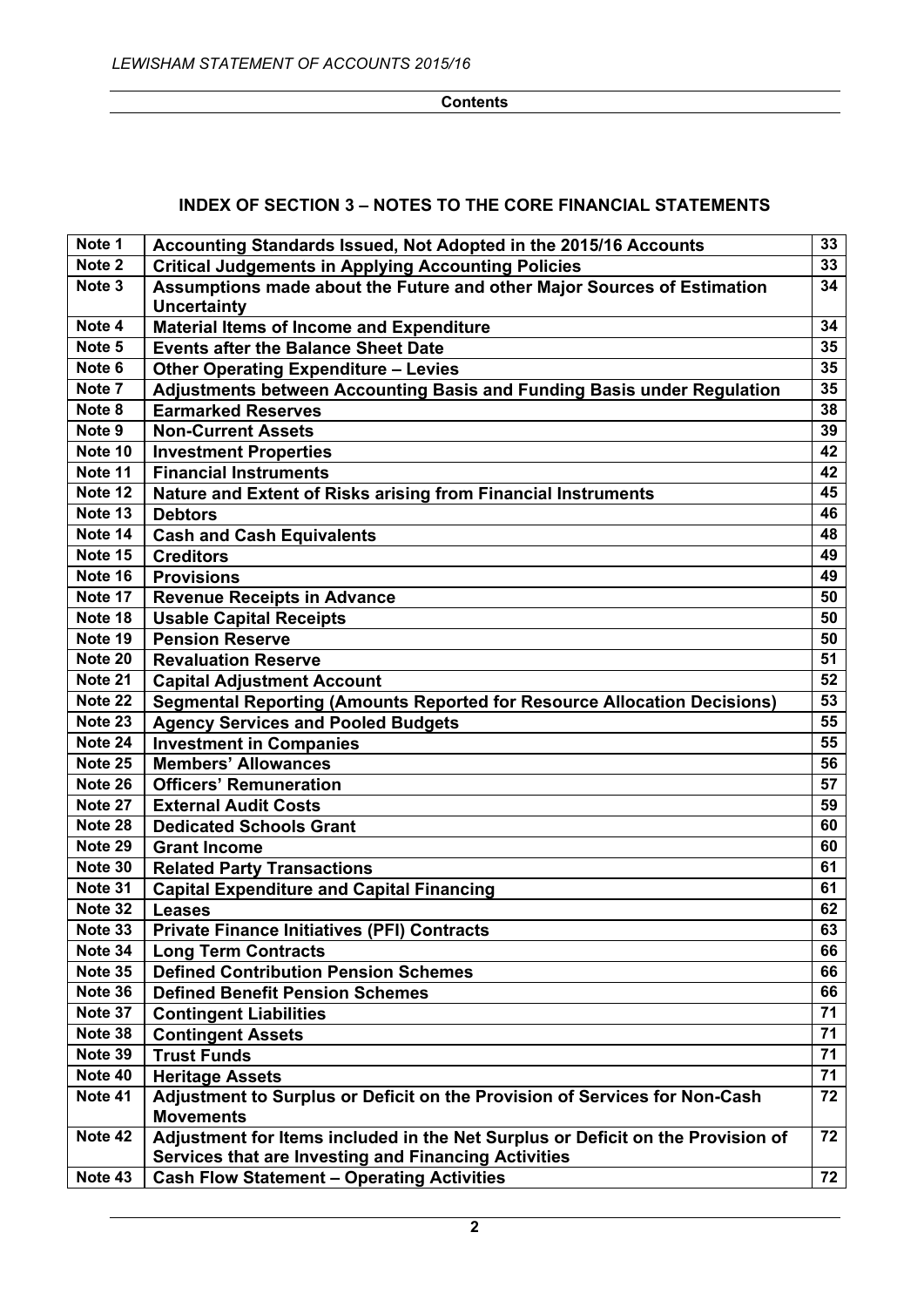| <b>Contents</b>                                      |  |
|------------------------------------------------------|--|
| Note 44   Cash Flow Statement - Investing Activities |  |
| Note 45   Cash Flow Statement – Financing Activities |  |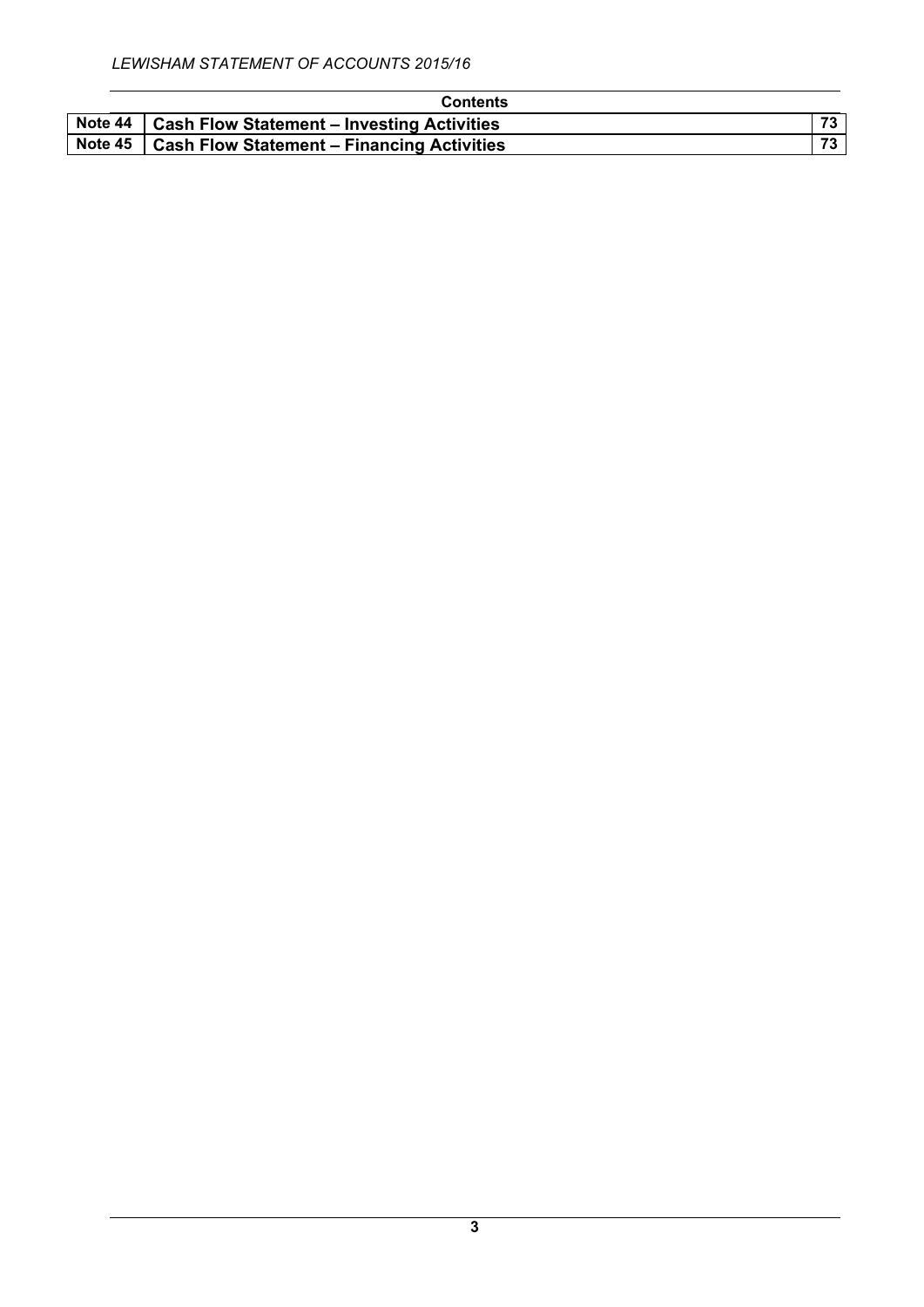# **NARRATIVE STATEMENT BY THE EXECUTIVE DIRECTOR FOR RESOURCES AND REGENERATION**

## **1. INTRODUCTION**

This Statement of Accounts reports the financial results of all the Council's operations for the financial year 2015/16 and shows the Council's financial position as at 31st March 2016. The Accounts have been compiled in accordance with the Code of Practice on Local Authority Accounting in the United Kingdom 2015/16 and the Service Reporting Code of Practice for Local Authorities (SERCOP) 2015/16, jointly developed by CIPFA and the Accounting Standards Board. These constitute proper accounting practice with which Local Authorities must by statute comply and include adherence to International Financial Reporting Standards (IFRS). There are no fundamental changes to the basis on which the Accounts have been compiled for 2015/16 compared to previous years.

## **2. THE COUNCIL'S STATEMENT OF ACCOUNTS**

The Statement of Accounts comprises this Narrative Statement, a Statement of Responsibilities, an External Auditor's report (which will be inserted upon completion of the external audit), the Core Financial Statements and other statutory Accounts as set out below. A review has again concluded that Group Accounts are not required to be prepared for the year.

## **Section 1 – The Core Financial Statements**

## **Section 1a - Movement in Reserves Statement (MiRS)**

This statement shows the movement in the different reserves held by the Council during the year, analysed into 'usable reserves' and 'unusable reserves'. The Surplus or (Deficit) on the Provision of Services line shows the true cost of providing the Council's services, more details of which are shown in the Comprehensive Income and Expenditure Statement. These are different from the statutory amounts required to be charged to the General Fund Balance and the Housing Revenue Account for Council Tax and dwellings rent setting purposes respectively. The Net Increase / Decrease before Transfers to Earmarked Reserves line show the statutory General Fund and Housing Revenue Account Balances.

#### **Section 1b – Comprehensive Income and Expenditure Statement (CIES)**

This statement shows the accounting cost in the year of providing the Council's services in accordance with IFRS, rather than the amount to be funded from taxation. Council's raise taxes to cover expenditure in accordance with regulations; this may be different from the accounting cost.

#### **Section 1c - Balance Sheet**

The Balance Sheet shows the value of the assets and liabilities recognised by the Council at the end of the year. The net assets of the Council (assets less liabilities) are matched by the reserves held by the Council. There are two types of reserve, 'usable' and 'unusable'. Usable reserves are those that can be used to provide services, subject to keeping a prudent level of reserves and any statutory limitations on their use. Unusable reserves are those that cannot be used to provide services. They include unrealised gains and losses where amounts only become available to provide services if the assets are sold, and reserves that hold timing differences shown in the MiRS line 'Adjustments between accounting basis and funding basis under regulations'. The Balance Sheet includes the Housing Revenue Account and the Council's own share of the Collection Fund, but excludes the Pension Fund and Trust Funds.

## **Section 1d - Cash Flow Statement**

This statement shows the changes in cash and cash equivalents of the Council during the year and how it generates and uses these by classifying cash flows into operating, investing and financing activities. Operating activities show how the Council is funded by taxation, grant income and service users. Investing activities show the extent to which cash outflows have been made for resources which contribute to the Council's future service delivery. Financing activities identify claims on future cash flows by providers of capital (i.e. borrowing) to the Council. The indirect method of compilation has been used.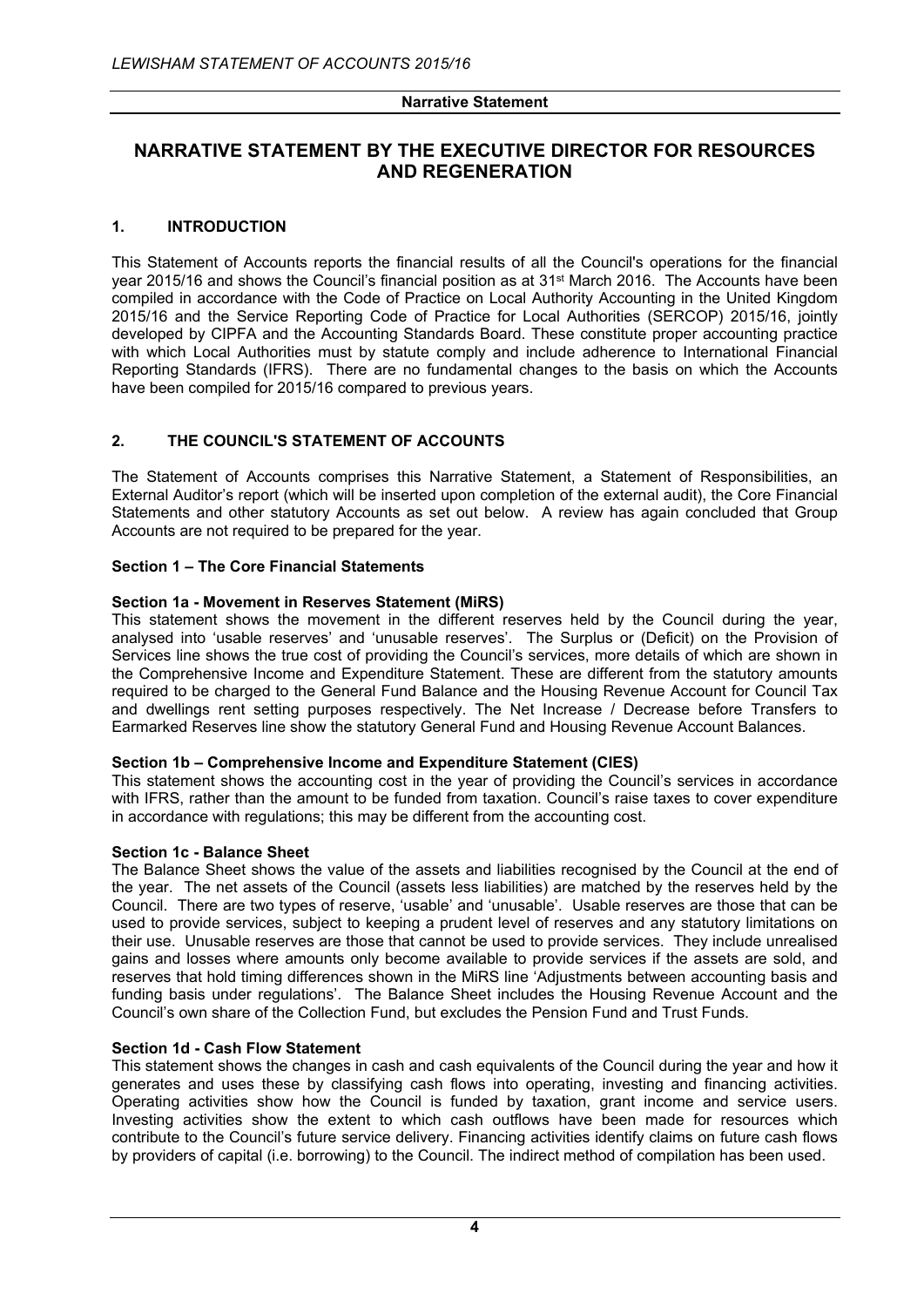## **Section 2 – Statement of Accounting Policies**

These outline the accounting and measurement bases used for the recognition, measurement and disclosure of figures and events in preparing the financial statements in the accounts. Other accounting policies used that are relevant to an understanding of the financial statements are also included.

#### **Section 3 – Notes to the Core Financial Statements**

This section contains notes that help to explain or give more detail to the Core Financial Statements.

#### **Section 4 – Housing Revenue Account (HRA)**

This is a statutory account which shows the major elements of income and expenditure on Council Housing provision and associated services to Council tenants and leaseholders.

#### **Section 5 – Collection Fund Accounts**

This is a statutory account which shows the transactions relating to Council Tax and Non-Domestic Rates. It shows how the amounts collected have been distributed to the Council's General Fund, the Greater London Authority and Central Government.

#### **Section 6 - Glossary**

This explains some technical and commonly used terms.

#### **Section 7 – Pension Fund Accounts**

The Lewisham Pension Fund is a separate entity from the Council and thus has its own accounts. These show the income and expenditure for the year, the value of the investments held and an assessment of the liabilities at the year end.

#### **Section 8 – Annual Governance Statement (AGS)**

This sets out the control and governance framework for all significant corporate systems and processes, cultures and values by which the Council is directed and controlled. It describes the activities with which the community is engaged and enables the monitoring of the achievement of the strategic objectives and the delivery of appropriate and cost effective services. It also reports any significant issues and the actions already taken and planned to be taken to address these.

#### **3. REVENUE BUDGET**

#### **3a 2015/16 Revenue Budget Setting and Funding**

The Council set a net budget requirement of £246.2m for 2015/16 at its meeting on  $25<sup>th</sup>$  February 2015. This was a decrease of £21.9m or 8.2% on the previous year's net budget requirement of £268.1m.

The main sources of income were the Council Tax and the Government determined Settlement Funding Assessment (SFA), which comprised Non-Domestic Rates (NDR) and Revenue Support Grant (RSG). The amount determined to be raised from Council Tax was calculated as shown in the following table.

#### **2015/16 Revenue Budget Funding**

|                                                         | 2015/16   | 2014/15    |
|---------------------------------------------------------|-----------|------------|
|                                                         | £000      | £000       |
| Lewisham's Net Budget Requirement                       | 246,224   | 268,062    |
| Less: Revenue Support Grant                             | (74, 913) | (102, 606) |
| Less: NDR received from the national pool               | (86, 363) | (84, 744)  |
| Less: Surplus on Collection Fund                        | (4, 864)  | (2,309)    |
| <b>General Fund Services to be met from Council Tax</b> | 80,084    | 78,403     |
| Add: Precept (GLA)                                      | 23,652    | 22,108     |
| <b>Total to be met from Council Tax</b>                 | 103,736   | 100,511    |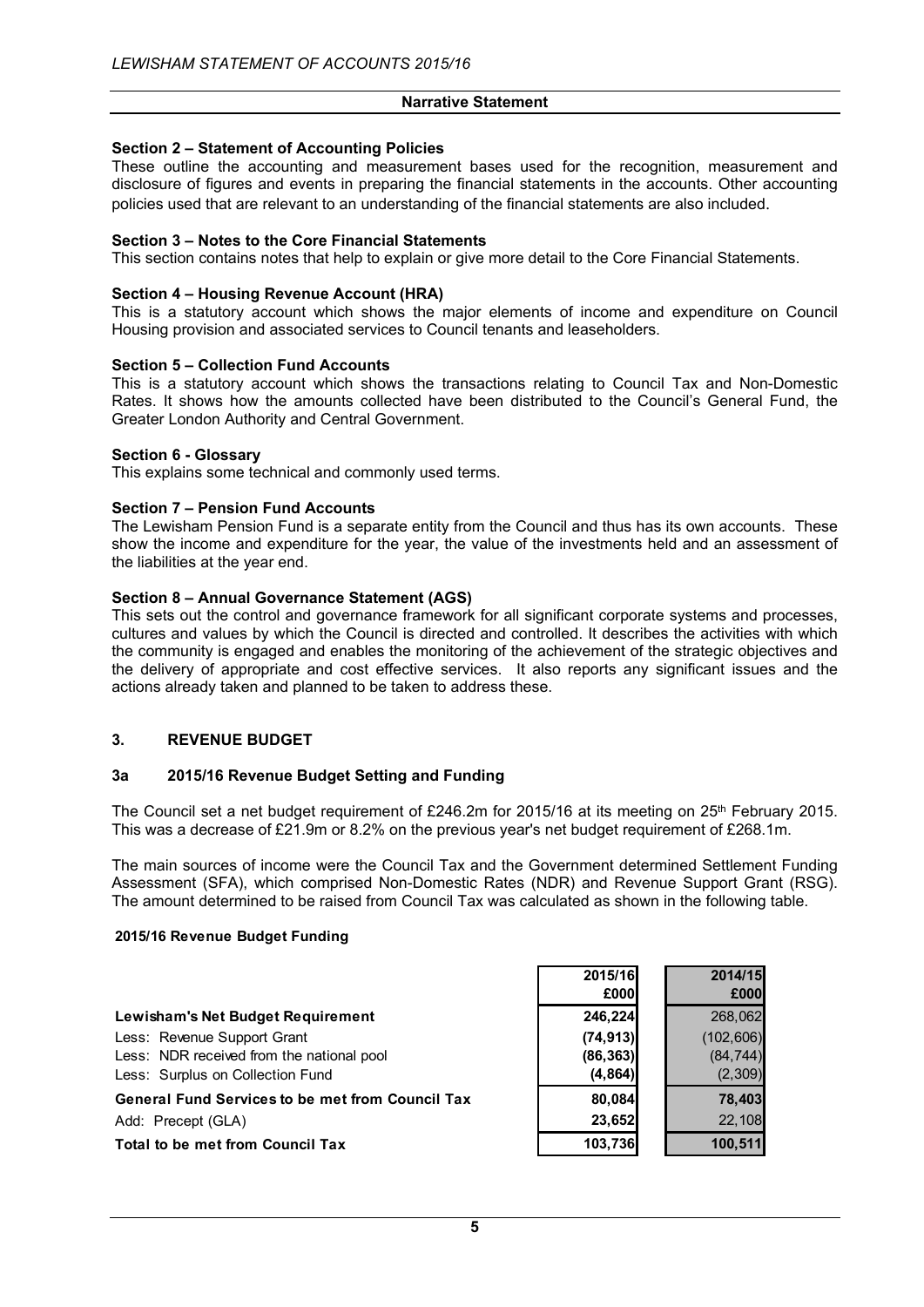## **3b 2015/16 Revenue Budget Outturn**

During 2015/16, the overall overspend against the directorates' net controllable budgets was £6.3m. After applying the sum of £3.2m which was set aside in setting the 2015/16 budget for 'risks and other budget pressures', this brought the final directorate overspend down to £3.1m. The reasons for these variances were reported to the Mayor and Cabinet on the 1st June 2016.

Throughout the year, Mayor & Cabinet and Executive Directors have received regular financial monitoring reports and continued to implement measures to alleviate the Council's overall budget pressures and to help bring spending back into line with budget. These measures have included the strengthening of local controls on particular expenditure in the short term. In addition to this and with regards to the most significant budget pressures which the Council faces in 'no recourse to public funds' and 'children's social care' which ended the year at a combined overspend of £6.3m, officers have provided sharper focus on tackling the activities which are driving these costs.

## **3c 2016/17 Revenue Budget Outlook**

The Council set a net budget requirement of £236.2m for 2016/17 at its meeting on 24<sup>th</sup> February 2016, which is £10.0m lower than the equivalent figure for 2015/16. The Council has again made significant savings reductions of £18.2m to its budget and added £7.5m to provide for the significant spending pressures which are being experienced. An amount of £10.9m is being taken from reserves to fund the budget, but action is also being taken to ensure that expenditure is affordable in future years. The Council is maintaining adequate reserves to enable it to manage the significant funding risks it faces as the national programme of public sector expenditure reductions continues.

Notwithstanding the pressures on 'no recourse to public funds' and 'children's social care' there still remains a number of significant budget pressures in other areas across the Council. In the main, these include pressures on service areas such as adult social care, temporary bed and breakfast accommodation and environmental services. All of these pressures go towards demonstrating the significant financial challenge the Council is currently experiencing and will continue to face over the course of the medium term.

#### **4. COUNCIL TAX AND NON-DOMESTIC RATES (NDR)**

#### **4a Council Tax Levels and the Tax Base**

The actual Council Tax charge is determined by dividing the net amounts to be met from Council Tax by the tax base, which for Lewisham is 75,526 equivalent Band D properties for 2015/16 (73,941 for 2014/15).

|                               | 2015/16  | 2014/15  | Variation | Variation |
|-------------------------------|----------|----------|-----------|-----------|
|                               |          |          |           | %         |
| LB Lewisham's Demand          | 1,060.35 | 1,060.35 | 0.0       | 0.0       |
| Preceptor Requirements:       |          |          |           |           |
| Add: Greater London Authority | 295.00   | 299.00   | $-4.0$    | $-1.3$    |
| <b>Council Tax for Band D</b> | 1,355.35 | 1,359.35 | $-4.0$    | $-0.3$    |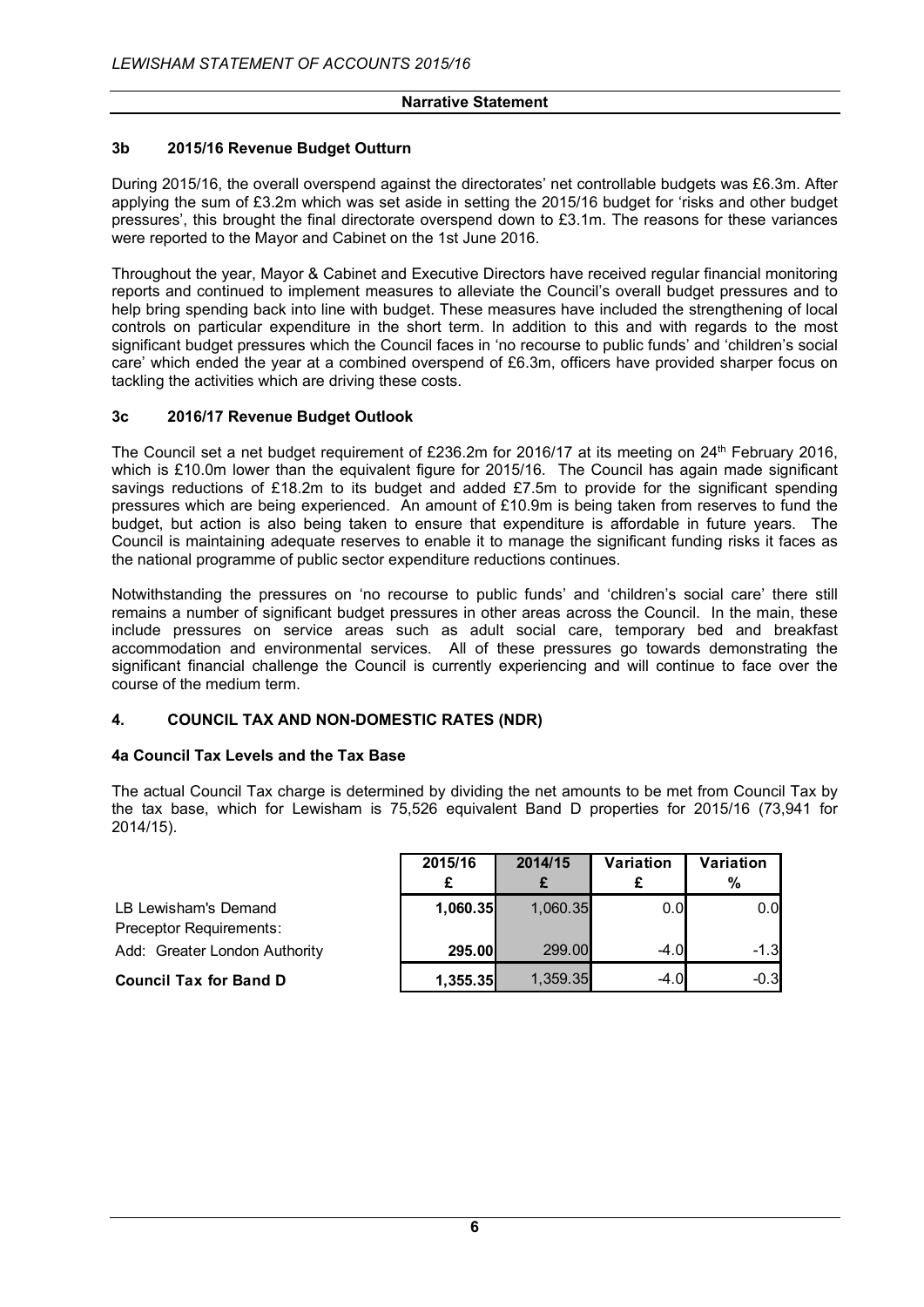## **4b Council Tax and Non-Domestic Rates Collection Rates**

|                    | 2015/16 | 2014/15 | 2013/14       |
|--------------------|---------|---------|---------------|
|                    | %       | $\%$    | $\frac{0}{2}$ |
| Council Tax        | 94.5    | 95.1    | 94.8          |
| Non-Domestic Rates | 99.7    | 99.4    | 99.1          |

## **5. CAPITAL PROGRAMME**

#### **5a 2015/16 Capital Programme**

The capital programme expenditure incurred during the year and how it was resourced is shown below. The percentage spent compared to the revised programme budget was 80**%**. A number of budget underspends, mainly on housing schemes, have been carried forward to 2016/17.

|                                           | 2015/16 | 2015/16              | 2014/15      |
|-------------------------------------------|---------|----------------------|--------------|
|                                           | Final   | <b>Budget Report</b> | <b>Final</b> |
|                                           | Outturn | (24 Feb 2016)        | Outturn      |
|                                           | £m      | £m                   | £m           |
| <b>CAPITAL PROGRAMME EXPENDITURE</b>      |         |                      |              |
| General Fund                              | 72.1    | 79.3                 | 69.7         |
| Housing Revenue Account                   | 22.0    | 38.8                 | 53.0         |
| <b>Total Spent</b>                        | 94.1    | 118.1                | 122.7        |
| <b>CAPITAL PROGRAMME FINANCING</b>        |         |                      |              |
| Borrowing                                 | 12.6    |                      | 3.5          |
| <b>Capital Grants</b>                     | 49.2    |                      | 88.8         |
| <b>Capital Receipts</b>                   | 11.6    |                      | 4.3          |
| Capital Expenditure Financed from Revenue | 20.7    |                      | 26.1         |
| <b>Total Financed</b>                     | 94.1    |                      | 122.7        |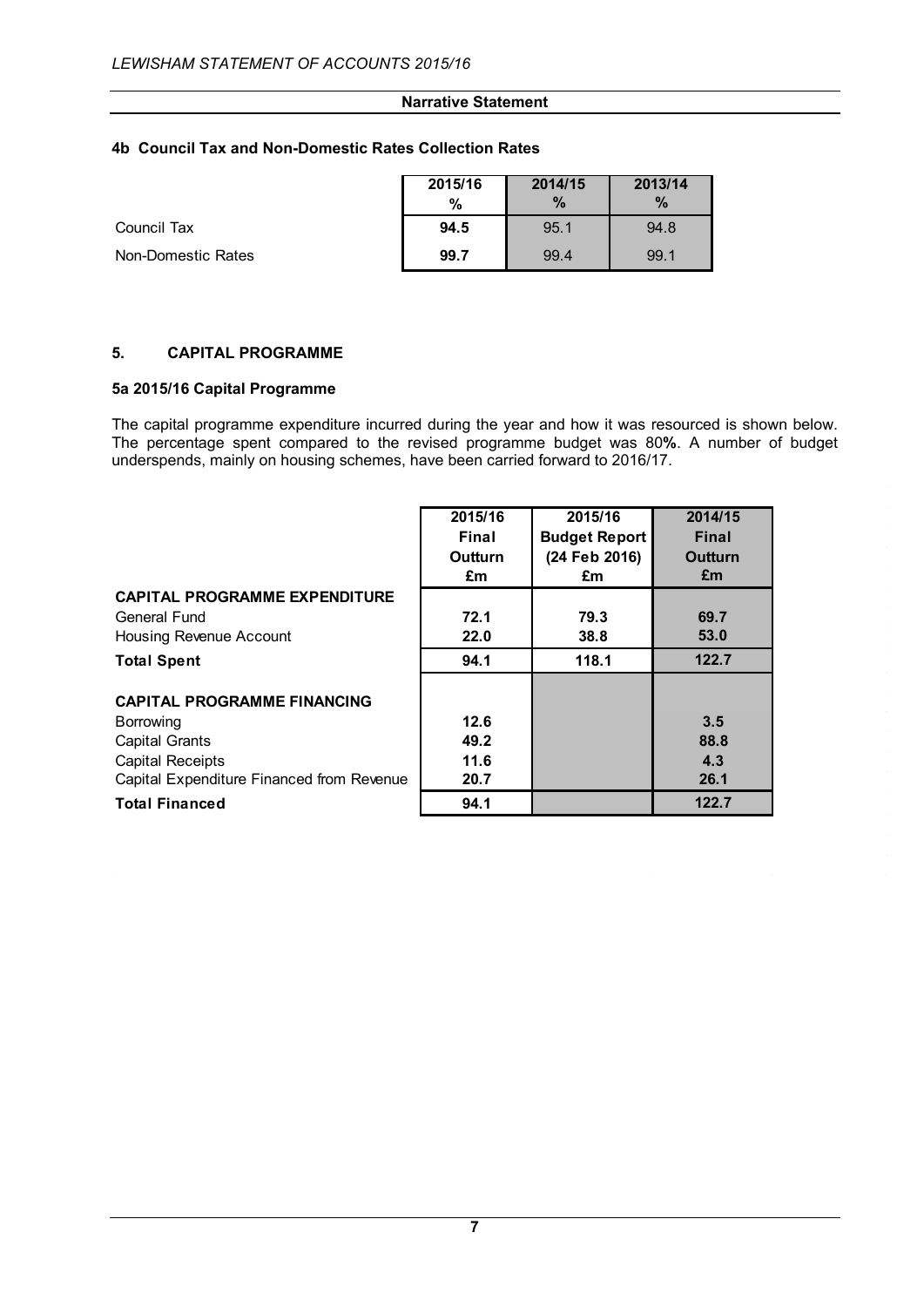The expenditure on major projects in the 2015/16 capital programme was:-

|                                                                    | 2015/16            |
|--------------------------------------------------------------------|--------------------|
| <b>Major Projects of over £1m</b>                                  | <b>Expenditure</b> |
|                                                                    | £m                 |
| <b>General Fund</b>                                                |                    |
| Primary Places Programme (inc Expansion)                           | 32.0               |
| Building Schools for the Future (BSF) – Design and Build Programme | 5.7                |
| Highways and Bridges Improvement Works (inc TfL programmes)        | 7.3                |
| Schools Works and Upgrades                                         | 5.9                |
| <b>Housing Regeneration Schemes</b>                                | 1.5                |
| Asset Management Programme                                         | 1.0                |
| Acquisition and Conversion of Properties                           | 12.5               |
| <b>Housing Revenue Account</b>                                     |                    |
| Decent Homes programme                                             | 11.6               |
| Other Major Works to Dwellings                                     | 10.4               |

## **5b 2016/17 Capital Programme**

The Council set its capital programme budget at its meeting on 24<sup>th</sup> February 2016. This outlined the Council's programme of £337m for the years 2016/17 to 2019/20. A major part of the of the General Fund programme is focused on schools with the Primary Places Programme well underway and the major BSF secondary school refurbishment and rebuild programme nearly completed. The implementation of Housing self-financing has given the Council the opportunity to invest in new housing stock, and the decent homes programme will be completed during the year. The Council is also undertaking a number of development and regeneration schemes which utilise and maximise the value of its assets.

|                                                             | 2016/17       |
|-------------------------------------------------------------|---------------|
| 2016/17 Capital Programme                                   | <b>Budget</b> |
|                                                             |               |
|                                                             | £ml           |
| <b>General Fund</b>                                         |               |
| Lewisham Homes - Property Acquisition                       | 4.0           |
| Primary Places Programme (inc Expansion)                    | 6.0           |
| Schools Works and Upgrades                                  | 3.4           |
| Highways and Bridges Improvement Works (inc TfL programmes) | 6.0           |
| <b>Housing Regeneration Schemes</b>                         | 7.7           |
| Town Centres & High St. Improvements                        | 3.6           |
| Asset Management Programme                                  | 3.1           |
| <b>Other Schemes</b>                                        | 9.3           |
|                                                             | 43.1          |
| <b>Housing Revenue Account</b>                              | 86.1          |
| <b>Total Capital Programme</b>                              | 129.2         |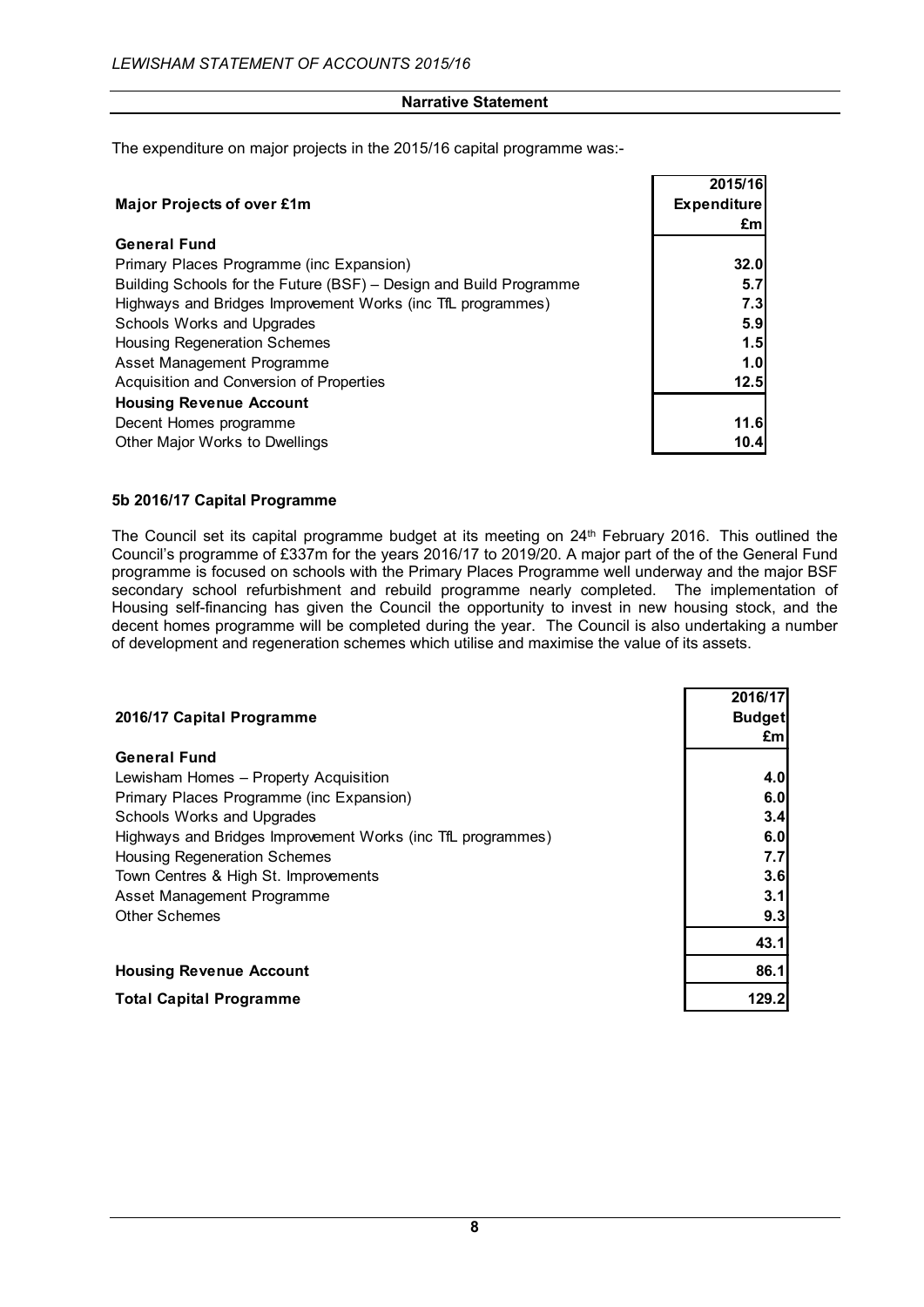## **6. FINANCIAL HEALTH**

## **6a General Fund**

After transfers to and from reserves the General Fund balance has been kept at £13.0m due to the proposed reduction in future Government funding and the corresponding requirement on the Council to make savings. This is an adequate level of cover and represents approximately 2.5% of Lewisham's Net Budget Requirement and the Dedicated Schools Grant expenditure. The Council also has a number of earmarked reserves for specific on-going initiatives and these are shown in Note 8 to the Core Financial Statements.

## **6b Housing Revenue Account (HRA)**

The HRA spent to budget after transfers to reserves as at 31<sup>st</sup> March 2016. It continues to build reserves up on an annual basis, mainly to ensure that there are sufficient resources available to fund the current 30 year business plan. This aims to continue to invest in decent homes and to significantly increase the supply of housing in the borough over the medium to long term. Examples include the housing regeneration taking place in both Catford and Ladywell. The business plan is reviewed each year to ensure that the resources available from HRA reserves can be profiled appropriately to meet the business needs.

After transfers to and from reserves the HRA balance at the end of the year, including earmarked reserves, now stands at £80.4m (£65.3m as at 31st March 2015). These reserves include the Major Repairs Reserve and are for specific on-going projects as outlined in the notes to the HRA in Section 4 of the Accounts.

#### **6c Collection Fund**

The Collection Fund had a deficit of £2.0m for the year, which when added to the brought forward surplus of £3.5m gives a surplus of £1.5m to carry forward to 2016/17. The details are shown in the Collection Fund statements in Section 5 of the Accounts.

## **7. SIGNIFICANT EVENTS IN 2015/16 THAT HAVE HAD AN IMPACT ON THE ACCOUNTS**

## **7(a) National Deficit Reduction Strategy**

The Government's strategy to reduce the national deficit over the lifetime of the previous Parliament has had a major effect on the Council's current and future funding plans. It has also had a direct effect on the 2015/16 Accounts, with termination costs of £6.3m (£5.8m in 2014/15) being incurred during the year as the Council has implemented further reductions in staff in response to the constrained funding climate (see Note 26c to the Core Financial Statements).

## **7(b) Pension Fund Valuation**

The Pension Fund's value reduced over the year by £1m from £1,043m to £1,042m (0.1%). More detailed information is set out in the Pension Fund accounts.

## **7(c) No Recourse to Public Funds Clients**

There was overspending in the year of £2.2m in respect of clients with 'no recourse to public funds'. including bed & breakfast temporary accommodation and section 17 payments. These are families who seek support under Section 17 of the Children's Act because they claim they have no financial means of supporting themselves whilst they are in the process of attempting to regularise their stay in the UK with the Home Office. The client numbers have fallen to fewer than 200 from their peak at the start of the year of 297 clients.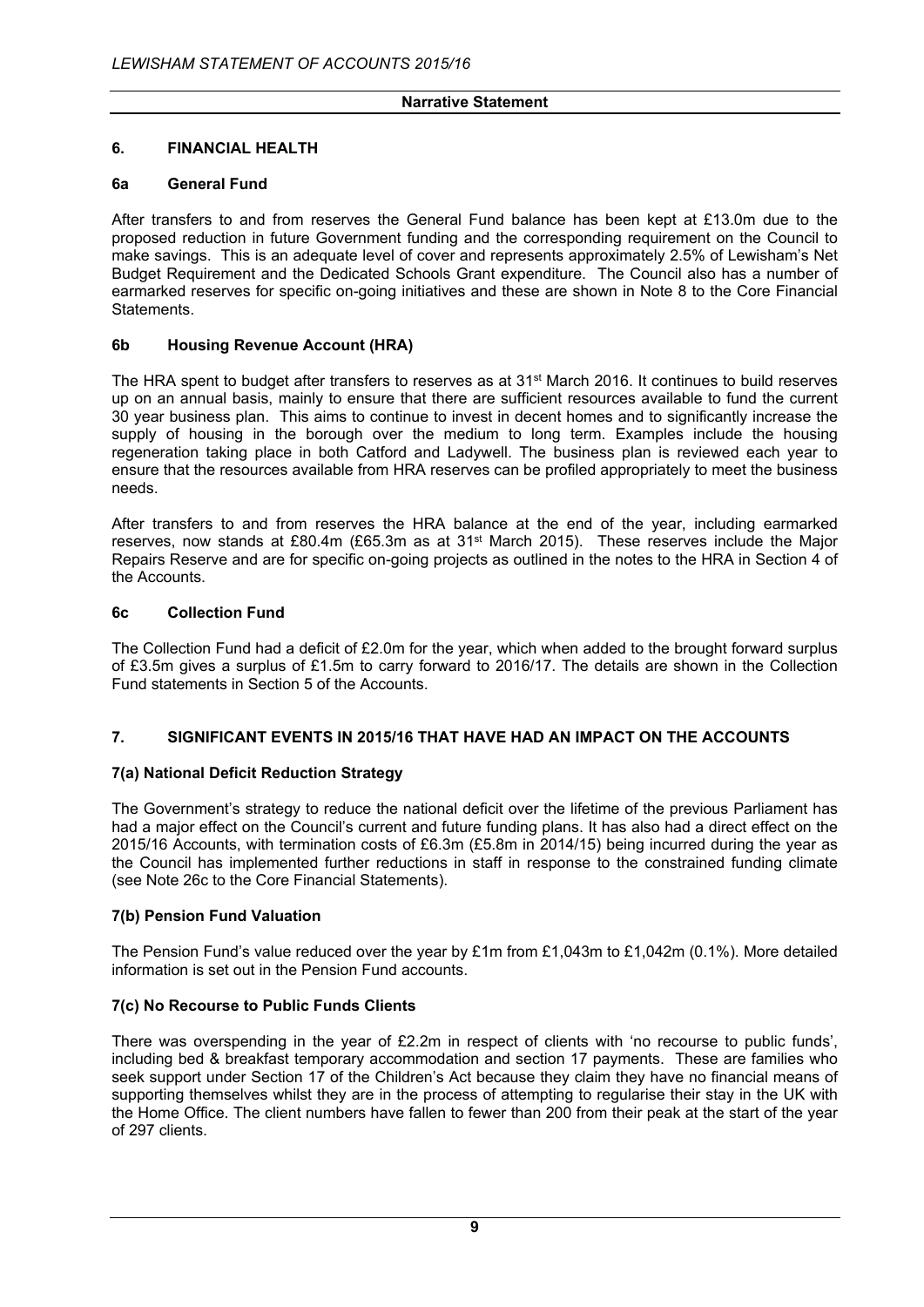## **7(d) Strategic Housing**

There was overspending of £2.5m for costs in accommodating homeless people in temporary accommodation. Over the past few years the number of homeless approaches to the Council has increased significantly, mainly due to changes in housing benefit legislation and the changing housing market where private sector rents have seen a marked increase. The Council have a duty to house families and individuals after each case is assessed and duty is formally accepted. Inadequate levels of housing stock, has seen the increased use of temporary accommodation. To tackle pressures caused by homelessness the Council has invested in a Hostel acquisition programme.

## **7(e) Minimum Revenue Provision (MRP) Policy**

The Council is preparing its financial statements on a revised MRP policy that more accurately recognises and reflects the underlying asset classes that the Council holds. This change in policy has yielded a onceoff saving of £4.92m in 2015/16 and will save a further £0.45m in 2016/17; and then approximately £1m per year for 2017/18 and future years.

## **7(f) Dedicated Schools Grant**

There were two secondary schools with licenced deficit budgets at the end of 2015/16. These were Sedgehill at £1.3m and Deptford Green at £0.5m. There was one primary school with a licensed deficit, being All Saints at £0.03m. At the end of the financial year there are a further nine schools which have deficit balances totalling circa £0.9m which will need to apply for a licensed deficit.

## **7(g) Accounting Policy**

The 2015/16 has seen a change in accounting policy relating to the adoption of IFRS 13 (Fair Value Measurement) for surplus non-current assets and its effect on investment properties. For further information, see paragraphs 22b and 24 of Section 2 – Statement of Accounting Policies.

## **7(h) Savings**

The Council completed a voluntary severance exercise in 2015/16 which resulted in 76 people leaving the Council's employment. This was in addition to a number of service reorganisations as part of the revenue budget savings implemented in 2015/16

#### **7(i) Government Funding and Business Rates Retention**

Funding changes for local government announced in 2015/16 confirmed continued reductions in funding for local authorities and moves for authorities to become self-financing from business rates and council tax with no or minimal revenue support grant by 2020/21. The Council used reserves in 2015/16 to balance the budget and will do so again in 2016/17. For 2016/17 this will be on top of raising both the Adult Social Care precept at 2.00% and maximum Council Tax increase without a referendum at 1.99%. It is also worth noting that the next property valuation for business rates is underway; the system is changing following the 'check, challenge, appeal' consultation, and a number of appeals/ considerations are pending a decision (e.g. Virgin Media, NHS Trusts).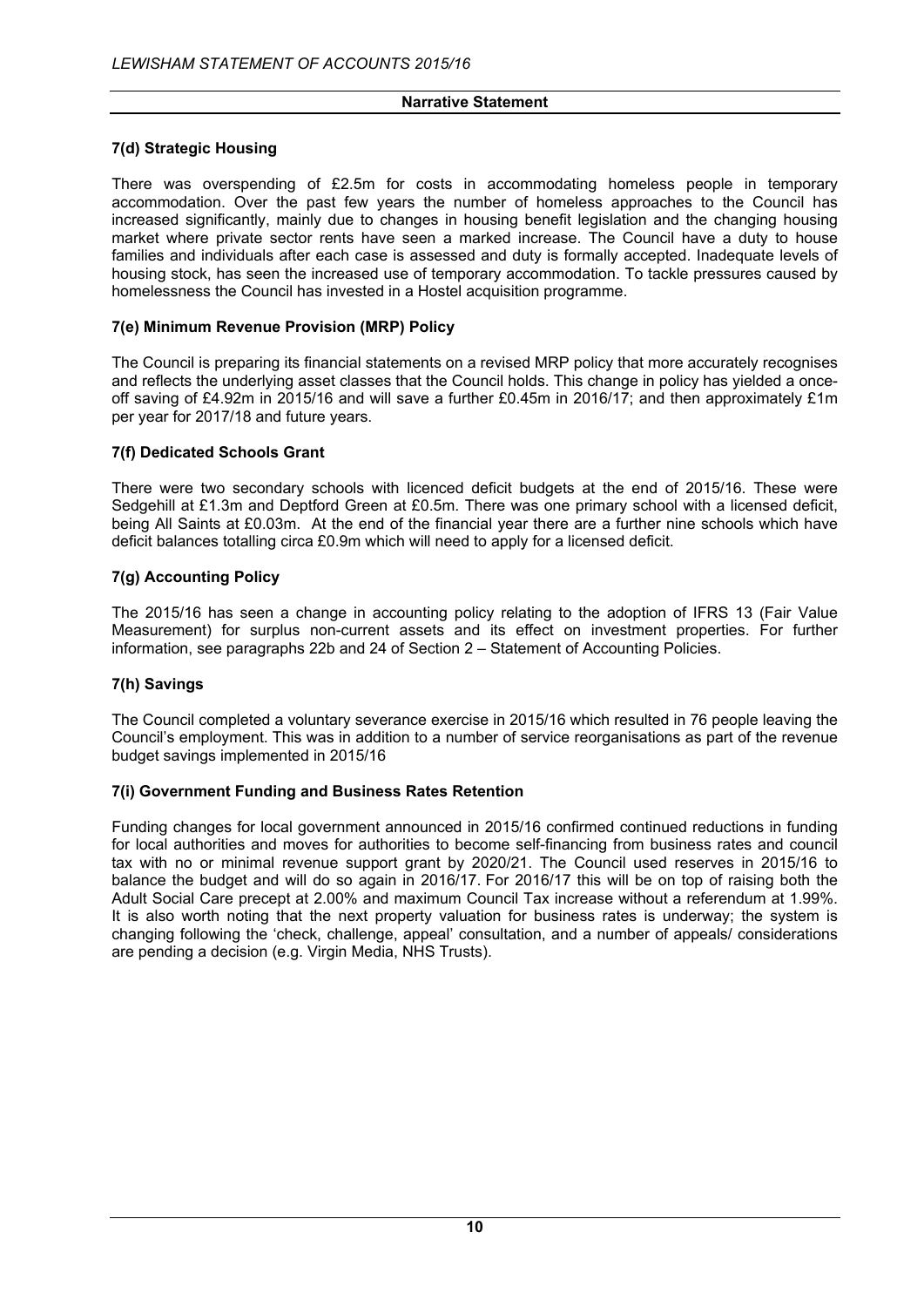## **8. THE COUNCIL'S STRATEGIES AND OVERALL PERFORMANCE**

## **a) Our Vision and Priorities**

Lewisham's vision is: 'Together, we will make Lewisham the best place in London to live, work and learn'

Our vision was developed following consultation with Lewisham residents, public sector agencies, local business, voluntary and community sector organisations. This vision is not just for the Council, it has been adopted by the Lewisham Strategic Partnership and continues to be a bold aspiration that stretches and motivates the Council and its partners to set priorities and deliver services that will achieve the vision.

The key strategic document for Lewisham and for the Lewisham Strategic Partnership is the Lewisham's Sustainable Community Strategy 2008-2020 (which can be viewed on the Council's website).

#### Lewisham's Sustainable Community Strategy priorities

Shaping our Future Lewisham's Community Strategy 2008 - 2020 contains the shared priorities for the borough. The Lewisham Strategic Partnership agreed a set of 6 key priority outcomes which form the basis for public action locally.

#### Lewisham's corporate priorities

The Council's ten corporate priorities determine what contribution the Council will make towards delivery of the Shaping our Future. The priorities focus on the needs of local people and are geared towards ensuring that, in delivering services, the Council focuses on its citizens, is transparent and responds to changing needs and demands.

## **b) Our Goals**

- Community Leadership and Empowerment Creating opportunities for people within the community to participate and become engaged.
- Young people's achievement and involvement Increasing educational achievement, and through partnership working to improve facilities for young people within the borough.
- Clean green and liveable Through improvement to environmental management, the maintained care for roads and pavements. Encouraging a sustainable way of life/sustainable environment.
- Safety security and visible presence Through working with the police to reduce crime levels. prevention of anti-social behaviour through Council powers/resources.
- Strengthening the local economy Through the gain of resources to redevelop key localities, strengthen employment skills and encouraging the use of public transport.
- Decent homes for all The creation of housing that is social and affordable to achieve 'the decent homes standard', reducing homelessness.
- Protection of children Improved safeguarding and for children at risk the presence of joined services.
- Caring for adults and older people To provide support to the elderly and adults that require help by working with health services.
- Active healthy citizens Providing leisure, sporting and learning activities for everyone.
- Inspiring efficiency, effectiveness and equity Ensuring that the services provided to meet the communities needs is efficient.

#### **c) Key Performance Indicators for Corporate Priorities**

Our key performance indicators are published in our Management Report, the purpose of which is to place on record each month, in a consistent format, our performance against priorities. Each month we attempt to give a full account of what is being done, what has been achieved and which areas require additional management attention to secure future achievements. The report gives some coverage to the effectiveness of our partnership working. Reporting on performance is always double-edged. We have high ambitions and targets which are set to stretch management and staff effort. So, there are areas where the need for greater management attention is highlighted. The full Management Report can be viewed on the Council's website.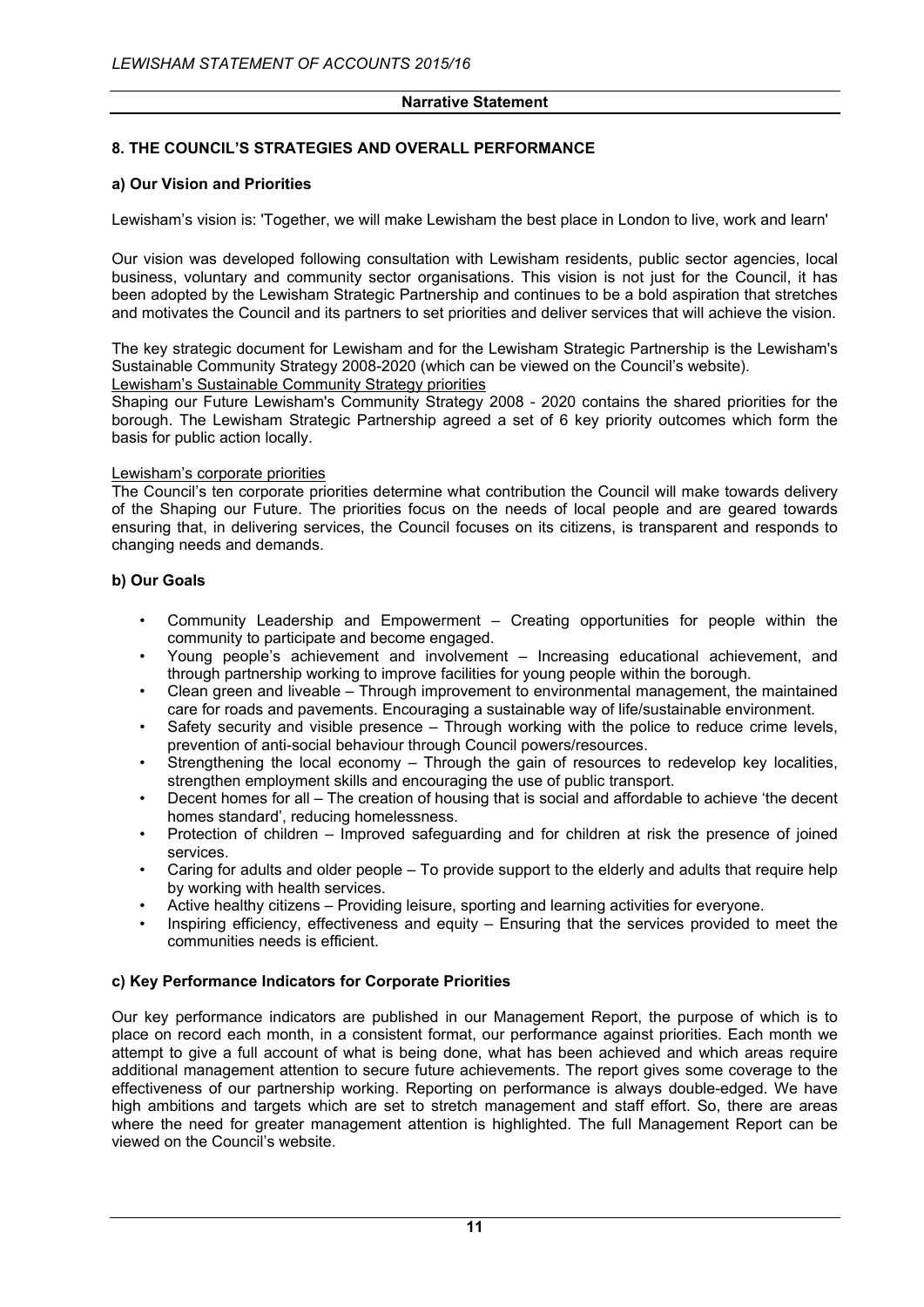**Performance**: Performance is being reported for March 2016. There are 9 performance indicators (47 per cent) reported as green or amber against target, and 8 (42 per cent) are showing an upward direction of travel. There are 10 performance indicators (53 per cent) reported as red against target and 10 performance indicators (53 per cent) which have a Red direction of travel. There are 4 indicators that have missing performance data.

**Projects**: Projects are being reported for March 2016. There are no red projects this month.

**Risks**: Risks are being reported for March 2016. There are nine red corporate risks - ICT infrastructure is not fit for purpose and/or does not meet business needs; noncompliance with Health & Safety legislation; financial failure and inability to maintain service delivery within a balanced budget; loss of income to the Council; failure of safeguarding arrangement; loss of constructive employee relations; information governance failure; failure to maintain sufficient management capacity and capability to deliver business as usual and implement transformational change; and strategic programme to develop and

implement transformational change does not deliver. There are 11 amber risks and one risk is rated green.

The detailed tables of Key Performance Indicators (KPI's) can be found on the Council's website at the following link:

http://www.lewisham.gov.uk/mayorandcouncil/aboutthecouncil/performance/Pages/Latest-councilperformance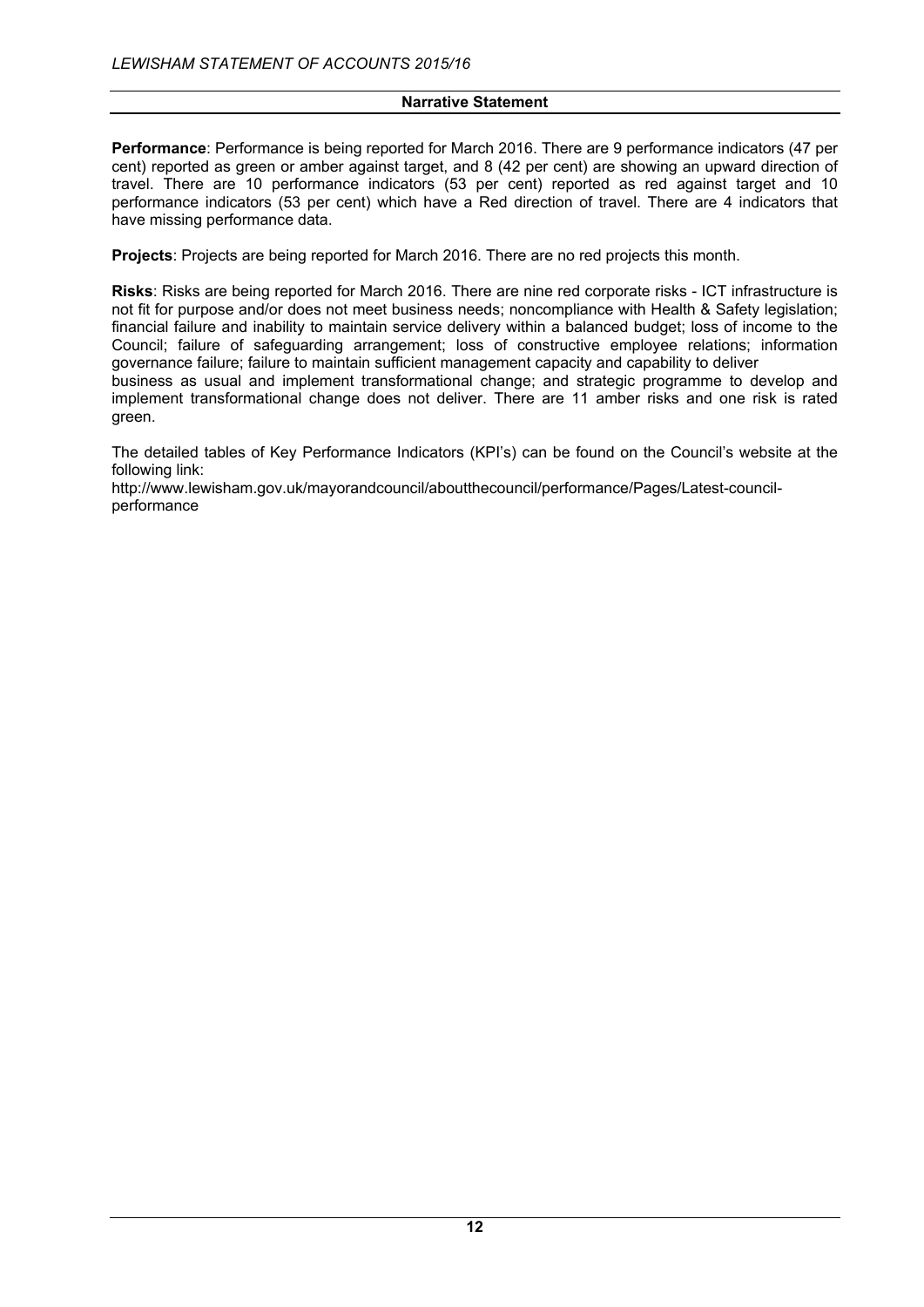## **THE STATEMENT OF RESPONSIBILITIES FOR THE STATEMENT OF ACCOUNTS**

#### **The Authority's Responsibilities**

#### **The Authority is required:**

- to make arrangements for the proper administration of its financial affairs and to ensure that one of its officers has the responsibility for the administration of those affairs. In this Authority, that officer is the Executive Director for Resources and Regeneration;
- to manage its affairs to secure economic, efficient and effective use of resources and safeguard its assets;
- to approve the Statement of Accounts.

#### **Responsibility of the Executive Director for Resources and Regeneration**

The Executive Director for Resources and Regeneration is responsible for the preparation of the Authority's Statement of Accounts in accordance with proper practices as set out in the CIPFA/LASAAC Code of Practice on Local Authority Accounting in the United Kingdom (the 'Code of Practice').

#### **In preparing the Statement of Accounts as set out in this document, I certify that I have:**

- selected suitable accounting policies and applied them consistently;
- made judgements and estimates that were reasonable and prudent;
- complied with the CIPFA Local Authority Code of Practice.

#### **I certify that I have also:**

- kept proper accounting records which were up to date;
- taken reasonable steps for the prevention and detection of fraud and other irregularities.

**The Statement of Accounts gives a true and fair view of the financial position of the Authority at the accounting date and its income and expenditure for the year ended 31 March 2016.**

**Janet Senior CPFA** Executive Director for Resources and Regeneration Day / Month 2016

I confirm that these accounts were approved by the Council at the meeting held on Day / Month 2016

Signed on behalf of the London Borough of Lewisham:

Councillor Chair of Council Dated: Day / Month 2016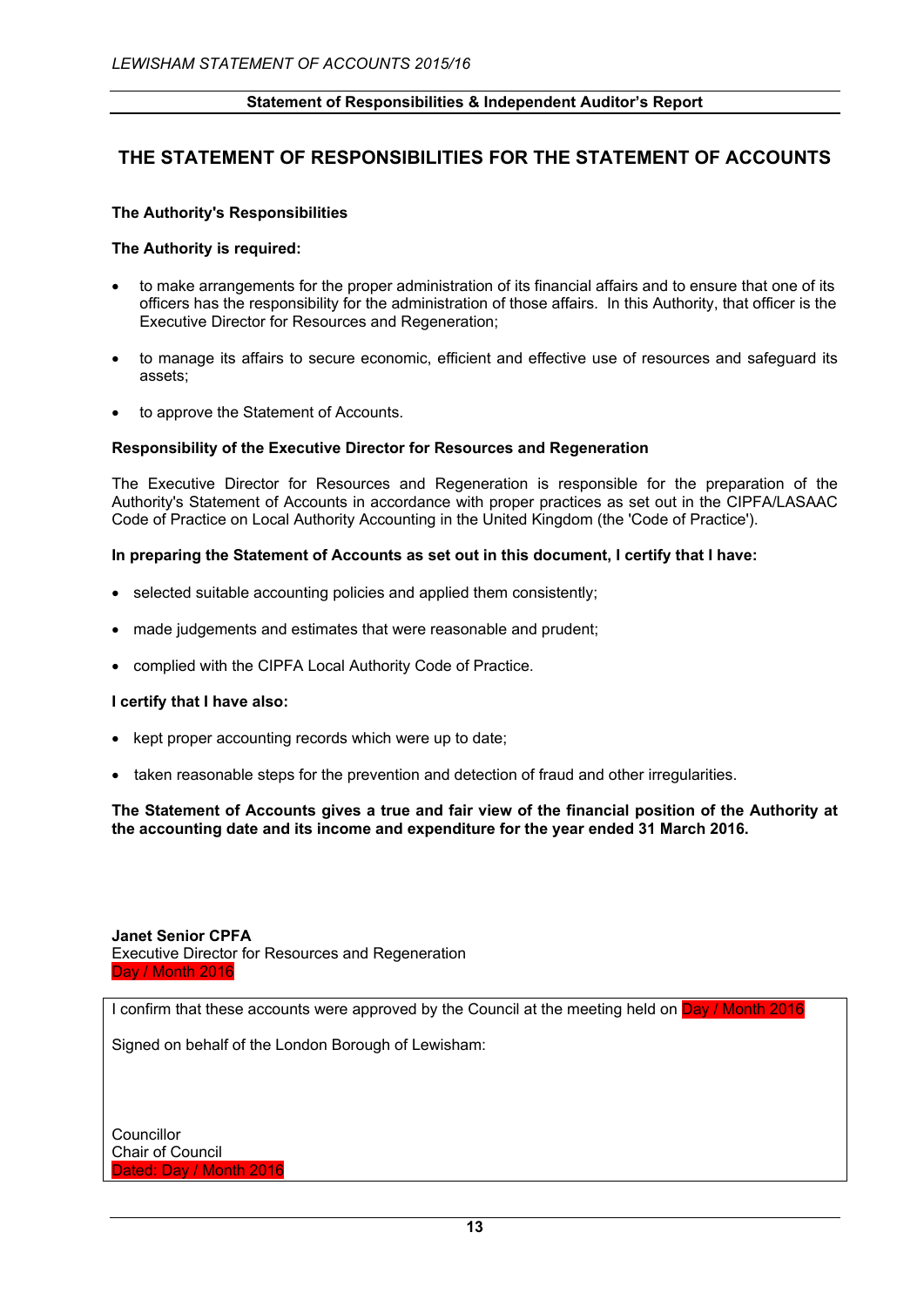# **INDEPENDENT AUDITOR'S REPORTS TO THE MEMBERS OF LONDON BOROUGH OF LEWISHAM**

**TO FOLLOW IN AUDITED ACCOUNTS**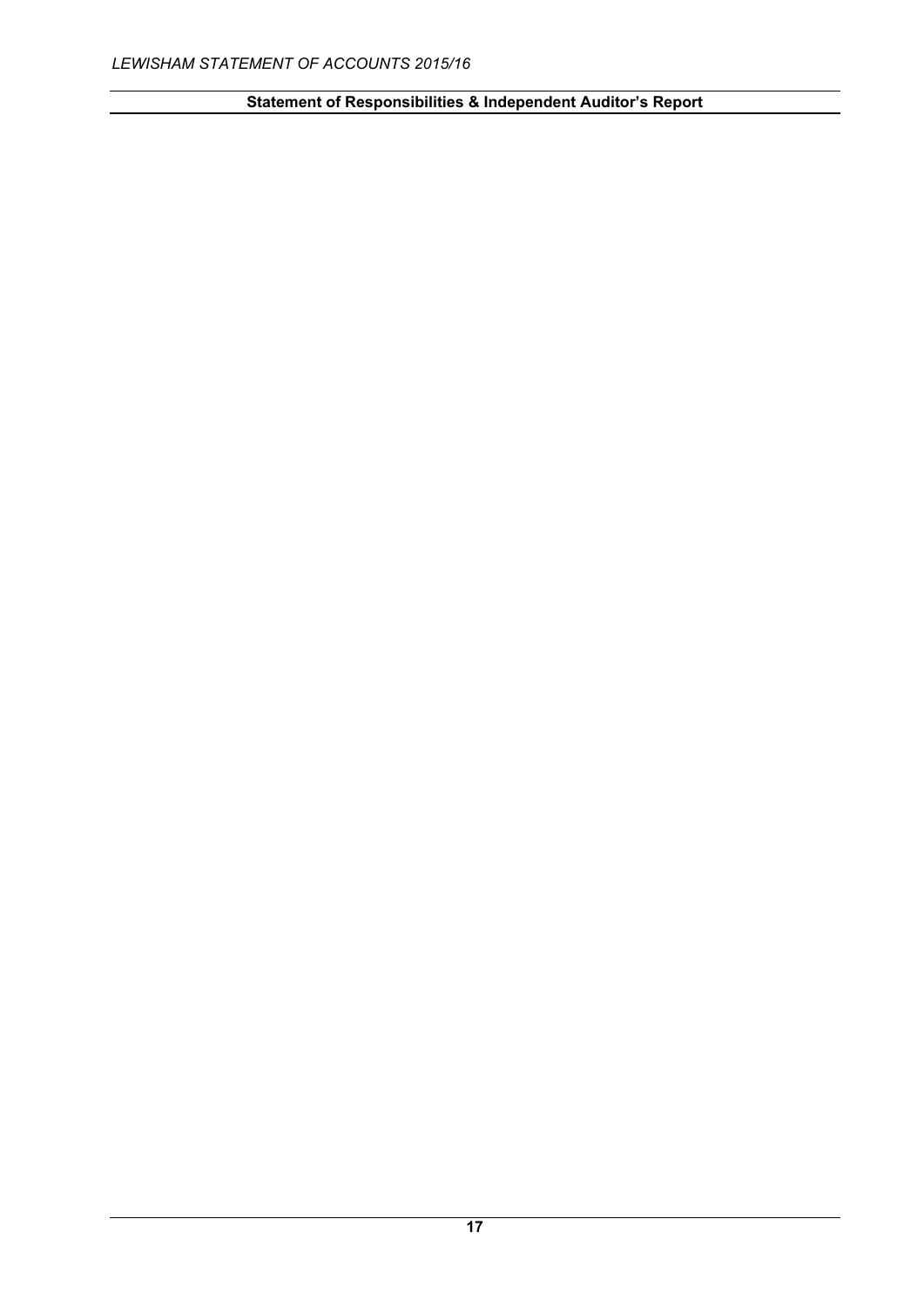# **SECTION 1 - CORE FINANCIAL STATEMENTS**

## **MOVEMENT IN RESERVES STATEMENT - YEAR ENDING 31ST MARCH 2016**

|                                                                                                      | General        | Earmarked       | Housing        | <b>Major</b>   | Capital         | Capital          | <b>Total</b>    | <b>Unusable</b> | <b>Total</b>    |
|------------------------------------------------------------------------------------------------------|----------------|-----------------|----------------|----------------|-----------------|------------------|-----------------|-----------------|-----------------|
| <b>YEAR ENDING</b>                                                                                   | <b>Fund</b>    | <b>Gen Fund</b> | <b>Revenue</b> | <b>Repairs</b> | <b>Receipts</b> | Grants           | <b>Usable</b>   | <b>Reserves</b> | Council         |
| 31ST MARCH 2016                                                                                      | <b>Balance</b> | <b>Reserves</b> | <b>Account</b> | <b>Reserve</b> | <b>Reserve</b>  | <b>Unapplied</b> | <b>Reserves</b> |                 | <b>Reserves</b> |
|                                                                                                      | £000           | £000            | £000           | £000           | £000            | £000             | £000            | £000            | £000            |
| <b>Balance at 31 March</b><br>2015 Brought<br>Forward                                                | 13,000         | 140,846         | 35,912         | 29,364         | 48,191          | 10,958           | 278,271         | 696,347         | 974,618         |
| <b>Movement</b> in<br><b>Reserves during</b><br>2015/16                                              |                |                 |                |                |                 |                  |                 |                 |                 |
| Surplus or (Deficit)<br>on the provision of<br>services                                              | (5,932)        | 0               | (9,821)        | 0              | 0               | 0                | (15, 753)       | 0               | (15, 753)       |
| Other<br>Comprehensive<br>Income and<br>Expenditure                                                  | 0              | 0               | 0              | 0              | 0               | 0                | 0               | 333,926         | 333,926         |
| Total<br>Comprehensive<br>Income and<br><b>Expenditure</b>                                           | (5,932)        | 0               | (9,821)        | 0              | 0               | 0                | (15, 753)       | 333,926         | 318,173         |
| Adjustments<br>between accounting<br>basis and funding<br>basis under<br>regulations (see<br>note 7) | 4,374          | 0               | 28,671         | (3,757)        | 10,798          | (2,809)          | 37,277          | (37, 277)       | 0               |
| Net Increase /<br>(Decrease) before<br><b>Transfers to</b><br>Earmarked<br><b>Reserves</b>           | (1, 558)       | 0               | 18,850         | (3, 757)       | 10,798          | (2,809)          | 21,524          | 296,649         | 318,173         |
| Transfers to / (from)<br>Earmarked<br>Reserves                                                       | 1,558          | (1,558)         | (11, 868)      | 11,868         | 0               | 0                | 0               |                 | $\mathbf{0}$    |
| Increase /<br>(Decrease) in<br>2015/16                                                               | 0              | (1, 558)        | 6,982          | 8,111          | 10,798          | (2,809)          | 21,524          | 296,649         | 318,173         |
| <b>Balance at 31 March</b><br>2016 Carried<br>Forward                                                | 13,000         | 139,288         | 42,894         | 37,475         | 58,989          | 8,149            | 299,795         | 992,996         | 1,292,791       |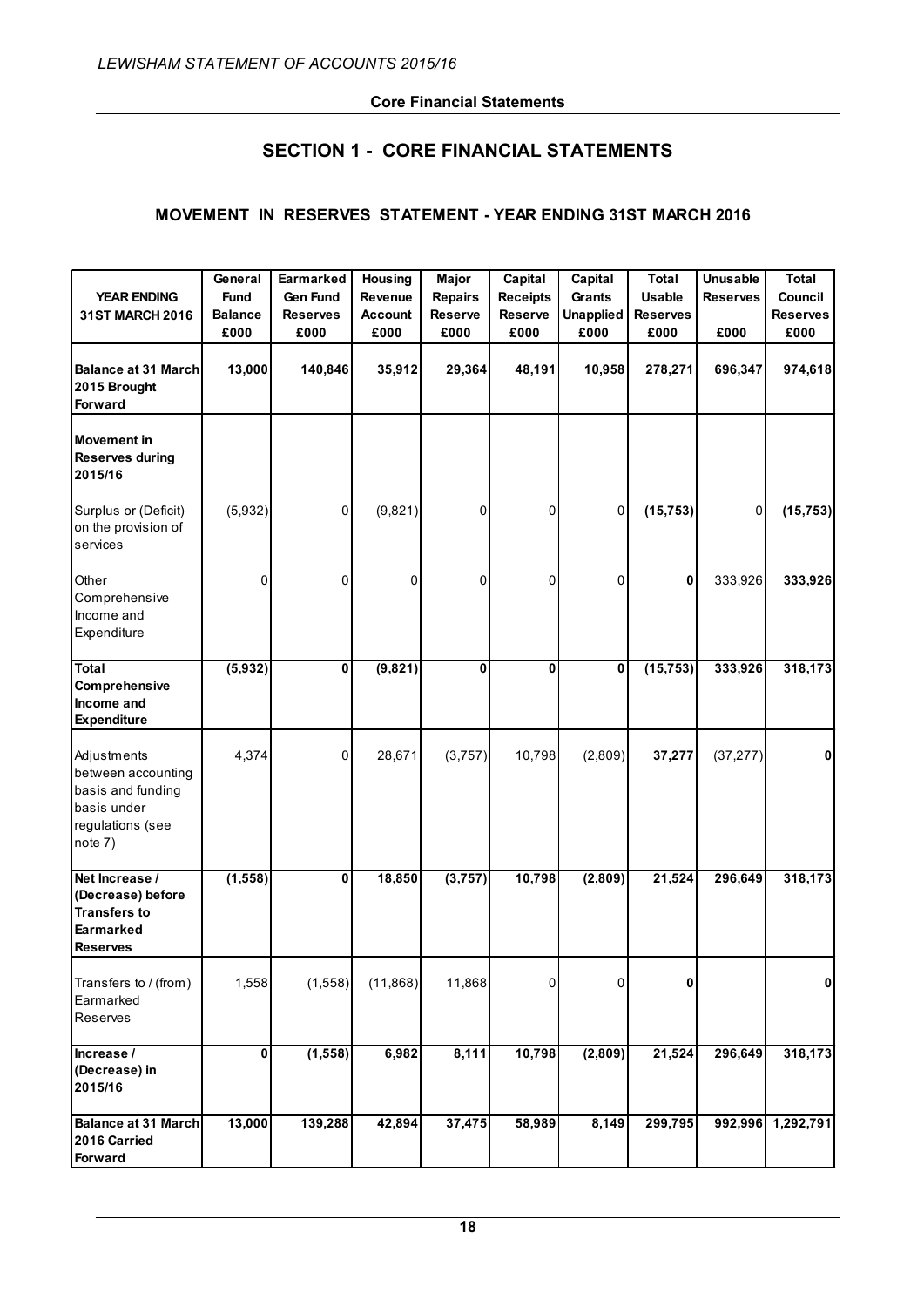## **MOVEMENT IN RESERVES STATEMENT - YEAR ENDING 31ST MARCH 2015**

| <b>YEAR ENDING</b><br><b>31ST MARCH 2015</b>                                                         | General<br><b>Fund</b><br><b>Balance</b><br>£000 | <b>Earmarked</b><br><b>Gen Fund</b><br><b>Reserves</b><br>£000 | <b>Housing</b><br><b>Revenue</b><br><b>Account</b><br>£000 | <b>Major</b><br><b>Repairs</b><br><b>Reserve</b><br>£000 | Capital<br><b>Receipts</b><br><b>Reserve</b><br>£000 | Capital<br><b>Grants</b><br><b>Unapplied</b><br>£000 | <b>Total</b><br><b>Usable</b><br><b>Reserves</b><br>£000 | <b>Unusable</b><br><b>Reserves</b><br>£000 | <b>Total</b><br><b>Council</b><br><b>Reserves</b><br>£000 |
|------------------------------------------------------------------------------------------------------|--------------------------------------------------|----------------------------------------------------------------|------------------------------------------------------------|----------------------------------------------------------|------------------------------------------------------|------------------------------------------------------|----------------------------------------------------------|--------------------------------------------|-----------------------------------------------------------|
| <b>Balance at 31 March</b><br>2014 Brought<br>Forward                                                | 12,000                                           | 137,524                                                        | 26,546                                                     | 19,787                                                   | 19,446                                               | 11,777                                               | 227,080                                                  | 812,800                                    | 1,039,880                                                 |
| <b>Movement in</b><br><b>Reserves during</b><br>2014/15                                              |                                                  |                                                                |                                                            |                                                          |                                                      |                                                      |                                                          |                                            |                                                           |
| Surplus or (Deficit)<br>on the provision of<br>services                                              | (152, 445)                                       | $\overline{0}$                                                 | 5,152                                                      | $\mathbf 0$                                              | 0                                                    | 0                                                    | (147, 293)                                               | $\overline{0}$                             | (147, 293)                                                |
| Other<br>Comprehensive<br>Income and<br>Expenditure                                                  | 0                                                | 0                                                              | 0                                                          | $\mathbf{0}$                                             | $\mathbf 0$                                          | $\overline{0}$                                       | 0                                                        | 82,031                                     | 82,031                                                    |
| <b>Total</b><br>Comprehensive<br>Income and<br><b>Expenditure</b>                                    | (152, 445)                                       | $\mathbf{0}$                                                   | 5,152                                                      | $\mathbf{0}$                                             | $\mathbf{0}$                                         | $\bf{0}$                                             | (147, 293)                                               | 82,031                                     | (65, 262)                                                 |
| Adjustments<br>between accounting<br>basis and funding<br>basis under<br>regulations (see<br>note 7) | 156,767                                          | 0                                                              | 18,272                                                     | (4, 481)                                                 | 28,745                                               | (819)                                                | 198,484                                                  | (198, 484)                                 | $\bf{0}$                                                  |
| Net Increase /<br>(Decrease) before<br><b>Transfers to</b><br><b>Earmarked</b><br><b>Reserves</b>    | 4,322                                            | $\bf{0}$                                                       | 23,424                                                     | (4, 481)                                                 | 28,745                                               | (819)                                                | 51,191                                                   | (116, 453)                                 | (65, 262)                                                 |
| Transfers to / (from)<br>Earmarked<br><b>Reserves</b>                                                | (3,322)                                          | 3,322                                                          | (14, 058)                                                  | 14,058                                                   | $\mathbf{0}$                                         | $\mathbf{0}$                                         | $\bf{0}$                                                 | $\mathbf{0}$                               | $\mathbf{0}$                                              |
| Increase /<br>(Decrease) in<br>2014/15                                                               | 1,000                                            | 3,322                                                          | 9,366                                                      | 9,577                                                    | 28,745                                               | (819)                                                | 51,191                                                   | (116, 453)                                 | (65, 262)                                                 |
| <b>Balance at 31 March</b><br>2015 Carried<br>Forward                                                | 13,000                                           | 140,846                                                        | 35,912                                                     | 29,364                                                   | 48,191                                               | 10,958                                               | 278,271                                                  | 696,347                                    | 974,618                                                   |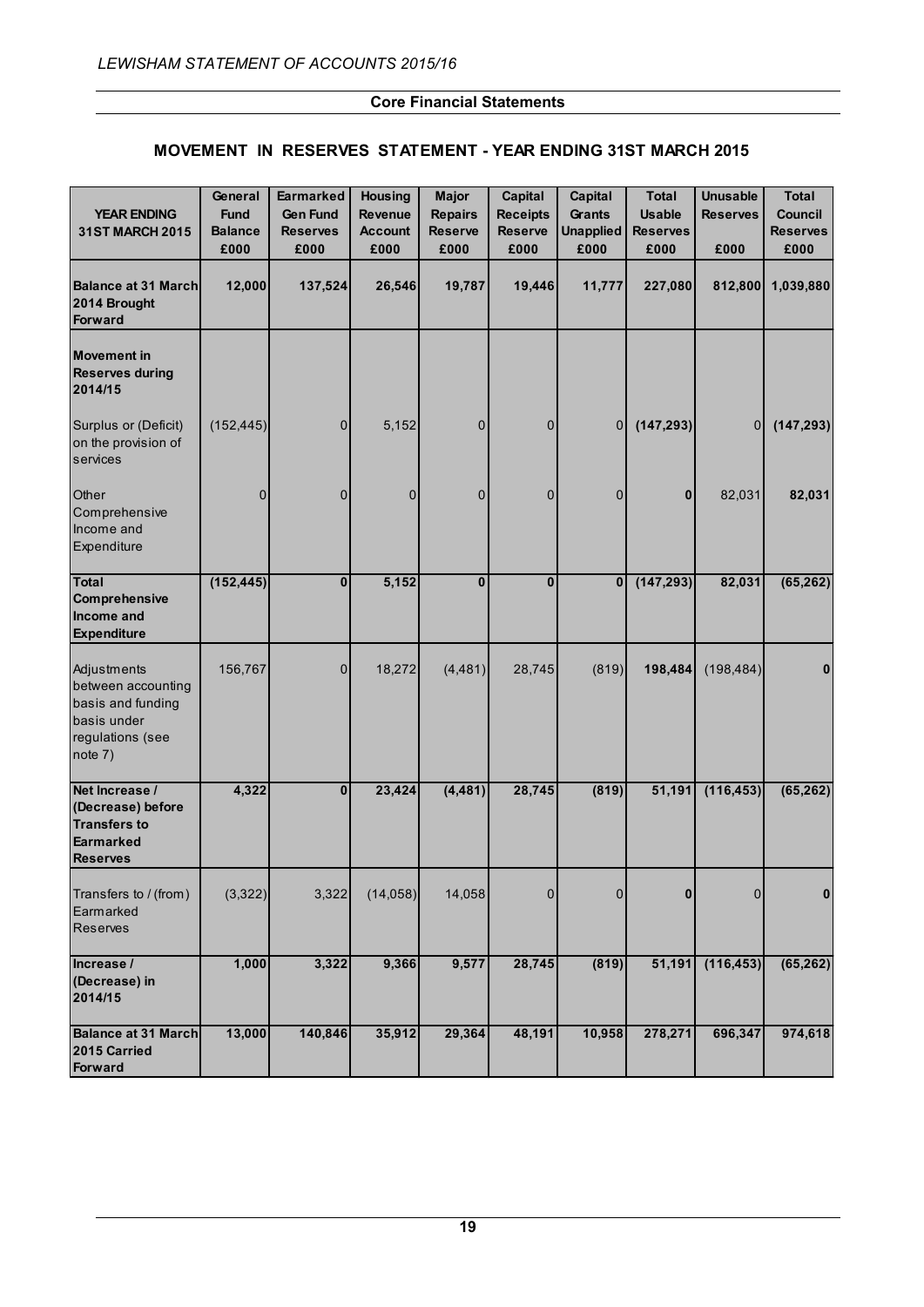#### **COMPREHENSIVE INCOME AND EXPENDITURE STATEMENT FOR THE YEAR ENDING 31ST MARCH 2016**

|                                             | 2014/15                         |                                           |                                                                                               | 2015/16                                     |                          |                                    |       |
|---------------------------------------------|---------------------------------|-------------------------------------------|-----------------------------------------------------------------------------------------------|---------------------------------------------|--------------------------|------------------------------------|-------|
| <b>Gross</b><br><b>Expenditure</b><br>£000s | <b>Gross</b><br>Income<br>£000s | <b>Net</b><br><b>Expenditure</b><br>£000s | <b>SERVICE</b>                                                                                | <b>Gross</b><br><b>Expenditure</b><br>£000s | Gross<br>Income<br>£000s | <b>Net</b><br>Expenditure<br>£000s | Note  |
| 9,556                                       | (4, 463)                        | 5,093                                     | Central Services to the Public                                                                | 9,595                                       | (4,645)                  | 4,950                              |       |
| 19,198                                      | (3,615)                         | 15,583                                    | <b>Cultural and Related Services</b>                                                          | 20,974                                      | (3,841)                  | 17,133                             |       |
| 38,219                                      | (6, 441)                        | 31,778                                    | <b>Environmental and Regulatory Services</b>                                                  | 36,081                                      | (6, 819)                 | 29,262                             |       |
| 13,544                                      | (3,905)                         | 9,639                                     | <b>Planning Services</b>                                                                      | 14,374                                      | (5, 458)                 | 8,916                              |       |
|                                             | 612,618 (324,799)               | 287,819                                   | <b>Children's and Education Services</b>                                                      |                                             | 389,908 (333,284)        | 56,624                             |       |
| 18,494                                      | (4,201)                         | 14,293                                    | Highways and Transport Services                                                               | 17,358                                      | (3,788)                  | 13,570                             |       |
|                                             | 370,154 (396,985)               | (26, 831)                                 | <b>Housing Services</b>                                                                       |                                             | 385,657 (361,057)        | 24,600                             |       |
| 117,192                                     | (26, 763)                       | 90,429                                    | <b>Adult Social Care</b>                                                                      | 115,013                                     | (38, 492)                | 76,521                             |       |
| 20,396                                      | (20, 592)                       | (196)                                     | <b>Public Health</b>                                                                          | 21,612                                      | (18, 446)                | 3,166                              |       |
| 16,315                                      | (12,086)                        | 4,229                                     | Corporate and Democratic Core                                                                 | 18,598                                      | (13, 326)                | 5,272                              |       |
| 6,087                                       | (17)                            | 6,070                                     | Non Distributed Costs                                                                         | 15,322                                      | (15)                     | 15,307                             |       |
| 1,241,773                                   | (803, 867)                      | 437,906                                   | <b>Cost of Services</b>                                                                       | 1,044,492                                   | (789, 171)               | 255,321                            | 22    |
|                                             |                                 |                                           |                                                                                               |                                             |                          |                                    |       |
| $\bf{0}$                                    | (14, 203)                       | (14, 203)                                 | <b>Other Operating Expenditure</b><br>(Gain) / Loss on the disposal of non-<br>current assets | 0                                           | (4, 262)                 | (4, 262)                           |       |
| 1,646                                       | 0                               | 1,646                                     | Levies                                                                                        | 1,631                                       | 0                        | 1,631                              | 6     |
| 1,727                                       | $\bf{0}$                        | 1,727                                     | Contribution of housing capital receipts                                                      | 1,969                                       | O                        | 1,969                              | 18    |
|                                             |                                 |                                           | to Government Pool                                                                            |                                             |                          |                                    |       |
| 3,373                                       | (14, 203)                       | (10, 830)                                 |                                                                                               | 3,600                                       | (4, 262)                 | (662)                              |       |
|                                             |                                 |                                           | Financing and Investment Income and<br><b>Expenditure</b>                                     |                                             |                          |                                    |       |
| 24,626                                      | $\bf{0}$                        | 24,626                                    | Interest payable and similar charges                                                          | 26,616                                      | 0                        | 26,616                             |       |
| 2,579                                       |                                 | 2,579                                     | Changes in fair value of Investment<br>Properties                                             | 131                                         |                          | 131                                | 10    |
| $\bf{0}$                                    | $\bf{0}$                        | $\mathbf{0}$                              | (Gain) / Loss on disposal of Investment<br>Properties                                         | 0                                           | 0                        | 0                                  |       |
| 683                                         | (2,028)                         | (1, 345)                                  | Interest and Investment Income                                                                | 876                                         | (2,879)                  | (2,003)                            |       |
| 64,639                                      | (36,002)                        | 28,637                                    | Net interest on the net defined benefit<br>liability                                          | 54,493                                      | (31, 318)                | 23,175                             | 36    |
| 92,527                                      | (38, 030)                       | 54,497                                    |                                                                                               | 82,116                                      | (34, 197)                | 47,919                             |       |
|                                             |                                 |                                           | <b>Taxation and non-specific Grant</b>                                                        |                                             |                          |                                    |       |
|                                             |                                 |                                           | Income                                                                                        |                                             |                          |                                    |       |
| $\bf{0}$                                    | (80, 738)<br>(117, 250)         | (80, 738)                                 | Income from Council Tax                                                                       | 0<br>0                                      | (84, 948)                | (84,948)                           |       |
| $\bf{0}$                                    |                                 | (117, 250)                                | <b>General Government Grants</b>                                                              | 0                                           | (77, 587)                | (77, 587)                          |       |
| $\bf{0}$                                    | (51, 548)                       | (51, 548)                                 | Recognised Capital Grants and<br>Contributions                                                |                                             | (37, 346)                | (37, 346)                          |       |
| $\bf{0}$                                    | (84, 744)                       | (84, 744)                                 | Non-Domestic Rates redistribution                                                             | 0                                           | (86, 944)                | (86,944)                           |       |
| 0                                           | (334, 280)                      | (334, 280)                                |                                                                                               | $\mathbf{0}$                                | (286, 825)               | (286, 825)                         |       |
|                                             |                                 |                                           |                                                                                               |                                             |                          |                                    |       |
|                                             |                                 | 147,293                                   | Deficit/(Surplus) on provision of services                                                    |                                             |                          | 15,753                             | 22    |
|                                             |                                 | (180, 306)                                | Surplus on revaluation of non-current assets                                                  |                                             |                          | (185, 894)                         | 20    |
|                                             |                                 | 98,275                                    | Remeasurement of the net defined<br>benefit liability                                         |                                             |                          | (148, 032)                         | 19,36 |
|                                             |                                 | (82, 031)                                 | Other Comprehensive Income and Expenditure                                                    |                                             |                          | (333, 926)                         |       |
|                                             |                                 | 65,262                                    | <b>Total Comprehensive Income and Expenditure</b>                                             |                                             |                          | (318, 173)                         |       |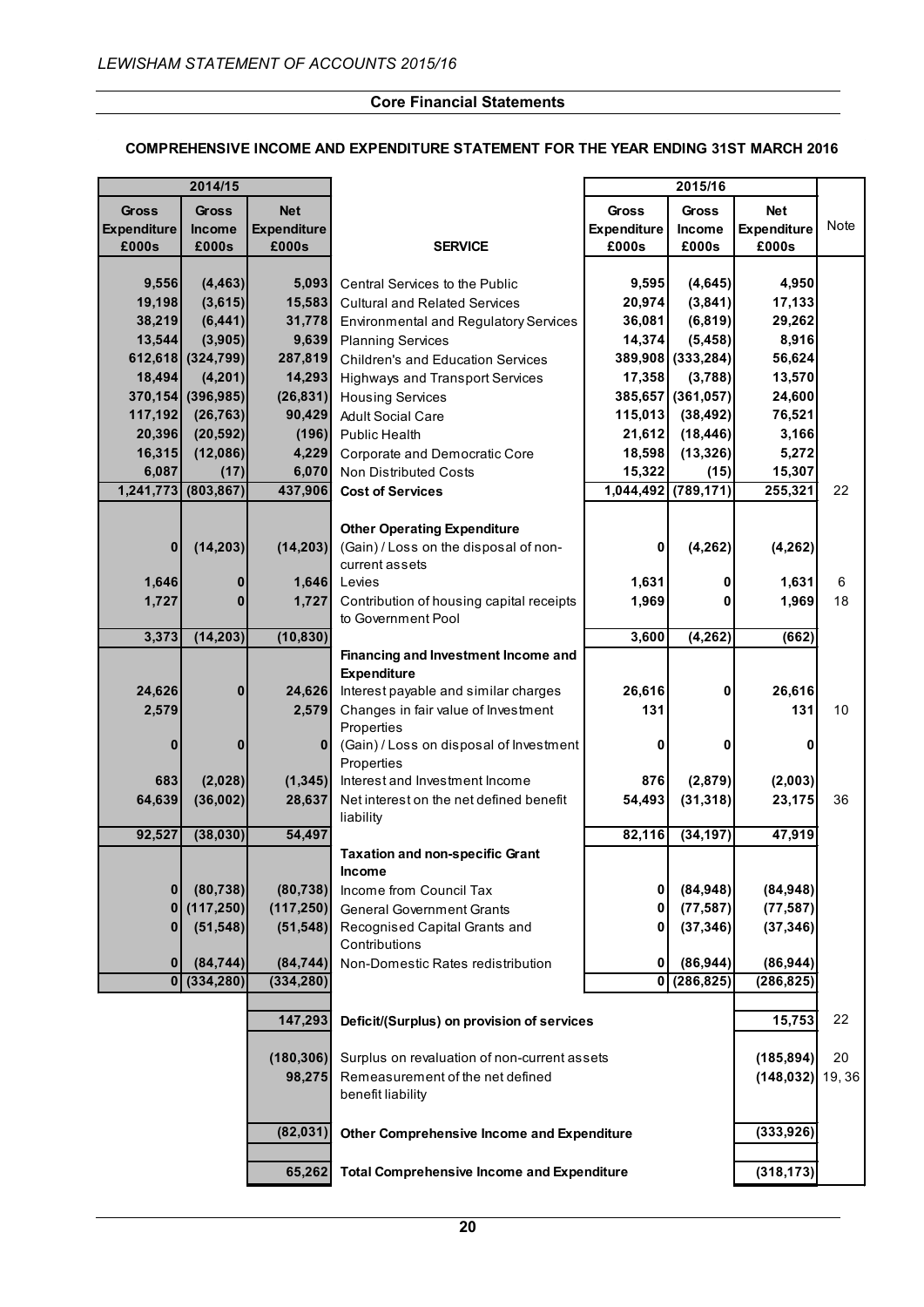# $\,$  CASH FLOW STATEMENT FOR THE YEAR ENDING 31ST MARCH 2016 **BALANCE SHEET AS AT 31ST MARCH 2016**

| 2014/15<br>£000s                                                     |                                                                                                                                                                                                               |                                                                     | 2015/16<br>£000s                          | <b>Note</b> |
|----------------------------------------------------------------------|---------------------------------------------------------------------------------------------------------------------------------------------------------------------------------------------------------------|---------------------------------------------------------------------|-------------------------------------------|-------------|
| (147, 293)                                                           | Net surplus or (deficit) on the provision of services                                                                                                                                                         | (15, 753)                                                           |                                           |             |
| 257,011                                                              | Adjustment to surplus or deficit on the provision of services<br>for non-cash movements                                                                                                                       | 142,415                                                             | 41                                        |             |
| (84, 477)                                                            | Adjustment for items included in the net surplus or deficit on<br>the provision of services that are investing and financing<br>activities                                                                    | (59, 116)                                                           | 42                                        |             |
| 25,241                                                               | <b>Net Cash flows from Operating Activities</b>                                                                                                                                                               |                                                                     | 67,546                                    |             |
|                                                                      | (42,353) Net Cash flows from Investing Activities                                                                                                                                                             |                                                                     | (49, 656)                                 | 44          |
|                                                                      | (16,321) Net Cash flows from Financing Activities                                                                                                                                                             |                                                                     | (2,639)                                   | 45          |
| (33, 433)                                                            | Net Increase or (decrease) in Cash and Cash<br><b>Equivalents</b>                                                                                                                                             | 15,251                                                              |                                           |             |
| 116,429                                                              | Cash and Cash Equivalents at the beginning of the<br>reporting period                                                                                                                                         | 82,996                                                              | 14                                        |             |
| 82,996                                                               | Cash and Cash Equivalents at the end of the reporting<br>period                                                                                                                                               | 98,247                                                              | 14                                        |             |
| 125,574<br>8,118<br>239,002<br>1,201<br>716,722<br>1,090,617         | Long Term Borrowing<br>Provisions (More than 1 year)<br>Deferred PFI Liabilities<br>Capital Grants Receipts in Advance<br>Liability related to defined benefit pension scheme<br><b>Long Term Liabilities</b> | 157,701<br>8,347<br>240,061<br>1,544<br>601,806<br>1,009,459        | 11<br>16<br>33d<br>19, 36                 |             |
| 974,618                                                              | <b>NET ASSETS</b>                                                                                                                                                                                             | 1,292,791                                                           |                                           |             |
| 13,000<br>140,846<br>35,912<br>29,364<br>48,191<br>10,958<br>278,271 | <b>Usable Reserves</b><br><b>General Fund Balance</b><br><b>Earmarked Revenue Reserves</b><br>Housing Revenue Account<br>Major Repairs Reserve<br>Usable Capital Receipts Reserve<br>Capital Grants Unapplied | 13,000<br>139,288<br>42,894<br>37,475<br>58,989<br>8,149<br>299,795 | 8<br><b>HRA 15</b><br><b>HRA 14</b><br>18 |             |
| 558,836<br>861,199<br>113                                            | <b>Unusable Reserves</b><br><b>Revaluation Reserve</b><br><b>Capital Adjustment Account</b><br>Deferred Capital Receipts                                                                                      | 726,370<br>875,144<br>100                                           | 20<br>21                                  |             |
| (5, 407)<br>(716, 722)<br>3,836<br>(5, 508)<br>696,347               | Financial Instruments Adjustment Account<br><b>Pensions Reserve</b><br><b>Collection Fund Adjustment Account</b><br>Short Term Compensated Absences Account                                                   | (4,627)<br>(601, 806)<br>2,442<br>(4, 627)<br>992,996               | 19, 36<br>Coll Fd 3                       |             |
| 974,618                                                              | <b>TOTAL EQUITY</b>                                                                                                                                                                                           | 1,292,791                                                           |                                           |             |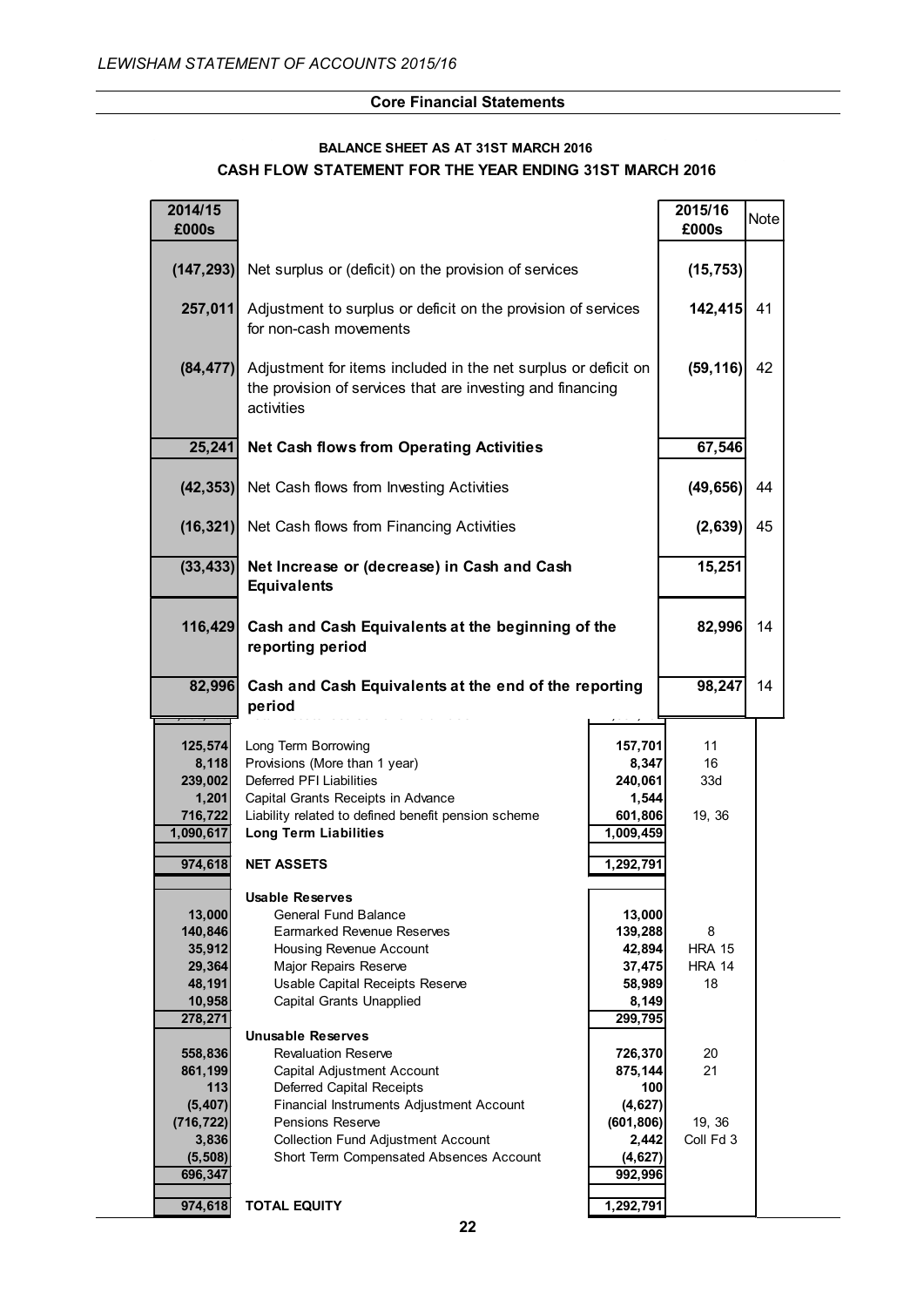# **SECTION 2 - STATEMENT OF ACCOUNTING POLICIES**

## **1. GENERAL PRINCIPLES**

The Council is required to prepare an annual Statement of Accounts by the Accounts and Audit (England) Regulations 2011, which requires them to be prepared in accordance with proper accounting practices. These practices primarily comprise the Code of Practice on Local Authority Accounting in the United Kingdom 2015/16 and the SeRCOP 2015/16, both published by CIPFA, and based on IFRS and statutory guidance under Section 12 of the Local Government Act 2003 (see Glossary for definitions). The accounting convention adopted in the Statement of Accounts is principally historic cost, modified by the revaluation of certain categories of non-current assets and financial instruments.

#### **2. CHANGES IN ACCOUNTING ESTIMATES AND ACCOUNTING POLICIES, MATERIAL ERRORS AND PRIOR PERIOD ADJUSTMENTS**

Changes in accounting estimates are accounted for prospectively, i.e. in the current and future years affected by the change and do not give rise to a prior period adjustment. Prior period adjustments may arise from a change in an accounting policy or to correct a material error. Changes in accounting policies are only made when required by proper accounting practices or the change provides more reliable or relevant information about the effect of transactions, other events and conditions on the Council's financial position or financial performance. Where a change is made, it is applied retrospectively (unless stated otherwise) by adjusting opening balances and comparative amounts for the prior period as if the new policy had always been applied. Material errors discovered in prior period figures are corrected retrospectively by amending opening balances and comparative amounts for the prior period.

## **3. ACCRUALS OF INCOME AND EXPENDITURE**

The Council's revenue and capital accounts are prepared on an accruals basis. This means that activity is accounted for in the year that it takes place, not simply when cash payments are made or received. Income from the provision of services or the sale of goods is recognised when it is probable that the economic benefits or service potential associated with the transaction will be received by the Council. Income from Council Tax and Non-Domestic Rates is accounted for in the year it is due. Expenditure on supplies is accounted for when they are used. When there is a significant gap between the date on which supplies are received and the date of their use, and the value is material, they are carried as stocks on the Balance Sheet. Expenditure on services received (including those provided by employees) is accounted for when the services are received rather than when payments are made. Where income and expenditure have been recognised in the accounts, but cash has not been received or paid, a debtor or creditor for the amount is recorded in the Balance Sheet. Where it is likely that debts may not be settled, a charge is made to revenue for the income that might not be collected and the debtor is impaired.

#### **4. EXCEPTIONAL ITEMS**

Where items of expenditure and income are material, their nature and amount are disclosed separately, either in the Comprehensive Income and Expenditure Statement (the "CIES") or in a note to the accounts, depending on their significance.

#### **5. FOREIGN CURRENCY TRANSLATION**

Where the Council has entered into a foreign currency transaction, it is converted into sterling at the exchange rate prevailing on the transaction date. Where amounts are outstanding at year end, they are converted at the exchange rate on 31 March. Any material gains or losses are charged to the Financing and Investment Income and Expenditure line in the CIES.

## **6. VALUE ADDED TAX (VAT)**

Income and Expenditure excludes any amounts related to VAT, unless it is irrecoverable from Her Majesty's Revenue and Customs. VAT is paid on invoices received and charged to an input tax account and VAT is collected with income and posted to an output tax account. These accounts are reconciled and claims made to HM Revenue and Customs for the net VAT incurred on a monthly basis.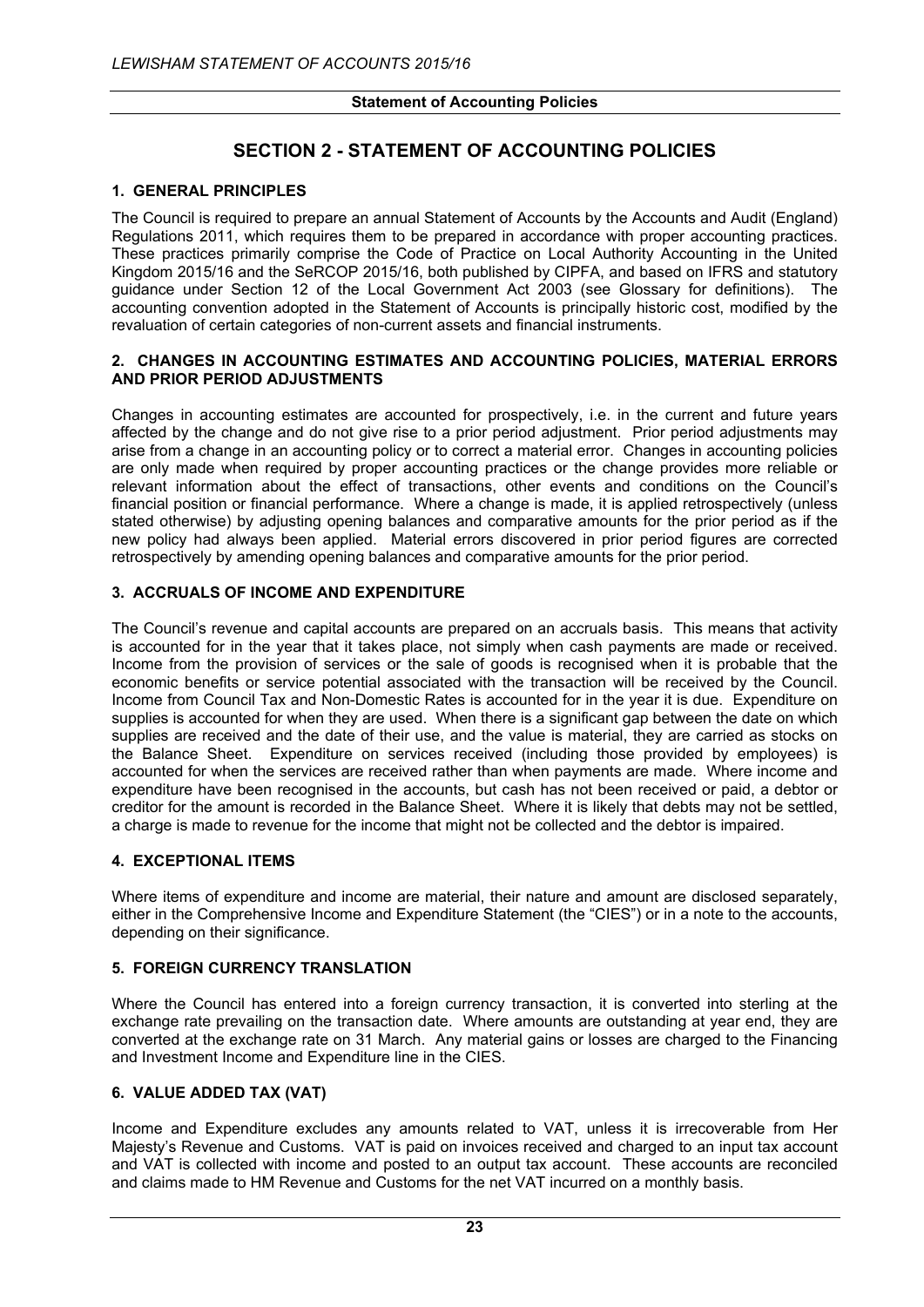## **7. EVENTS AFTER THE BALANCE SHEET DATE**

Events after the Balance Sheet date are those events, favourable and unfavourable, that occur between the end of the reporting period and the date when the Statement of Accounts is authorised for issue. Two types of events can be identified:-

- those that give evidence of conditions that existed at the end of the reporting period the Statement of Accounts is adjusted to reflect such events where they are considered to be material;
- those that are indicative of conditions that arose after the reporting period the Statement of Accounts is not adjusted to reflect such events. However, where they would have a material effect, disclosure is made in the notes of the nature of the event and its estimated financial effect.

Events taking place after the date of authorisation for issue are not reflected in the Statement of Accounts.

## **8. OVERHEADS AND SUPPORT SERVICES**

The costs of overheads and support services are charged to the services that benefit from the supply or service in accordance with the total absorption costing principles of the SeRCOP. The exceptions below are defined in SeRCOP and accounted for separately as part of the Cost of Services in the CIES.

- Corporate and Democratic Core costs relating to the Authority's status as a multifunctional, democratic organisation (e.g. member's services, external audit fees).
- Non Distributed Costs the cost of discretionary benefits awarded to employees retiring early and any impairment losses chargeable on Assets Held for Sale.

## **9. GOVERNMENT GRANTS AND CONTRIBUTIONS**

Whether paid on account, by instalments or in arrears, government grants and third party contributions and donations are recognised as due to the Council when there is reasonable assurance that the Council will comply with the conditions attached to the payments, and the grants or contributions will be received. Amounts recognised as due to the Council are not credited to the CIES until conditions attached to the grant or contribution have been satisfied. Conditions are stipulations that specify that the future economic benefits or service potential of the asset acquired using the grant or contribution are required to be consumed by the recipient as specified, or else the future economic benefits or service potential must be returned to the transferor. Amounts received as grants and contributions for which conditions have not been satisfied are carried on the Balance Sheet as receipts in advance. When conditions are satisfied, they are credited to the relevant service line (attributable revenue grants and contributions) or Taxation and Non-Specific Grant Income (non-ring fenced revenue grants and all capital grants) in the CIES.

Where capital grants are credited to the CIES, they are reversed out of the General Fund Balance in the Movement in Reserves Statement (MiRS). Where the grant has yet to be used to finance capital expenditure, it is posted to the Capital Grants Unapplied Reserve. Where it has been applied, it is posted to the Capital Adjustment Account. Amounts in the Capital Grants Unapplied Reserve are transferred to the Capital Adjustment Account once they have been applied to fund capital expenditure.

#### **10. LEASES**

Leases are classified as finance leases where the terms of the lease substantially transfers all the risks and rewards incidental to ownership of the property, plant or equipment from the lessor to the lessee. All other leases are classified as operating leases. Where a lease covers both land and buildings, the land and buildings elements are considered separately for classification. Arrangements which do not have the legal status of a lease but convey a right to use an asset in return for payment are accounted for under this policy where the fulfilment of the arrangement is dependent on the use of specific assets.

#### **a) The Council as Lessee**

#### **i) Finance Leases**

Property, Plant and Equipment held under a finance lease is recognised on the Balance Sheet at the commencement of the lease at its fair value measured at the lease's inception (or the present value of the minimum lease payments, if lower). The asset recognised is matched by a liability for the obligation to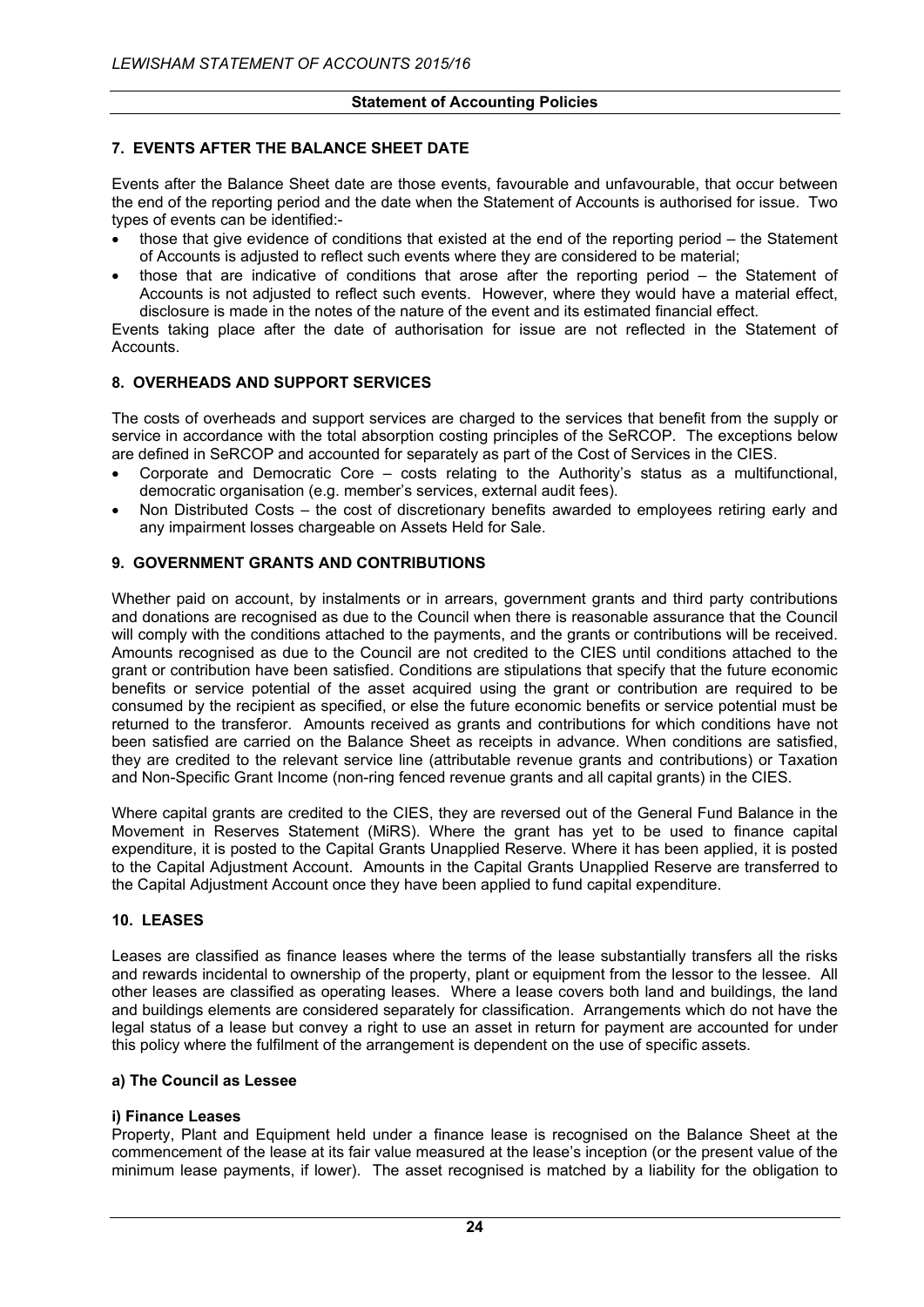pay the lessor. Contingent rents are charged as expenses in the periods in which they are incurred. The lease payments are apportioned between a charge for the acquisition of the interest in the property, plant or equipment, which is applied to write down the lease liability, and a finance charge to the Financing and Investment Income and Expenditure line in the CIES. They are accounted for using the policies applied generally to such assets, subject to depreciation being charged over the lease term if this is shorter than the asset's estimated useful life (where ownership of the asset does not transfer to the Council at the end of the lease period). The Council as lessee did not have any finance leases in 2015/16 (nor in 2014/15).

The Council is not required to raise Council Tax to cover depreciation or revaluation and impairment losses arising on leased assets. Instead, an annual contribution is made from revenue to the deemed capital investment in accordance with statutory requirements. Depreciation, revaluation and impairment losses are therefore substituted by a revenue contribution in the General Fund Balance, by way of an adjusting transaction with the Capital Adjustment Account in the MiRS for the difference between the two.

#### **ii) Operating Leases**

Rentals paid under operating leases are charged to the CIES as expenditure of the services which benefit from the use of the leased asset. Charges are made on a straight-line basis over the life of the lease, even if this does not match the incidence of payments (e.g. where there is a rent-free period).

## **b) The Council as Lessor**

## **i) Finance Leases**

When the Council grants a finance lease over a property or item of plant or equipment, the relevant asset is written out of the Balance Sheet as a disposal. At the commencement of the lease, the carrying amount of the asset in the Balance Sheet is written off to the Other Operating Expenditure line in the CIES as part of the gain or loss on disposal. Any gain, representing the Council's net investment in the lease, is credited to the same line in the CIES as part of the gain or loss on disposal (i.e. netted off against the carrying value of the asset at the time of disposal), matched by a lease asset (long-term debtor) in the Balance Sheet. The gain credited to the CIES on disposal is not permitted by statute to increase the General Fund Balance and is required to be treated as a capital receipt. The written-off value of disposals is not a charge against Council Tax, as the cost of fixed assets is fully provided for under separate arrangements for capital financing. Amounts are therefore appropriated to the Capital Adjustment Account from the General Fund Balance in the MiRS.

Where a premium has been received, this is posted out of the General Fund Balance to the Capital Receipts Reserve in the MiRS. Where the amount due in relation to the lease asset is to be settled by the payment of rentals in future financial years, this is posted out of the General Fund Balance to the Deferred Capital Receipts Reserve in the MiRS. When the future rentals are received, the capital receipt for the disposal of the asset is used to write down the lease debtor, and the associated deferred capital receipt is transferred to the Capital Receipts Reserve.

Lease rentals received are apportioned between a charge for the acquisition of the interest in the property, which is applied to write down the lease debtor (together with any premiums received), and finance income (credited to the Financing and Investment Income and Expenditure line in the CIES).

#### **ii) Operating Leases**

Where the Council grants an operating lease over a property or item of plant or equipment, the asset is retained on the Balance Sheet. Rental income is credited to the Other Operating Expenditure line in the CIES on a straight-line basis over the life of the lease, even if this does not match the incidence of payments received.

## **11. INVENTORIES (STOCK)**

Highways and fleet stores are valued and included in the Balance Sheet at cost price as a proxy for average price. Revenue accounts are charged with the cost of obsolescent stock written off.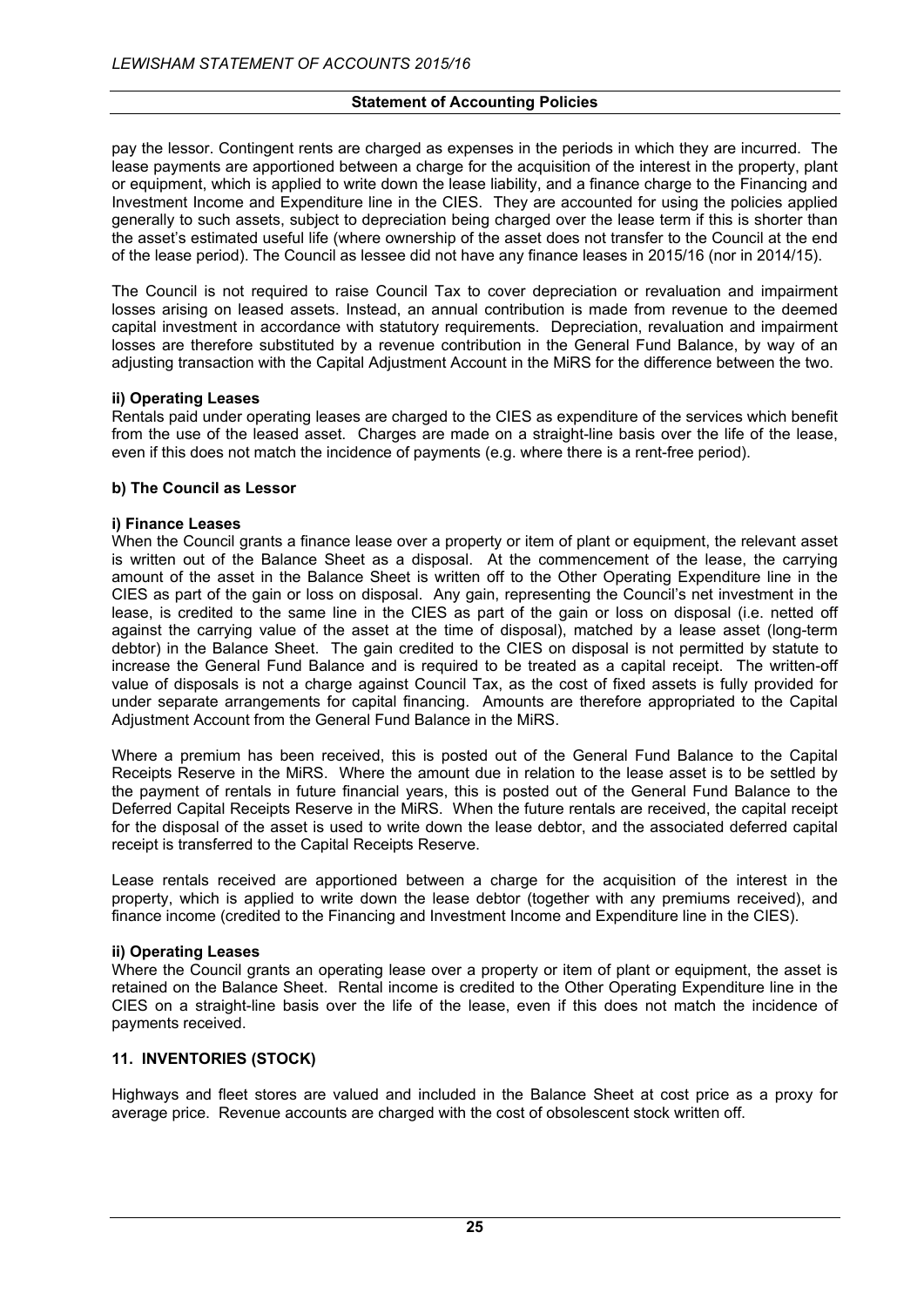## **12. LONG TERM CONTRACTS**

Long term contracts are accounted for on the basis of charging the Surplus or Deficit on the Provision of Services with the value of works and services received under the contract during the financial year.

#### **13. EMPLOYEE BENEFITS**

#### **a) Benefits Payable During Employment**

Short-term employee benefits are those which are settled within 12 months of the year-end. They include salaries, paid annual leave and sick leave for current employees and are recognised as an expense in the year in which employees render their services to the Council. An accrual is made for the cost of entitlements (or any form of leave) earned by employees, but not taken before the year-end which employees can carry forward into the next financial year. The accrual is made at the salary rates applicable in the year in which the employee takes the benefit. The accrual is charged to the Surplus or Deficit on the Provision of Services, but then reversed out through the MiRS using the Short Term Compensated Absences Account so that holiday benefits are charged to revenue in the financial year in which the holiday absence occurs. This account shows the differences arising on the General Fund Balance from accruing for compensated absences earned but not taken in the year, e.g. annual leave entitlement carried forward at 31 March each year. Statutory requirements are that the impact on Council Tax is reversed through the Account.

## **b) Termination and Discretionary Benefits**

Termination benefits are amounts payable as a result of a decision by the Council to terminate an officer's employment before their normal retirement date. They are charged on an accruals basis to the relevant Service Cost line in the CIES in the year in which the Council is committed to the termination of the employment of the officer. The Council has an approved scheme to make awards of benefits in the event of early retirements which requires a panel to consider and agree proposals on the grounds of redundancy and/or efficiency and applications for voluntary early retirement from employees.

Where termination benefits have involved the enhancement of pensions, statutory provisions require the General Fund balance to be charged with the amount payable by the Council to the pension fund or pensioner in the year, not the amount calculated according to the relevant accounting standards. In the MiRS, appropriations are required to and from the Pensions Reserve to remove the notional debits and credits for pension enhancement termination benefits and replace them with debits for the cash paid to the pension fund and pensioners and any amounts payable but unpaid at the year-end**.**

The Council also has restricted powers to make discretionary awards of retirement benefits in the event of early retirements. Any liabilities arising as a result of an award to any member of staff (including teachers) are accrued in the year of the decision to make the award and accounted for using the same policies as are applied to the Local Government Pension Scheme.

#### **c) Post-Employment Benefits**

Employees of the Council are members of four separate pension schemes:-

- The Teachers' Pension Scheme, administered by Capita Teachers Pensions for the DfE;
- The NHS Pension Scheme, administered by EA Finance NHS Pensions:
- The London Pension Fund administered by the London Pension Fund Authority (LPFA);
- The Local Government Pension Scheme (LGPS), administered by Lewisham Council.

These schemes provide defined benefits to members (retirement lump sums and pensions), which are earned as they work for the Council.

#### **(i) Teachers' Pension Scheme and the NHS Pension Scheme**

These schemes are defined benefit schemes, but are accounted for as if they were defined contributions schemes, since their liabilities cannot be separately identified to individual Local Authorities. No liabilities for future payment of benefits are therefore recognised in the Balance Sheet for these schemes. The CIES is charged with the employer's contributions paid to the schemes during the year.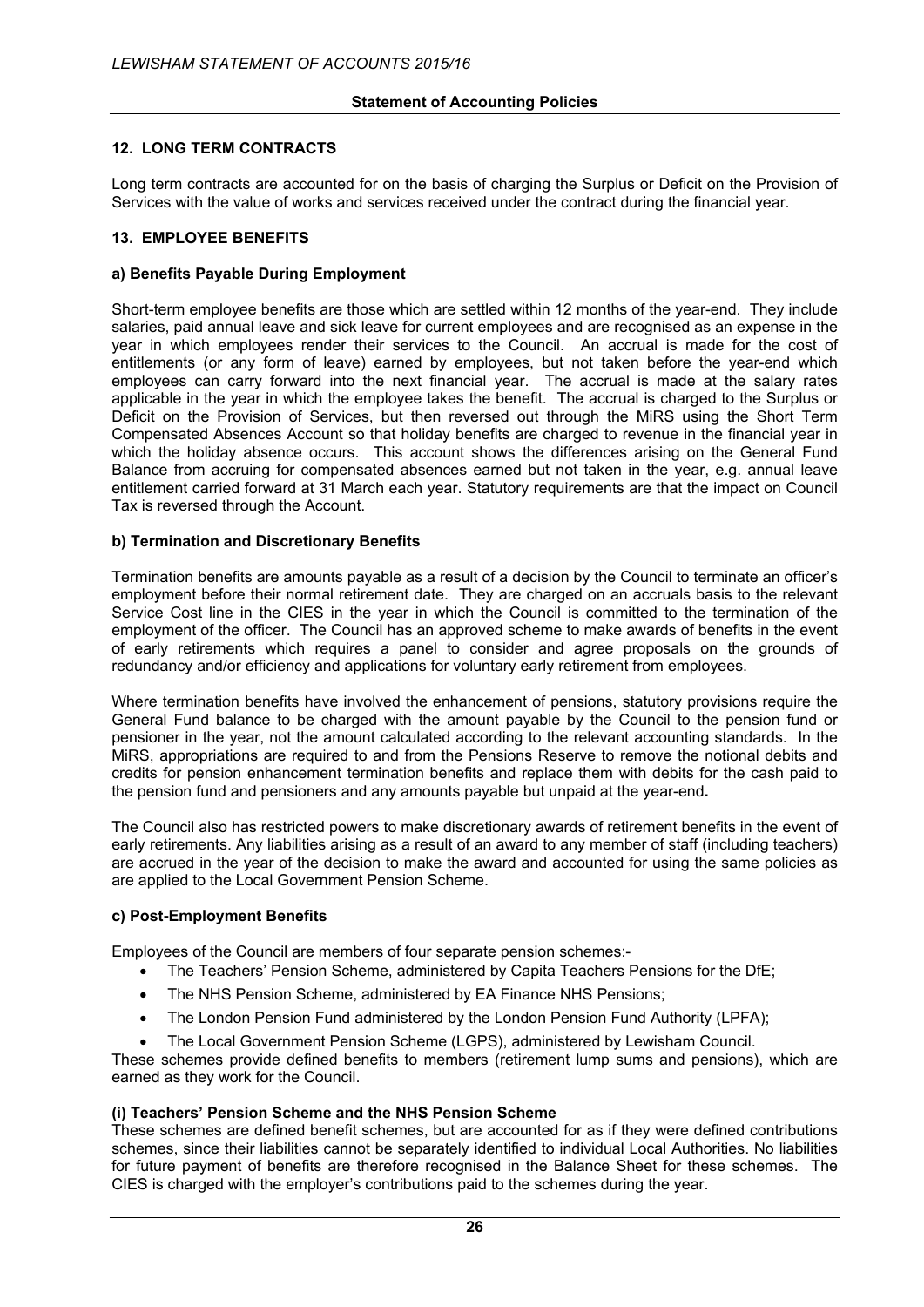## **(ii) London Pension Fund Scheme**

This scheme is a defined benefit scheme and is accounted for as such, since its liabilities and assets can be identified to individual Councils. The CIES is charged with a levy from the LPFA to meet the employer's contributions and the costs of administration.

## **(iii) Local Government Pension Scheme**

This scheme is a defined benefit scheme and is accounted for as such, since its liabilities and assets are attributable to individual Local Authorities. The Council's attributed liabilities are included in the Balance Sheet on an actuarial basis using the projected unit method – i.e. an assessment of the future payments to be made by the Scheme in relation to benefits earned to date, based on a number of assumptions about mortality rates, turnover, projected earnings etc. These liabilities are discounted to their value at current prices, using a discount rate recommended by the Scheme's Actuaries.

The assets of the Scheme are included in the Balance Sheet at their fair value as follows:-

Quoted securities – current bid price Unquoted securities – professional estimate Unitised securities – current bid price Property – market value.

The change in the net pensions liability is analysed into the following components:-

• Service Costs comprising

The current service cost which is the increase in liabilities as a result of years of service earned this year. These are allocated in the CIES to the services for which the employees worked.

The past service cost which is the increase in liabilities arising from current year decisions whose effect relates to years of service earned in earlier years. These are debited to Non Distributed Costs in the Surplus or Deficit on the Provision of Services in the CIES.

• Net interest on the net defined benefit liability

This is the change in the net defined benefit liability that arises from the passage of time charged to the Financing and Investment Income and Expenditure line of the CIES. This is calculated by applying the discount rate to the net defined benefit liability at the beginning of the period, accounting for any changes in the net defined benefit liability during the period as a result of contribution and benefit payments.

• Re-measurement comprising

The return on plan assets excluding amounts included in net interest.

The actuarial gains and losses arising from changes in demographic and financial assumptions since the last actuarial valuation.

Other changes not accounted for elsewhere.

Statutory regulations require Council Tax to fund the amounts payable to the Pension Scheme in the year, rather than the amount calculated according to the relevant accounting standards. The notional entries for assets and liabilities are therefore matched with appropriations to and from the Pension Reserve in the Movement in Reserves Statement. The negative balance on the Pensions Reserve thus measures the beneficial impact on the General Fund of being required to account on the basis of cash flows rather than as benefits are earned by employees.

The detailed accounting policies followed in preparing the pension fund accounts are disclosed separately in the Council's Pension Fund Accounts in Section 7 of the Statement of Accounts.

## **14. INTERESTS IN COMPANIES**

The Council has two wholly owned subsidiary companies, Lewisham Homes and Catford Regeneration Partnership Ltd. It also has a minority interest (significantly lower than 50%) in a number of other companies. The transactions between the Council and all of these companies are included in the Council's accounts. An annual review of the necessity of preparing Group Accounts is undertaken and has again concluded that the Group's entities are immaterial to the financial statements and therefore there is no requirement under the Code to produce Group Accounts. They have therefore not been prepared for 2015/16. Note 24 - Interest in Companies includes information about the companies.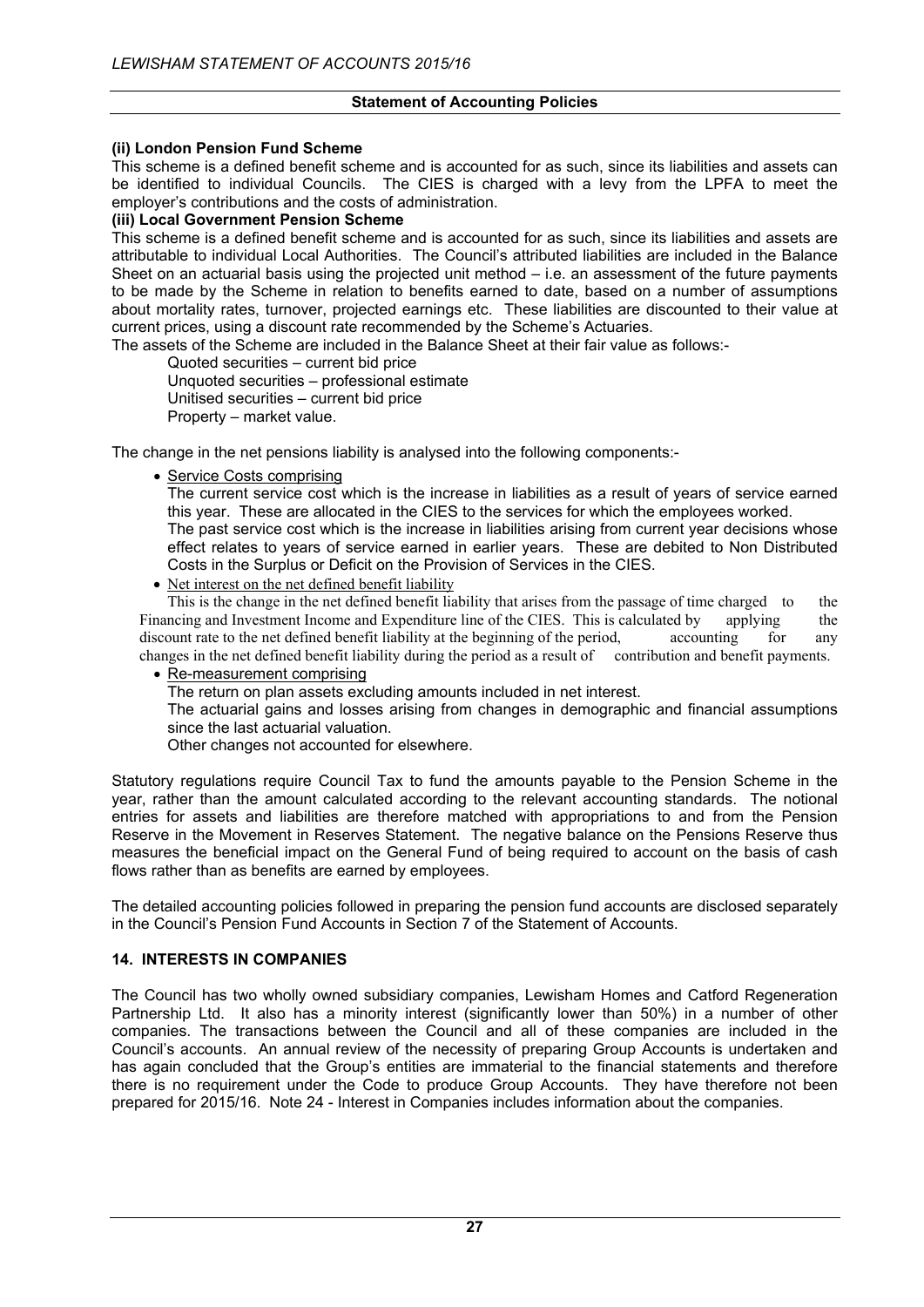## **15. REVENUE PROVISIONS AND IMPAIRMENT ALLOWANCES**

## **a) Provisions**

The Council has set aside amounts from revenue as provisions which will be used to cover future expenditure. Provisions are made where an event has taken place that gives the Council a legal or constructive obligation that probably requires settlement at a later date and where a reliable estimate can be made of the amount of the obligation. Provisions are charged to the appropriate service line in the CIES in the year that the Council becomes aware of the obligation, and are measured at the best estimate at the Balance Sheet date of the expenditure required to settle the obligation, taking into account relevant risks and uncertainties. When payments are eventually made, they are charged to the provision in the Balance Sheet. All provisions are reviewed at the end of the financial year, and where it is assessed that it is less than probable that a settlement will now be required (or a lower settlement than anticipated is made), the provision is reversed and credited back to the relevant service. Where some or all of the payment required to settle a provision is expected to be recovered from another party (e.g. from an insurance claim), this is only recognised as income for the relevant service if it is virtually certain that reimbursement will be received if the Council settles the obligation.

## **b) Impairment Allowances**

Impairment allowances to cover Council Tax, housing rents and other debtors are set up where it is doubtful that the debts will be settled. A charge is made to the relevant account for the income and is deducted from the current debtors balance on the Balance Sheet. When it is deemed that the debts are irrecoverable they are written off to the impairment allowance. Where payments are made, they are credited to the provision on the Balance Sheet.

## **16. RESERVES**

The Council has set aside specific amounts as reserves to cover future expenditure for contingencies or policy purposes, which fall outside the definition of provisions, and are shown in Note 8 of Section 3. The reserves are created by appropriating amounts out of the General Fund Balance in the MiRS. When expenditure to be financed from a reserve is incurred, it is charged to the appropriate service in that year against the Surplus or Deficit on the Provision of Services in the CIES. The reserve is then credited back to the General Fund Balance in the MiRS so that there is no net charge against Council Tax. Statutory reserves are kept to manage the accounting processes for non-current assets, financial instruments, retirement and employee benefits and are not available for the Council to use to finance services.

## **17. CONTINGENT LIABILITIES AND ASSETS**

A contingent liability or asset arises where an event has taken place that gives the Council a possible obligation or asset. However, this will only be confirmed by the occurrence or otherwise of another event not wholly within the control of the Council. These are not recognised in the Balance Sheet but are disclosed in a note to the accounts. A contingent liability could also arise in circumstances where a provision would otherwise be made but either it is not probable that a payment will be required or the amount of the obligation cannot be measured reliably.

## **18. REVENUE EXPENDITURE FUNDED FROM CAPITAL UNDER STATUTE**

Expenditure incurred which can be capitalised under statutory provisions but does not result in the creation of a non-current asset for the Council (e.g. home improvement grants or voluntary aided schools expenditure), is charged to the relevant service cost line in the CIES. Where this expenditure is met from existing capital resources or by borrowing, a transfer in the MiRS from the General Fund Balance to the Capital Adjustment Account reverses out the amounts charged so that there is no impact on Council Tax.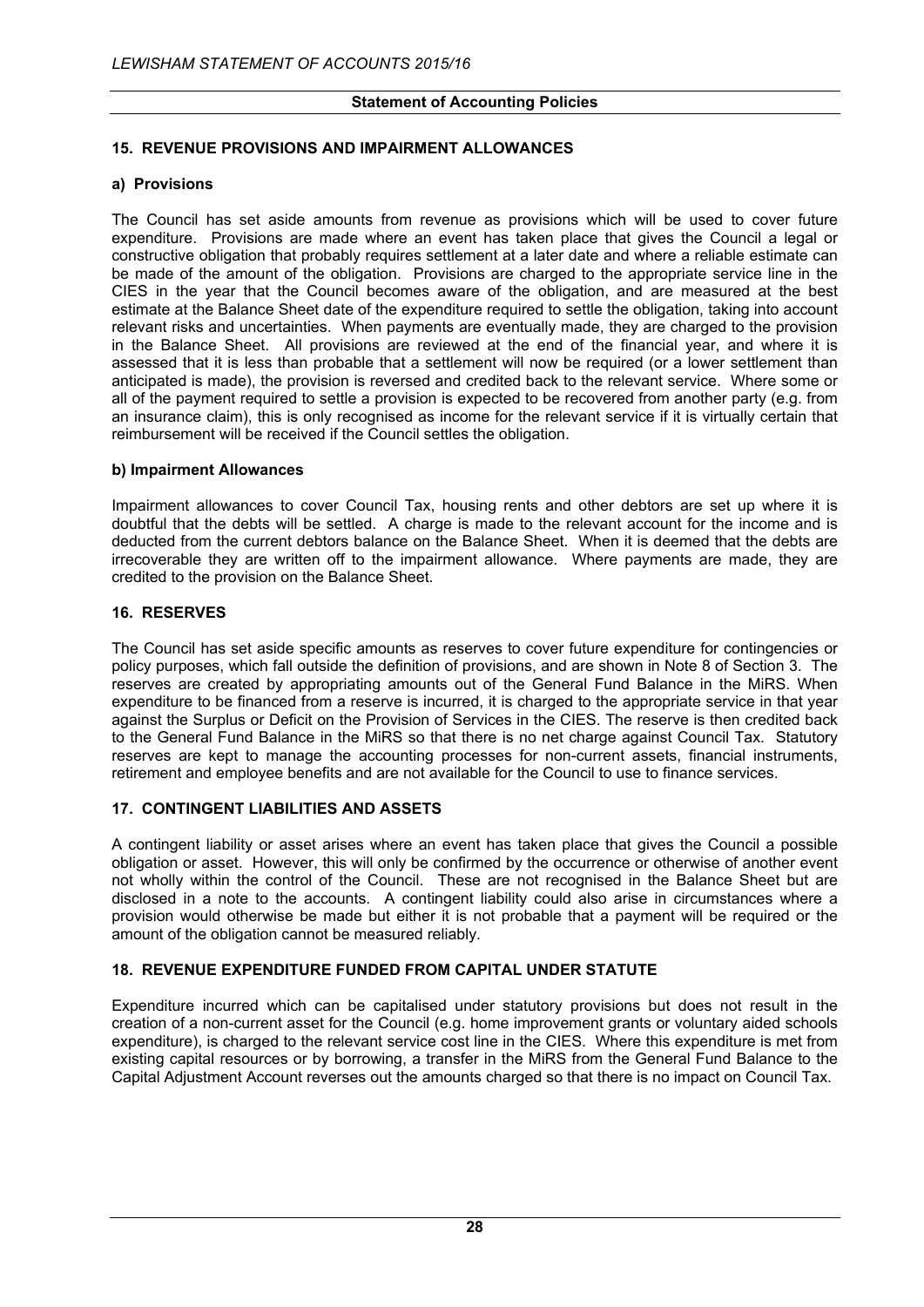## **19. FINANCIAL INSTRUMENTS**

#### **a) Financial Liabilities**

Financial liabilities are recognised on the Balance Sheet when the Council enters into a financial instrument and are initially measured at fair value and carried at their amortised cost. Charges to the Financing and Investment Income and Expenditure line in the CIES for interest payable are based on the carrying amount of the liability, multiplied by its effective rate of interest. This rate exactly discounts estimated future cash payments over its life to the amount at which it was originally recognised. For the Council's borrowings, the amount on the Balance Sheet is the outstanding principal repayable (plus accrued interest), and the interest charged to the CIES is the amount payable for the year for the loan. Where market loans are defined as Lender Option Borrower Option (LOBO's), these are accounted for as short term loans if they have options occurring within the next financial year.

There has been no repurchase or early settlement of borrowing in 2015/16 (nor in 2014/15). Premiums and discounts from previous year's settlements are charged to the CIES in accordance with regulations requiring the impact on the General Fund and the HRA to be spread over future years. The Council's policy is to spread the gain or loss over the remaining term of the loan repaid on which the premium was payable or discount receivable. Premiums and discounts are split between the General Fund and HRA pro rata to their respective Capital Financing Requirements as at 1 April of the year in which the loan was repaid. As required by statute, the amounts charged to the CIES are adjusted to the required charge against Council Tax or Housing Rents by a transfer to or from the Financial Instruments Adjustment Account in the MiRS. This account holds the accumulated difference between the financing costs charged to the CIES and the accumulated financing costs required to be charged to the General Fund Balance in accordance with regulations.

## **b) Financial Assets**

## **i) Loans and Receivables**

Loans and receivables are assets that have fixed or determinable payments but are not quoted in an active market. They are recognised on the Balance Sheet initially at fair value and subsequently at their amortised cost, and include short term investments and sundry debtors. The credits to the Financing and Investment Income and Expenditure line in the CIES for interest receivable are based on the carrying amount of the asset multiplied by its effective rate of interest. For loans that the Council has made, this means that the amount shown on the Balance Sheet is the outstanding principal receivable (plus accrued interest) and interest credited to the CIES is the amount receivable for the year for the loan. Any gains and losses that arise on the de-recognition of an asset are credited or debited to the Financing and Investment Income and Expenditure line in the CIES.

#### **ii) Available-for-Sale Assets**

These are assets which have a quoted market price and/or do not have fixed or determinable payments. The Council does not have any assets in this category.

## **20. CASH AND CASH EQUIVALENTS**

Cash is represented by cash in hand and deposits with financial institutions repayable without penalty on notice of not more than twenty four hours. Cash equivalents are investments that mature in no more than three months or less from the date of acquisition and are readily convertible to known amounts of cash with insignificant risk of change in value. The Cash Flow Statement shows cash and cash equivalents net of repayable on demand bank overdrafts which form an integral part of the Council's cash management.

## **21. INTANGIBLE NON CURRENT ASSETS**

Intangible Non-Current Assets (e.g. software licences) do not have any physical substance and are identifiable and controllable by the Council through custody or legal rights. The expenditure is only capitalised when it and the future economic benefits or service potential flowing from it are both material. The level of spend on these assets is immaterial and therefore is charged direct to the CIES.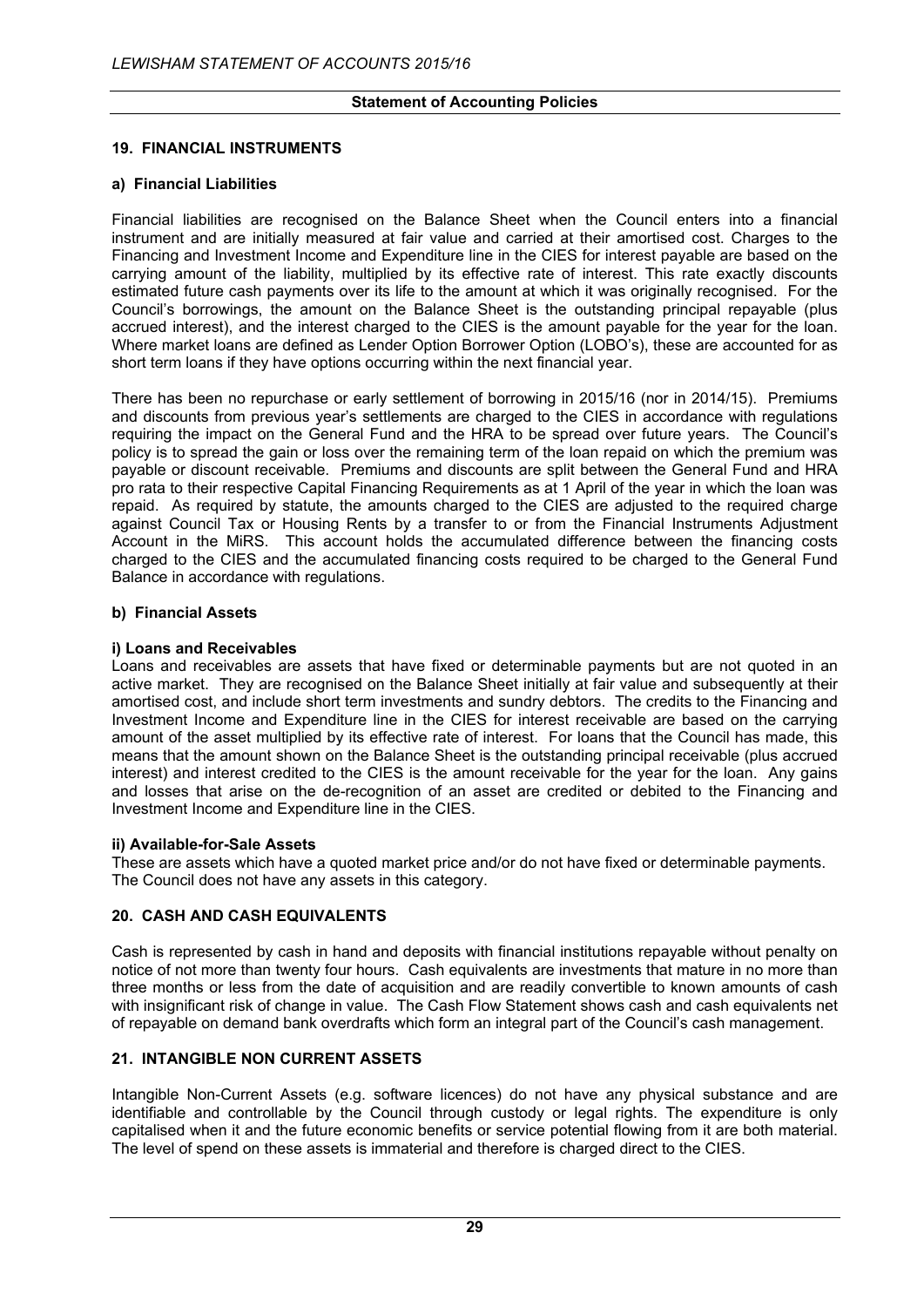## **22. NON CURRENT ASSETS - PROPERTY, PLANT AND EQUIPMENT**

Assets that have physical substance and are held for use in the production or supply of goods or services, for rental to others, or for administrative purposes and that are expected to be used during more than one financial year are classified as Property, Plant and Equipment.

## **a) Recognition**

Expenditure on the acquisition, creation or enhancement of Property, Plant and Equipment is capitalised on an accruals basis, provided it adds value, increases its ability to deliver future economic benefits or service potential, or can be capitalised as a component and exceeds the Council's de minimis limit of £40,000. Expenditure financed from the government's Devolved Formula Capital Grant is also capitalised on the basis that it increases the school's service potential. Expenditure that only maintains an asset's value (i.e. repairs and maintenance) and does not increase its ability to deliver benefits or services is charged as revenue expenditure when it is incurred.

## **b) Measurement and Valuation**

Non-current assets are initially measured at cost, comprising the purchase price and any costs attributable to bringing the asset to the location and condition necessary for it to be capable of operating in the manner intended by management. The Council does not capitalise costs incurred whilst assets are under construction. Non-current assets are carried on the Balance Sheet using the following measurement bases:-

- infrastructure, community assets and assets under construction depreciated historical cost;
- dwellings fair value, using the basis of existing use value for social housing (EUV-SH);
- all other assets fair value, being the amount that would be paid for the asset in its existing use (existing use value – EUV);
- where there is no market-based evidence of fair value because of the specialist nature of an asset, depreciated replacement cost (DRC) is used as an estimate of fair value;
- where non-property assets have short useful lives or low values (or both), depreciated historical cost basis is used as a proxy for fair value.

Non-current assets included in the Balance Sheet at fair value are revalued regularly in accordance with the Statements of Appraisal and Valuation Manual and Guidance Notes issued by the RICS and recommended by CIPFA.

The cost of an asset acquired other than by purchase is deemed to be its fair value. Donated assets are measured initially at fair value. The difference between fair value and any consideration paid is credited to the Taxation and Non-specific Grant Income line of the CIES. Where the donation has been made conditionally, the gain is held in the Donated Assets Account until conditions are satisfied. Where gains are credited to the CIES, they are reversed out of the General Fund Balance to the Capital Adjustment Account in the MiRS. The Council did not receive any donated assets in 2015/16 (nor in 2014/15).

Increases in valuations are matched by credits to the Revaluation Reserve to recognise unrealised gains. Gains are credited to the CIES where they arise from the reversal of a loss previously charged to a service. Where decreases in value are identified, they are accounted for as follows:

- where there is a balance of revaluation gains for the asset in the Revaluation Reserve, the carrying amount of the asset is written down against that balance (up to the amount of the accumulated gains);
- where there is no or an insufficient balance in the Revaluation Reserve, the carrying amount of the asset is written down against the relevant service line in the CIES.

The 2015/16 Code of Practice has changed the measurement requirements for Surplus Assets within Property, Plant and Equipment (i.e. assets that are not being used to supply goods and services and that do not meet the criteria of assets held for sale). The adoption of IFRS 13 requires that these assets are measured at fair value and not existing use value. Fair value is the price that would be received to sell an asset or paid to transfer a liability in an orderly transaction between market participants at the measurement date.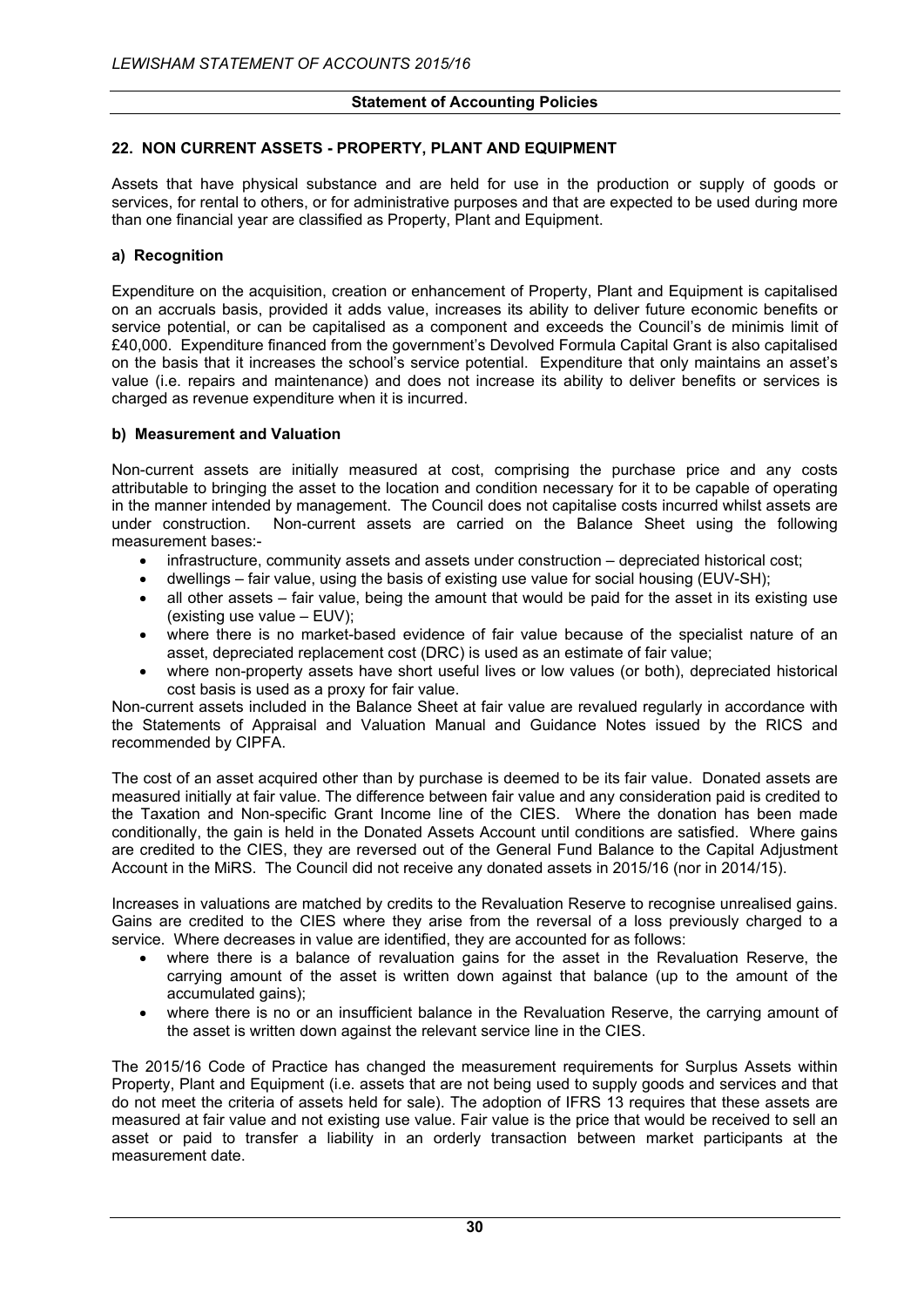### **c) Charges to Revenue for Non-Current Assets**

All services are charged with the following amounts to reflect the cost of using Property, Plant and Equipment assets during the year:-

- depreciation attributable to the assets used by the relevant service;
- revaluation and impairment losses on assets used by the service (where there are no accumulated gains in the Revaluation Reserve against which the losses can be written off).

These amounts are not required to be charged to Council Tax, however the Council is required to make a charge (the Minimum Revenue Provision – MRP) to reduce its overall outstanding borrowing, calculated on a prudent basis in accordance with statutory guidance. The difference between the two is accounted for within the Capital Adjustment Account in the MiRS.

## **d) Impairment**

Non-current assets held on the Balance Sheet are reviewed at year-end to assess whether they may be impaired. Where an impairment exists, the recoverable amount of the asset is estimated and if material, an impairment loss is recognised for the shortfall and is accounted for as follows:-

- where there is a balance of revaluation gains for the asset in the Revaluation Reserve, the carrying amount of the asset is written down against that balance (up to the amount of the accumulated gains);
- where there is no or an insufficient balance in the Revaluation Reserve, the carrying amount of the asset is written down against the relevant service line in the CIES.

Where an impairment loss is reversed subsequently, the reversal is credited to the relevant service line in the CIES, up to the amount of the original loss, adjusted for depreciation that would have been charged if the loss had not been recognised.

## **e) Depreciation**

Depreciation is charged on all Property, Plant and Equipment assets by applying the straight-line method based on the asset's useful life. Depreciation is not charged for assets with an indeterminable finite useful life, a long life such that depreciation would be immaterial, assets where the recoverable amount exceeds the carrying amount (i.e. freehold land, community assets) and assets under construction. Deprecation is calculated on the following bases:-

- dwellings and other buildings straight-line allocation over the useful life of the property as determined by the valuer (dwellings are usually over 25 years and buildings over 40 years);
- vehicles, plant and equipment straight-line allocation over the useful life of the asset;
- infrastructure straight-line allocation over 25 years, unless advised by a suitably qualified officer.

The Council's policy is to charge depreciation on the assets value at 1 April each year. It is charged from the year following the date of purchase or completion of construction, and is not adjusted for disposals or additions of assets during the year. Where an asset has major components whose cost is significant in relation to the total cost of the item, the components are depreciated separately. Revaluation gains are also depreciated, with an amount equal to the difference between current value depreciation charged on assets and the depreciation that would have been chargeable based on their historical cost being transferred each year from the Revaluation Reserve to the Capital Adjustment Account.

## **f) Non-Current Assets Held for Sale**

When it is almost certain that the carrying amount of an asset will be recovered principally through a sale transaction rather than through its continuing use, and the strict criteria set out in the COP are met, it is reclassified as an Asset Held for Sale. The asset is revalued immediately before reclassification and then carried at the lower of this amount and fair value less costs to sell. Where there is a subsequent decrease to fair value less costs to sell, the loss is posted to the Other Operating Expenditure line in the CIES. Gains in fair value are recognised only up to the amount of any previously losses recognised in the Surplus or Deficit on Provision of Services. Depreciation is not charged on Assets Held for Sale. Assets that are to be abandoned or scrapped are not reclassified as Assets Held for Sale.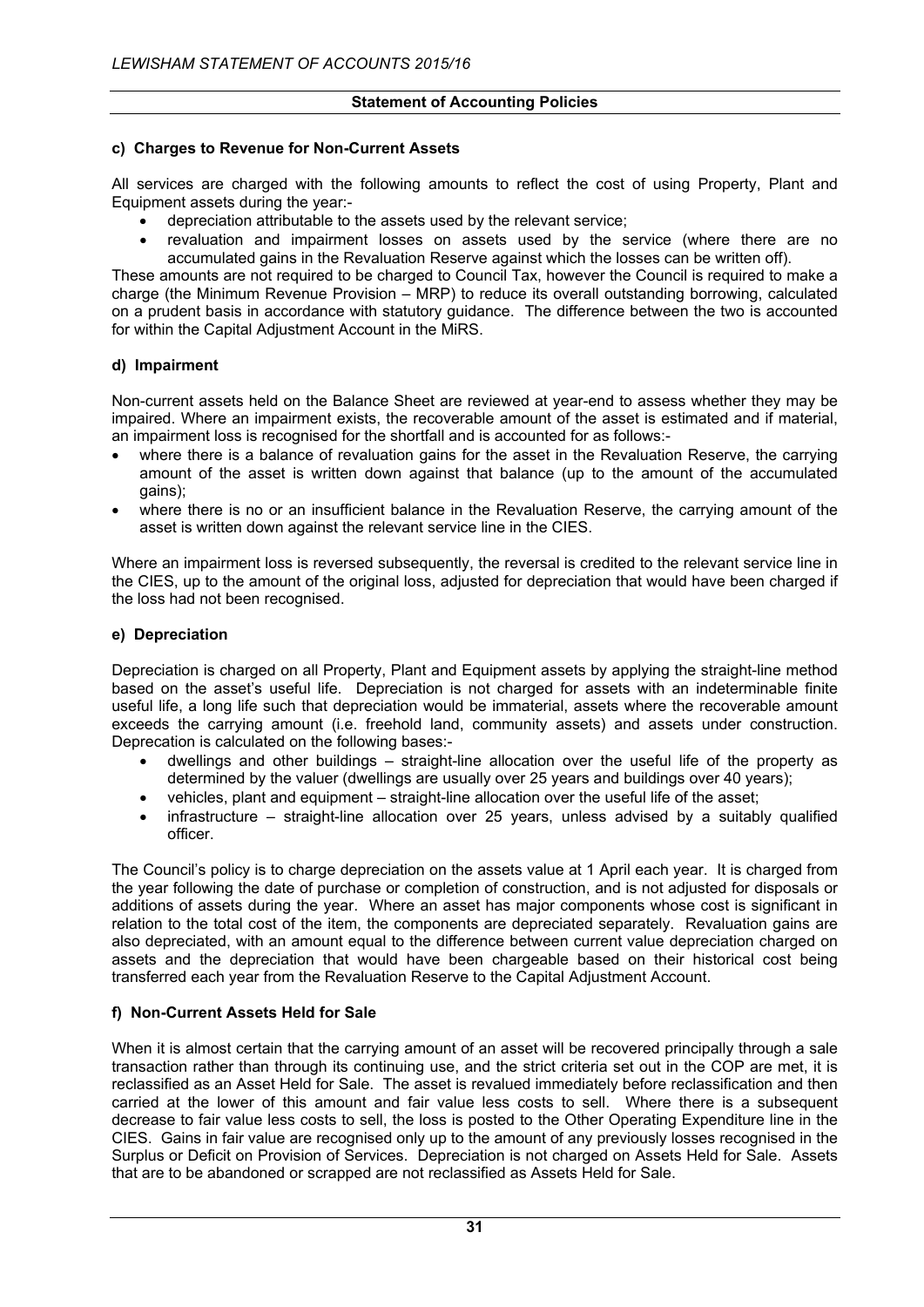When assets no longer meet the criteria to be classified as Assets Held for Sale, they are reclassified back to non-current assets and valued at the lower of their carrying amount before they were classified as held for sale; adjusted for depreciation or revaluations that would have been recognised had they not been classified as Held for Sale, and their recoverable amount at the date of the decision not to sell.

## **g) Disposals of Non-Current Assets**

When an asset is disposed of or decommissioned, the carrying amount in the Balance Sheet is written off to the Other Operating Expenditure line in the CIES as part of the gain or loss on disposal. Any receipts from disposals are credited to the same line in the CIES also as part of the gain or loss on disposal (i.e. netted off against the carrying value of the asset at the time of disposal). Any revaluation gains accumulated for the asset in the Revaluation Reserve are transferred to the Capital Adjustment Account.

Amounts received in excess of £10,000 are classified as capital receipts. A proportion of receipts from housing disposals (as per the relevant regulations) are payable to the Government. The retained receipts are required to be credited to the Usable Capital Receipts Reserve, and can only be used to finance new capital investment or set aside to reduce the Council's underlying need to borrow. Receipts are appropriated to the Reserve from the General Fund Balance in the MiRS. The written-off value of disposals is not a charge against Council Tax. Amounts are appropriated to the Capital Adjustment Account from the General Fund Balance in the MiRS.

## **h) Deferred Capital Receipts**

This reserve holds the gains recognised on the disposal of non-current assets but for which a cash settlement has yet to take place. Under statutory arrangements, the Council does not treat these gains as usable for financing new capital expenditure until they are backed by cash receipts. When the cash settlement eventually takes place, the amounts are transferred to the Usable Capital Receipts Reserve.

#### **23. HERITAGE ASSETS**

These are assets which are primarily held for their contribution to knowledge or culture, however, where they are used as operational assets, they are classified as such. They are recognised and measured in accordance with the accounting policies on Property, Plant and Equipment in respect of revaluation, impairment and disposal. The Council has, however, opted not to depreciate these assets since they are enduring by nature. The threshold for disclosure is £40,000.

#### **24. INVESTMENT PROPERTIES**

These are assets which are used solely to earn rentals and/or for capital appreciation, and are not used in any way for the delivery of services or production of goods or being held for sale. Rentals received in relation to investment properties are credited to the Financing and Investment Income line and result in a gain for the General Fund Balance. They are measured initially at cost and subsequently at fair value, based on the amount at which the asset could be exchanged between knowledgeable parties at arm's length. They are revalued annually according to market conditions, and are therefore not depreciated. Any gains and losses on revaluation are posted to the Financing and Investment Income and Expenditure line in the CIES. These are not statutorily allowed to have an impact on the Council Tax and are therefore reversed out of the General Fund Balance in the MiRS and posted to the Capital Adjustment Account and the Capital Receipts Reserve if relevant**.**

The adoption of IFRS13 Fair Value Measurement has led to an assessment of the Council's Investment Properties and their reclassification to Property, Plant & Equipment. Upon review they have now been defined under three main areas: (i) assets leased at less than the market rent; (ii) assets leased at market rent but required for services delivered on behalf of the authority; (iii) assets purchased for strategic purposes including regeneration or service improvements. As a result it has been clarified that our Investment Assets under the broad definition are not used solely for income or capital appreciation.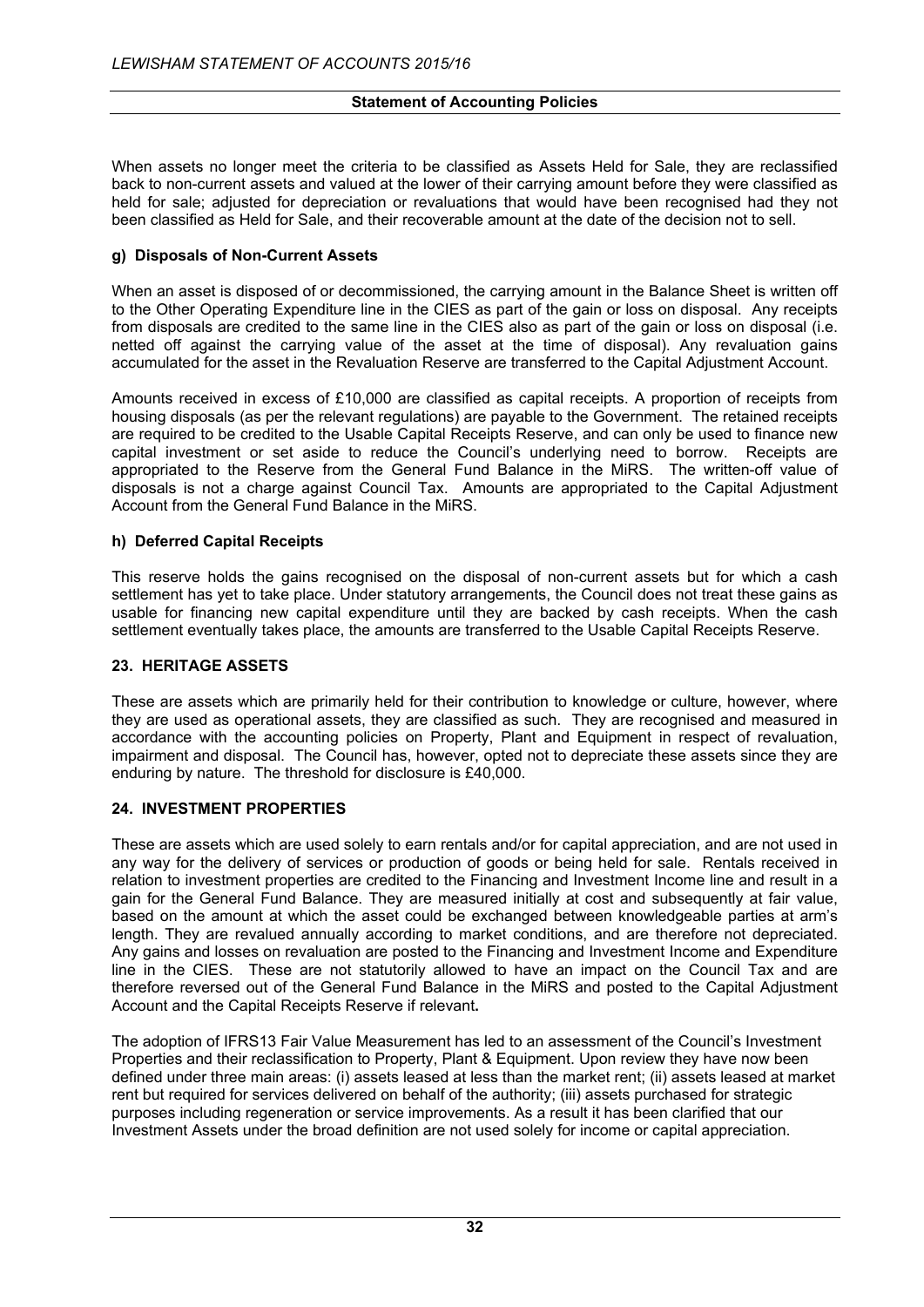## **25. PRIVATE FINANCE INITIATIVE (PFI) CONTRACTS**

These are agreements to receive services where the responsibility for making available the assets needed to provide the services passes to the PFI contractor. As the Council is deemed to control the services that are provided under its PFI schemes and as ownership of the assets will pass to the Council at the end of the contracts for no additional charge, the Council carries the assets used under the contracts on its Balance Sheet as part of Property, Plant and Equipment. The original recognition of these assets at fair value is balanced by the recognition of a liability for amounts due to the scheme operator to pay for the capital investment. Where schemes include a capital contribution, the liability is written down accordingly. Non-current assets recognised on the Balance Sheet are revalued and depreciated in the same way as other non-current assets owned by the Council. The amounts payable to the PFI operators each year are analysed into the following five elements:

- fair value of the services received during the year debited to the relevant service in the CIES;
- finance cost an interest charge on the outstanding Balance Sheet liability, debited to Interest Payable and Similar Charges in the CIES;
- $\bullet$  contingent rent increases in the amount to be paid for the asset arising during the contract, debited to Interest Payable and Similar Charges in the CIES;
- payment towards liability applied to write down the liability towards the PFI operator;
- lifecycle replacement costs recognised as prepayments in the Balance Sheet and then recognised as non-current assets on the Balance Sheet when the work is carried out.

## **26. ACCOUNTING FOR SCHOOLS**

Schools' accounting policies are the same as the Council's, with their income and expenditure being attributed to the appropriate service line in the CIES and their assets, liabilities and balances being included on the Balance Sheet. Schools' earmarked reserves are shown separately within Note 8 to the Core Financial Statements. An analysis of Dedicated Schools' Grant (the main source of funding for schools) is shown in Note 28. Any critical judgements made relating to accounting for schools' noncurrent assets (i.e. land and buildings) are shown in Note 2.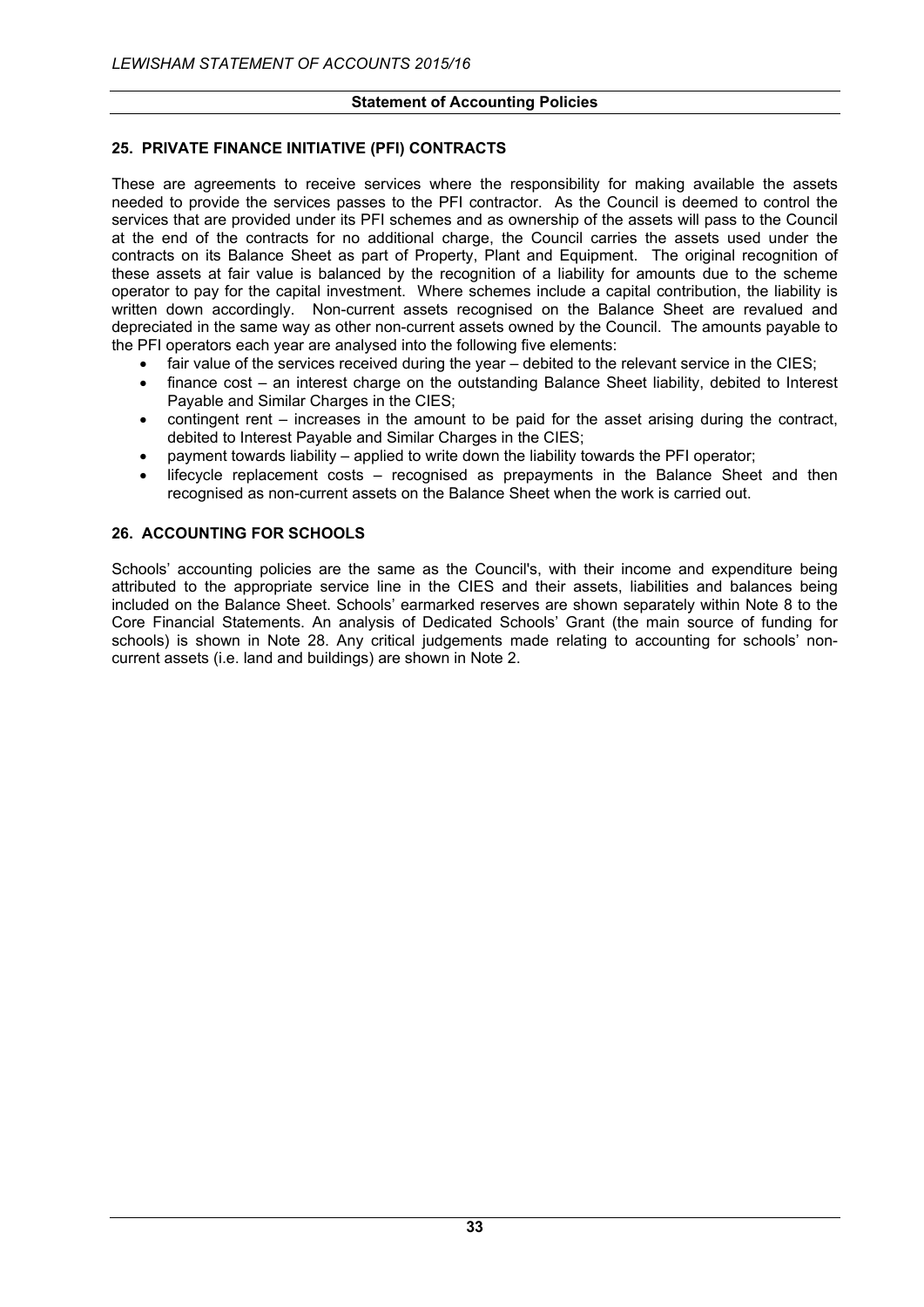# **SECTION 3 - NOTES TO THE CORE FINANCIAL STATEMENTS**

## **1. ACCOUNTING STANDARDS ISSUED, NOT ADOPTED IN THE 2015/16 ACCOUNTS**

The Code of Practice requires the disclosure of information relating to the expected impact of an accounting change that will be required by a new standard that has been issued, but not yet adopted. This applies to the adoption of the following new or amended standard within the 2016/17 Code:-

 Highways Network Asset: the Council owns approximately 390km of roads & footpaths, and these are currently shown on the balance sheet at historic cost less depreciation under the 'infrastructure' category. From 2016/17 these will be valued and reflected in the Council's balance sheet using a valuation method for which further advice is awaited; therefore the effect on the Council's Accounts in the future cannot be quantified at present. In 2016/17 there will be no requirement to restate the 2015/16 comparative figures for these assets.

The Code requires implementation from 1<sup>st</sup> April 2016 and therefore there is no impact on the 2015/16 Statement of Accounts.

## **2. CRITICAL JUDGEMENTS IN APPLYING ACCOUNTING POLICIES**

In applying the Accounting Policies the Council has had to make certain judgements about complex transactions (shown in this note) and a number of assumptions which involve uncertainty about future events (shown in the following note). The major judgements made are as follows:

- There is uncertainty about future levels of funding for local government. However, the Council has concluded that it is unlikely that the assets of the Council will be impaired as a result of the actions required to achieve the necessary savings, including closing facilities and reducing services.
- A number of judgements have been made under IFRS concerning the classification of and the accounting for Non-Current Assets, Investment Properties, Leases, PFI and other major contracts, Capital and Revenue Grants and other miscellaneous items. In 2015/16 the adoption of IFRS13 Fair Value Measurement has led to an assessment of the Council's Investment Properties and their reclassification to Property, Plant & Equipment (for further details, see Note 24 – Investment Properties – in Accounting Policies above). Other than this, there are no material changes to these judgements for the 2015/16 Accounts compared to those followed in 2014/15.
- An accounting judgement has been made for each school as to whether their land and buildings should be included within the Council's Balance Sheet:-
	- Included are 42 Community Primary Schools, 5 Community Secondary Schools, 3 Community Special Schools, 2 Foundation Schools and 2 Nursery Schools (55 schools).
	- Excluded are 24 Voluntary-aided Schools, 3 Foundation Schools, 4 Academies and 4 Other Schools (35 schools).
	- Also excluded are assets acquired via PFI contracts where they relate to the excluded schools given above.
- The Council has previously agreed that it will indemnify all the pension costs of Lewisham Homes staff. The Council's judgement is that this indemnity is most accurately represented by accounting for the liability under IAS19, rather than as an accrual, provision, reserve or contingent liability. The 2015/16 Accounts therefore include the full costs of the Lewisham Homes IAS19 liability and are consistent with the Council's 2014/15 Accounts and Lewisham Homes' Accounts for both years.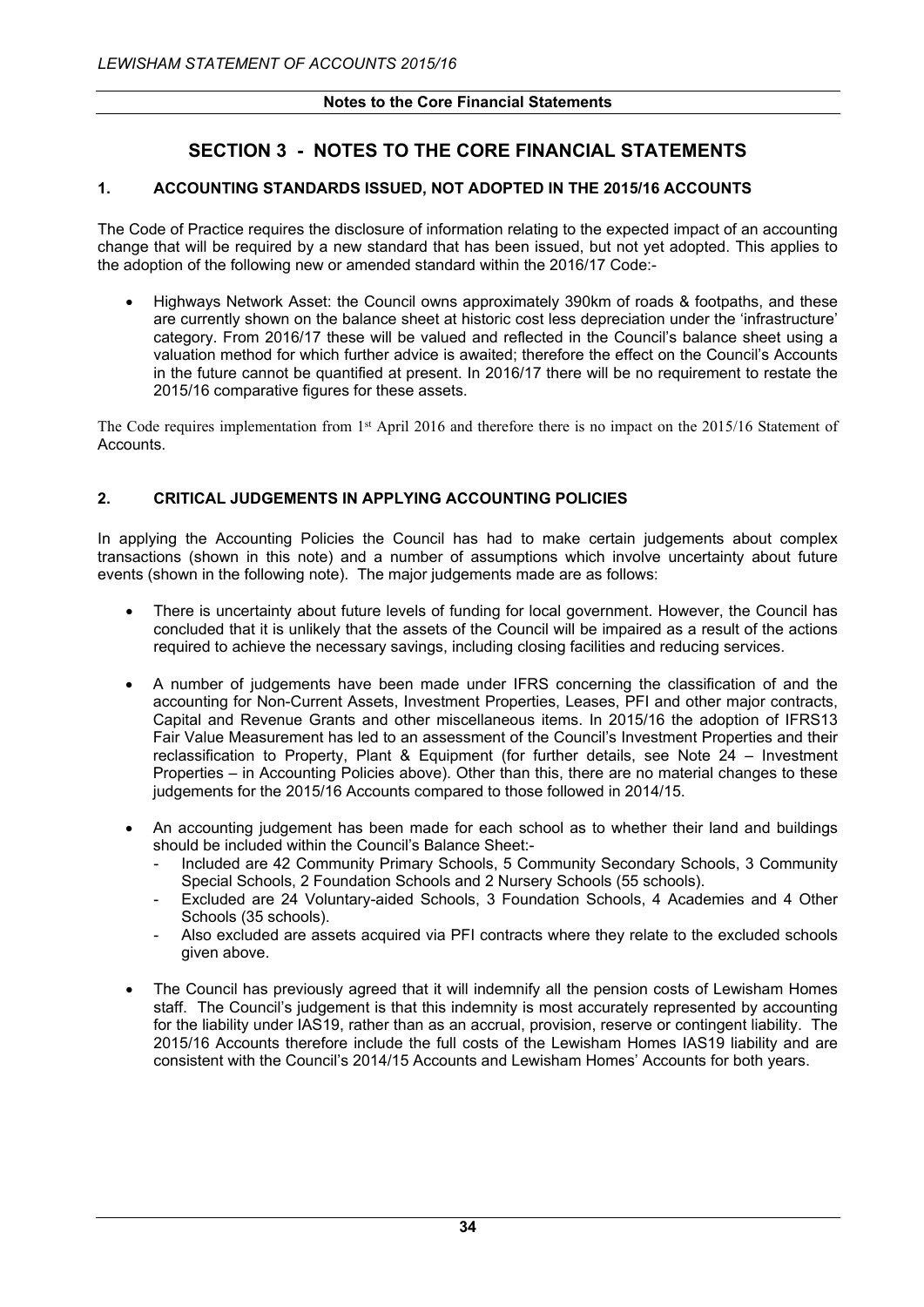## **3. ASSUMPTIONS MADE ABOUT THE FUTURE AND OTHER MAJOR SOURCES OF ESTIMATION UNCERTAINTY**

These Accounts contain a number of estimated figures that are based on assumptions made about the future or that are otherwise uncertain, and take into account historical experience, current trends and other relevant factors. Because of this, the actual outcomes could be materially different from the assumptions and estimates made. The areas in the Council's Accounts at 31<sup>st</sup> March 2016 for which there is a significant possibility of material adjustment in the forthcoming financial year are as follows:-

## **a) Property, Plant and Equipment**

Non-Current Assets are depreciated over their useful lives which are partially dependent on assumed levels of repairs and maintenance that will be achieved. However the current economic climate makes it uncertain that the Council will be able to sustain its current level. If the useful life of assets is reduced, the depreciation will increase and the carrying amount of the assets will decrease. The annual depreciation charge for buildings could increase by approximately £1m for every year that useful lives are reduced.

## **b) Insurance Provisions**

The insurance provision is made up of contributions to cover liabilities arising over a number of years. It is split between less than and greater than one year, estimating what proportion of the monies held relate to each of the years, what has been paid in each of those years and what remains outstanding. An annual review is commissioned from insurance advisors to inform this split. The balance on the provision < 1 year at 31st March 2016 is £2.7m, and so an increase over the forthcoming year of 10% in the total number of claims or in the average settlement could add £0.27m to the provision needed.

## **c) Non National Domestic Rates - Appeals**

Since the introduction of the Business Rates Retention Scheme from 1<sup>st</sup> April 2013, Councils are liable for successful appeals against NDR charged to businesses in 2015/16 and earlier financial years in their proportionate share. Therefore, a provision has been raised for the estimate of the amount that businesses have been overcharged up to  $31<sup>st</sup>$ March 2016, using the Valuation Office (VAO) ratings list of appeals and the analysis of successful appeals to date.

## **d) Arrears of Significant Debtors**

The Council had debtors balances of Council Tax, Non Domestic Rates, Housing Rents and sundry others of £123m as at 31st March 2016. All of the significant balances have been reviewed and impairment allowances for doubtful debts have been set at appropriate levels, with an overall impairment allowance of £64m. Although the current economic climate, including the Government's welfare benefits reform initiative, has been taken into account, it is not certain that these allowances will be sufficient, as the judgements made are mainly based on historical trends. If collection rates were to deteriorate, an increase of 10% in the amount of the impairment allowance would require an additional sum of £6.4m to be set aside.

## **e) Pensions Liability**

Estimation of the net liability to pay pensions depends on a number of complex judgements relating to the discount rate used, the rate at which salaries are projected to increase, changes in retirement ages, mortality rates and expected returns on pension fund assets. A firm of consulting actuaries is engaged to provide the Council with expert advice about the assumptions to be applied. The effects on the net pensions liability of changes in individual assumptions can be measured and are outlined in the Defined Benefits note to these Accounts (Note 36).

## **4. MATERIAL ITEMS OF INCOME AND EXPENDITURE**

There are no material items of Income and Expenditure that are not disclosed elsewhere in these Accounts.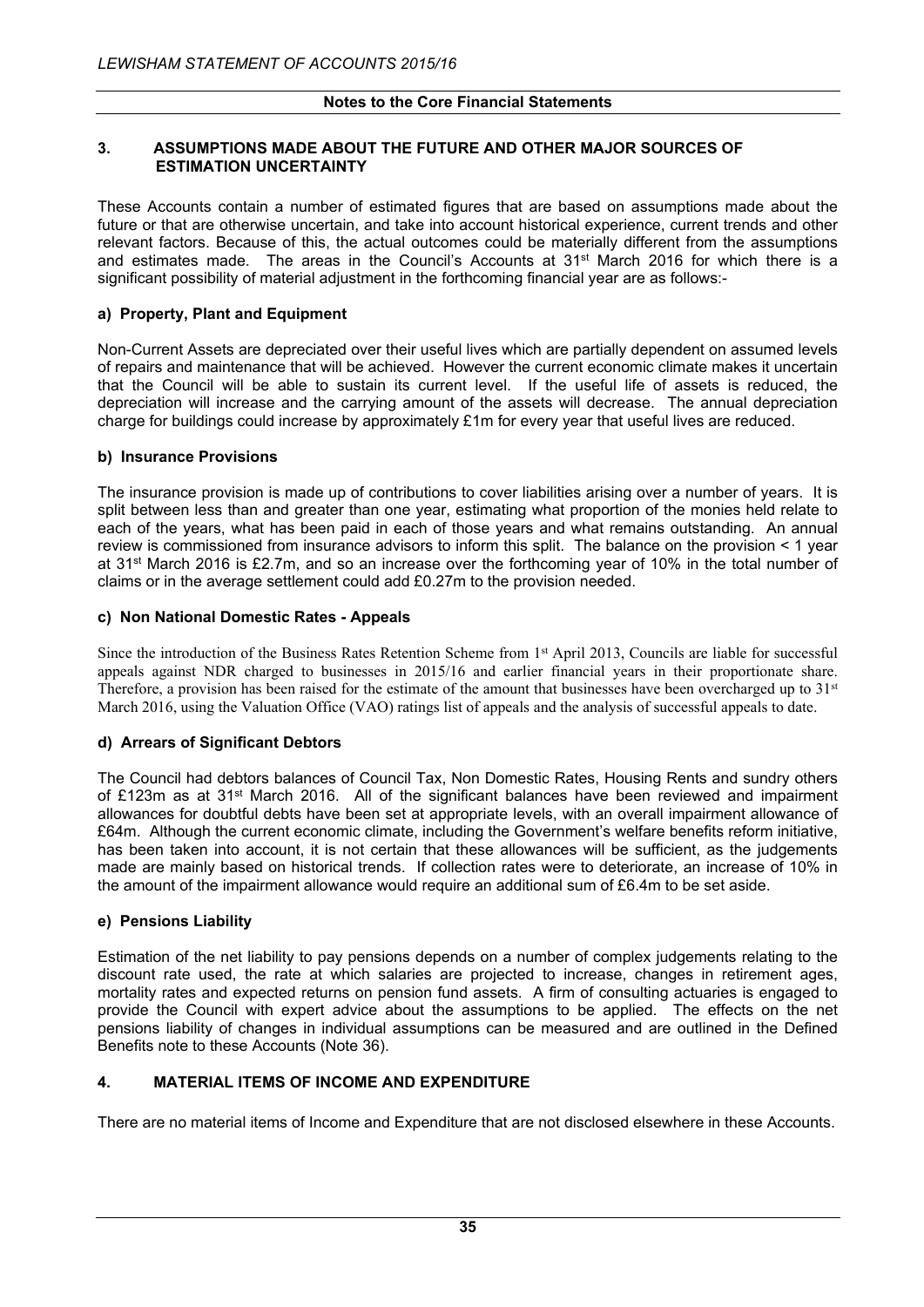#### **Notes to the Core Financial Statements**

## **5. EVENTS AFTER THE BALANCE SHEET DATE**

The pre-audit Statement of Accounts was authorised for issue by the Executive Director for Resources and Regeneration on  $2<sup>nd</sup>$  June 2016. Events taking place after this date are not reflected in the accounts. Where events took place before this date which materially altered the conditions existing at 31<sup>st</sup> March 2016, the figures in the financial statements and notes have been adjusted in all material respects to reflect these altered conditions. There are no significant events which have occurred after 31st March 2016 affecting the 2015/16 accounts – any such events will affect the 2016/17 accounts only.

At the current time, it is likely that Sedgehill secondary school will be converted to academy status, but the academy orders have not yet been issued. The non-current assets for Sedgehill school show a net book value of £35.8m on the Council's balance sheet at 31<sup>st</sup> March 2016. The effect of this transfer (if confirmed) will be reflected in 2016/17 accounts.

## **6. OTHER OPERATING EXPENDITURE - LEVIES**

These are included under the "Other Operating Expenditure" line in the Comprehensive Income and Expenditure Statement, and comprises the statutory levies for services carried out by other bodies.

|                                    | 2015/16 | 2014/15 |
|------------------------------------|---------|---------|
|                                    | £000    | £000    |
| London Pension Fund Authority      | 1,232   | 1.243   |
| Lee Valley Regional Park Authority | 226     | 233     |
| <b>Environment Agency</b>          | 173     | 170     |
| <b>Total Levies Paid</b>           | 1,631   | 1.646   |

#### **7. ADJUSTMENTS BETWEEN ACCOUNTING BASIS AND FUNDING BASIS UNDER REGULATIONS**

This note details the adjustments that are made to the CIES recognised by the Council in the year in accordance with proper accounting practice to the resources that are specified by statutory provisions as being available to the Council to meet future capital and revenue expenditure. The total of these adjustments appears as a line on the Movement in Reserves Statement.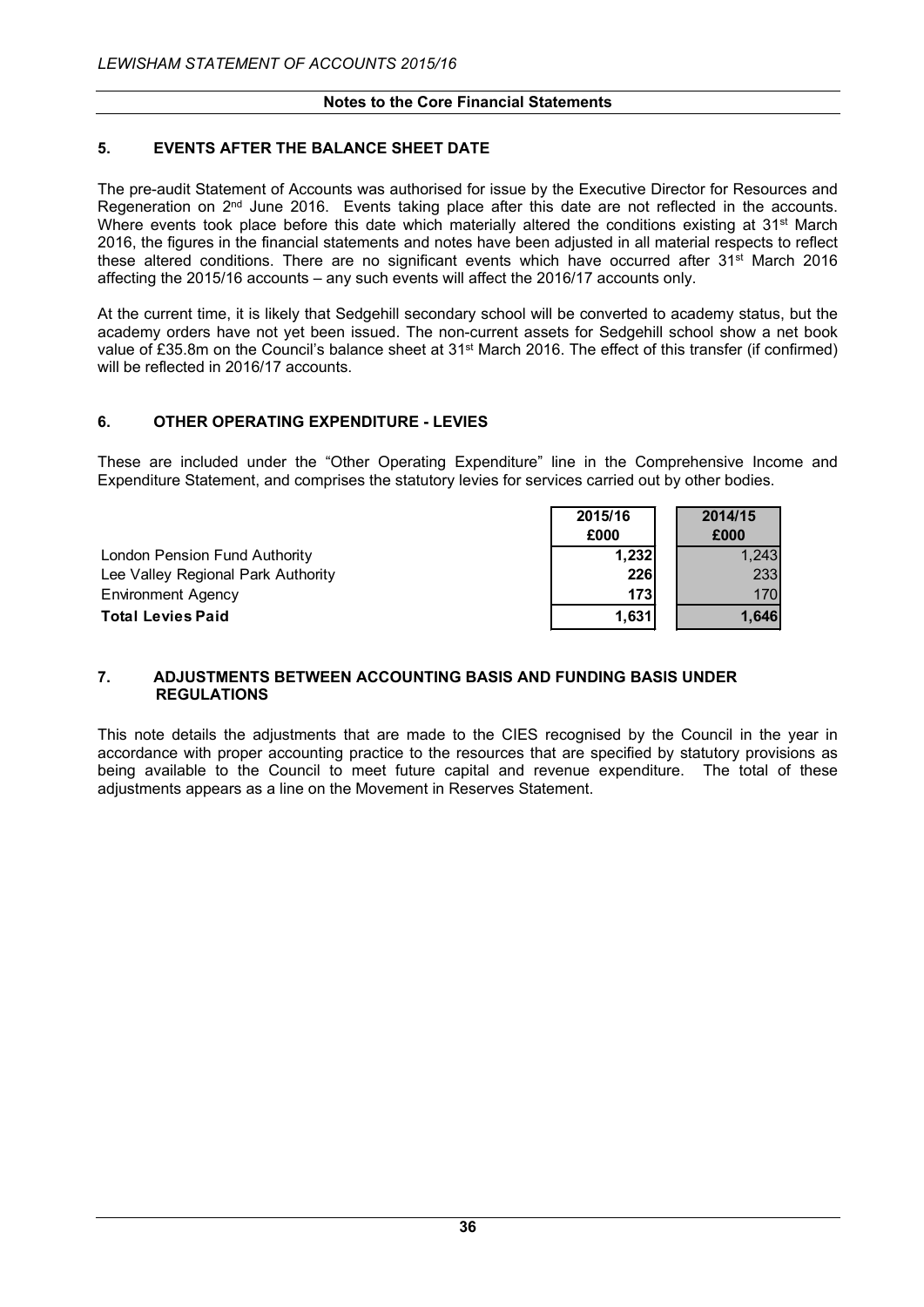## **Notes to the Core Financial Statements**

|                                                                 |                |                 | <b>Usable Reserves</b> |                 |                 |                  |                 |
|-----------------------------------------------------------------|----------------|-----------------|------------------------|-----------------|-----------------|------------------|-----------------|
| 2015/16                                                         | General        | Earmarked       | Housing                | Major           | Capital         | Capital          | Movement        |
|                                                                 | Fund           | GF              | Revenue                | <b>Repairs</b>  | <b>Receipts</b> | Grants           | in Unusable     |
|                                                                 | <b>Balance</b> | <b>Reserves</b> | Account                | <b>Reserve</b>  | <b>Reserve</b>  | <b>Unapplied</b> | <b>Reserves</b> |
|                                                                 | £'000          | £'000           | £'000                  | £'000           | £'000           | £'000            | £'000           |
| Adjustments primarily involving the                             |                |                 |                        |                 |                 |                  |                 |
| <b>Capital Adjustment Account:</b>                              |                |                 |                        |                 |                 |                  |                 |
| Reversal of items credited or debited to                        |                |                 |                        |                 |                 |                  |                 |
| the CIES                                                        |                |                 |                        |                 |                 |                  |                 |
| Charges for depreciation and impairment                         |                |                 |                        |                 |                 |                  |                 |
| of non-current assets                                           | 13,351         |                 | 30,112                 |                 |                 |                  | (43, 463)       |
| Movements in the market value of                                |                |                 |                        |                 |                 |                  |                 |
| <b>Investment Properties</b>                                    |                |                 |                        |                 |                 |                  |                 |
| Capital grants and contributions applied                        | (34, 758)      |                 |                        |                 |                 |                  | 34,758          |
| Revenue expenditure funded from capital                         |                |                 |                        |                 |                 |                  |                 |
| under statute                                                   | 11,614         |                 |                        |                 |                 |                  | (11, 614)       |
| Amounts of non-current assets written off                       |                |                 |                        |                 |                 |                  |                 |
| on disposal or sale as part of the gain /                       |                |                 |                        |                 |                 |                  |                 |
| loss on disposal to the CIES                                    | 20,916         |                 |                        |                 |                 |                  | (20, 916)       |
| Insertion of items not debited or credited                      |                |                 |                        |                 |                 |                  |                 |
| to the CIES                                                     |                |                 |                        |                 |                 |                  |                 |
| Statutory provision for the financing of                        |                |                 |                        |                 |                 |                  |                 |
| capital investment                                              | (6,957)        |                 | (3,409)                |                 |                 |                  | 10,366          |
| Capital expenditure charged against the                         |                |                 |                        |                 |                 |                  |                 |
| General Fund and HRA balances                                   | (8,203)        |                 |                        |                 |                 |                  | 8,203           |
| Adjustments primarily involving the                             |                |                 |                        |                 |                 |                  |                 |
| <b>Capital Grants Unapplied Account:</b>                        |                |                 |                        |                 |                 |                  |                 |
| Capital Grants and contributions unapplied                      |                |                 |                        |                 |                 |                  |                 |
| credited to the CIES                                            |                |                 |                        |                 |                 | (2,809)          | 2,809           |
| Adjustments primarily involving the                             |                |                 |                        |                 |                 |                  |                 |
| <b>Capital Receipts Reserve:</b>                                |                |                 |                        |                 |                 |                  |                 |
| Transfer of cash sale proceeds credited as                      |                |                 |                        |                 |                 |                  |                 |
| part of the gain / loss on disposal to the                      |                |                 |                        |                 |                 |                  |                 |
| <b>CIES</b>                                                     | (24, 439)      |                 |                        |                 | 24,439          |                  | 0               |
| Use of the Capital Receipts Reserve to                          |                |                 |                        |                 |                 |                  |                 |
| finance new capital expenditure                                 |                |                 |                        |                 | (11, 659)       |                  | 11,659          |
| Contribution from the Capital Receipts                          |                |                 |                        |                 |                 |                  |                 |
| Reserve to finance the payments to the                          |                |                 |                        |                 |                 |                  |                 |
| Government capital receipts pool                                | 1,969          |                 |                        |                 | (1,969)         |                  | 0               |
| <b>Transfer from Deferred Capital Receipts</b>                  |                |                 |                        |                 |                 |                  |                 |
| Reserve upon receipt of cash                                    |                |                 |                        |                 | (13)            |                  | 13              |
| Balance of Reserved Capital Receipts at                         |                |                 |                        |                 |                 |                  |                 |
| Year End                                                        |                |                 |                        |                 |                 |                  | $\overline{0}$  |
| Adjustments primarily involving the Major                       |                |                 |                        |                 |                 |                  |                 |
| <b>Repairs Reserve:</b>                                         |                |                 |                        |                 |                 |                  |                 |
| Use of the Major Repairs Reserve to                             |                |                 |                        |                 |                 |                  |                 |
| finance new capital expenditure                                 |                |                 |                        | 18,244 (22,001) |                 |                  | 3,757           |
| Reversal of Major Repairs Allowance                             |                |                 |                        |                 |                 |                  |                 |
| credited to the HRA                                             |                |                 | (30, 112)              | 30,112          |                 |                  | 0               |
| Difference between Major Repairs                                |                |                 |                        |                 |                 |                  |                 |
| Allowance and HRA depreciation                                  |                |                 |                        | 11,868 (11,868) |                 |                  | 0               |
| Adjustments primarily involving the                             |                |                 |                        |                 |                 |                  |                 |
| <b>Financial Instruments Adj Account:</b>                       |                |                 |                        |                 |                 |                  |                 |
| Amount by which finance costs charged to                        |                |                 |                        |                 |                 |                  |                 |
| the CIES are different from finance costs                       |                |                 |                        |                 |                 |                  |                 |
| chargeable in the year in accordance with                       |                |                 |                        |                 |                 |                  |                 |
| statutory requirements                                          | (302)          |                 | (478)                  |                 |                 |                  | 780             |
| Adjustments primarily involving the<br><b>Pensions Reserve:</b> |                |                 |                        |                 |                 |                  |                 |
| Reversal of items relating to retirement                        |                |                 |                        |                 |                 |                  |                 |
| benefits debited or credited to the CIES                        | 60,946         |                 | 5,532                  |                 |                 |                  | (66, 478)       |
| Employer's pensions contributions and                           |                |                 |                        |                 |                 |                  |                 |
| direct payments to pensioners payable in                        |                |                 |                        |                 |                 |                  |                 |
| the year                                                        | (30, 276)      |                 | (3,086)                |                 |                 |                  | 33,362          |
|                                                                 |                |                 |                        |                 |                 |                  |                 |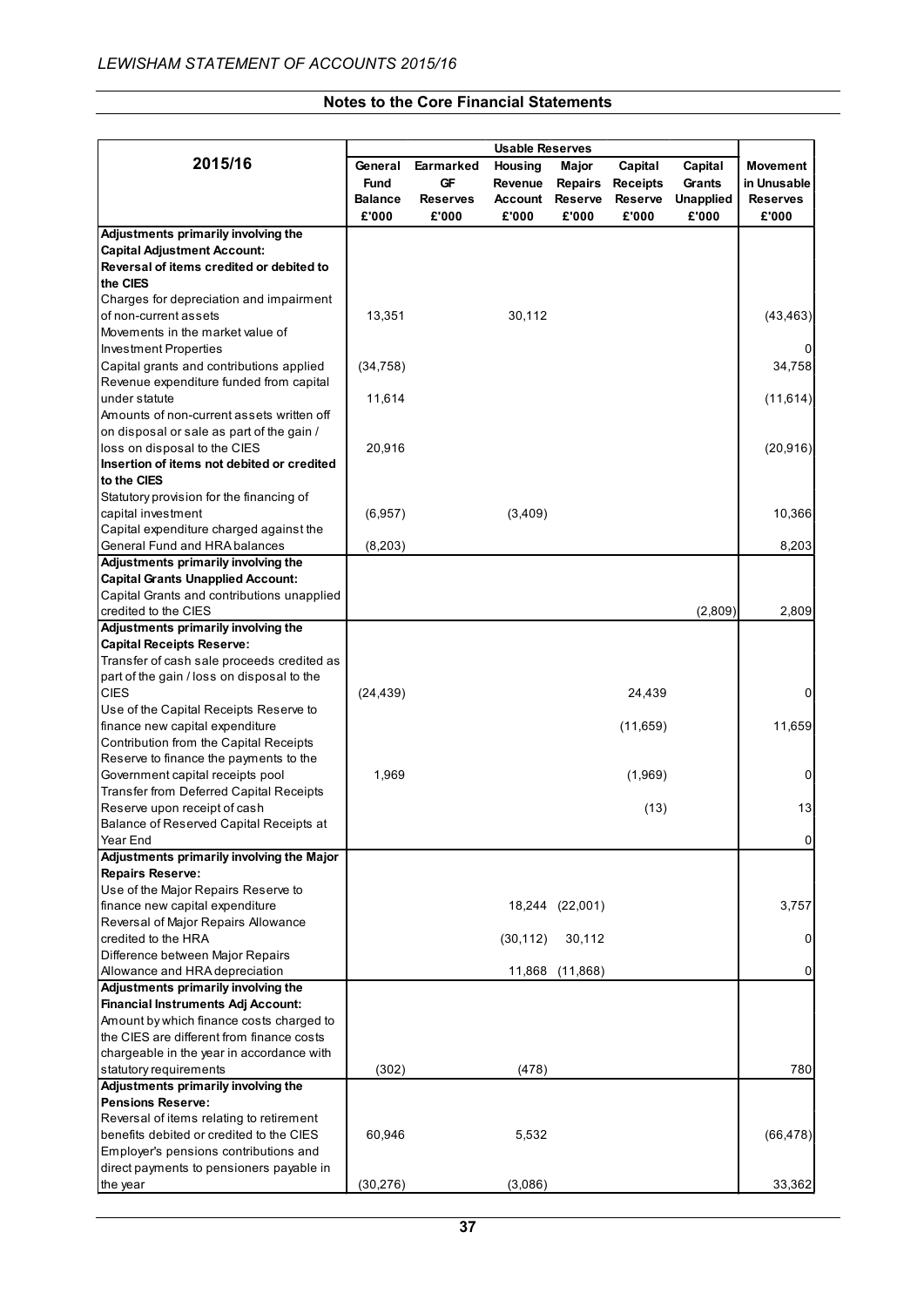|                                            |                |                 | <b>Usable Reserves</b> |                |                 |                  |                 |
|--------------------------------------------|----------------|-----------------|------------------------|----------------|-----------------|------------------|-----------------|
| 2015/16 continued                          | General        | Earmarked       | Housing                | Major          | Capital         | Capital          | <b>Movement</b> |
|                                            | <b>Fund</b>    | GF              | <b>Revenue</b>         | <b>Repairs</b> | <b>Receipts</b> | Grants           | in Unusable     |
|                                            | <b>Balance</b> | <b>Reserves</b> | <b>Account</b>         | <b>Reserve</b> | <b>Reserve</b>  | <b>Unapplied</b> | <b>Reserves</b> |
|                                            | £'000          | £'000           | £'000                  | £'000          | £'000           | £'000            | £'000           |
| Adjustments primarily involving the        |                |                 |                        |                |                 |                  |                 |
| <b>Collection Fund Adjustment Account:</b> |                |                 |                        |                |                 |                  |                 |
| Amount by which Council Tax income         |                |                 |                        |                |                 |                  |                 |
| credited to the CIES is different from     |                |                 |                        |                |                 |                  |                 |
| Council Tax income calculated for the year |                |                 |                        |                |                 |                  |                 |
| in accordance with statutory requirements  | 1,394          |                 |                        |                |                 |                  | (1, 394)        |
| Adjustments primarily involving the        |                |                 |                        |                |                 |                  |                 |
| <b>Accumulated Absences Account:</b>       |                |                 |                        |                |                 |                  |                 |
| Amount by which officer remuneration       |                |                 |                        |                |                 |                  |                 |
| charged to the CIES on an accruals basis   |                |                 |                        |                |                 |                  |                 |
| is different from remuneration chargeable  |                |                 |                        |                |                 |                  |                 |
| in the year in accordance with statutory   |                |                 |                        |                |                 |                  |                 |
| requirements                               | (881)          |                 |                        |                |                 |                  | 881             |
| <b>Total Adjustments</b>                   | 4,374          | 0               | 28,671                 | (3,757)        | 10,798          | (2,809)          | (37, 277)       |

|                                            |                |                 | <b>Usable Reserves</b> |                |                 |                  |                 |
|--------------------------------------------|----------------|-----------------|------------------------|----------------|-----------------|------------------|-----------------|
| 2014/15                                    | General        | Earmarked       | Housing                | <b>Major</b>   | Capital         | Capital          | <b>Movement</b> |
| <b>COMPARATIVE FIGURES</b>                 | <b>Fund</b>    | GF              | <b>Revenue</b>         | <b>Repairs</b> | <b>Receipts</b> | <b>Grants</b>    | in Unusable     |
|                                            | <b>Balance</b> | <b>Reserves</b> | <b>Account</b>         | <b>Reserve</b> | <b>Reserve</b>  | <b>Unapplied</b> | <b>Reserves</b> |
|                                            | £'000          | £'000           | £'000                  | £'000          | £'000           | £'000            | £'000           |
| Adjustments primarily involving the        |                |                 |                        |                |                 |                  |                 |
| <b>Capital Adjustment Account:</b>         |                |                 |                        |                |                 |                  |                 |
| Reversal of items credited or debited to   |                |                 |                        |                |                 |                  |                 |
| the CIES                                   |                |                 |                        |                |                 |                  |                 |
| Charges for depreciation and impairment    |                |                 |                        |                |                 |                  |                 |
| of non-current assets                      | 207,892        |                 | 24,205                 |                |                 |                  | (232,097)       |
| Movements in the market value of           |                |                 |                        |                |                 |                  |                 |
| <b>Investment Properties</b>               | 2,579          |                 |                        |                |                 |                  | (2,579)         |
| Capital grants and contributions applied   | (50, 108)      |                 |                        |                |                 |                  | 50,108          |
| Revenue expenditure funded from capital    |                |                 |                        |                |                 |                  |                 |
| under statute                              | 13,595         |                 |                        |                |                 |                  | (13, 595)       |
| Amounts of non-current assets written off  |                |                 |                        |                |                 |                  |                 |
| on disposal or sale as part of the gain /  |                |                 |                        |                |                 |                  |                 |
| loss on disposal to the CIES               | 2,711          |                 | 6,473                  |                |                 |                  | (9, 184)        |
| Insertion of items not debited or credited |                |                 |                        |                |                 |                  |                 |
| to the CIES                                |                |                 |                        |                |                 |                  |                 |
| Statutory provision for the financing of   |                |                 |                        |                |                 |                  |                 |
| capital investment                         | (15,303)       |                 | (3,094)                |                |                 |                  | 18,397          |
| Capital expenditure charged against the    |                |                 |                        |                |                 |                  |                 |
| General Fund and HRA balances              | (7, 791)       |                 |                        |                |                 |                  | 7,791           |
| Adjustments primarily involving the        |                |                 |                        |                |                 |                  |                 |
| <b>Capital Grants Unapplied Account:</b>   |                |                 |                        |                |                 |                  |                 |
| Capital Grants and contributions unapplied |                |                 |                        |                |                 |                  |                 |
| credited to the CIES                       |                |                 |                        |                |                 | (818)            | 818             |
| Adjustments primarily involving the        |                |                 |                        |                |                 |                  |                 |
| <b>Capital Receipts Reserve:</b>           |                |                 |                        |                |                 |                  |                 |
| Transfer of cash sale proceeds credited as |                |                 |                        |                |                 |                  |                 |
| part of the gain / loss on disposal to the |                |                 |                        |                |                 |                  |                 |
| <b>CIES</b>                                | (15, 278)      |                 | (20, 603)              |                | 35,881          |                  | $\mathbf 0$     |
| Use of the Capital Receipts Reserve to     |                |                 |                        |                |                 |                  |                 |
| finance new capital expenditure            |                |                 |                        |                | (4,315)         |                  | 4,315           |
| Contribution from the Capital Receipts     |                |                 |                        |                |                 |                  |                 |
| Reserve to finance the payments to the     |                |                 |                        |                |                 |                  |                 |
| Government capital receipts pool           | 1,727          |                 |                        |                | (1,727)         |                  | $\mathbf 0$     |
| Transfer from Deferred Capital Receipts    |                |                 |                        |                |                 |                  |                 |
| Reserve upon receipt of cash               |                |                 |                        |                | (19)            |                  | 19              |
| Balance of Reserved Capital Receipts at    |                |                 |                        |                |                 |                  |                 |
| Year End                                   |                |                 |                        |                | (1,075)         |                  | 1,075           |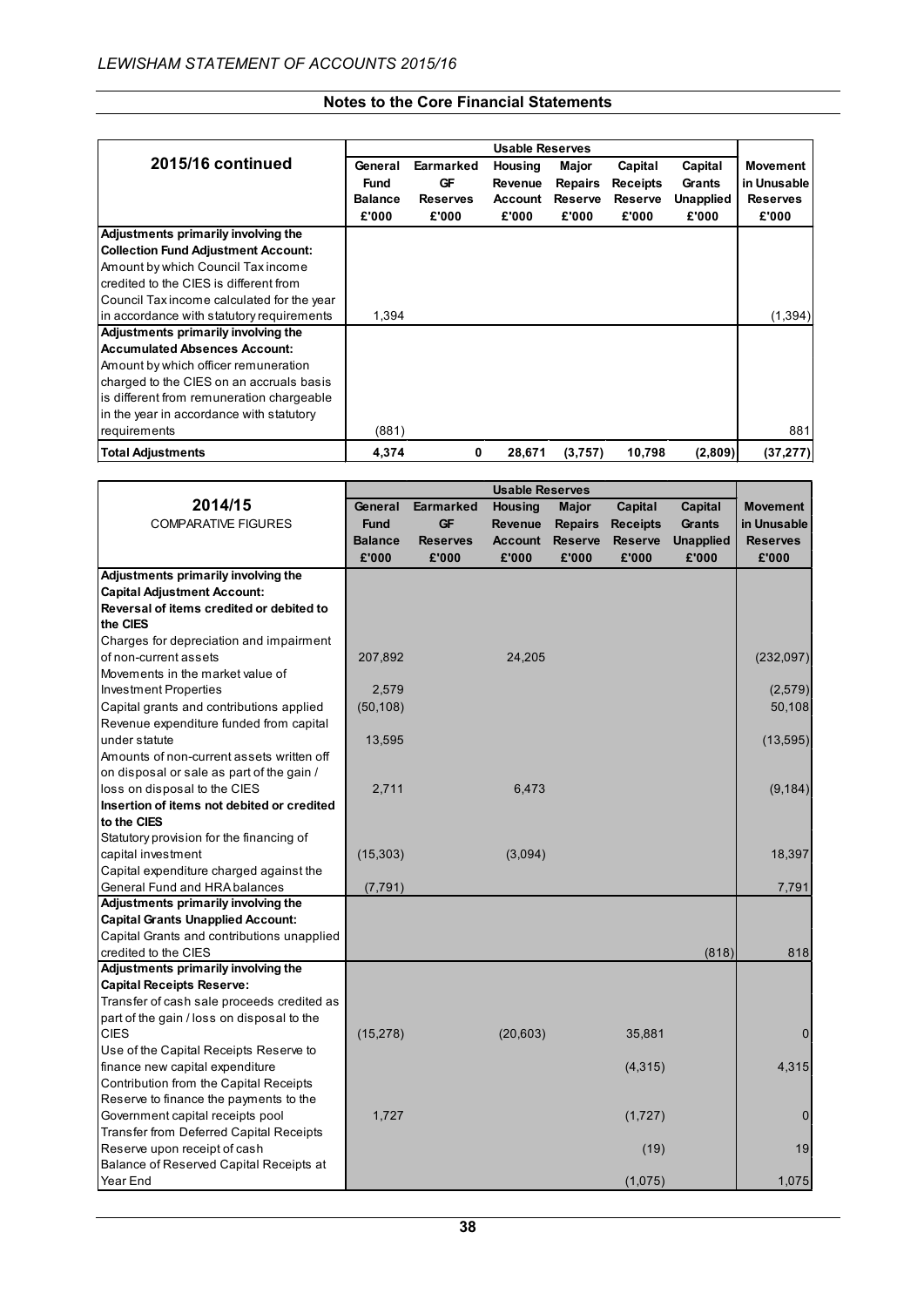|                                            |                |                 | <b>Usable Reserves</b> |                |                 |                  |                 |
|--------------------------------------------|----------------|-----------------|------------------------|----------------|-----------------|------------------|-----------------|
| 2014/15                                    | General        | Earmarked       | <b>Housing</b>         | Major          | Capital         | Capital          | <b>Movement</b> |
| <b>COMPARATIVE FIGURES</b>                 | <b>Fund</b>    | <b>GF</b>       | Revenue                | <b>Repairs</b> | <b>Receipts</b> | Grants           | in Unusable     |
| continued                                  | <b>Balance</b> | <b>Reserves</b> | <b>Account</b>         | <b>Reserve</b> | <b>Reserve</b>  | <b>Unapplied</b> | <b>Reserves</b> |
|                                            | £'000          | £'000           | £'000                  | £'000          | £'000           | £'000            | £'000           |
| Adjustments primarily involving the Major  |                |                 |                        |                |                 |                  |                 |
| <b>Repairs Reserve:</b>                    |                |                 |                        |                |                 |                  |                 |
| Use of the Major Repairs Reserve to        |                |                 |                        |                |                 |                  |                 |
| finance new capital expenditure            |                |                 | 12,273                 | (16, 754)      |                 |                  | 4,481           |
| Reversal of Major Repairs Allowance        |                |                 |                        |                |                 |                  |                 |
| credited to the HRA                        |                |                 | (26, 331)              | 26,331         |                 |                  | 0               |
| Difference between Major Repairs           |                |                 |                        |                |                 |                  |                 |
| Allowance and HRA depreciation             |                |                 | 14,058                 | (14, 058)      |                 |                  | 0               |
| Adjustments primarily involving the        |                |                 |                        |                |                 |                  |                 |
| <b>Financial Instruments Adj Account:</b>  |                |                 |                        |                |                 |                  |                 |
| Amount by which finance costs charged to   |                |                 |                        |                |                 |                  |                 |
| the CIES are different from finance costs  |                |                 |                        |                |                 |                  |                 |
| chargeable in the year in accordance with  |                |                 |                        |                |                 |                  |                 |
| statutory requirements                     | (300)          |                 | (478)                  |                |                 |                  | 778             |
| Adjustments primarily involving the        |                |                 |                        |                |                 |                  |                 |
| <b>Pensions Reserve:</b>                   |                |                 |                        |                |                 |                  |                 |
| Reversal of items relating to retirement   |                |                 |                        |                |                 |                  |                 |
| benefits debited or credited to the CIES   | 48,590         |                 | 14,590                 |                |                 |                  | (63, 180)       |
| Employer's pensions contributions and      |                |                 |                        |                |                 |                  |                 |
| direct payments to pensioners payable in   |                |                 |                        |                |                 |                  |                 |
| the year                                   | (30,002)       |                 | (2,821)                |                |                 |                  | 32,823          |
| Adjustments primarily involving the        |                |                 |                        |                |                 |                  |                 |
| <b>Collection Fund Adjustment Account:</b> |                |                 |                        |                |                 |                  |                 |
| Amount by which Council Tax income         |                |                 |                        |                |                 |                  |                 |
| credited to the CIES is different from     |                |                 |                        |                |                 |                  |                 |
| Council Tax income calculated for the year |                |                 |                        |                |                 |                  |                 |
| in accordance with statutory requirements  | (779)          |                 |                        |                |                 |                  | 779             |
| Adjustments primarily involving the        |                |                 |                        |                |                 |                  |                 |
| <b>Accumulated Absences Account:</b>       |                |                 |                        |                |                 |                  |                 |
| Amount by which officer remuneration       |                |                 |                        |                |                 |                  |                 |
| charged to the CIES on an accruals basis   |                |                 |                        |                |                 |                  |                 |
| is different from remuneration chargeable  |                |                 |                        |                |                 |                  |                 |
| in the year in accordance with statutory   |                |                 |                        |                |                 |                  |                 |
| requirements                               | (767)          |                 |                        |                |                 |                  | 767             |
| <b>Other Adjustments</b>                   | $\mathbf{1}$   |                 |                        |                |                 | (1)              | $\Omega$        |
| <b>Total Adjustments</b>                   | 156,767        | 0               | 18,272                 | (4, 481)       | 28,745          | (819)            | (198, 484)      |

## **8. EARMARKED RESERVES**

The Council has a number of earmarked reserves on its Balance Sheet. Some are required to be held for statutory reasons, some are needed to comply with proper accounting practice, and others have been set up to provide resources for future spending plans. This note shows the amounts used to meet General Fund expenditure in 2015/16 and amounts set aside in the year to finance future expenditure plans. The use of HRA earmarked reserves is shown in the notes to the HRA in Section 4.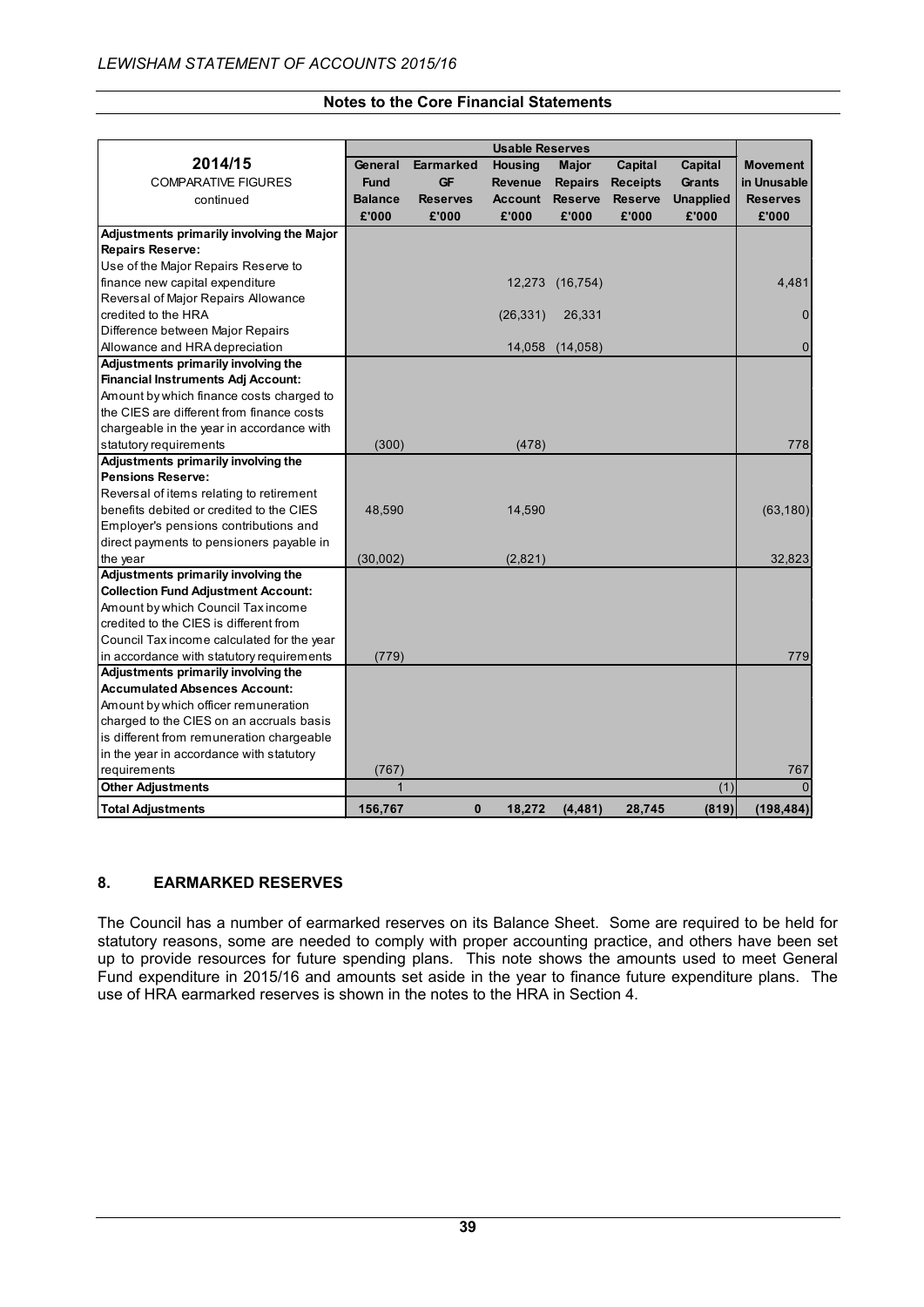|                                     | <b>Balance</b> | 2015/16 Transfers |        |          |     |
|-------------------------------------|----------------|-------------------|--------|----------|-----|
|                                     | 31/03/15       | Out               | In.    | 31/03/16 |     |
| Name of Reserve                     | £000           | £000              | £000   | £000     |     |
| Specific Revenue Earmarked          | 68,998         | (14, 112)         | 13,181 | 68,067   | (a) |
| <b>PFI and BSF Schemes</b>          | 20,619         | (46)              | 1,704  | 22,277   | (b) |
| New Homes Bonus Reserve             | 13,507         | (5, 229)          | 8,002  | 16,280   |     |
| Insurance                           | 14,467         | (300)             |        | 14,167   |     |
| Capital Programme Expenditure       | 5,538          | (13, 233)         | 9,391  | 1,696    | (c) |
|                                     | 123,129        | (32, 920)         | 32,278 | 122,487  |     |
| Schools Reserves and External Funds | 17,717         | (24, 690)         | 23,774 | 16,801   | (d) |
|                                     | 17,717         | (24, 690)         | 23,774 | 16,801   |     |
| Total                               | 140,846        | (57,610)          | 56,052 | 139,288  |     |

# a) Specific Earmarked Reserves

These comprise a number of specific reserves which are earmarked for particular purposes.

#### b) PFI and BSF Schemes Reserves

These reserves enable services to make revenue contributions towards their committed PFI and Building Schools for the Future (BSF) schemes in future years. This now includes the Street Lighting PFI Sinking Fund which was previously reported under the "Specific Revenue Earmarked Reserves" line.

#### c) Capital Programme Expenditure Reserve

This reserve will be used to finance capital programme expenditure in future years.

#### d) Schools Reserves and Schools External Funds

The Schools Reserves consist of the unspent year-end balances from schools' self-managed budgets. School External Funds are unspent balances from schools' locally generated funds. All these balances are earmarked to be used by schools in future years.

## **9. NON CURRENT ASSETS**

#### **a) Non-Current Assets Revaluations**

Assets are valued at least every five years as a minimum or more regularly where a five-yearly valuation is insufficient to keep pace with material changes in fair value, to ensure that the Council's assets are valued in accordance with RICS and CIPFA guidance. The valuations this year were undertaken and signed off by the valuers Wilkes, Head and Eve.

|                                | Council<br><b>Dwellings</b><br>£000 | <b>Other Land</b><br>& Buildings<br>£000 | <b>Surplus</b><br><b>Assets</b><br>£000 | Total<br>£000 |
|--------------------------------|-------------------------------------|------------------------------------------|-----------------------------------------|---------------|
| <b>Valued at Historic Cost</b> |                                     | 19,156                                   | 1,268                                   | 20,424        |
| <b>Valued at Current Value</b> |                                     |                                          |                                         |               |
| 2015/16                        | 1,115,721                           | 303,203                                  | 72,240                                  | 1,491,164     |
| 2014/15                        | 38,169                              | 271,248                                  | 460                                     | 309,877       |
| 2013/14                        |                                     | 33,701                                   | <b>220</b>                              | 33,921        |
| 2012/13                        |                                     | 38,993                                   |                                         | 38,993        |
| 2011/12                        |                                     | 5,355                                    | 990                                     | 6,345         |
| <b>Total Net Book Value</b>    | 1,153,890                           | 671,656                                  | 75,178                                  | 1,900,724     |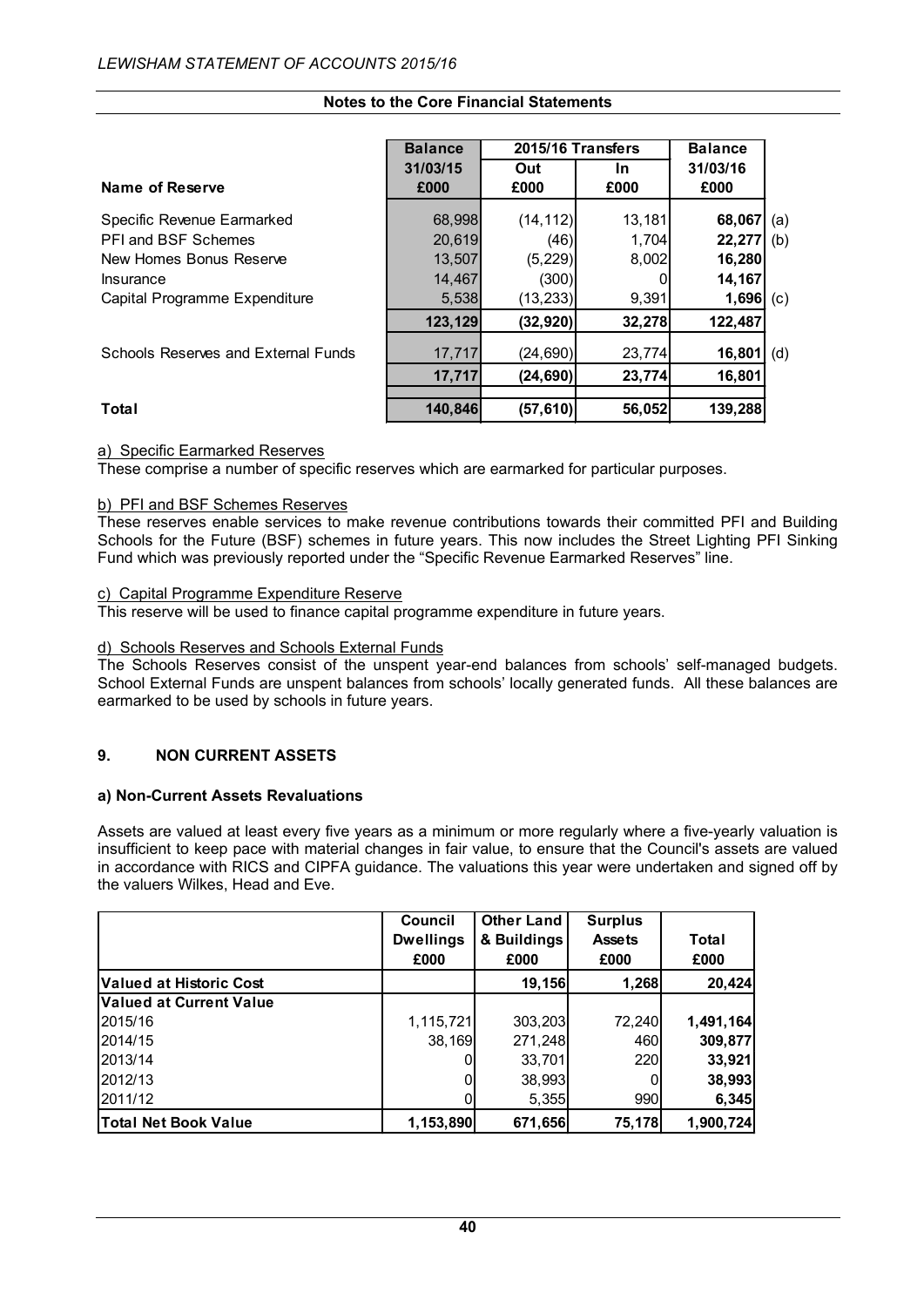## **b) Movements in Non-Current Assets**

| 2015/16                                                                         | Council                  | <b>Other Land</b>   | Vehicles,<br>Plant & | Infra-<br>structure   | Comm.                 | <b>Surplus</b>        | <b>Assets</b><br>under      |                      |
|---------------------------------------------------------------------------------|--------------------------|---------------------|----------------------|-----------------------|-----------------------|-----------------------|-----------------------------|----------------------|
|                                                                                 | <b>Dwellings</b><br>£000 | & Buildings<br>£000 | Equipment<br>£000    | <b>Assets</b><br>£000 | <b>Assets</b><br>£000 | <b>Assets</b><br>£000 | <b>Construction</b><br>£000 | <b>TOTAL</b><br>£000 |
| Gross Book Value b/fwd                                                          |                          |                     |                      |                       |                       |                       |                             |                      |
| at 1st April 2015                                                               | 1,060,622                | 610,423             | 56,105               | 138,449               | 8,854                 | 52,932                | 29,604                      | 1,956,989            |
| Additions                                                                       | 109                      | 36,029              | 3,052                | 15,737                | 284                   | 6,438                 | 27,584                      | 89,233               |
| Revaluations<br>(recognised in<br>Revaluation Reserve)<br>Revaluations          | 106,632                  | 24,008              | 0                    | 0                     | 0                     | 30,974                | 0                           | 161,614              |
| (recognised in Surplus/<br>Deficit on the Provision<br>of Services)             | 7,063                    | (23, 490)           | 0                    | 0                     | 0                     | (2,943)               | 0                           | (19, 370)            |
| Impairments (recognised<br>in Revaluation Reserve)                              | (29)                     | (958)               | 0                    | 0                     | (30)                  | (5, 109)              | 0                           | (6, 126)             |
| Impairments (recognised<br>in Surplus/ Deficit on the<br>Provision of Services) | (80)                     | (185)               | (52)                 | 0                     | (548)                 | (8,308)               | 0                           | (9, 173)             |
| Disposals<br><b>Transfers</b>                                                   | (5,624)<br>(11, 120)     | 0<br>39,121         | (1, 356)<br>1,226    | 0<br>402              | (357)<br>(1,040)      | (12, 276)<br>13,761   | (24, 254)                   | (19, 613)<br>18,096  |
| Assets reclassed to/from<br><b>Held for Sale</b>                                | 0                        | 0                   | 0                    | $\Omega$              | 0                     | 0                     | 0                           | 0                    |
| Gross Book Value c/fwd<br>at 31st March 2016                                    | 1,157,573                | 684,948             | 58,975               | 154,588               | 7,163                 | 75,469                | 32,934                      | 2,171,650            |
| Depreciation b/fwd at 1st<br>April 2015                                         | (2,531)                  | (14,056)            | (25, 706)            | (43, 410)             | (4)                   | (867)                 | 0                           | (86, 574)            |
| Depreciation for year                                                           | (29, 465)                | (14,065)            | (5,006)              | (5,769)               | (4)                   | (992)                 | 0                           | (55, 301)            |
| Depreciation written back<br>on:                                                |                          |                     |                      |                       |                       |                       |                             |                      |
| Transfers                                                                       | 314                      | 277                 | 0                    | 0                     | 0                     | (591)                 | 0                           | 0                    |
| Revaluations (recognised<br>in Revaluation Reserve)                             | 25,879                   | 4,053               | 0                    | 0                     | 0                     | 473                   | 0                           | 30,405               |
| Revaluations (recognised<br>in Surplus/Deficit on the<br>Provision of Services) | 2,099                    | 10,542              | 0                    | 0                     | 0                     | 718                   | $\overline{0}$              | 13,359               |
| Impairments (recognised<br>in Revaluation Reserve)                              | 0                        | 0                   | 0                    | 0                     | 0                     | 0                     | 0                           | 0                    |
| Impairments (recognised<br>in Surplus/Deficit on the<br>Provision of Services)  | 0                        | (43)                | 46                   | 0                     | 0                     | 39                    | 0                           | 42                   |
| Assets Sold                                                                     | 21                       | 0                   | 1,356                | 0                     | 0                     | 929                   | 0                           | 2,306                |
| Depreciation c/fwd at<br>31st March 2016                                        | (3,683)                  | (13, 292)           | (29, 310)            | (49, 179)             | (8)                   | (291)                 | 0                           | (95, 763)            |
| Net Book Value at 31st<br>March 2016                                            | 1,153,890                | 671,656             | 29,665               | 105,409               | 7,155                 | 75,178                | 32,934                      | 2,075,887            |

The movements in non-current assets during 2015/16 were as follows: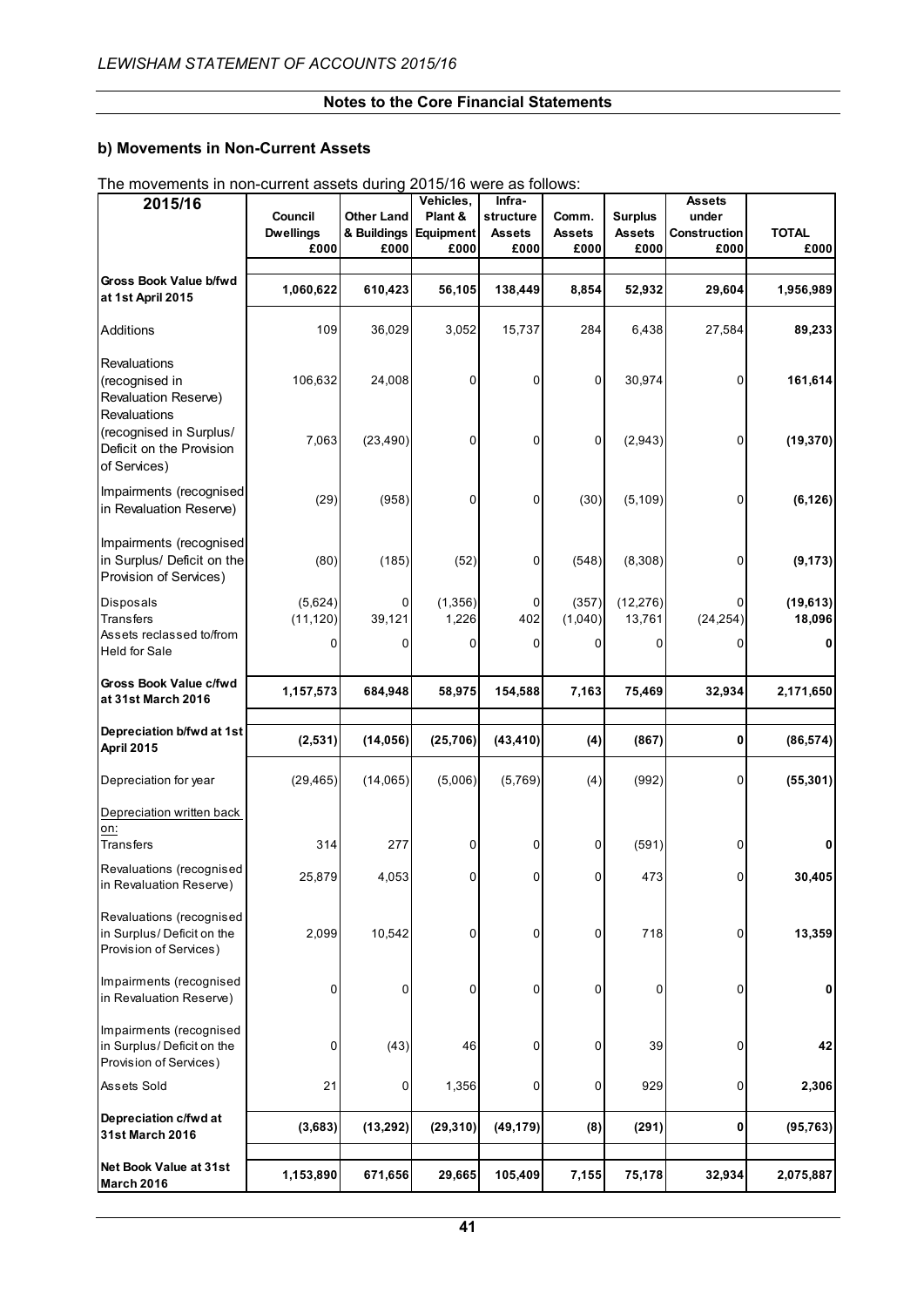The movements in non-current assets during 2014/15 were as follows:

| 2014/15                                                                                           | Council<br><b>Dwellings</b><br>£000 | <b>Other Land</b><br>& Buildings<br>£000 | Vehicles,<br>Plant &<br>Equipment<br>£000 | Infra-<br>structure<br><b>Assets</b><br>£000 | Comm.<br><b>Assets</b><br>£000 | <b>Surplus</b><br><b>Assets</b><br>£000 | <b>Assets</b><br>under<br><b>Construction</b><br>£000 | <b>TOTAL</b><br>£000     |
|---------------------------------------------------------------------------------------------------|-------------------------------------|------------------------------------------|-------------------------------------------|----------------------------------------------|--------------------------------|-----------------------------------------|-------------------------------------------------------|--------------------------|
| <b>Gross Book Value b/fwd</b><br>at 1st April 2014                                                | 883,366                             | 807,360                                  | 75,927                                    | 145,899                                      | 9,364                          | 39,148                                  | 26,327                                                | 1,987,391                |
| <b>Additions</b>                                                                                  | 2,698                               | 20,090                                   | 3,148                                     | 10,577                                       | 12                             | 6,785                                   | 24,266                                                | 67,576                   |
| <b>Revaluations</b><br>(recognised in<br><b>Revaluation Reserve)</b><br>Revaluations              | 172,413                             | (11)                                     | 0                                         | $\mathbf 0$                                  | 0                              | 589                                     | 0                                                     | 172,991                  |
| (recognised in Surplus/<br>Deficit on the Provision<br>of Services)                               | 8,368                               | (172, 623)                               | (349)                                     | 0                                            | 0                              | (3,328)                                 | 0                                                     | (167, 932)               |
| Impairments<br>(recognised in<br><b>Revaluation Reserve)</b><br>Impairments                       | 0                                   | (15,018)                                 | 0                                         | 0                                            | (2)                            | (7)                                     | 0                                                     | (15, 027)                |
| (recognised in Surplus/<br>Deficit on the Provision                                               | 0                                   | (26, 362)                                | (24, 297)                                 | (18, 599)                                    | (564)                          | (628)                                   | 0                                                     | (70, 450)                |
| of Services)<br><b>Disposals</b><br>Transfers<br>Assets reclassed to/from<br><b>Held for Sale</b> | (6,505)<br>282<br>$\mathbf{0}$      | (881)<br>(2, 132)<br>0                   | 0<br>1,676<br>0                           | 0<br>572<br>0                                | $\mathbf 0$<br>44<br>0         | (1,596)<br>11,969<br>0                  | (20, 989)                                             | (8,982)<br>(8, 578)<br>0 |
| Gross Book Value c/fwd<br>at 31st March 2015                                                      | 1,060,622                           | 610,423                                  | 56,105                                    | 138,449                                      | 8,854                          | 52,932                                  | 29,604                                                | 1,956,989                |
| Depreciation b/fwd at<br>1st April 2014                                                           | (1, 333)                            | (16, 412)                                | (44, 170)                                 | (56, 761)                                    | $\bf{0}$                       | (829)                                   | $\bf{0}$                                              | (119, 505)               |
| Depreciation for year                                                                             | (25, 562)                           | (13,965)                                 | (4, 544)                                  | (5,242)                                      | (4)                            | (565)                                   | $\overline{0}$                                        | (49, 882)                |
| Depreciation written back<br>on:                                                                  |                                     |                                          |                                           |                                              |                                |                                         |                                                       |                          |
| <b>Transfers</b><br><b>Revaluations</b>                                                           | (160)                               | (19)                                     | (255)                                     | (2)                                          | 0                              | 284                                     | 0                                                     | (152)                    |
| (recognised in<br>Revaluation Reserve)<br><b>Revaluations</b>                                     | 17,929                              | 5,401                                    | $\overline{0}$                            | $\mathbf 0$                                  | $\overline{0}$                 | 223                                     | $\overline{0}$                                        | 23.553                   |
| (recognised in Surplus/<br>Deficit on the Provision of<br>Services)                               | 6,563                               | 10,191                                   | 37                                        | $\mathbf{0}$                                 | $\mathbf{0}$                   | 13                                      | $\overline{0}$                                        | 16,804                   |
| Impairments (recognised<br>in Revaluation Reserve)                                                | 0                                   | $\mathbf{0}$                             | 0                                         | 0                                            | 0                              | 0                                       | $\Omega$                                              | 0                        |
| Impairments (recognised<br>in Surplus/Deficit on the<br>Provision of Services)                    | 0                                   | 652                                      | 23,226                                    | 18,595                                       | 0                              | 1                                       | 0                                                     | 42,474                   |
| Assets Sold                                                                                       | 32                                  | 96                                       | 0                                         | 0                                            | $\mathbf 0$                    | 6                                       | 0                                                     | 134                      |
| Depreciation c/fwd at<br><b>31st March 2015</b>                                                   | (2,531)                             | (14, 056)                                | (25, 706)                                 | (43, 410)                                    | (4)                            | (867)                                   | $\boldsymbol{0}$                                      | (86, 574)                |
| Net Book Value at 31st<br><b>March 2015</b>                                                       | 1,058,091                           | 596,367                                  | 30,399                                    | 95,039                                       | 8,850                          | 52,065                                  | 29,604                                                | 1,870,415                |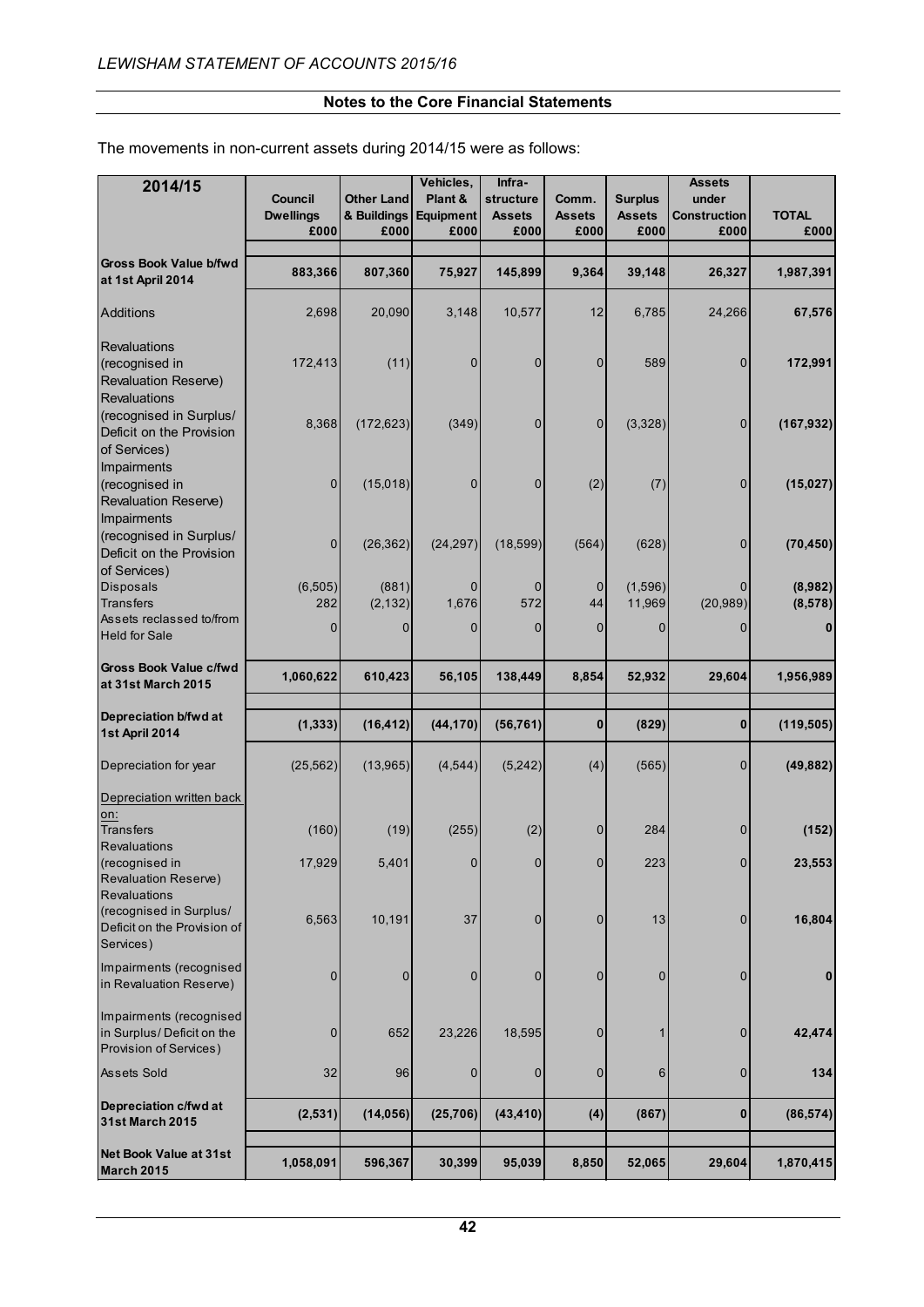## **10. INVESTMENT PROPERTIES**

Note: Investment Properties have all been reclassified to Property, Plant & Equipment during 2015/16; hence the reduction of the balance to nil. (For further details, see Note 24 – Investment Properties – in Accounting Policies.)

**2015/16 2014/15**

|                                                               | £000    | £000            |
|---------------------------------------------------------------|---------|-----------------|
| a) In Comprehensive Income and Expenditure Statement          |         |                 |
| <b>Operating Expenses</b>                                     |         | 296             |
| Rents - Shops                                                 |         | (1,031)         |
| Rents - Industrial and Commercial Properties and Aerial Sites |         | (953)           |
| <b>Net Income from Investment Properties</b>                  |         | (1,688)         |
|                                                               | 2015/16 | 2014/15         |
|                                                               |         |                 |
|                                                               | £000    | £000            |
| b) Movement in Fair Value in the Balance Sheet                |         |                 |
| <b>Balance at Beginning of Year</b>                           | 22,743  |                 |
| Disposals                                                     | (3,603) | 25,658<br>(336) |
| Net Gains / (Losses) from fair value adjustments              | (131)   | (2,579)         |

## **Balance at End of Year 0 22,743**

## **11. FINANCIAL INSTRUMENTS**

The Code of Practice requires the accounts to be compliant with IFRS but some of these requirements are not consistent with primary legislation. Where this occurs, the CIES complies with IFRS, with the MiRS containing the reversals required to ensure that the closing balances comply with Statute. The figures shown in the table do not all appear as investments on the face of the balance sheet due to the reclassification of some short term investments as Cash Equivalents under IFRS. Where values are zero, the relevant lines have been excluded from the table.

#### **a) Financial Instruments Balances**

|                                          | Long-Term |          | <b>Current</b> |          |                |
|------------------------------------------|-----------|----------|----------------|----------|----------------|
|                                          | 31/03/16  | 31/03/15 | 31/03/16       | 31/03/15 |                |
|                                          | £000      | £000     | £000           | £000     |                |
|                                          |           |          |                |          |                |
| Financial Liabilities (Principal)        | 157,492   | 125,376  | 33,763         | 65,000   | $\mathbf{1}$   |
| Accrued Interest                         | 209       | 198      | 1,908          | 1,884    | 1              |
| <b>Total Borrowings</b>                  | 157,701   | 125,574  | 35,671         | 66,884   |                |
| PFI and Finance Lease liabilities        | 240,060   | 239,002  | 7,706          | 8,751    |                |
| <b>Total Other Liabilities</b>           | 240,060   | 239,002  | 7,706          | 8,751    |                |
| Financial Liabilities at contract amount |           |          | 62,471         | 75,288   | $\overline{2}$ |
| <b>Total Creditors</b>                   |           |          | 62,471         | 75,288   |                |
|                                          |           |          |                |          |                |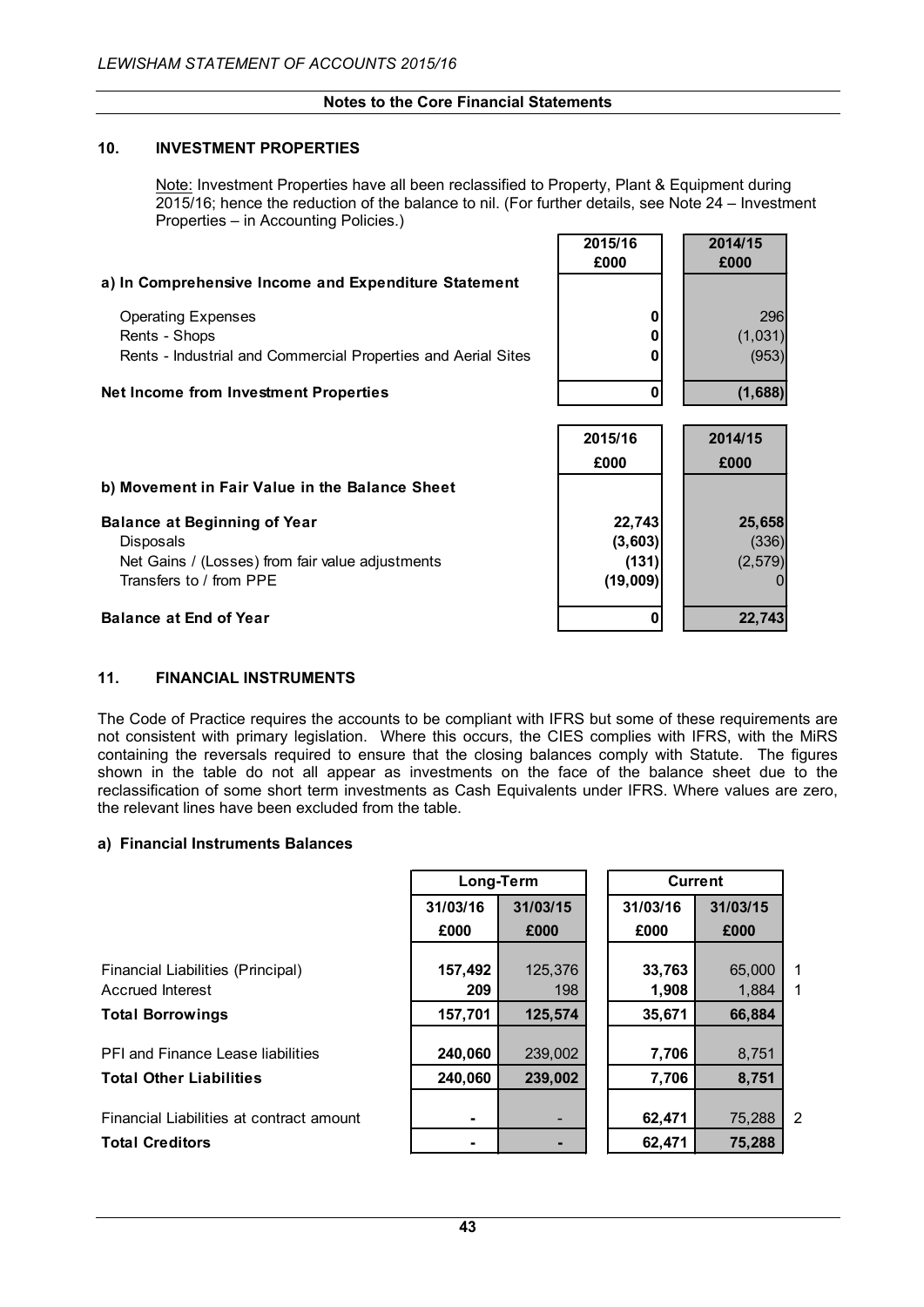|                                      | Long-Term |          |          | <b>Current</b> |             |
|--------------------------------------|-----------|----------|----------|----------------|-------------|
|                                      | 31/03/16  | 31/03/15 | 31/03/16 | 31/03/15       |             |
|                                      | £000      | £000     | £000     | £000           |             |
|                                      |           |          |          |                |             |
| Loans and Receivables (Principal)    |           |          | 328,195  | 312,958        | 1           |
| <b>Accrued Interest</b>              |           |          | 814      | 688            | $\mathbf 1$ |
| <b>Total Investments</b>             |           |          | 329,009  | 313,646        |             |
|                                      |           |          |          |                |             |
| Loans and Receivables                | 25,734    | 17,774   |          |                | 2           |
| Financial Assets at contract amounts |           |          | 43,949   | 66,856         | 2           |
| <b>Total Debtors</b>                 | 25,734    | 17,774   | 43,949   | 66,856         |             |

1) Under accounting requirements the carrying value of financial instruments is shown in the balance sheet (including the principal amount borrowed or lent and adjustments for accrued interest where relevant). Accrued interest is included in current assets / liabilities where it is due within one year.

2) These are carried at cost as this is a fair approximation of their value. The breakdown of these figures are shown in the appropriate Debtors and Creditors Notes and exclude statutory amounts.

#### Other Required Declarations

There were no reclassifications of financial instruments in the year or the previous year.

There were no unusual movements during the year or the previous year.

The Council provided no financial guarantees in the year and has none outstanding from previous years.

The Council has made no loans to voluntary organisations at less than market rates (soft loans), nor has it received any such loans.

No de-recognition is expected to impact where the Council has transferred financial assets to a third party. The Council did not hold and did not obtain any collateral for third party debts or other credit enhancements in the year or the previous year.

No allowance for credit losses were made during the year or the previous year.

No defaults or breaches relating to the Council's financial instruments were incurred during the year or the previous year**.**

#### **b) Financial Instruments Gains / (Losses)**

The gains and losses recognised in the CIES in relation to financial instruments are as follows (there were no revaluations on financial instruments in 2015/16 or 2014/15, or assets classified as Available for Sale):

|                                                                       |                       | 2015/16               |               |               |  |  |  |
|-----------------------------------------------------------------------|-----------------------|-----------------------|---------------|---------------|--|--|--|
|                                                                       | Liabilities -         | <b>Assets - Loans</b> |               |               |  |  |  |
|                                                                       | <b>Amortised Cost</b> | and Receivables       | <b>Totals</b> | <b>Totals</b> |  |  |  |
|                                                                       | £000                  | £000                  | £000          | £000          |  |  |  |
| <b>Interest Expense</b>                                               | 9,070                 |                       | 9,070         | 9,193         |  |  |  |
| <b>Total Expense in Surplus or Deficit</b>                            |                       |                       |               |               |  |  |  |
| on Provision of Services                                              | 9,070                 |                       | 9,070         | 9,193         |  |  |  |
| Interest Income                                                       | ۰                     | (2, 403)              | (2, 403)      | (2,009)       |  |  |  |
| <b>Total Income in Surplus or Deficit</b><br>on Provision of Services | ۰                     | (2, 403)              | (2, 403)      | (2,009)       |  |  |  |
|                                                                       |                       |                       |               |               |  |  |  |
| Net (Gain) / Loss for the Year                                        | 9,070                 | (2, 403)              | 6,667         | 7,184         |  |  |  |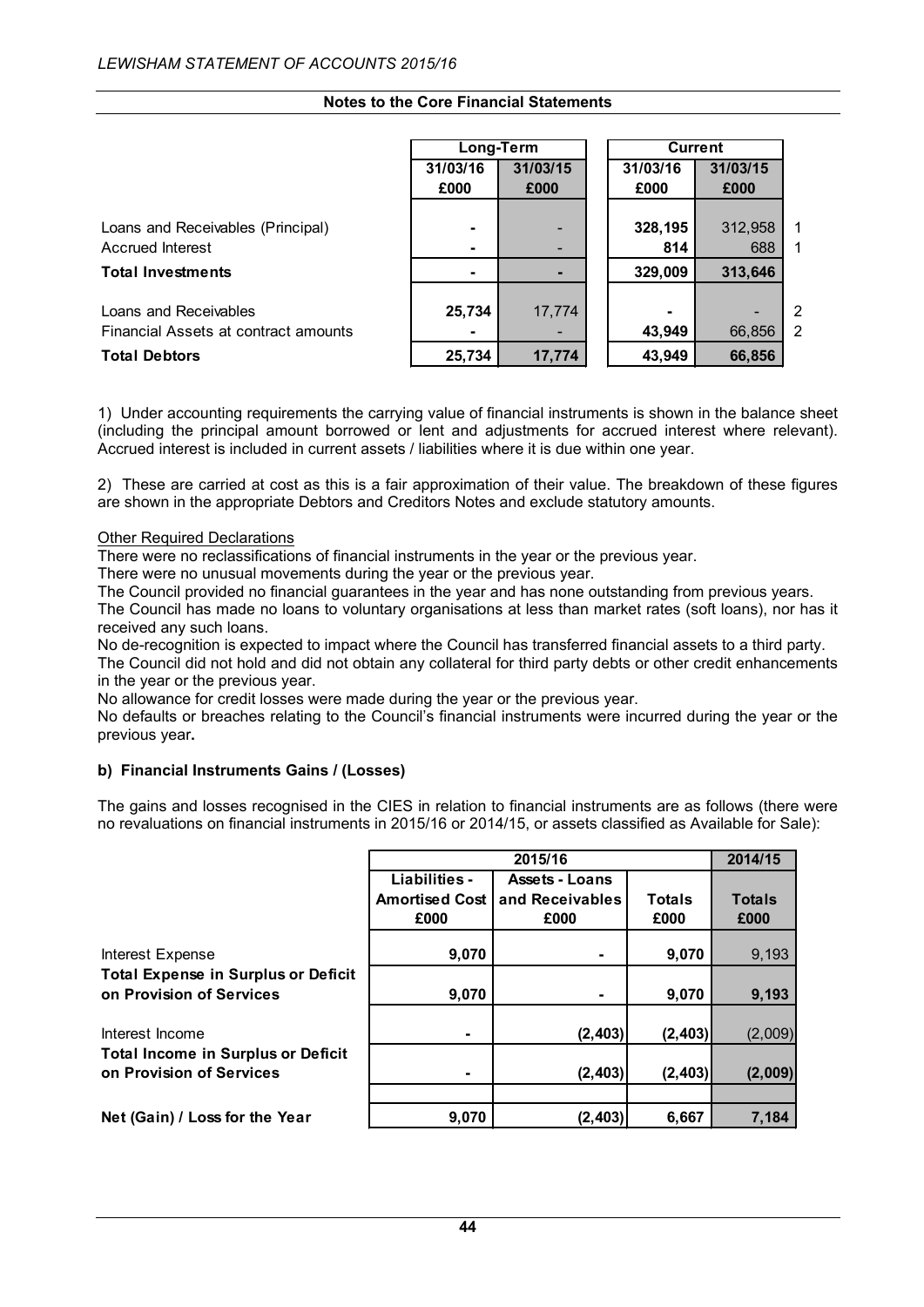#### **c) Fair Values of Assets and Liabilities**

Financial liabilities and assets represented by loans and receivables are carried on the balance sheet at amortised cost (in long term assets / liabilities with accrued interest in current assets / liabilities). Their fair value can be assessed by calculating the present value of the cash flows that take place over the remaining life of the instruments, using the following assumptions:

- Borrowing rates from the PWLB have been applied to PWLB loans using their own procedures;
- For loans receivable prevailing benchmark market rates have been used to provide the fair value;
- No early repayment or impairment is recognised;
- Where an instrument has a maturity of less than 12 months or is a trade or other receivable the fair value is taken to be the carrying amount or the billed amount.

The fair values for loans and receivables have been assessed by reference to published prices in an active market where available, or by using a valuation technique. These give a reasonable estimate for the fair value of a financial instrument, and includes accrued interest. The comparator market rates prevailing have been taken at each balance sheet date. In practice, rates will be determined by the size of the transaction and the counterparty, but it is impractical to use these figures, and the difference is likely to be immaterial.

The following table shows the carrying amount of assets and liabilities on the balance sheet compared to the fair value amounts (undisclosed on the balance sheet). The fair value of Public Works Loan Board (PWLB) loans of £104m compares the terms of existing PWLB commitments with the new borrowing rates available from the PWLB, given that the authority has a continuing ability to borrow at concessionary rates from the PWLB rather than from the markets, termed the PWLB Certainty interest rates.

A supplementary measure of the fair value of PWLB commitments is to compare the terms of these loans with estimates of the terms that would be offered for market transactions undertaken at the Balance Sheet date, which has been assumed as the PWLB premature repayment rate. If the authority were to seek to repay the loans to the PWLB, the PWLB would raise a penalty charge for early redemption, based on the redemption interest rates, for the additional interest that will not now be paid. The exit price for the PWLB loans including the penalty charge would be £121m.

|                                                  | <b>Premature</b><br><b>Repayment Rate</b><br>31/03/16 |                       |                            | <b>New Loan Rate</b><br>31/03/16 |                   | 31/03/15                          |
|--------------------------------------------------|-------------------------------------------------------|-----------------------|----------------------------|----------------------------------|-------------------|-----------------------------------|
|                                                  | Carrying<br>Amount<br>£000                            | Fair<br>Value<br>£000 | Carrying<br>Amount<br>£000 | Fair<br>Value<br>£000            |                   | Fair<br>Carrying<br>Value<br>£000 |
| <b>PWLB Debt</b><br>Non-PWLB Debt *              | 78,869<br>114,503                                     | 121,476<br>173,345    | 78,869<br>114,503          | 104,315<br>140,921               | 78,859<br>113,599 | 103,535<br>137,308                |
| <b>Total Debt / Liabilities</b>                  | 193,372                                               | 294,821               | 193,372                    | 245,236                          | 192,458           | 240,843                           |
| Money Market<br>Investments<br>Long Term Debtors | 331,294<br>25,734                                     | 331,582<br>25,734     | 331,294<br>25,734          | 331,582<br>25,734                | 311,647<br>17,774 | 167,794<br>17,774                 |
| <b>Total Assets</b>                              | 357,028                                               | 357,316               | 357,028                    | 357,316                          | 329,421           | 185,568                           |

*\*The fair value for non-PWLB debt at the premature repayment rate is provided for illustrative purposes only.*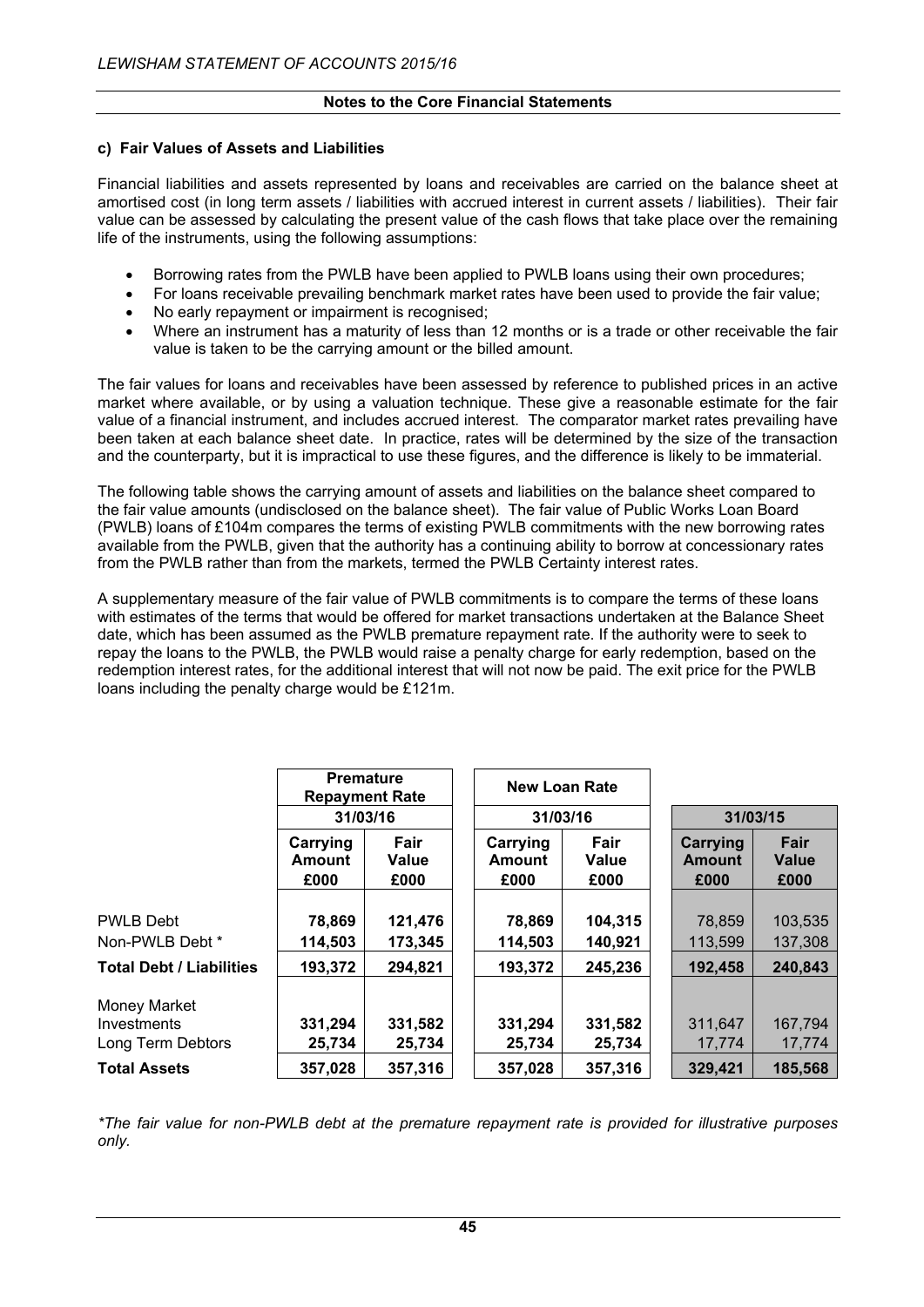## **12. NATURE AND EXTENT OF RISKS ARISING FROM FINANCIAL INSTRUMENTS**

## **a) Key Risks**

The Council's activities necessarily expose it to a variety of financial risks. The key risks are:

**Credit Risk -** The possibility that other parties might fail to pay amounts due to the Council;

 **Liquidity Risk -** The possibility that the Council might not have funds available to meet its commitments to make payments;

 **Re-financing Risk -** The possibility that the Council might need to renew a financial instrument on maturity at disadvantageous interest rates or terms;

 **Market Risk -** The possibility that financial loss might arise for the Council as a result of changes in such measures as interest rates movements.

## **b) Overall Procedures for Managing Risk**

The Council's overall risk management procedures focus on the uncertainty of financial markets, and are structured to implement suitable controls to minimise these risks. They set out a legal framework based on the *Local Government Act 2003* and associated regulations, and require the Council to do the following:

- formally adopt the requirements of the CIPFA Treasury Management Code of Practice;
- adopt a Treasury Policy Statement and include treasury management clauses within its financial regulations/standing orders/constitution;
- approve annually in advance prudential and treasury indicators for the following three years.
- approve an investment strategy for the forthcoming year setting out its criteria for investing and selecting investment counterparties in compliance with Government guidance.

These procedures are required to be reported and approved at Council before the start of the year to which they relate. These items are reported with the Annual Treasury Management Strategy which outlines the detailed approach to managing risk in relation to the Council's financial instrument exposure. Actual performance is also reported after each year. The annual treasury management strategy which incorporates the prudential indicators was last approved by Council in February 2016 and is available on the Council website. The Council maintains written principles for overall risk management, as well as written policies (Treasury Management Practices) covering specific areas, such as interest rate risk, credit risk, and the investment of surplus cash. These are a requirement of the Code of Practice and are reviewed periodically.

## **c) Credit Risk**

Credit risk arises from deposits with banks and financial institutions, as well as credit exposures to the Council's customers. This risk is minimised through the Annual Investment Strategy, which requires that deposits are not made with financial institutions unless they meet identified minimum credit criteria, in accordance with the Fitch, Moody's and Standard & Poors Credit Ratings Services. This also considers maximum amounts and time limits in respect of each financial institution. The Council uses the creditworthiness service provided by Capita Asset Services which uses a sophisticated modelling approach with credit ratings from all three rating agencies forming the core element. This is combined with credit watches and credit outlooks in a weighted scoring system, with an overlay of CDS spreads for which the end product is an indication of the relative creditworthiness of counterparties.

The Council's maximum exposure to credit risk in respect of its investments cannot be assessed generally as the risk of any institution failing to make interest payments or repay the principal sum will be specific to that institution. It is rare for institutions to be unable to meet their commitments and a risk applies to all of the Council's deposits, however at the 31 March 2016 there was no evidence that this was likely to happen.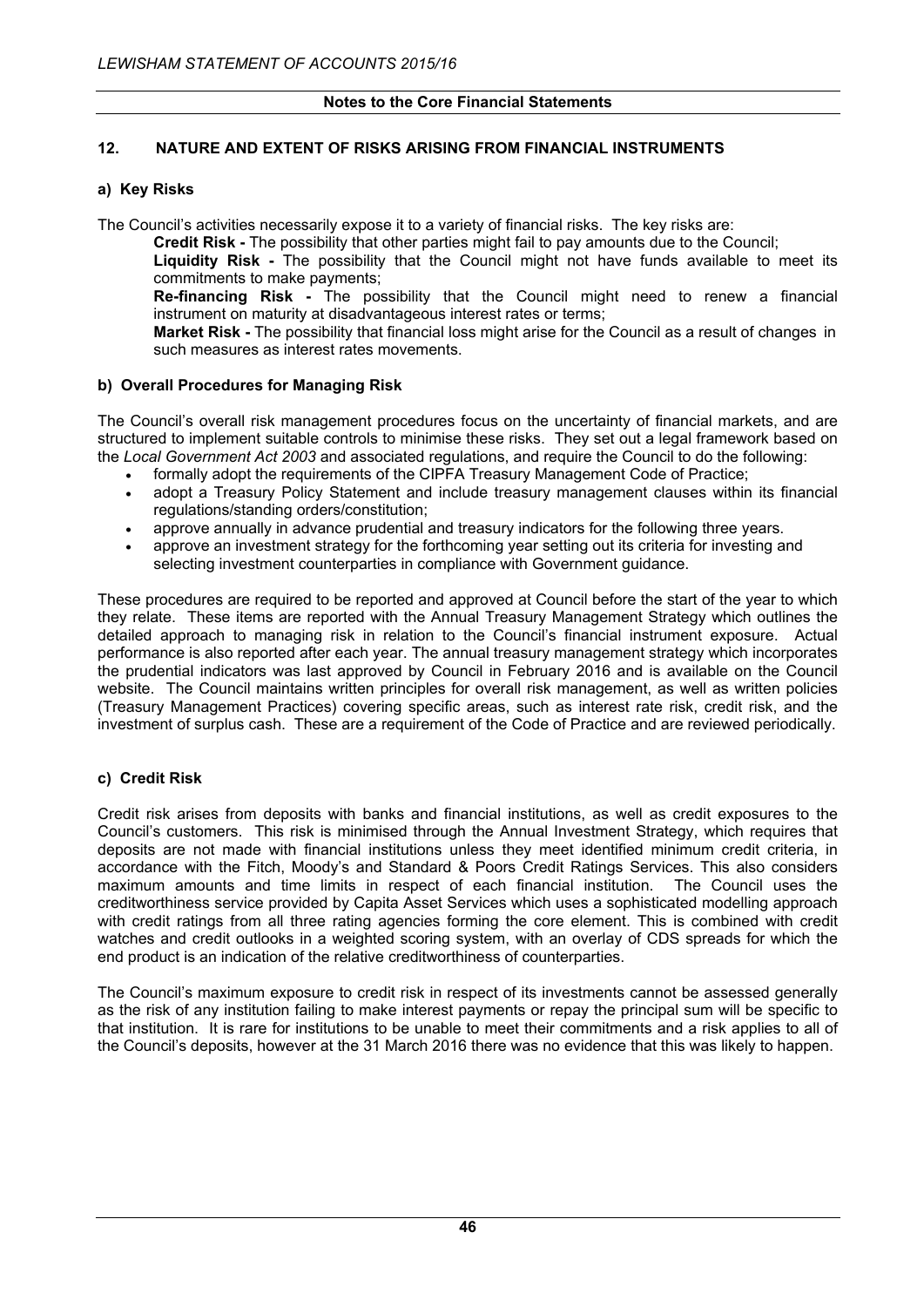## **d) Liquidity Risk**

The Council manages its liquidity position through the procedures above as well as using a comprehensive cash flow management system, as required by the CIPFA Code of Practice, which ensures that cash is available when needed. The Council has ready access to borrowings from the money markets to cover any day to day cash flow need and the PWLB and money markets for access to longer term funds. All sums invested are either due to be paid in less than one year or can be easily realised.

## **e) Refinancing and Maturity Risk**

The Council maintains a significant debt and investment portfolio. Whilst the cash flow procedures above are considered sufficient to manage the refinancing risk, longer-term risk to the Council relates to managing the exposure to replacing financial instruments as they mature. The approved treasury indicator limits for the maturity structure of debt and the limits placed on investments over one year in duration are the key parameters used to address this risk. The Council approved treasury and investment strategies address the main risks and the corporate treasury team address the operational risks within these parameters.

#### **f) Interest Rate Risk**

The Council is exposed to interest rate movements on its borrowings and investments and these impact according to how variable and fixed interest rates move across differing financial instrument periods. The Council has a number of strategies for managing interest rate risk. The Annual Treasury Management Strategy includes expected interest rate movements. A treasury indicator is set which provides maximum limits for fixed and variable interest rate exposure, and this is monitored regularly.

If variable interest rates had been 0.1% higher (with all other variables held constant) the financial effect would be a net increase in income of £0.2m. The impact of a 0.1% fall in interest rates would be a net decrease in income of £0.2m.

## **13. DEBTORS**

#### **a) Long Term Debtors**

These consist of sums repayable to the Council over a period of time of more than one year.

|                                                    | 31/03/16 | 31/03/15 |
|----------------------------------------------------|----------|----------|
|                                                    | £000     | £000     |
|                                                    |          |          |
| Catford Regeneration Partnership Ltd (CRPL) - Loan | 11,383   | 11,431   |
| Lewisham Homes - Loan                              | 8,000    |          |
| Street Lighting PFI Sinking Fund                   | 3,245    | 3,245    |
| Lewisham Gateway Development - Loan                | 2,000    | 2,000    |
| <b>Land Charges Debts</b>                          | 388      | 389      |
| Mortgages                                          | 184      | 175      |
| Other Long Term Debtors                            | 534      | 534      |
| <b>Total Long Term Debtors</b>                     | 25,734   | 17,774   |

a) Catford Regeneration Limited Loan A loan of £12m was advanced to CRPL in 2010/11. See note 24 a) ii) for more details.

b) Lewisham Homes Loan A loan of £8m was advanced to Lewisham Homes in 2015/16. See note 24 a) i) for more details.

c) Street Lighting PFI Sinking Fund This fund is held by LB Croydon on behalf of the Council in their role as lead borough for the on-going PFI scheme for the upgrade and maintenance of the borough's street lights.

d) Lewisham Gateway Development A loan of £2m was advanced to the consortium which is undertaking the Lewisham Gateway development.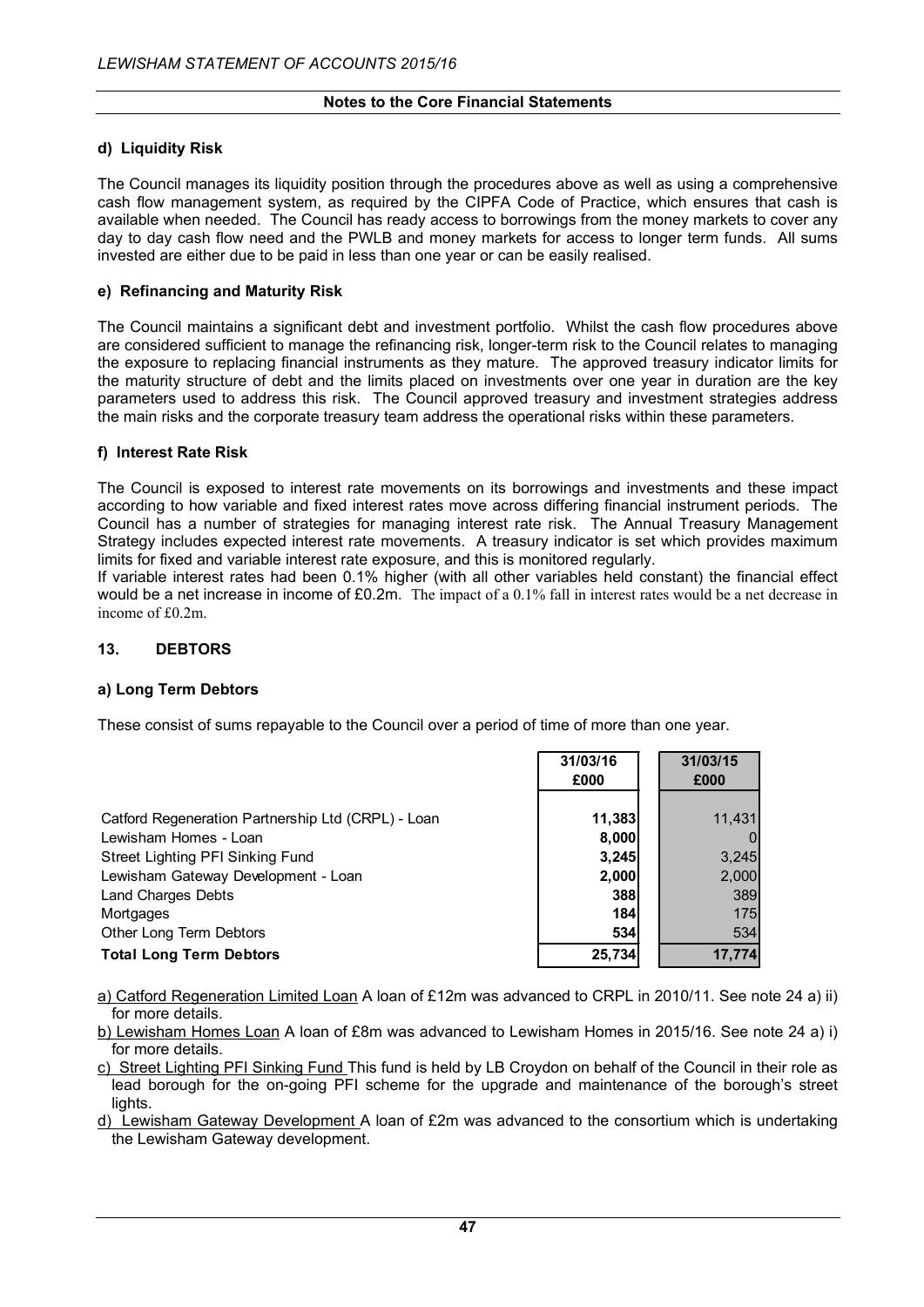## **b) Current Debtors**

These are short term debts for goods and services which are expected to be repayable within a year.

|                                                     | 31/03/16  | 31/03/15  |
|-----------------------------------------------------|-----------|-----------|
|                                                     | £000      | £000      |
| Government and Other Public Bodies:                 |           |           |
| HM Revenue & Customs - VAT                          | 4,670     | 6,869     |
| <b>Education Recoupment</b>                         | 0         | 2,083     |
| <b>Central Government bodies</b>                    | 12, 173   | 1,684     |
| <b>Other Local Authorities</b>                      | 1,527     | 13,807    |
| NHS bodies                                          | 1,562     | 7,123     |
| Other Public bodies                                 | 731       | 4,521     |
| <b>Council Tax Payers</b>                           | 27,480    | 25,164    |
| <b>Council Tax Court Costs</b>                      | 6,752     | 6,096     |
| Housing Benefit Overpayments                        | 23,267    | 18,869    |
| Housing Rents (inc PSL, B & B, Hostels, Commercial) | 9,222     | 9,815     |
| Leaseholders Services Charges                       | 5,371     | 5,810     |
| Parking                                             | 2,426     | 5,839     |
| General Debtors due for Supplies and Services       | 27,030    | 35,410    |
| <b>Total Current Debtors</b>                        | 122,211   | 143,090   |
| <b>Impairment Allowances</b>                        | (63, 858) | (61, 100) |
| <b>Total Net Current Debtors</b>                    | 58,353    | 81,990    |

## **c) Impairment Allowances**

|                                                     | <b>Balance at</b> | <b>Movement</b> | <b>Balance at</b> |
|-----------------------------------------------------|-------------------|-----------------|-------------------|
|                                                     | 31/03/15          | in 2015/16      | 31/03/16          |
|                                                     | £000              | £000            | £000              |
|                                                     |                   |                 |                   |
| <b>Council Tax Payers</b>                           | (23, 530)         | (1,876)         | (25, 406)         |
| <b>Council Tax Court Costs</b>                      | (5, 419)          | (637)           | (6,056)           |
| Housing Benefit Overpayments                        | (13, 849)         | (2,635)         | (16, 484)         |
| Housing Rents (inc PSL, B & B, Hostels, Commercial) | (6,885)           | 2,161           | (4, 724)          |
| Leaseholders Services Charges                       | (1, 498)          | (36)            | (1, 534)          |
| Parking                                             | (4,839)           | 3,245           | (1, 594)          |
| General Debtors due for Supplies and Services       | (5,080)           | (2,980)         | (8,060)           |
| <b>Total Impairment Allowances</b>                  | (61, 100)         | (2,758)         | (63, 858)         |

The above have been determined individually according to the particular factors for each type of debtor.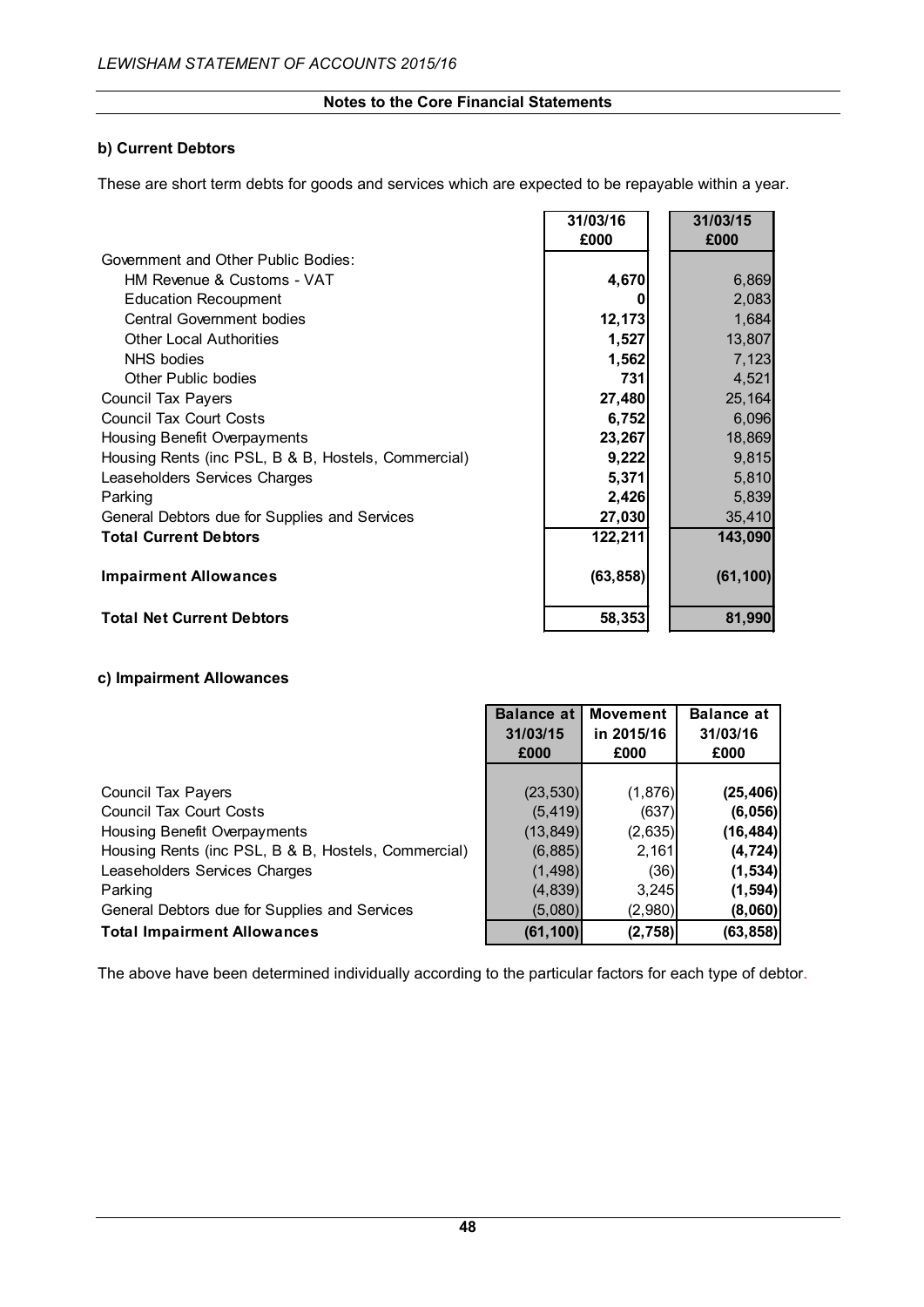## **14. CASH AND CASH EQUIVALENTS**

|                                        | <b>Balance</b> | <b>Movement</b> | <b>Balance</b> |
|----------------------------------------|----------------|-----------------|----------------|
|                                        | 31/03/15       | in 2015/16      | 31/03/16       |
|                                        | £000           | £000            | £000           |
| <b>Cash Equivalents</b>                |                |                 |                |
| <b>Short Term Deposits</b>             | 10,007         |                 | 10,014         |
| Cash                                   |                |                 |                |
| Money Market Funds                     | 70,990         | 19,528          | 90,518         |
| <b>Call Accounts with Banks</b>        |                |                 | 0              |
|                                        | 70,990         | 19,528          | 90,518         |
| <b>Other Cash and Bank Balances</b>    |                |                 |                |
| Main Bank Accounts                     | 3,128          | (3, 128)        | $\mathbf{0}$   |
| Other Cash and Bank Accounts           | 426            | 469             | 895            |
|                                        | 3,554          | (2,659)         | 895            |
|                                        |                |                 |                |
| <b>Total Cash and Cash Equivalents</b> | 84,551         | 16,876          | 101,427        |
|                                        |                |                 |                |
| <b>Bank Accounts Overdrawn</b>         |                |                 |                |
| Main Bank Accounts                     |                | (2,650)         | (2,650)        |
| <b>Schools Bank Accounts</b>           | (1, 555)       | 1,025           | (530)          |
|                                        | (1, 555)       | (1,625)         | (3, 180)       |
|                                        |                |                 |                |
| Net Cash and Cash Equivalents          | 82,996         | 15,251          | 98,247         |

a) Short term deposits are made for varying periods of between one day and three months (less than 92 days), depending on the immediate cash requirements, and earn interest at the respective rates.

b) The carrying amounts of cash equivalents, cash and bank overdrafts approximate to their fair values.

c) The schools bank accounts are an integral part of the Council's overall cash management arrangements, and are therefore included under Net Cash and Cash Equivalents. They consist of individual accounts for each school, and an overall treasury account which is used to invest the net balance in conjunction with the Council's other balances. The balances on these accounts were £13.8m (2014/15 £11.4m) and overdrawn £14.4m (2014/15 overdrawn £15m) respectively.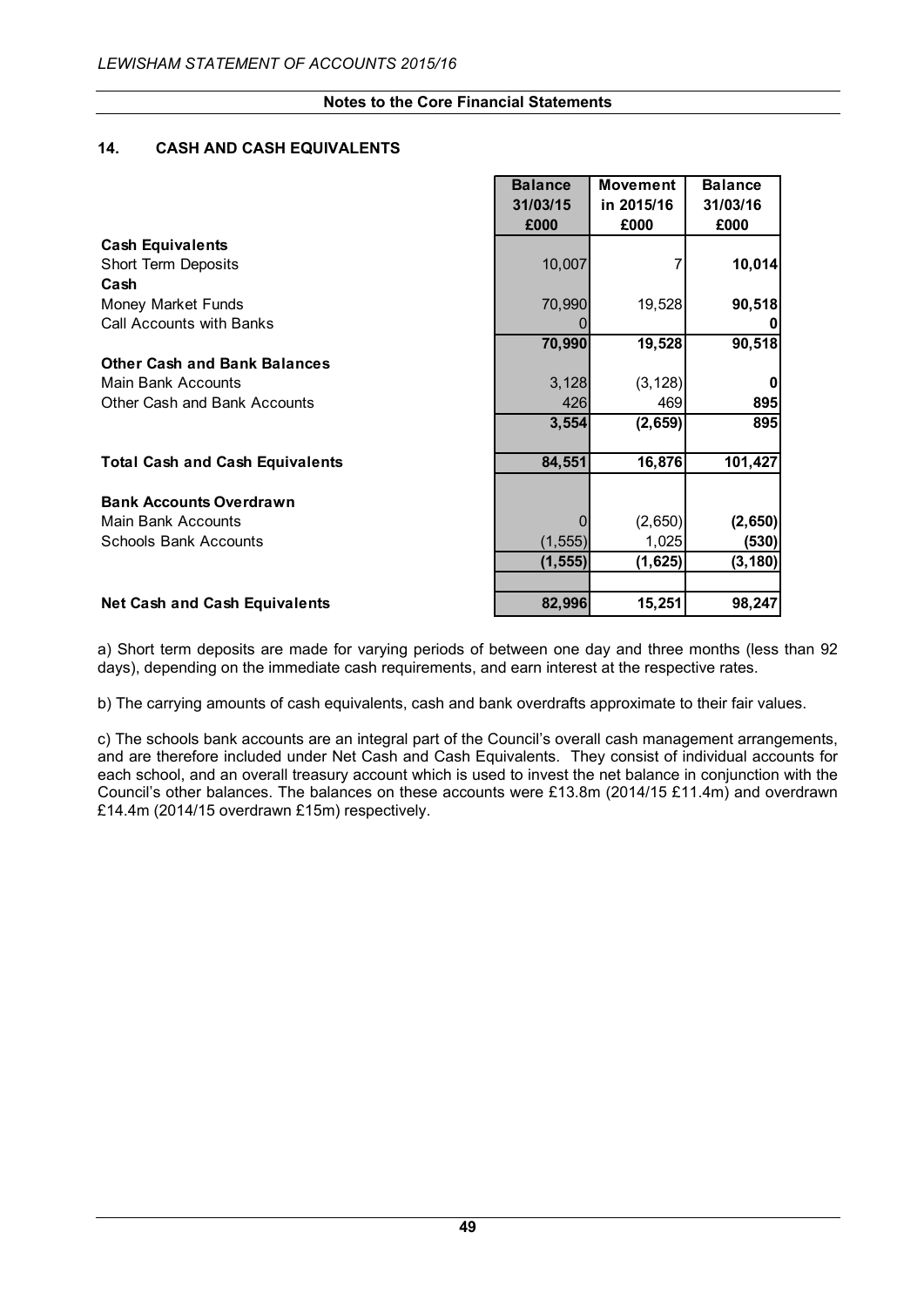## **15. CREDITORS**

These are amounts owed to the Government and other public bodies and all unpaid sums for goods and services received as at the end of the year.

 $\mathbf{r}$ 

**31/03/16 31/03/15**

|                                                            | 31/03/16<br>£000 | 31/03/15<br>£000 |
|------------------------------------------------------------|------------------|------------------|
| Government and other public bodies:                        |                  |                  |
| <b>HM Revenue &amp; Customs</b>                            | 5,393            | 5,691            |
| <b>Education Recoupment</b>                                | 440              | 1,100            |
| Central Government bodies                                  | 9,955            | 3,847            |
| <b>Other Local Authorities</b>                             | 3,702            | 4,695            |
| NHS bodies                                                 | 12,907           | 13,635           |
| Other Public bodies                                        | 955              | 1,038            |
|                                                            | 33,352           | 30,006           |
| Short Term Compensated Absences                            | 4,627            | 5,508            |
| General Creditors (amounts owed for supplies and services) | 39,703           | 56,172           |
| <b>Total Creditors</b>                                     | 77,682           | 91.686           |

## **16. PROVISIONS**

These are amounts which are set aside to meet liabilities that are likely or certain to arise from events which have taken place, but where it is not possible to determine precisely when the event will take place.

|                            | <b>Balance</b> | 2015/16 Transfers |           | <b>Balance</b> |
|----------------------------|----------------|-------------------|-----------|----------------|
|                            | 31/03/15       | Out               | <u>In</u> | 31/03/16       |
|                            | £000           | £000              | £000      | £000           |
| Current (less than 1 year) |                |                   |           |                |
| Insurance Provision        | 2,372          | (3,058)           | 3,434     | 2,748          |
| <b>Other Provisions</b>    | 599            | (192)             | 74        | 481            |
|                            | 2,971          | (3, 250)          | 3,508     | 3,229          |
| Non Current (Over 1 year)  |                |                   |           |                |
| Insurance Provision        | 6,437          |                   | 137       | 6,574          |
| <b>Other Provisions</b>    | 1,681          |                   | 92        | 1,773          |
|                            | 8,118          |                   | 229       | 8,347          |
|                            |                |                   |           |                |
| <b>Total - Provisions</b>  | 11,089         | (3, 250)          | 3,737     | 11,576         |

#### Insurance Provisions

**The Council's insurance programme comprises a mix of external insurance, largely for cover at catastrophe level or where required by contract or lease arrangements, and self-insurance. Dedicated Insurance Provisions and Reserves are maintained to provide 'self-insurance' to meet either uninsured losses or losses that fall below the external insurance excess. The appropriate levels are assessed annually** by the Council's insurance actuaries.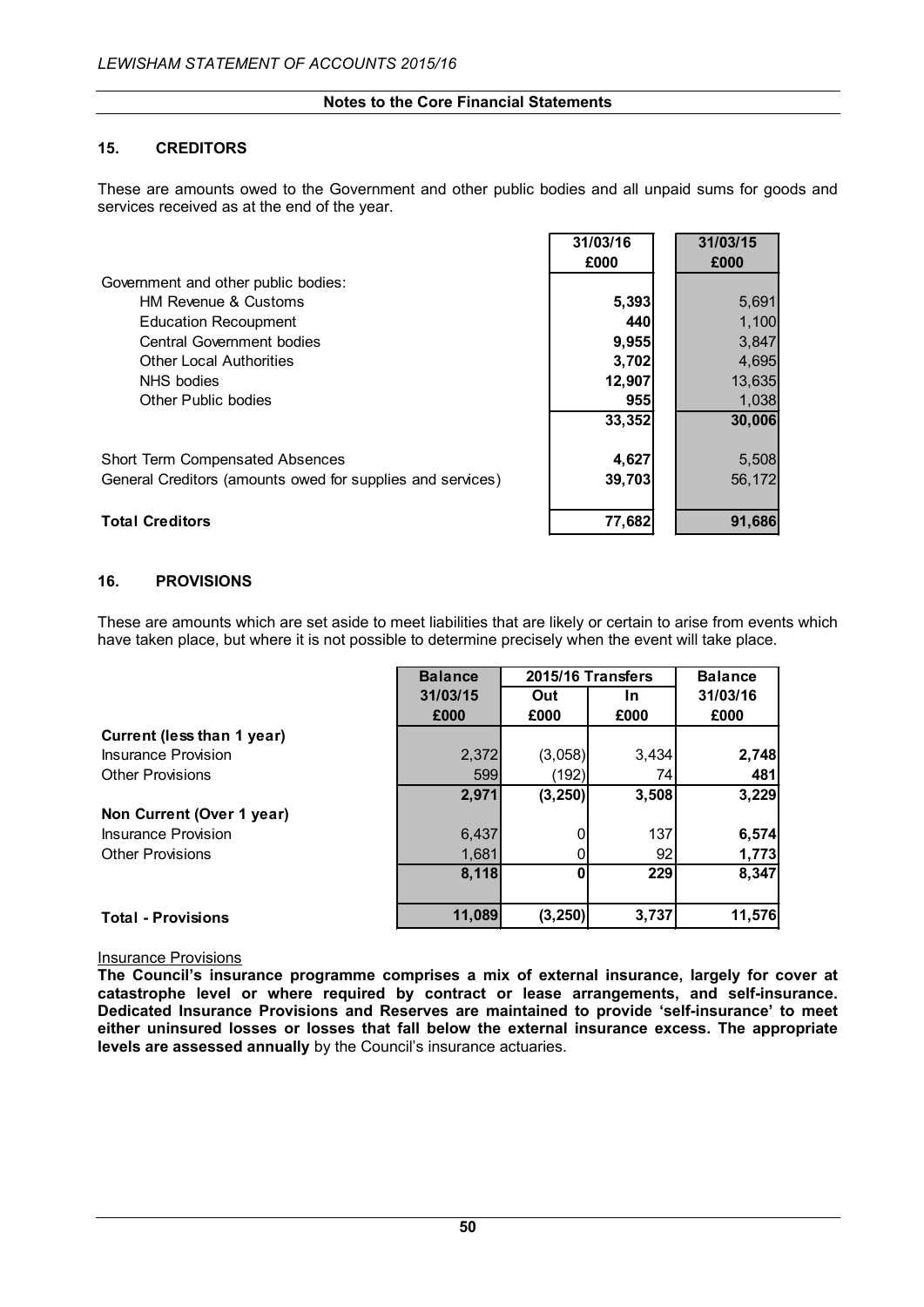## **17. REVENUE RECEIPTS IN ADVANCE**

|                                        | 31/03/16 | 31/03/15 |
|----------------------------------------|----------|----------|
|                                        | £000     | £000     |
|                                        |          |          |
| <b>Capital Contributions Unapplied</b> | 26,452   | 29,602   |
| Council Tax                            | 8,589    | 7,902    |
| <b>PFI</b> Schemes                     | 21,105   | 20,192   |
| Revenue Grants and Contributions       | 2,614    | 6,311    |
| Other Receipts in Advance              | 9,456    | 11,665   |
| Balance carried forward at end of year | 68,216   | 75,672   |

## **18. USABLE CAPITAL RECEIPTS**

Capital Receipts are mainly sums received from the sale of non-current assets. Housing capital receipts are subject to pooling arrangements whereby under certain conditions a portion is payable to central government. Non housing capital receipts are wholly usable to finance new capital expenditure. The balance on this account is available to fund future capital expenditure.

|                                                       | 2015/16<br>£000 | 2014/15<br>£000 |
|-------------------------------------------------------|-----------------|-----------------|
|                                                       |                 |                 |
| Balance brought forward at start of year              | 48,191          | 19,446          |
| <b>Amounts Received</b>                               | 24,426          | 34,787          |
| Poolable to Central Government                        | (1, 969)        | (1, 727)        |
| Amounts applied to finance new capital investment     | (11, 659)       | (4, 315)        |
| Total increase/(decrease) in capital receipts in year | 10,798          | 28,745          |

#### **Balance carried forward at end of year 58,989 48,191**

#### **19. PENSION RESERVE**

The Pensions Reserve reflects the timing differences which arise from the accounting treatment for postemployment benefits and for funding benefits in accordance with statutory provisions. The Council accounts for post-employment benefits in the CIES as the benefits are earned by employees accruing years of service, updating the liabilities recognised to reflect inflation, changing assumptions and investment returns on any resources set aside to meet the costs. However, statutory arrangements require benefits earned to be financed as the Council makes employer's contributions to pension funds or eventually pays any pensions for which it is directly responsible. The debit balance on the Pensions Reserve therefore shows a substantial shortfall between the benefits earned by past and current employees and the resources the Council has set aside to meet them. The statutory arrangements ensure that funding will have been set aside by the Council by the time the benefits are due to be paid.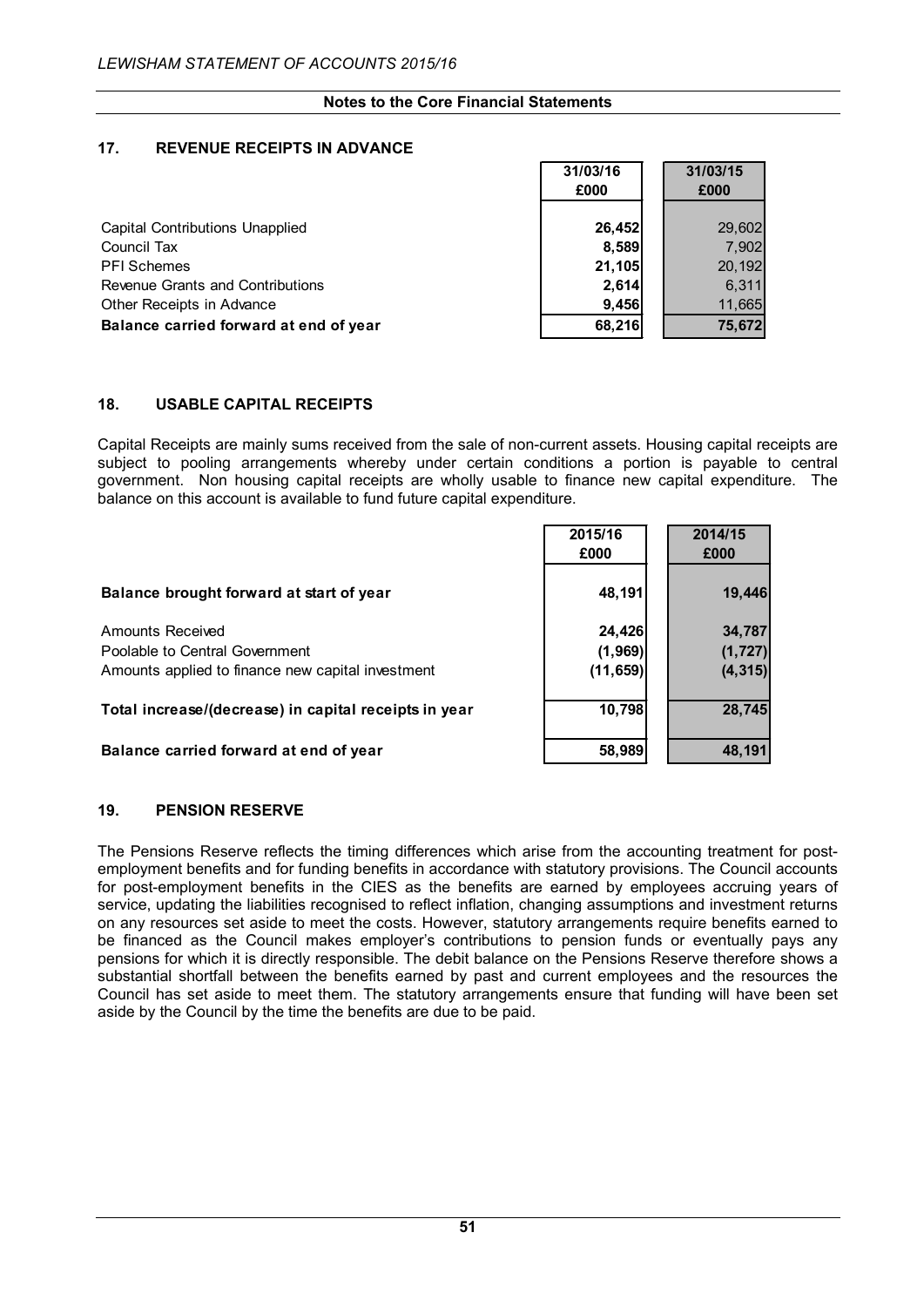|                                                                                                                                                                                                    | 2015/16<br>£000 | 2014/15<br>£000 |
|----------------------------------------------------------------------------------------------------------------------------------------------------------------------------------------------------|-----------------|-----------------|
| Balance brought forward at start of year                                                                                                                                                           | (716, 722)      | (588,090)       |
| Actuarial gains or losses on pensions assets and liabilities<br>Reversal of items relating to retirement benefits debited or<br>credited to the Surplus or Deficit on the Provision of Services in | 148,032         | (98, 275)       |
| the CIES                                                                                                                                                                                           | (66, 478)       | (63, 180)       |
| Employer's pensions contributions and direct payments to<br>pensioners payable in the year                                                                                                         | 33,362          | 32,823          |
| Balance carried forward at end of year                                                                                                                                                             | (601,806)       | (716,722        |

## **20. REVALUATION RESERVE**

The Revaluation Reserve records the accumulated gains since 1<sup>st</sup> April 2007 on non-current assets held by the Council arising from increases in value (to the extent that these gains have not been consumed by subsequent downward movements in value). The Reserve is also debited with the part of the depreciation that has been incurred because the asset has been revalued. On disposal of an asset, its Revaluation Reserve balance is written out to the Capital Adjustment Account. The overall balance on the Reserve thus represents the amount by which the value of non-current assets carried in the Balance Sheet is greater because they are carried at revalued amounts rather than depreciated historical cost.

|                                                                                                                              | 2015/16<br>£000       | 2014/15<br>£000      |
|------------------------------------------------------------------------------------------------------------------------------|-----------------------|----------------------|
| Balance brought forward at start of year                                                                                     | 558,836               | 390,257              |
| <b>Revaluation of Assets</b><br><b>Impairment Losses</b>                                                                     | 192,019<br>(6, 125)   | 195,443<br>(15, 137) |
| Surplus or deficit on revaluation of non-current assets not<br>posted to the Surplus or Deficit on the Provision of Services | 185,894               | 180,306              |
| Difference between fair value and historic cost depreciation<br>Accumulated gains on assets sold or scrapped                 | (15, 417)<br>(2, 943) | (7, 221)<br>(4, 506) |
| Amount written off to the Capital Adjustment Account                                                                         | (18, 360)             | (11, 727)            |
| Balance carried forward at end of year                                                                                       | 726,370               | 558,836              |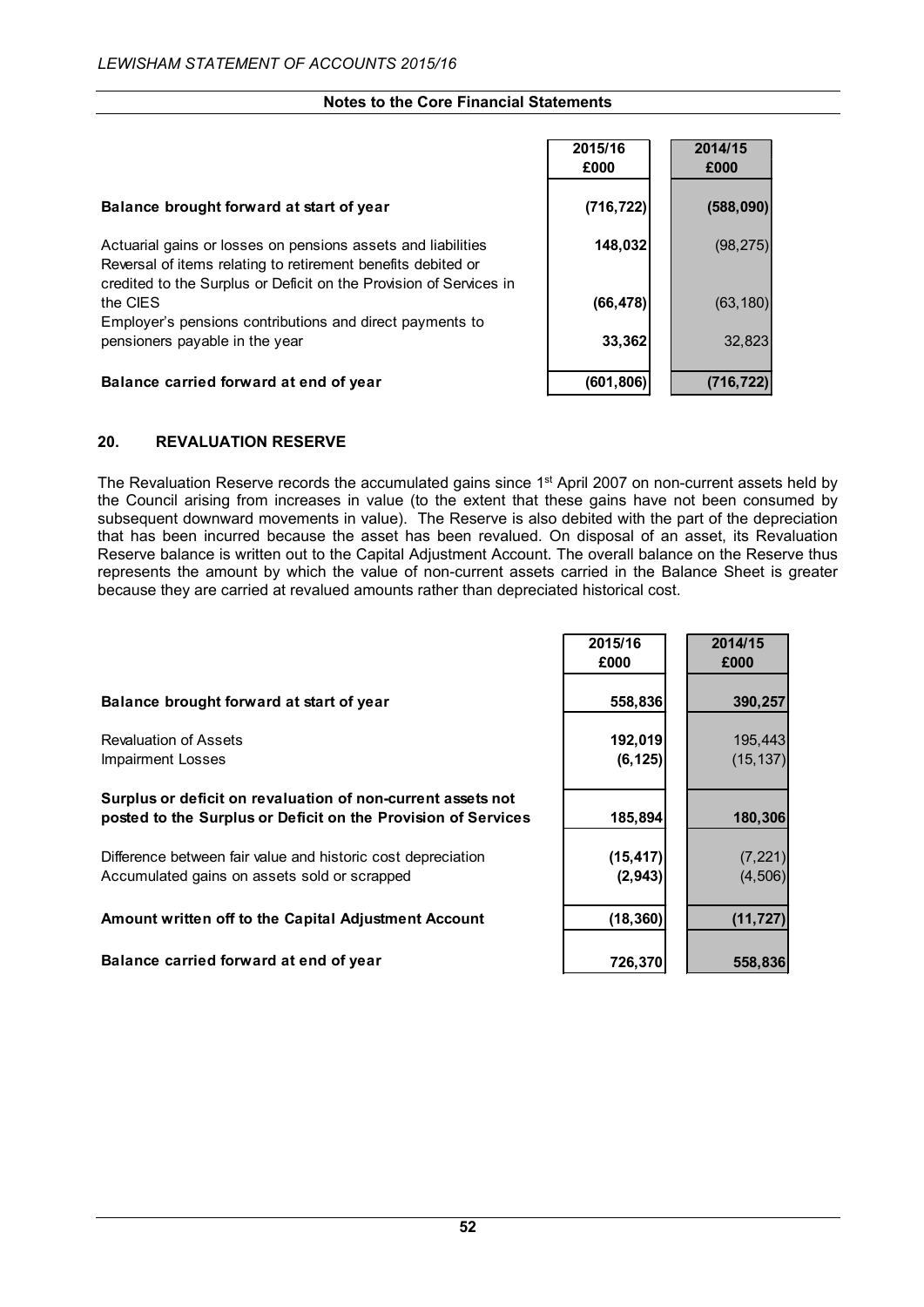## **21. CAPITAL ADJUSTMENT ACCOUNT**

This reflects the timing differences arising from the accounting treatment for the use of non-current assets and for financing the acquisition, construction or enhancement of those assets under statutory provisions. The Account is debited with the cost of acquisition, construction or enhancement as depreciation, impairment losses and amortisations are charged to the CIES (with reconciling entries from the Revaluation Reserve to convert fair value figures to a historical cost basis). It is credited with the amounts set aside by the Council as finance for the costs of acquisition, construction and enhancement, and also contains accumulated gains and losses on Investment Properties.

|                                                                                    | 2015/16   | 2014/15    |
|------------------------------------------------------------------------------------|-----------|------------|
|                                                                                    | £000      | £000       |
| Balance brought forward at start of year                                           | 861,199   | 1,019,904  |
| Reversal of capital expenditure items debited or credited to the CIES              |           |            |
| Charges for depreciation and impairment of non-current assets                      | (43, 463) | (232,097)  |
| Revenue expenditure funded from capital under statute                              | (11, 614) | (13, 595)  |
| Non-current assets written off on disposal - gain/loss to the CIES                 | (17, 947) | (9, 126)   |
|                                                                                    | (73, 024) | (254, 818) |
| Adjusting amounts written out of the Revaluation Reserve                           | 15,417    | 12,782     |
| Net amount written out of the cost of non-current assets                           |           |            |
| consumed in the year                                                               | (57, 607) | (242, 036) |
| Capital Financing applied in the year:                                             |           |            |
| Use of Capital Receipts to finance new capital expenditure                         | 11,659    | 4,315      |
| Use of Major Repairs Reserve to finance new capital expenditure                    | 3,757     | 4,481      |
| Capital grants and contributions credited to the CIES                              | 37,567    | 50,926     |
| Statutory Provision for the financing of capital investment                        | 1,623     | 8,548      |
| Repayment of Principal on PFI schemes                                              | 8,743     | 9,849      |
| Capital expenditure charged to General Fund and HRA                                | 8,203     | 7,791      |
|                                                                                    | 71,552    | 85,910     |
| Movements in the value of Investment Properties debited or<br>credited to the CIES | 0         | (2,579)    |
| Balance carried forward at end of year                                             | 875,144   | 861,199    |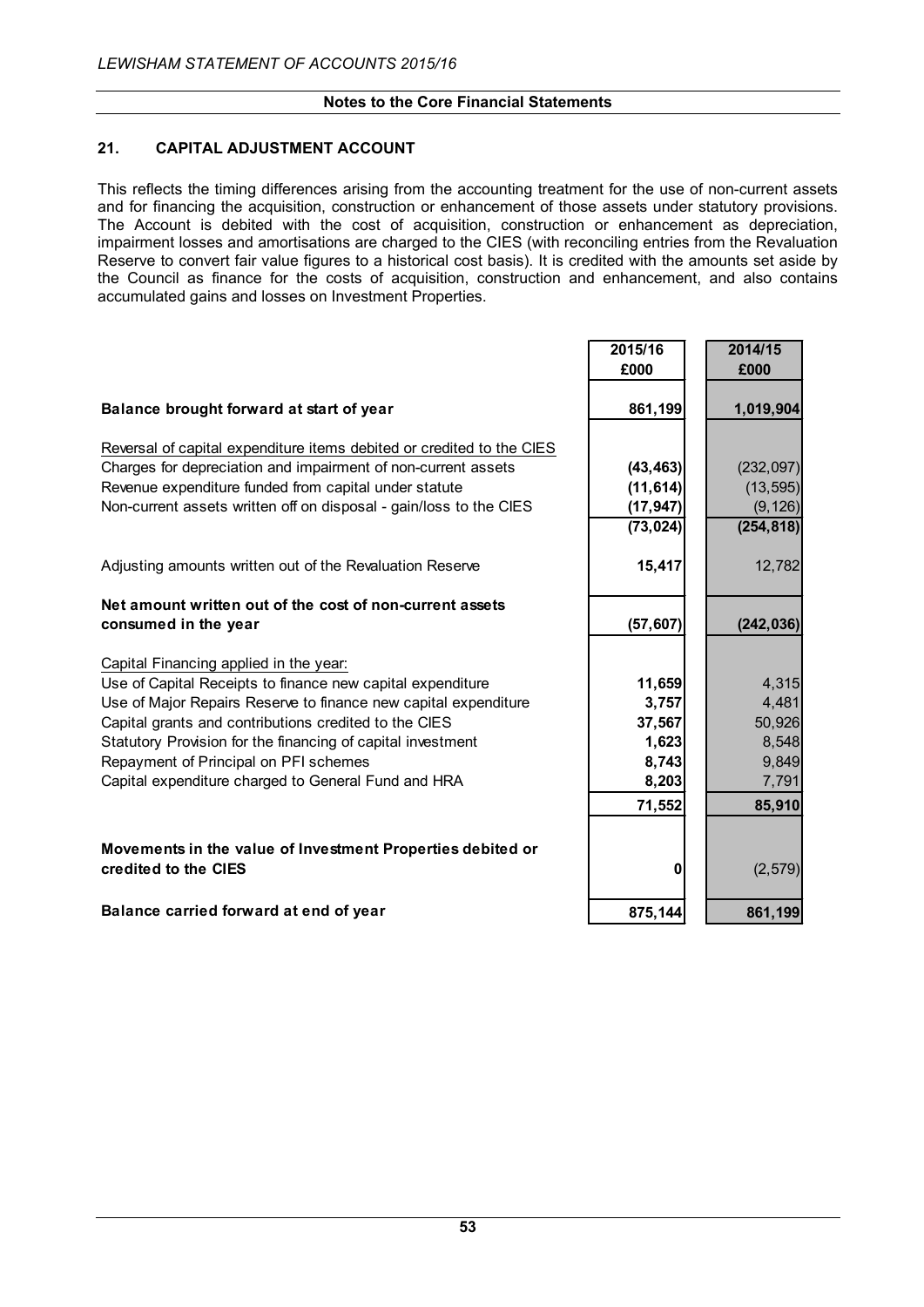## **22. SEGMENTAL REPORTING (AMOUNTS REPORTED FOR RESOURCE ALLOCATION DECISIONS)**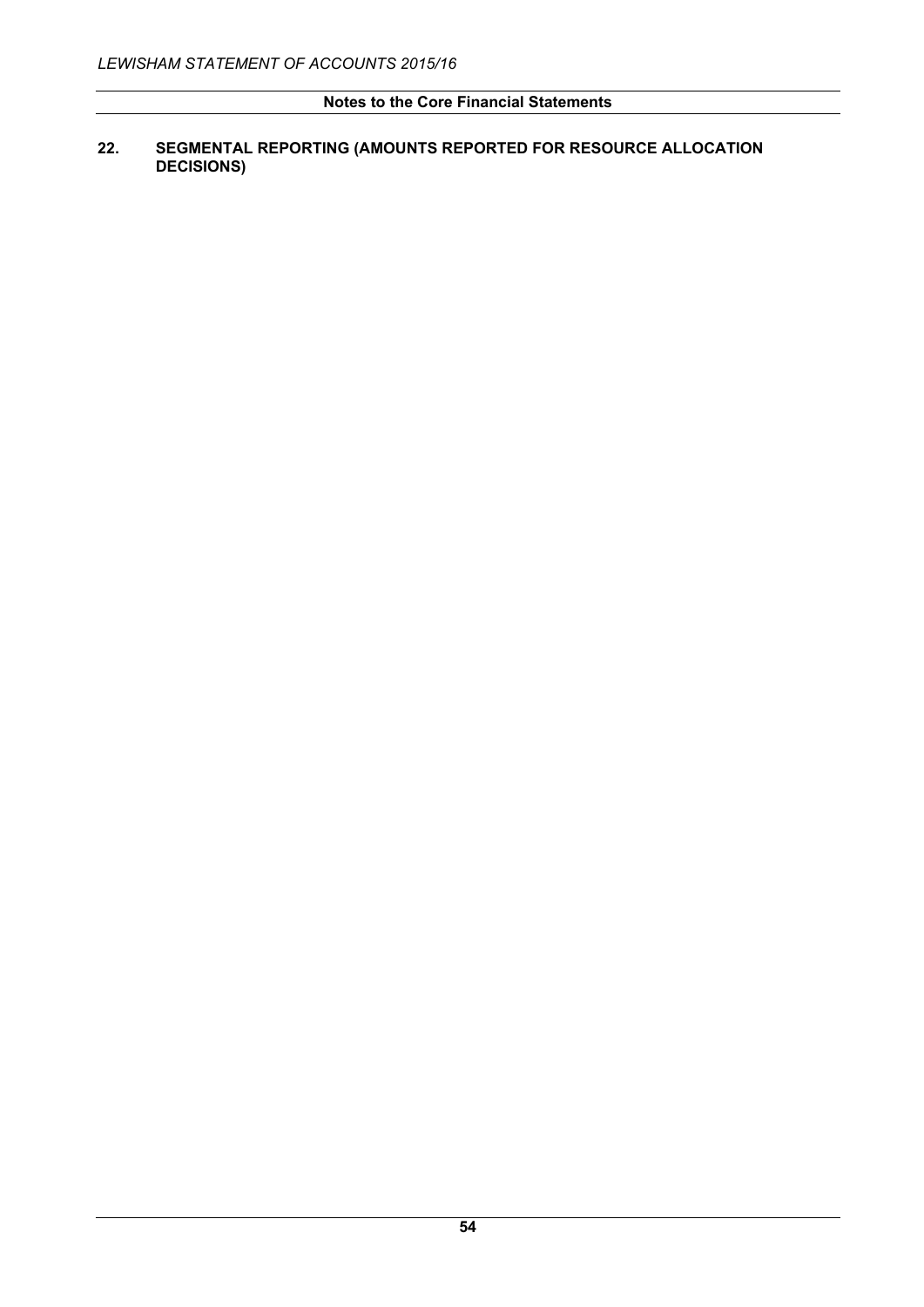|                                                    | <b>CYP</b> |                          |                          | <b>Community Customer Resources and</b> | <b>HRA</b> | Total      |  |
|----------------------------------------------------|------------|--------------------------|--------------------------|-----------------------------------------|------------|------------|--|
|                                                    | £000s      | <b>Services</b><br>£000s | <b>Services</b><br>£000s | Regeneration<br>£000s                   | £000s      | £000s      |  |
| Fees, charges & other service<br>income            | (14, 237)  | (40,328)                 | (48, 842)                | (15, 744)                               | (89,007)   | (208, 158) |  |
| Government grants                                  | (313,474)  | (28,738)                 | (234,270)                | (3, 159)                                | (10, 358)  | (589,999)  |  |
| <b>Total Income</b>                                | (327,711)  |                          | $(69,066)$ $(283,112)$   | (18,903)                                | (99, 365)  | (798, 157) |  |
| Employee expenses                                  | 226,492    | 32,298                   | 38,681                   | 22,805                                  | 2,397      | 322,673    |  |
| Other operating expenses                           | 160,043    | 130,609                  | 292,215                  | 21,896                                  | 96,968     | 701,731    |  |
| <b>Total operating expenses</b>                    | 386,535    | 162,907                  | 330,896                  | 44,701                                  | 99,365     | 1,024,404  |  |
| <b>Net Cost of Services</b>                        | 58,824     | 93,841                   | 47,784                   | 25,798                                  | 0          | 226,247    |  |
| <b>Net Budgets</b>                                 | 51,389     | 95,006                   | 43,896                   | 29,646                                  | 0          | 219,937    |  |
| <b>Variation</b>                                   | 7,435      | (1, 165)                 | 3,888                    | (3,848)                                 | 0          | 6,310      |  |
| <b>Less: Corporate Items</b>                       |            |                          |                          |                                         |            | (3,200)    |  |
| <b>General Fund Underspend reported to Members</b> |            |                          |                          |                                         |            | 3,110      |  |

#### **SEGMENTAL REPORTING FOR THE YEAR ENDING 31ST MARCH 2016**

| Reconciliation to Net Cost of Services in Comprehensive Income and Expenditure Statement                       |           |  |  |  |  |
|----------------------------------------------------------------------------------------------------------------|-----------|--|--|--|--|
|                                                                                                                | £000s     |  |  |  |  |
| <b>Cost of Services in Service Analysis</b>                                                                    | 226,247   |  |  |  |  |
| Add services not included in main analysis                                                                     | 15,067    |  |  |  |  |
| Add amounts not reported to management (Technical Accounting adjustments)                                      | 49,245    |  |  |  |  |
| Remove amounts reported to management not included in Comprehensive<br><b>Income and Expenditure Statement</b> | (36, 025) |  |  |  |  |
| Net Cost of Services in Comprehensive Income and Expenditure Statement                                         | 254,534   |  |  |  |  |

| <b>Reconciliation to</b><br><b>Subjective Analysis</b>                             | <b>Service</b>  | <b>Services</b><br>not in | <b>Not</b><br>reported | <b>Not</b><br>included | <b>Net</b><br>Cost of | Corporate      | <b>Total</b>                 |
|------------------------------------------------------------------------------------|-----------------|---------------------------|------------------------|------------------------|-----------------------|----------------|------------------------------|
| (Single Entity)                                                                    | <b>Analysis</b> | <b>Analysis</b>           | to mgmt                | in I&E                 | <b>Services</b>       | <b>Amounts</b> |                              |
|                                                                                    | £000s           | £000s                     | £000s                  | £000s                  | £000s                 | £000s          | £000s                        |
| Fees, charges & other service<br>income<br>Surplus or deficit on                   | (208, 158)      | 0                         | 0                      | 0                      | (208, 158)            | 0              | (208, 158)                   |
| associates and joint ventures<br>Interest and investment                           | 0               | $\Omega$                  | $\Omega$               | 0                      | 0                     | $\Omega$       | 0                            |
| income                                                                             | 0               | 0                         | (26, 145)              | 0                      | (26, 145)             | (2,003)        | (28, 148)                    |
| Income from council tax                                                            | $\Omega$        | 0                         | 0                      | 0                      | 0                     | (84, 948)      | (84, 948)                    |
| Government grants and<br>contributions                                             | (589,999)       | 0                         | 0                      | 0                      | (589,999)             | (201, 878)     | (791,877)                    |
| <b>Total Income</b>                                                                | (798, 157)      | 0                         | (26, 145)              | 0                      | (824, 302)            |                | $(288, 829)$ $(1, 113, 131)$ |
| Employee expenses                                                                  | 322,673         | 10,540                    | 40,640                 | (36, 025)              | 337,828               | $\Omega$       | 337,828                      |
| Other service expenses                                                             | 701,731         | 4,527                     | 21,767                 | 0                      | 728,026               | $\Omega$       | 728,026                      |
| Depreciation, amortisation,<br>impairment & write-offs<br><b>Interest Payments</b> | 0<br>0          | 0<br>0                    | 12,681<br>302          | 0                      | 12,681<br>302         | 919<br>49,791  | 13,600<br>50,093             |
| Precepts & Levies                                                                  | $\Omega$        | 0                         | 0                      | 0                      | 0                     | 1,631          | 1,631                        |
| Payments to Housing Capital<br>Receipts Pool                                       | $\mathbf 0$     | 0                         | $\Omega$               | 0                      | O                     | 1,969          | 1,969                        |
| Gain or Loss on Disposal of<br>non-current assets                                  | $\Omega$        | 0                         | 0                      | 0                      | 0                     | (4, 262)       | (4, 262)                     |
| <b>Total operating expenses</b>                                                    | 1,024,404       | 15,067                    | 75,390                 |                        | $(36,025)$ 1,078,836  | 50,048         | 1,128,884                    |
| Surplus or deficit on<br>provision of services                                     | 226,247         | 15,067                    | 49,245                 | (36,025)               | 254,534               | (238,781)      | 15,753                       |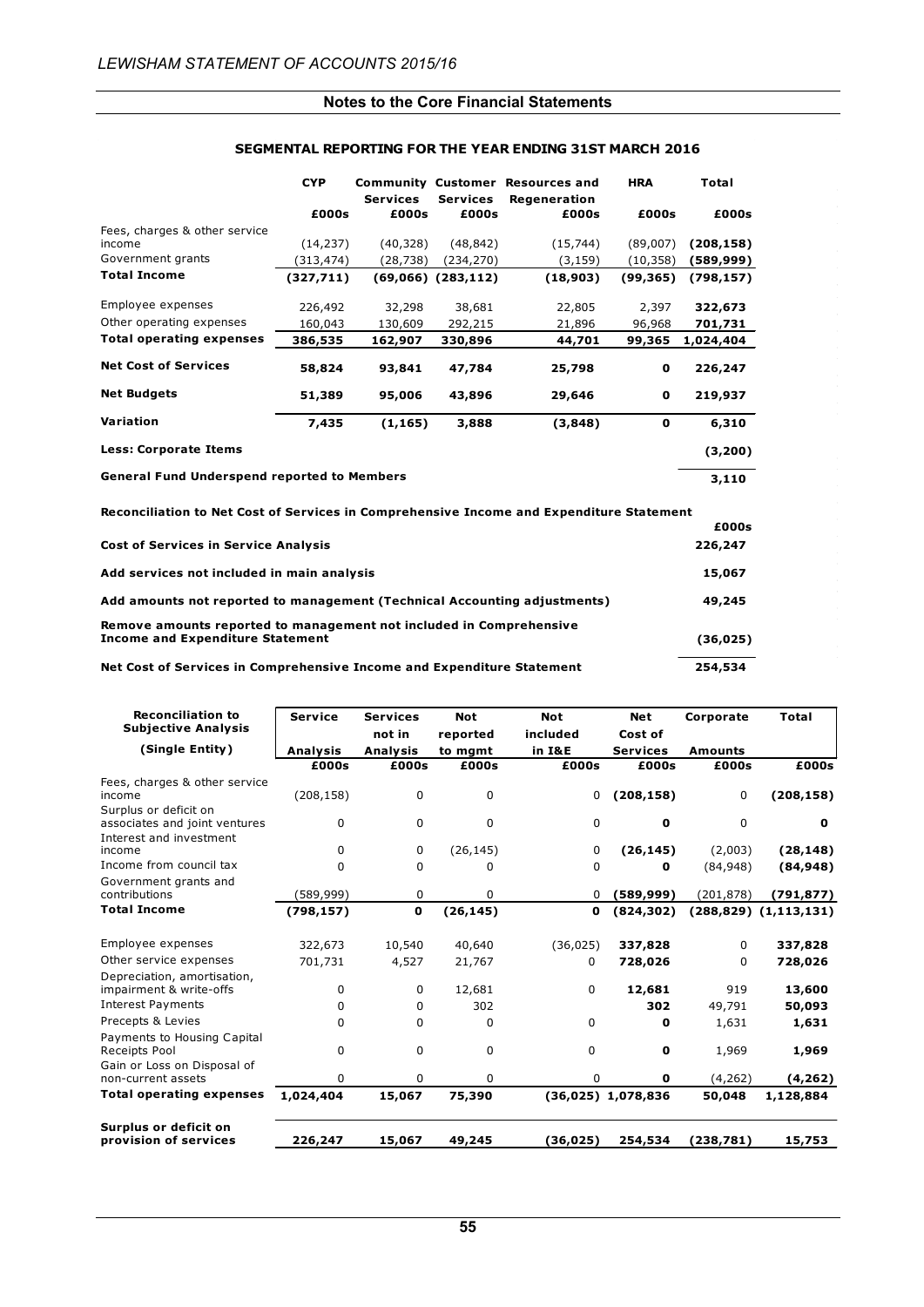|                                                                                          | <b>CYP</b> |                 |                          | <b>Community Customer Resources and</b> | <b>HRA</b>   | <b>Total</b> |
|------------------------------------------------------------------------------------------|------------|-----------------|--------------------------|-----------------------------------------|--------------|--------------|
|                                                                                          |            | <b>Services</b> | <b>Services</b>          | <b>Regeneration</b>                     |              |              |
|                                                                                          | £000s      | £000s           | £000s                    | £000s                                   | £000s        | £000s        |
| Fees, charges & other service<br>income                                                  | (14, 477)  | (31, 933)       | (46, 569)                | (14,002)                                | (88, 622)    | (195, 603)   |
| Government grants                                                                        | (306,005)  | (25, 334)       | (238, 930)               | (1,019)                                 | (46, 353)    | (617, 641)   |
| <b>Total Income</b>                                                                      | (320, 482) |                 | $(57, 267)$ $(285, 499)$ | (15, 021)                               | (134, 975)   | (813, 244)   |
|                                                                                          |            |                 |                          |                                         |              |              |
| Employee expenses                                                                        | 221,848    | 34,902          | 37,827                   | 24,250                                  | 2,409        | 321,236      |
| Other operating expenses                                                                 | 162,526    | 130,209         | 293,104                  | 20,940                                  | 132,566      | 739,345      |
| <b>Total operating expenses</b>                                                          | 384,374    | 165,111         | 330,931                  | 45,190                                  | 134,975      | 1,060,581    |
|                                                                                          |            |                 |                          |                                         |              |              |
| <b>Net Cost of Services</b>                                                              | 63,892     | 107,844         | 45,432                   | 30,169                                  | $\mathbf 0$  | 247,337      |
| <b>Net Budgets</b>                                                                       | 53,947     | 110,069         | 41,873                   | 32,305                                  | $\mathbf 0$  | 238,194      |
| <b>Variation</b>                                                                         | 9,945      | (2, 225)        | 3,559                    | (2, 136)                                | $\mathbf{0}$ | 9,143        |
| <b>Less: Corporate Items</b>                                                             |            |                 |                          |                                         |              | (3,900)      |
| <b>General Fund Underspend reported to Members</b>                                       |            |                 |                          |                                         |              | 5,243        |
| Reconciliation to Net Cost of Services in Comprehensive Income and Expenditure Statement |            |                 |                          |                                         |              |              |
|                                                                                          |            |                 |                          |                                         |              | £000s        |
| <b>Cost of Services in Service Analysis</b>                                              |            |                 |                          |                                         |              | 247,337      |
| Add services not included in main analysis                                               |            |                 |                          |                                         |              |              |
| Add amounts not reported to management (Technical Accounting adjustments)                |            |                 |                          |                                         |              | 220,201      |
| Remove amounts reported to management not included in Comprehensive                      |            |                 |                          |                                         |              |              |
| <b>Income and Expenditure Statement</b>                                                  |            |                 |                          |                                         |              | (35,078)     |

#### **SEGMENTAL REPORTING FOR THE YEAR ENDING 31ST MARCH 2015**

**Net Cost of Services in Comprehensive Income and Expenditure Statement**

| <b>Reconciliation to</b><br><b>Subjective Analysis</b>                             | <b>Service</b>  | <b>Services</b><br>not in | <b>Not</b><br>reported | <b>Not</b><br>included | <b>Net</b><br>Cost of | Corporate       | <b>Total</b>                 |
|------------------------------------------------------------------------------------|-----------------|---------------------------|------------------------|------------------------|-----------------------|-----------------|------------------------------|
| (Single Entity)                                                                    | <b>Analysis</b> | <b>Analysis</b>           | to mgmt                | in I&E                 | <b>Services</b>       | <b>Amounts</b>  |                              |
|                                                                                    | £000s           | £000s                     | £000s                  | £000s                  | £000s                 | £000s           | £000s                        |
| Fees, charges & other service<br>income<br>Surplus or deficit on                   | (195, 603)      | (4,769)                   | $\mathbf{0}$           | $\mathbf{0}$           | (200, 372)            | $\mathbf{0}$    | (200, 372)                   |
| associates and joint ventures<br>Interest and investment                           | $\Omega$        | $\Omega$                  | $\Omega$               | $\Omega$               | $\bf{0}$              | $\Omega$        | $\bf{0}$                     |
| income                                                                             | $\Omega$        | $\Omega$                  | (26, 327)              | $\mathbf{0}$           | (26, 327)             | (1, 345)        | (27, 672)                    |
| Income from council tax                                                            | $\Omega$        | $\Omega$                  | $\Omega$               | $\mathbf{0}$           | $\bf{0}$              | (80, 738)       | (80, 738)                    |
| Government grants and<br>contributions                                             | (617, 641)      | $\overline{0}$            | (35, 971)              | $\mathbf 0$            | (653, 612)            | (253, 542)      | (907, 154)                   |
| <b>Total Income</b>                                                                | (813, 244)      | (4,769)                   | (62, 298)              | 0                      | (880, 311)            |                 | $(335, 625)$ $(1, 215, 936)$ |
| Employee expenses                                                                  | 321,236         | 10,216                    | 33,369                 | (35,078)               | 329,743               | $\mathbf{0}$    | 329,743                      |
| Other service expenses                                                             | 739,345         | 0                         | 16,732                 | $\Omega$               | 756,077               | $\Omega$        | 756,077                      |
| Depreciation, amortisation,<br>impairment & write-offs<br><b>Interest Payments</b> | 0<br>0          | $\Omega$<br>0             | 232,097<br>301         | $\Omega$               | 232,097<br>301        | 2,579<br>53,263 | 234,676<br>53,564            |
| Precepts & Levies                                                                  | $\Omega$        | $\Omega$                  | $\Omega$               | $\mathbf{0}$           | $\bf{0}$              | 1,646           | 1,646                        |
| Payments to Housing Capital<br><b>Receipts Pool</b><br>Gain or Loss on Disposal of | $\Omega$        | $\Omega$                  | $\Omega$               | $\mathbf{0}$           | $\mathbf 0$           | 1,727           | 1,727                        |
| non-current assets                                                                 | $\Omega$        | $\Omega$                  | $\Omega$               | $\Omega$               | $\bf{0}$              | (14, 203)       | (14, 203)                    |
| <b>Total operating expenses</b>                                                    | 1,060,581       | 10,216                    | 282,499                |                        | $(35,078)$ 1,318,218  | 45,012          | 1,363,230                    |
| Surplus or deficit on<br>provision of services                                     | 247,337         | 5,446                     | 220,201                | (35,078)               | 437,906               | (290, 613)      | 147,293                      |

**437,906**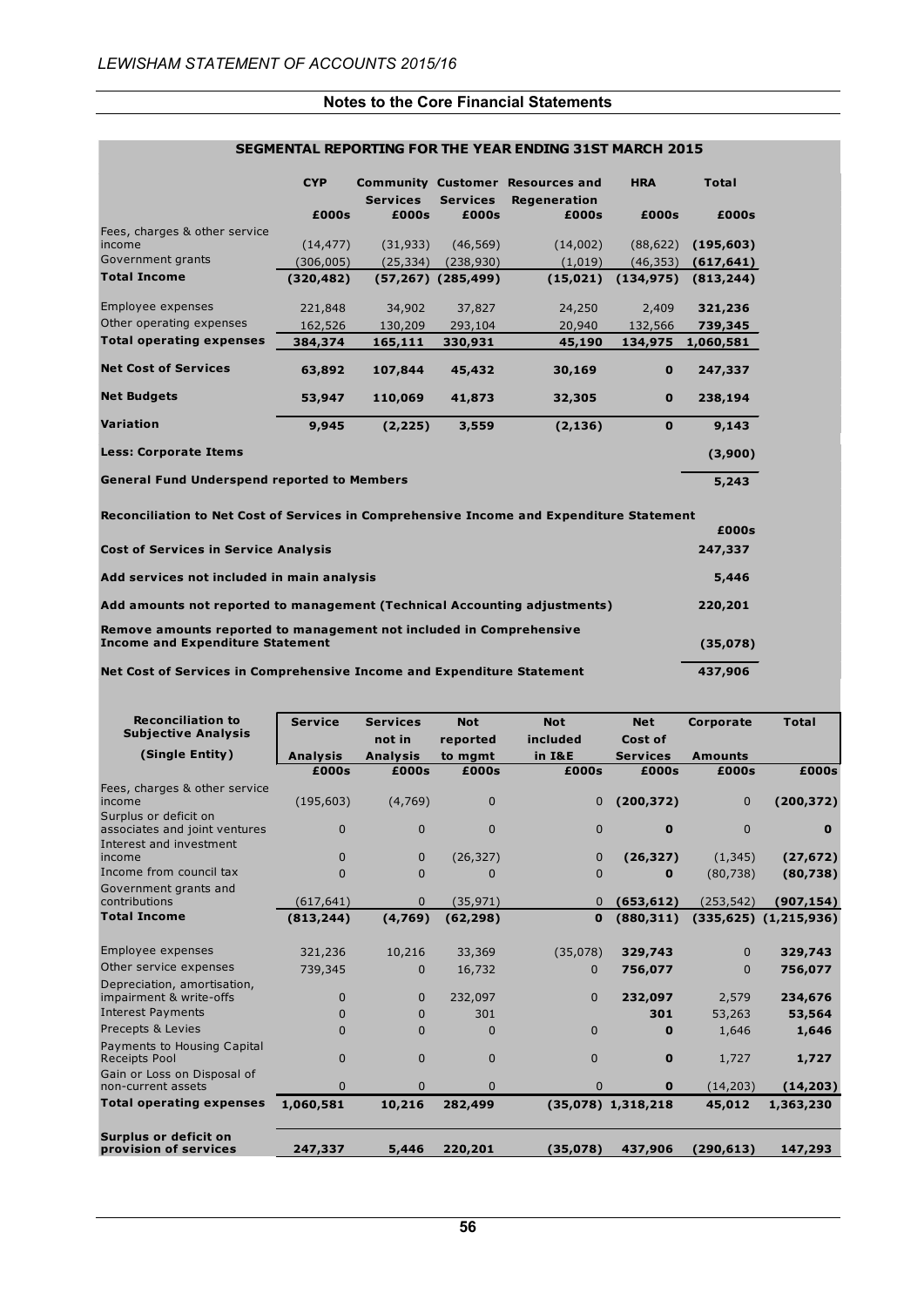## **23. AGENCY SERVICES AND POOLED BUDGETS**

The Council did not carry out any agency services, construction work or any other work for any other Local Authorities, public bodies or entities in 2015/16 (nor 2014/15).

In 2015/16 the Council operated a pooled budget as defined by the terms of a Section 75 Agreement (National Health Service Act 2006. The pooled budget is hosted by Lewisham Borough Council ("LBL") on behalf of LBL and NHS Lewisham CCG being the two partners to the agreement:-

#### **Pooled Budget - Better Care Fund**

|                                                 | 2015/16<br>£000 | 2014/15<br>£000 |
|-------------------------------------------------|-----------------|-----------------|
| Funding provided to the pooled budget:          |                 |                 |
| Lewisham Borough Council                        | (2, 102)        |                 |
| NHS Lewisham CCG                                | (19, 740)       |                 |
|                                                 | (21, 842)       |                 |
| Expenditure met from the pooled budget:         |                 |                 |
| Lewisham Borough Council                        | 13,629          |                 |
| <b>NHS Lewisham CCG</b>                         | 8,213           |                 |
|                                                 | 21,842          |                 |
| Net surplus arising in year                     | n               |                 |
|                                                 |                 |                 |
| LBL share being 9.6% of the net surplus in year | o               |                 |

Note: The above pooled budget was new in 2015/16; hence nil values for 2014/15 comparatives.

#### **24. INVESTMENT IN COMPANIES**

#### **a) Companies of which the Council is the sole owner.**

#### i) Lewisham Homes Limited

Lewisham Homes is an arms-length management organisation (ALMO) which is responsible for managing and providing housing related services such as lettings and repairs and maintenance for Council dwellings. The company is a wholly owned subsidiary of the Council and is limited by guarantee. Councillors Bell, Paschoud and Wise sat on the board during 2015/16. The majority of Lewisham Homes' income is a management fee paid by the Council to the company. In 2015/16, this was £18.8m (£18.6m in 2014/15).

An agreement has been reached to loan Lewisham Homes an initial £10m for affordable homes of which £8m was advanced in 2015/16.

Lewisham Homes Limited's Audited Accounts can be obtained from Lewisham Homes Limited, Old Town Hall, Catford Road, London, SE6 4RU. Its auditors are KPMG LLP, 2 Cornwall Street, Birmingham, B3 2DL, United Kingdom.

#### ii) Catford Regeneration Partnership Limited

Catford Regeneration Partnership Ltd (CRPL) is a wholly owned subsidiary of the Council, and the Head of Financial Services and the Head of Public Services are its board members and directors. CRPL purchased the Catford Shopping Centre in February 2010, which is included on its balance sheet as an investment property at £13.9m, and receives approximately £1m per annum in rent from its tenants. The Council made a loan of £12m to CRPL in February 2010 and a further loan of £250k in May 2015. During 2015/16 CRPL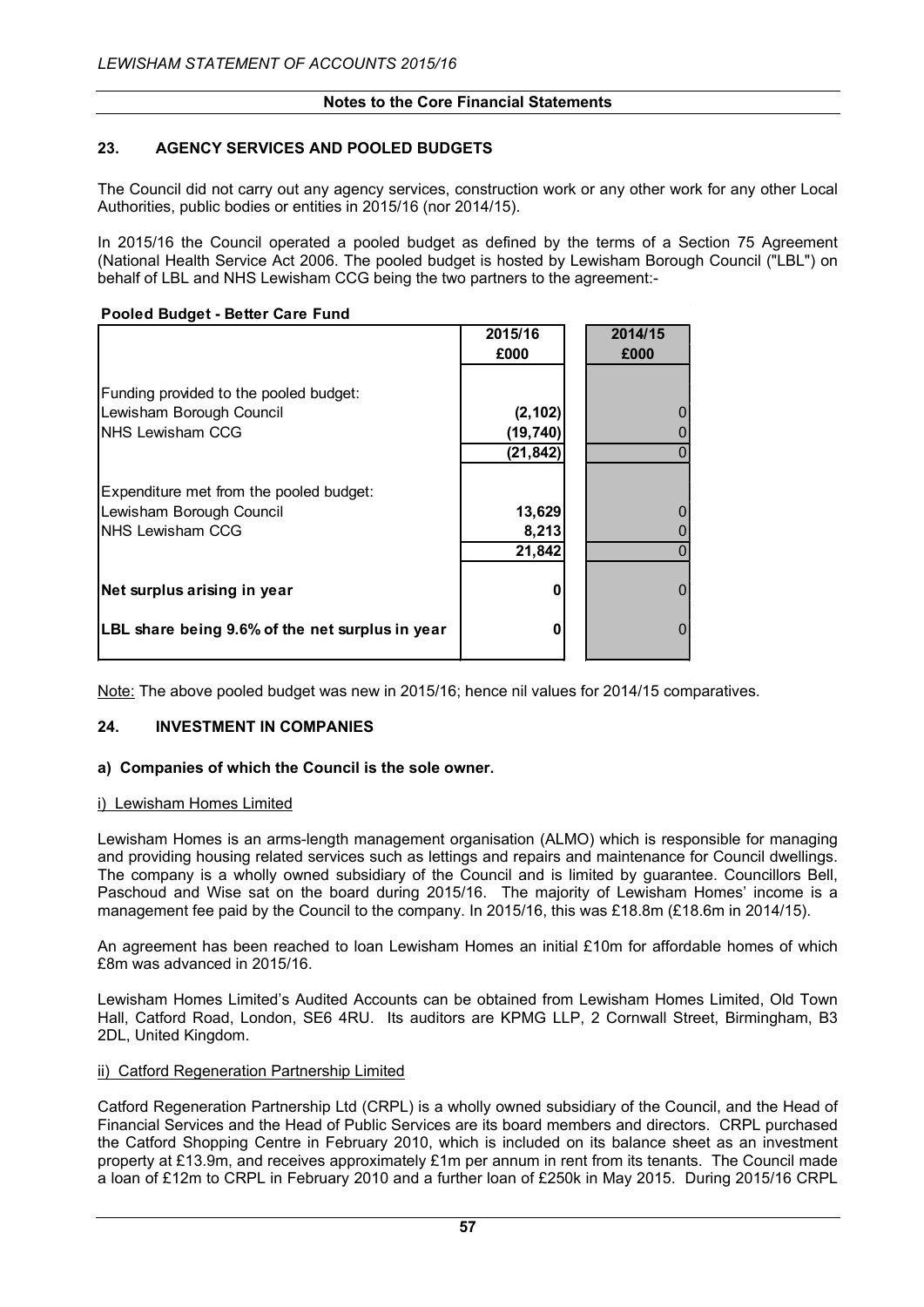repaid principal of £207k and interest of £518k to the Council (in 2014/15 these repayments were £109k and £630k respectively).

Catford Regeneration Partnership Limited's Accounts for 2014/15 received an unqualified audit opinion, and their Audited Accounts can be obtained from Catford Regeneration Partnership Limited, 5th Floor, Laurence House, Catford, London, SE6 4RU. Its auditors are ACF Auditing Services Limited, Plaza Building, Lee High Road, London, SE13 5PT.

## **b) Companies of which the Council is a joint owner or shareholder.**

#### i) Lewisham Schools for the Future LEP and SPV's

The Council has a minority stake of 10% in Lewisham Schools for the Future LEP Limited which is the Local Education Partnership company also comprising Costain Engineering & Construction Limited, Babcock Project Investments Limited and Building Schools for the Future Limited as well. It was established under the Council's Building Schools for the Future (BSF) programme to rebuild and refurbish the secondary schools within the Borough.

The Council also has a 10% stake in four Special Purpose Vehicles which were set up in relation to the schools which were built within this BSF Programme. These are Lewisham SPV Ltd, Lewisham SPV2 Ltd, Lewisham SPV3 Ltd and Lewisham SPV4 Ltd, and their related Holding Companies.

The Head of Financial Services is the Council's Director on all of these companies' boards. The corporate structure is standard to BSF schemes.

#### ii) South-East London Combined Heat and Power Ltd (SELCHP)

The Council has a small minority share of less than 1% in South-East London Combined Heat and Power Ltd (SELCHP) which is a joint venture with the London Borough of Greenwich for the provision of waste disposal and waste to energy services. Payments of £5.6m were made in 2015/16 to the company (£5.3m in 2014/15).

iii) Greater London Enterprise Ltd

The Council has a small minority share in Greater London Enterprise Ltd which is a company limited by guarantee and provides property management & consultancy services.

#### **25. MEMBERS' ALLOWANCES**

The Council paid the following amounts to elected members of the Council during the year.

|                                  | 2015/16 | 2014/15 |
|----------------------------------|---------|---------|
|                                  | £000    | £000    |
| Allowances (incl. NI)            | 936     | 951     |
| <b>Other Expenses</b>            | 66      | 46      |
| <b>Total Expenditure in Year</b> | 1,002   | 997     |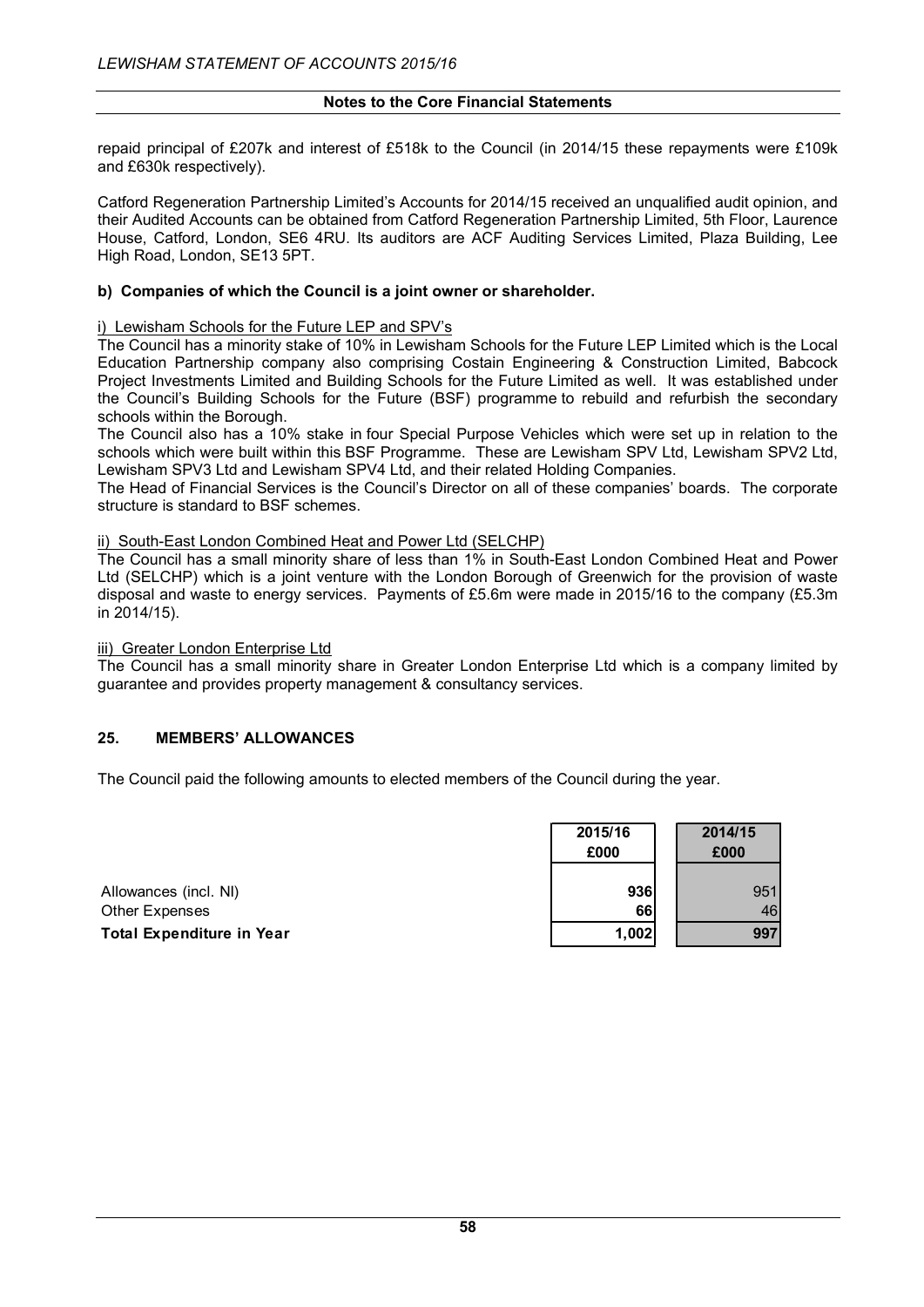## **26. OFFICERS' REMUNERATION**

#### **a) The number of Employees whose Remuneration was £50,000 or more:-**

|                          |                  | <b>Non-Schools</b> |          | <b>Schools</b> |          |  | <b>Totals</b> |         |  |
|--------------------------|------------------|--------------------|----------|----------------|----------|--|---------------|---------|--|
| <b>Remuneration Band</b> | <b>Scale</b>     | 2015/16            | 2014/15  | 2015/16        | 2014/15  |  | 2015/16       | 2014/15 |  |
| £50,000 to £54,999       | SMG1             | 49                 | 52       | 200            | 167      |  | 249           | 219     |  |
| £55,000 to £59,999       | SMG <sub>2</sub> | 32                 | 20       | 90             | 69       |  | 122           | 89      |  |
| £60,000 to £64,999       | SMG3             | 24                 | 13       | 39             | 50       |  | 63            | 63      |  |
| £65,000 to £69,999       | SMG3             | 9                  | 13       | 36             | 39       |  | 45            | 52      |  |
| £70,000 to £74,999       | $CO$ Band 4      | 8                  | 4        | 22             | 19       |  | 30            | 23      |  |
| £75,000 to £79,999       | CO Band 4        | 6                  |          | 15             | 12       |  | 21            | 13      |  |
| £80,000 to £84,999       | CO Band 4        | $\overline{2}$     |          | 12             | 11       |  | 14            | 12      |  |
| £85,000 to £89,999       | CO Band 3        | 0                  | 0        | 7              | 10       |  | 7             | 10      |  |
| £90,000 to £94,999       | CO Band 3        | 1                  | 4        | 3              | 4        |  | 4             | 8       |  |
| £95,000 to £99,999       | CO Band 3        | 9                  | 9        | 3              | 3        |  | 12            | 12      |  |
| £100,000 to £104,999     | CO Band 2        | 0                  | 0        | 1              | 4        |  |               | 4       |  |
| £105,000 to £109,999     | CO Band 2        | 1                  | 3        | 3              | 4        |  | 4             |         |  |
| £110,000 to £114,999     | CO Band 2        | 0                  |          | 3              | 0        |  | 3             |         |  |
| £115,000 to £119,999     | CO Band 2        | $\mathbf{2}$       |          |                | $\Omega$ |  | 3             |         |  |
| £120,000 to £124,999     | CO Band 2        | 0                  | 0        | n              | 0        |  |               | n       |  |
| £125,000 to £129,999     | CO Band 2        | $\Omega$           | 0        |                | 0        |  |               |         |  |
| £130,000 to £134,999     | CO Band 1        | 0                  | 0        | 0              |          |  |               |         |  |
| £135,000 to £139,999     | CO Band 1        | 1                  |          | 0              | 0        |  |               |         |  |
| £140,000 to £144,999     | CO Band 1        | $\mathbf 2$        | 3        | 0              | 0        |  |               |         |  |
| £165,000 to £169,999     | CO Band 1        | $\Omega$           | $\Omega$ |                | 0        |  |               | 0       |  |
| Total                    |                  | 146                | 126      | 437            | 393      |  | 583           | 519     |  |

Note - These figures include the senior employees disclosed separately in note b) below.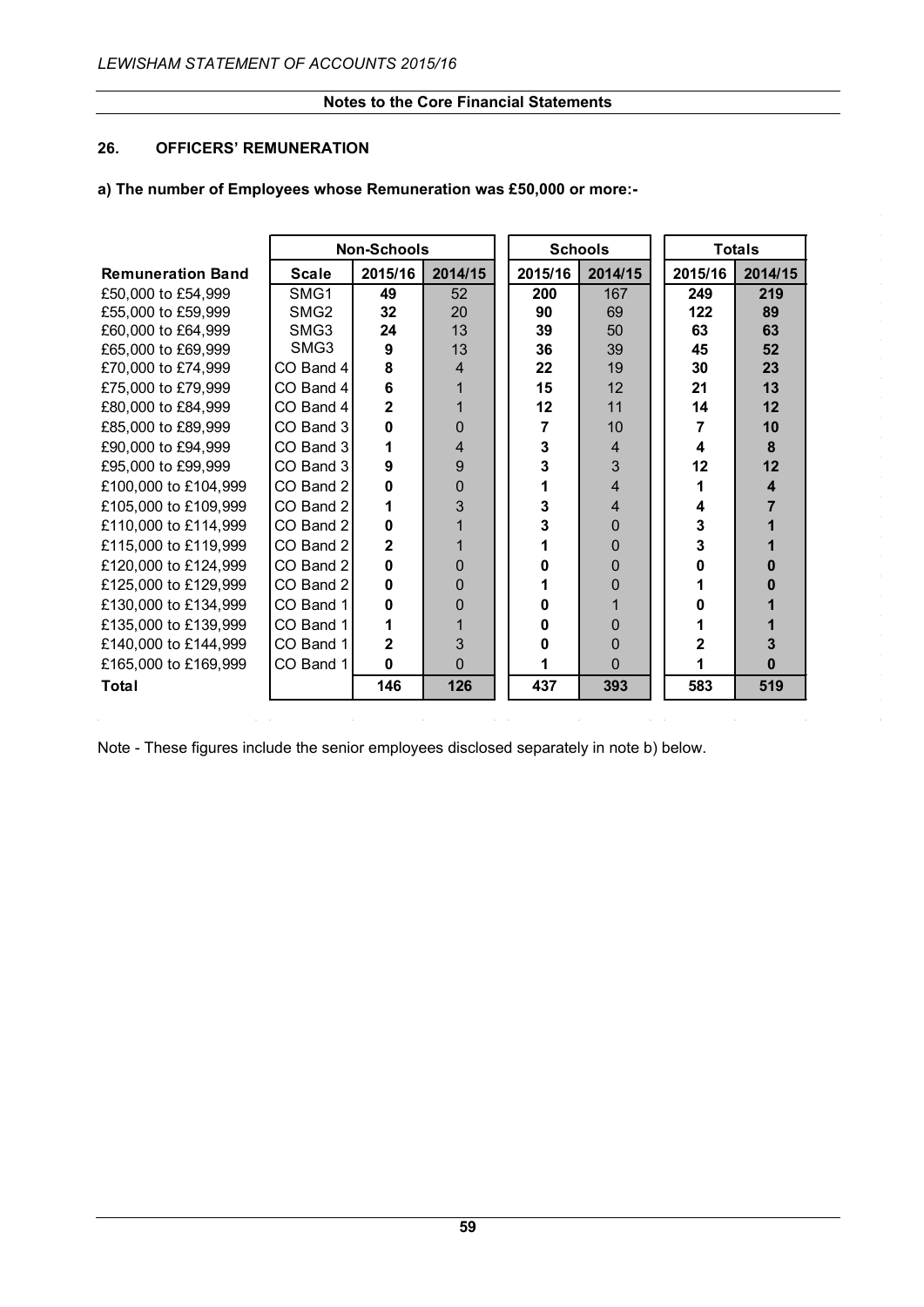## **b) Disclosure of Senior Employees' Remuneration**

The definition of a "Senior Employee" is set out in Regulation 7 of the Accounts and Audit (England) Regulations 2011 (SI 2011/817). In summary, they are either a statutory chief officer, or have the power to direct or control the major activities of the council or report direct to the head of the council's paid service. They are not the same group of senior staff whose salaries are published on the Council's website.

|                                                   | Salary (inc | <b>Employer's</b> | Total (inc.                              |
|---------------------------------------------------|-------------|-------------------|------------------------------------------|
|                                                   | fees and    | <b>Pension</b>    | <b>Pension</b>                           |
| <b>Financial Year 2015/16</b>                     |             |                   | allowances) Contributions Contributions) |
|                                                   | £           |                   |                                          |
| Senior Employees - Salary below £150,000          |             |                   |                                          |
| Executive Director for Children and Young People  | 135,867     | 29,891            | 165,758                                  |
| Executive Director for Resources and Regeneration | 141,123     | 31,047            | 172,170                                  |
| <b>Executive Director for Community Services</b>  | 141,123     | 31,047            | 172,170                                  |
| <b>Executive Director for Customer Services</b>   | 138,495     | 30,469            | 168,964                                  |
| Chief Executive (Part time)                       | 115,432     | 0                 | 115,432                                  |
| Director of Children's Social Care and Health     | 114,828     | 25,262            | 140,090                                  |
| Director of Regeneration and Asset Management     | 107,538     | 23,658            | 131,196                                  |
| Director of Public Health                         | 118,567     | 16,599            | 135,166                                  |
| Head of Law and Monitoring Officer (Part time)    | 64,523      | 14,195            | 78,718                                   |
| <b>Totals</b>                                     | 1,077,496   | 202,168           | 1,279,664                                |

|                                                   | <b>Salary (inc.</b> | <b>Employer's</b> | Total (inc.                          |
|---------------------------------------------------|---------------------|-------------------|--------------------------------------|
|                                                   | fees and            | <b>Pension</b>    | <b>Pension</b>                       |
| <b>Financial Year 2014/15</b>                     | allowances)         |                   | <b>Contributions Contributions</b> ) |
|                                                   |                     |                   |                                      |
| Senior Employees - Salary below £150,000          |                     |                   |                                      |
| Executive Director for Children and Young People  | 141,123             | 30,341            | 171,464                              |
| Executive Director for Resources and Regeneration | 141,123             | 30,341            | 171,464                              |
| <b>Executive Director for Community Services</b>  | 141,123             | 30,341            | 171,464                              |
| <b>Executive Director for Customer Services</b>   | 135,867             | 29,211            | 165,078                              |
| Chief Executive (Part time)                       | 115,432             |                   | 115,432                              |
| Director of Children's Social Care and Health     | 111,386             | 23,948            | 135,334                              |
| Director of Regeneration and Asset Management     | 107,538             | 23,121            | 130,659                              |
| Director of Public Health                         | 107,057             | 14,988            | 122,045                              |
| Head of Law and Monitoring Officer (Part time)    | 64,523              | 13,872            | 78,395                               |
| <b>Totals</b>                                     | 1,065,172           | 196,163           | 1,261,335                            |

T

Note – No payments in respect of bonuses, expenses or compensation for loss of office were made to any of these employees in 2015/16 (or 2014/15).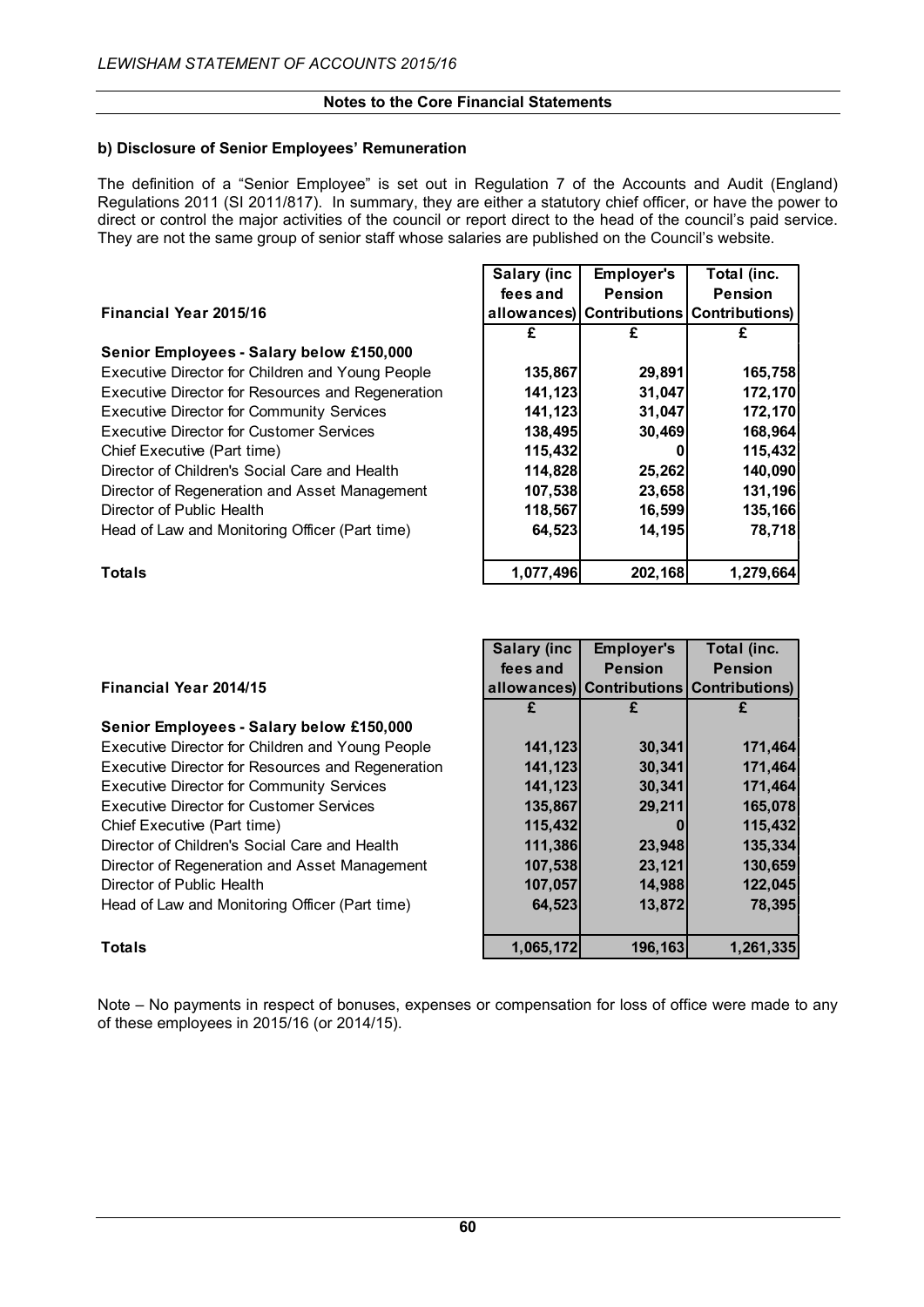## **c) Termination Benefits - Exit Packages Agreed in Year**

The number and cost of exit packages granted to employees in the year are shown below. These costs include redundancy payments to employees which were charged to the CIES. They also include payments to the Pension Fund in respect of the extra pension costs of employees who were granted early access to their pensions.

| <b>Cost Band (inc Pension Fund</b> |         | <b>Total Number of Exit</b> |  | <b>Total Cost of Exit</b> |         |                 |  |
|------------------------------------|---------|-----------------------------|--|---------------------------|---------|-----------------|--|
| Contributions)                     |         | <b>Packages</b>             |  |                           |         | <b>Packages</b> |  |
|                                    | 2015/16 | 2014/15                     |  | 2015/16                   | 2014/15 |                 |  |
|                                    | No.     | No.                         |  | £000                      | £000    |                 |  |
|                                    |         |                             |  |                           |         |                 |  |
| £0 to £20.000                      | 95      | 140                         |  | 1,060                     | 1,253   |                 |  |
| £20,001 to £40,000                 | 60      | 103                         |  | 1.737                     | 2,881   |                 |  |
| £40,001 to £60,000                 | 32      | 10                          |  | 1,508                     | 477     |                 |  |
| £60,001 to £80,000                 | 11      | 12                          |  | 768                       | 842     |                 |  |
| £80,001 to £100,000                | 9       |                             |  | 772                       | 83      |                 |  |
| £100.001 to £120.000               |         | $\overline{2}$              |  | 112                       | 223     |                 |  |
| £140.001 to £160.000               |         | $\mathbf 0$                 |  | 150                       |         |                 |  |
| £220.001 to £240.000               |         | $\Omega$                    |  | 232                       |         |                 |  |
| Total                              | 210     | 268                         |  | 6,339                     | 5,759   |                 |  |
|                                    |         |                             |  |                           |         |                 |  |

## **27. EXTERNAL AUDIT COSTS**

|                                                  | 2015/16<br>£000 | 2014/15<br>£000 |
|--------------------------------------------------|-----------------|-----------------|
| <b>External Audit Services</b>                   | 193             | 255             |
| Certification of Grant Claims and Returns        | 40              |                 |
| Other services provided by the appointed auditor | 24              | 9               |
|                                                  | 257             | 304             |

These fees exclude the amount payable of £21,000 for the Audit of the Pension Fund for 2015/16 (£21,000 for 2014/15).

The Council's External Auditors are Grant Thornton.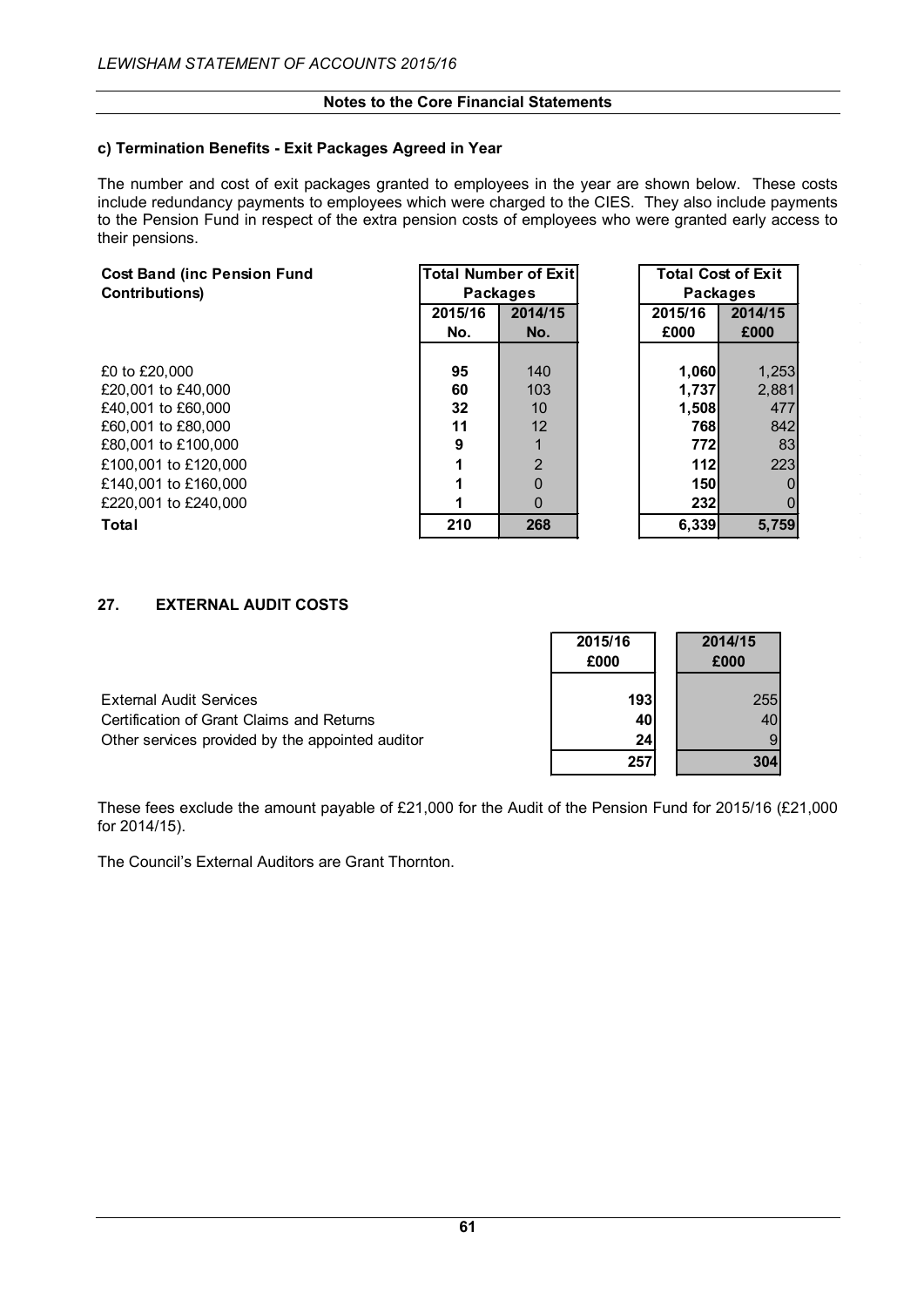## **28. DEDICATED SCHOOLS' GRANT**

The Council's expenditure on schools is funded primarily by the Dedicated Schools' Grant (DSG) provided by the DfE. The DSG is ring-fenced and can only be used to meet expenditure as defined in the School Finance (England) Regulations 2011. The Schools Budget includes elements for a range of educational services provided on a Council wide basis and for the Individual Schools Budget (ISB), which is divided into a budget share for each maintained school.

|                                       |         | 2015/16        |              |          | 2014/15           |              |  |  |
|---------------------------------------|---------|----------------|--------------|----------|-------------------|--------------|--|--|
|                                       |         | Individual     |              |          | <b>Individual</b> |              |  |  |
|                                       | Central | <b>Schools</b> |              | Central  | <b>Schools</b>    |              |  |  |
|                                       | Expen-  | <b>Budget</b>  |              | Expen-   | <b>Budget</b>     |              |  |  |
|                                       | diture  | (ISBN)         | Total        | diture   | (ISB)             | <b>Total</b> |  |  |
|                                       | £000    | £000           | £000         | £000     | £000              | £000         |  |  |
|                                       |         |                |              |          |                   |              |  |  |
| <b>Final DSG before academy</b>       |         |                |              |          |                   |              |  |  |
| recoupment                            | 51,621  | 227,821        | 279,442      | 43,054   | 226,563           | 269,617      |  |  |
| Academy figure recouped               | (964)   | (26, 466)      | (27, 430)    | (1, 149) | (18, 901)         | (20, 050)    |  |  |
| <b>Total DSG after academy</b>        |         |                |              |          |                   |              |  |  |
| recoupment                            | 50,657  | 201,355        | 252,012      | 41,905   | 207,662           | 249,567      |  |  |
|                                       |         |                |              |          |                   |              |  |  |
| Brought forward from previous year    |         |                |              |          |                   |              |  |  |
|                                       | 0       | $\bf{0}$       | $\mathbf{0}$ | $\bf{0}$ | $\bf{0}$          | $\mathbf{0}$ |  |  |
| Carry forward to next year agreed     |         |                |              |          |                   |              |  |  |
| in advance                            | 0       | $\mathbf{0}$   | $\mathbf{0}$ | n        | $\bf{0}$          | $\bf{0}$     |  |  |
| <b>Agreed initial budgeted</b>        |         |                |              |          |                   |              |  |  |
| distribution                          | 47,979  | 227,821        | 275,800      | 41,137   | 226,563           | 267,700      |  |  |
| In year adjustments                   | 3,790   | (148)          | 3,642        | 2,044    | (127)             | 1,917        |  |  |
| <b>Final Budget Distribution</b>      | 51,769  | 227,673        | 279,442      | 43,181   | 226,436           | 269,617      |  |  |
|                                       |         |                |              |          |                   |              |  |  |
| <b>Actual Central Expenditure</b>     | 51,769  |                | 51,769       | 43,181   |                   | 43,181       |  |  |
| <b>Actual ISB deployed to schools</b> |         | 227,673        | 227,673      |          | 226,436           | 226,436      |  |  |

## **29. GRANT INCOME**

The following grants were credited to services during the year.

| Dedicated Schools Grant                       | (254, 026) | (249, 579) |
|-----------------------------------------------|------------|------------|
| <b>Housing Benefit Grant</b>                  | (232, 688) | (233, 688) |
| Housing Subsidy/ Decent Homes Backlog Grant   | (10, 353)  | (46, 353)  |
| BSF/ Grouped Schools PFI Unitary Charge Grant | (25, 585)  | (25, 585)  |
| <b>Public Health Grant</b>                    | (20, 400)  | (20, 088)  |
| Pupil Premium Grant                           | (16, 406)  | (16, 380)  |
| New Homes Bonus Grant                         | (8, 120)   | (7, 314)   |
| <b>Other Grants</b>                           | (35,869)   | (33, 257)  |
| Total                                         | (603, 447) | (632, 244) |

| 2015/16    | 2014/15    |
|------------|------------|
| £000       | £000       |
|            |            |
| (254, 026) | (249, 579) |
| (232, 688) | (233, 688) |
| (10, 353)  | (46, 353)  |
| (25, 585)  | (25, 585)  |
| (20, 400)  | (20,088)   |
| (16, 406)  | (16, 380)  |
| (8, 120)   | (7, 314)   |
| (35, 869)  | (33, 257)  |
| (603, 447) | (632, 244) |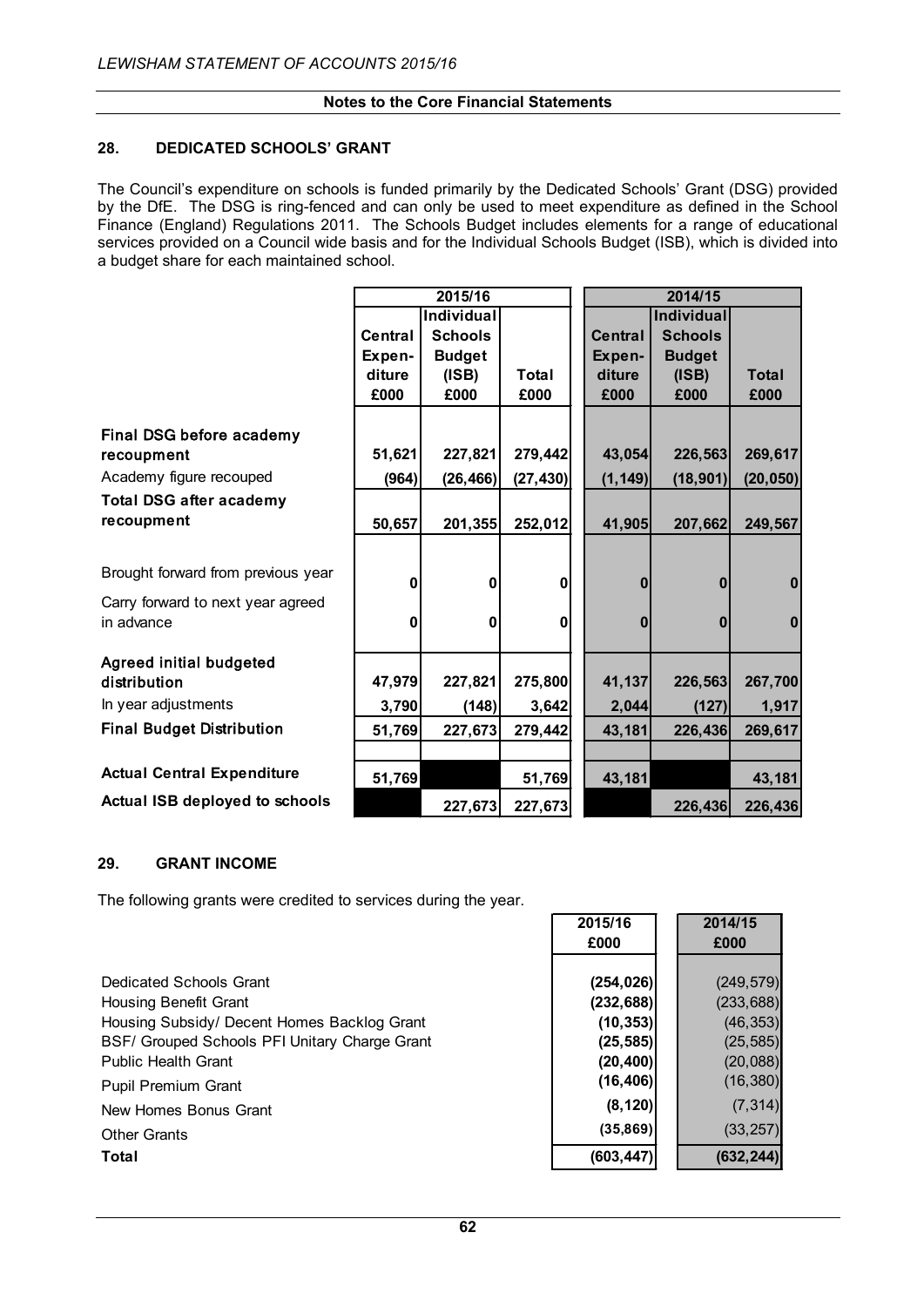## **30. RELATED PARTY TRANSACTIONS**

The Council is required to disclose material transactions with related parties, which are bodies or individuals that have the potential to control or influence the Council or to be controlled by the Council.

#### (a) Central Government and Other Local Authorities

Central government exerts significant influence over the Council through legislation and grant funding. The general government grants received are shown in Note 29 to the Core Financial Statements. The precept to the Greater London Authority is shown in the notes of the Collection Fund in Section 5 of these Accounts. There were numerous other transactions between the Council and other Local Authorities.

#### (b) Subsidiaries, Associated Companies and Joint Ventures

The companies that are related to the Council are detailed in Note 24 to the Core Financial Statements.

#### (c) Elected Members (Councillors) and Chief Officers

Councillors have direct control over the Council's financial and operating policies, and their total cost is shown in Note 25. They are required to declare all related party transactions which they have with any organisation in which they have a controlling interest. This information is recorded on the Council's Register of Members and Chief Officers' Declarations of Interests and is open to public inspection at the Civic Suite at Lewisham Civic Suite during office hours. The information is also published on the Council's website. The Council is compliant with the Localism Act 2012.

## (d) Lewisham Pension Fund

The Pension Fund Accounts are included in Section 7 of this document.

#### **31. CAPITAL EXPENDITURE AND CAPITAL FINANCING**

The capital expenditure incurred in the year (excluding the value of assets acquired under finance leases and PFI contracts) and the resources used to finance it are shown below. Any expenditure which is not financed in the year will add to the Capital Financing Requirement (CFR), which measures the capital expenditure incurred historically by the Council that has yet to be financed. The Council is required to set aside an amount each year (the Minimum Revenue Provision - MRP) to repay debt, this reduces the CFR.

|                                                       | 2015/16   | 2014/15   |
|-------------------------------------------------------|-----------|-----------|
|                                                       | £000      | £000      |
|                                                       |           |           |
| <b>Opening Capital Financing Requirement</b>          | 230,786   | 235,850   |
|                                                       |           |           |
| <b>Capital Investment</b>                             |           |           |
| Property, Plant and Equipment                         | 60,679    | 57,402    |
| Revenue Expenditure Funded from Capital under Statute | 11,614    | 7,984     |
|                                                       | 72,293    | 65,386    |
| <b>Resources Used for Financing</b>                   |           |           |
| <b>Capital Receipts</b>                               | (11, 659) | (4, 315)  |
| Government Grants and Other Contributions             | (36, 217) | (50, 925) |
| Sums set aside from Revenue:                          | (11, 855) | (6,662)   |
|                                                       | (59, 731) | (61, 902) |
|                                                       |           |           |
| Increase in the underlying need to borrowing          | 12,562    | 3,484     |
|                                                       |           |           |
| Debt Redeemed - Minimum Revenue Provision             | (1,623)   | (8, 548)  |
|                                                       |           |           |
| Increase/ (decrease) in Capital Financing Requirement | 10,939    | (5,064)   |
|                                                       |           |           |
| <b>Closing Capital Financing Requirement</b>          | 241,725   | 230,786   |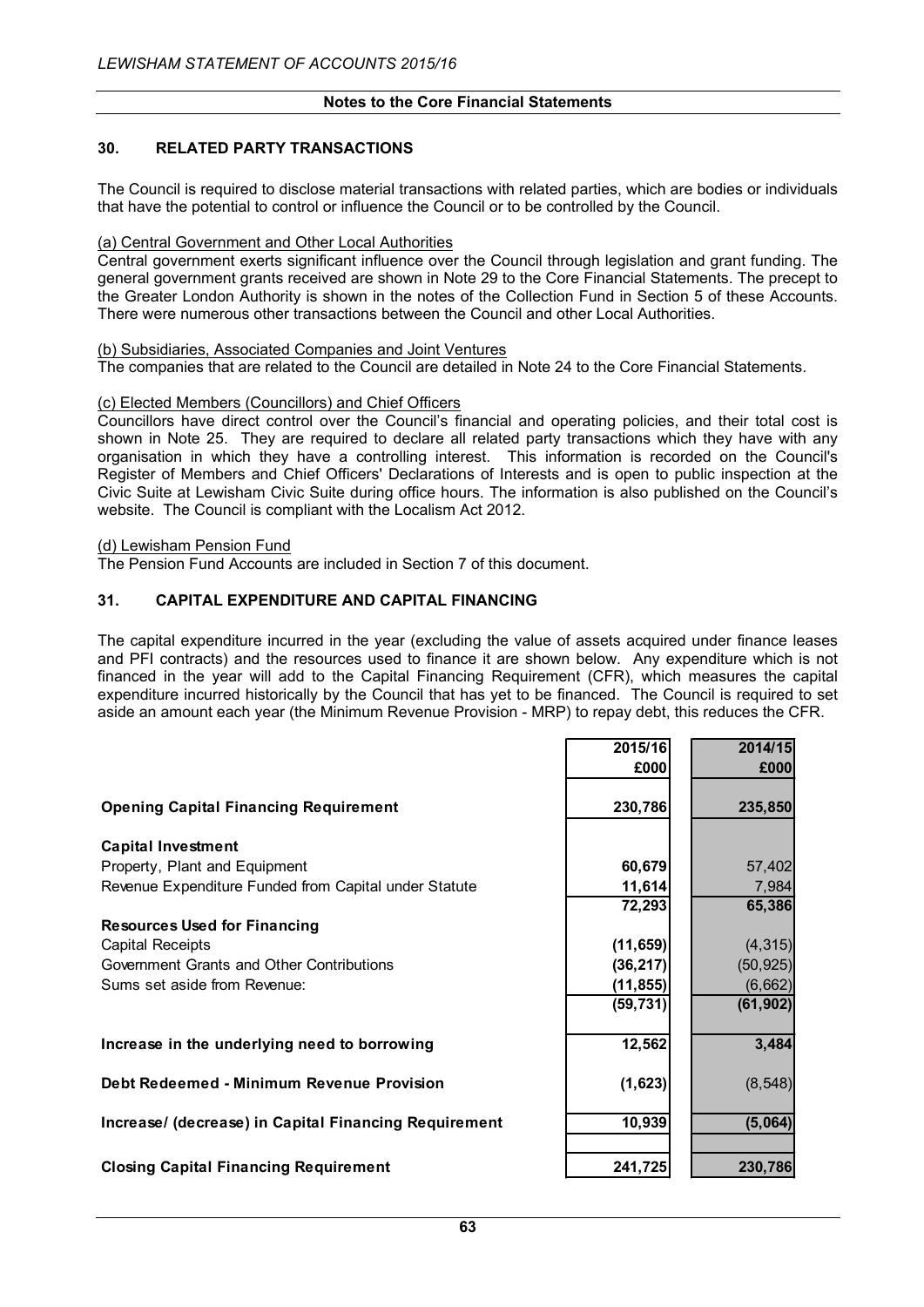## **32. LEASES**

#### **a) Council as a Lessee**

The Council has operating leases in the areas of Council Dwellings, School Plant and Equipment and Refuse Vehicles. The expenditure charged to services in the CIES during the year in relation to these leases was £1.6m (£2.3m in 2014/15). The future minimum lease payments due under non-cancellable leases in futures are:

|                                                   | ----   | .      |
|---------------------------------------------------|--------|--------|
| Not later than one year                           | 1.261  | 1.276  |
| Later than one year and not later than five years | 3.428  | 3.511  |
| Later than five years                             | 19.130 | 17.799 |

| 31/03/16 | 31/03/15 |
|----------|----------|
| £000     | £000     |
| 1,261    | 1.276    |
| 3,428    | 3,511    |
| 19,130   | 17,799   |
| 23,819   | 22,586   |

The Council does not have any assets held under finance leases.

## **b) Council as a Lessor**

#### i) Finance Leases

The Council leases out a number of commercial properties and has a gross investment in the leases, made up of the minimum lease payments expected to be received over the remaining term and the residual value anticipated for the property when the lease comes to an end. The minimum lease payments comprise settlement of the long-term debtor for the interest in the property acquired by the lessee and finance income that will be earned by the Council in future years whilst the debtor remains outstanding. The gross income (Finance Lease Debtor) was £66K in 2015/16 (£71K in 2014/15). The gross investment and the minimum lease income will be received over the following periods:

|                                                   | <b>Gross Investment</b>      |      |      | <b>Minimum</b>       |  |  |  |
|---------------------------------------------------|------------------------------|------|------|----------------------|--|--|--|
|                                                   | in the Lease<br>Lease Income |      |      |                      |  |  |  |
|                                                   | 31/03/15<br>31/03/16         |      |      | 31/03/15<br>31/03/16 |  |  |  |
|                                                   | £000                         | £000 | £000 | £000                 |  |  |  |
| Not later than one year                           | 30                           | 30   | 30   | 30                   |  |  |  |
| Later than one year and not later than five years | 120                          | 120  | 120  | 120                  |  |  |  |
| Later than five years                             | 116                          | 146  | 116  | 146                  |  |  |  |
|                                                   | 266                          | 296  | 266  | 296                  |  |  |  |

#### ii) Operating Leases

The Council leases out a number of commercial properties for Investment purposes. The future minimum lease payments receivable under non-cancellable leases in future years are:

Not later than one year Later than one year and not later than five years Later than five years

| 31/03/16 | 31/03/15 |
|----------|----------|
| £000     | £000     |
| 1,969    | 1,973    |
| 6,120    | 5,979    |
| 4,059    | 4,966    |
| 12,148   | 12,918   |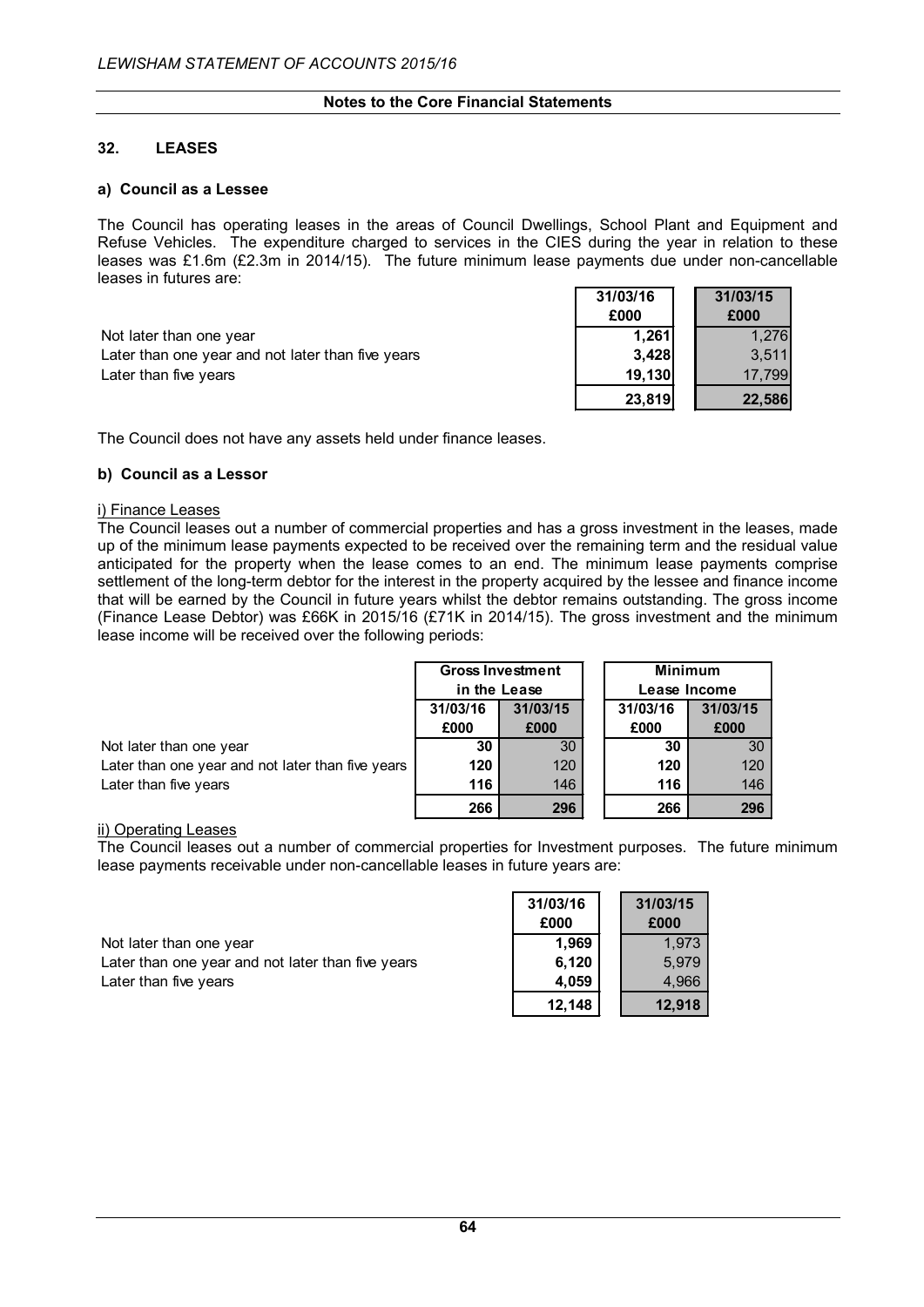## **33. PRIVATE FINANCE INITIATIVES (PFI) CONTRACTS**

## **a) Summary of PFI Schemes**

|                             |            | <b>Brockley   Downham   Grouped  </b> |                                 |       |      |                 |      | <b>Street</b>         |
|-----------------------------|------------|---------------------------------------|---------------------------------|-------|------|-----------------|------|-----------------------|
| <b>PFI Scheme</b>           | <b>HRA</b> | <b>Lifestyles</b>                     | Schools   BSF 1   BSF 2   BSF 3 |       |      |                 |      | <b>BSF 4 Lighting</b> |
|                             |            |                                       |                                 |       |      |                 |      |                       |
| <b>Start of Contract</b>    | 2007       | 2007                                  | 2007                            | 2009  | 2011 | 2012            | 2012 | 2011                  |
| End of Contract             | 2027       | 2039                                  | 2036                            | 2035  | 2037 | 2037            | 2038 | 2036                  |
| <b>Total Estimated Cost</b> | £286m      | £77m                                  | £227m                           | £240m | £86m | $E118m$ $E223m$ |      | £95m                  |
| <b>Total PFI Credits</b>    | £207m      | £30m                                  | £674m                           |       |      |                 |      | £54m                  |
| <b>Net PFI Cost</b>         | £79m       | £47m                                  |                                 | £41m  |      |                 |      |                       |

## **b) Payments made under PFI contracts**

|                            | <b>Brockley</b><br><b>HRA</b> | Downham<br>Lifestyles | Grouped<br><b>Schools</b> | <b>BSF</b> | <b>BSF2</b>  | BSF <sub>3</sub> | <b>BSF4</b> | <b>Street</b><br><b>Lighting</b> | Total        |
|----------------------------|-------------------------------|-----------------------|---------------------------|------------|--------------|------------------|-------------|----------------------------------|--------------|
|                            | £000                          | £000                  | £000                      | £000       | £000         | £000             | £000        | £000                             | £000         |
| 2015/16                    |                               |                       |                           |            |              |                  |             |                                  |              |
| Service Charges            | 6,099                         | 428                   | 3.045                     | 2,603      | 840          | 811              | 1.374       | 1,222                            | 16,421       |
| Interest                   | 5,112                         | 1,616                 | 3,480                     | 4,487      | 1,837        | 2,737            | 5,375       | 1,278                            | 25,923       |
| Liability Repayment        | 3,409                         | <b>270</b>            | 728                       | 1.444      | 258          | 635              | 1,065       | 933                              | 8,743        |
| <b>Unitary Charge</b>      | 14,620                        | 2,314                 | 7,253                     | 8,534      | 2,935        | 4,184            | 7,815       |                                  | 3,433 51,087 |
|                            |                               |                       |                           |            |              |                  |             |                                  |              |
| 2014/15                    |                               |                       |                           |            |              |                  |             |                                  |              |
| <b>Service Charges</b>     | 5,928                         | 425                   | 2,771                     | 2,657      | 730          | 808              | 1,390       | 1,197                            | 15,906       |
| Interest                   | 5,406                         | 1,635                 | 3,596                     | 4,586      | 1,879        | 2,787            | 5,474       | 926                              | 26,289       |
| <b>Liability Repayment</b> | 3,094                         | 238                   | 797                       | 1,262      | 309          | 581              | 969         | 987                              | 8,237        |
| <b>Unitary Charge</b>      | 14,428                        | 2,298                 | 7,164                     | 8.505      | <b>2.918</b> | 4,176            | 7,833       | <b>3.110</b>                     | 50,432       |

## **c) Movement in PFI Assets in year**

The assets which are used to provide the services under these PFI contracts are recognised within the Council's Balance Sheet. The movements in value over the year are detailed in the following table.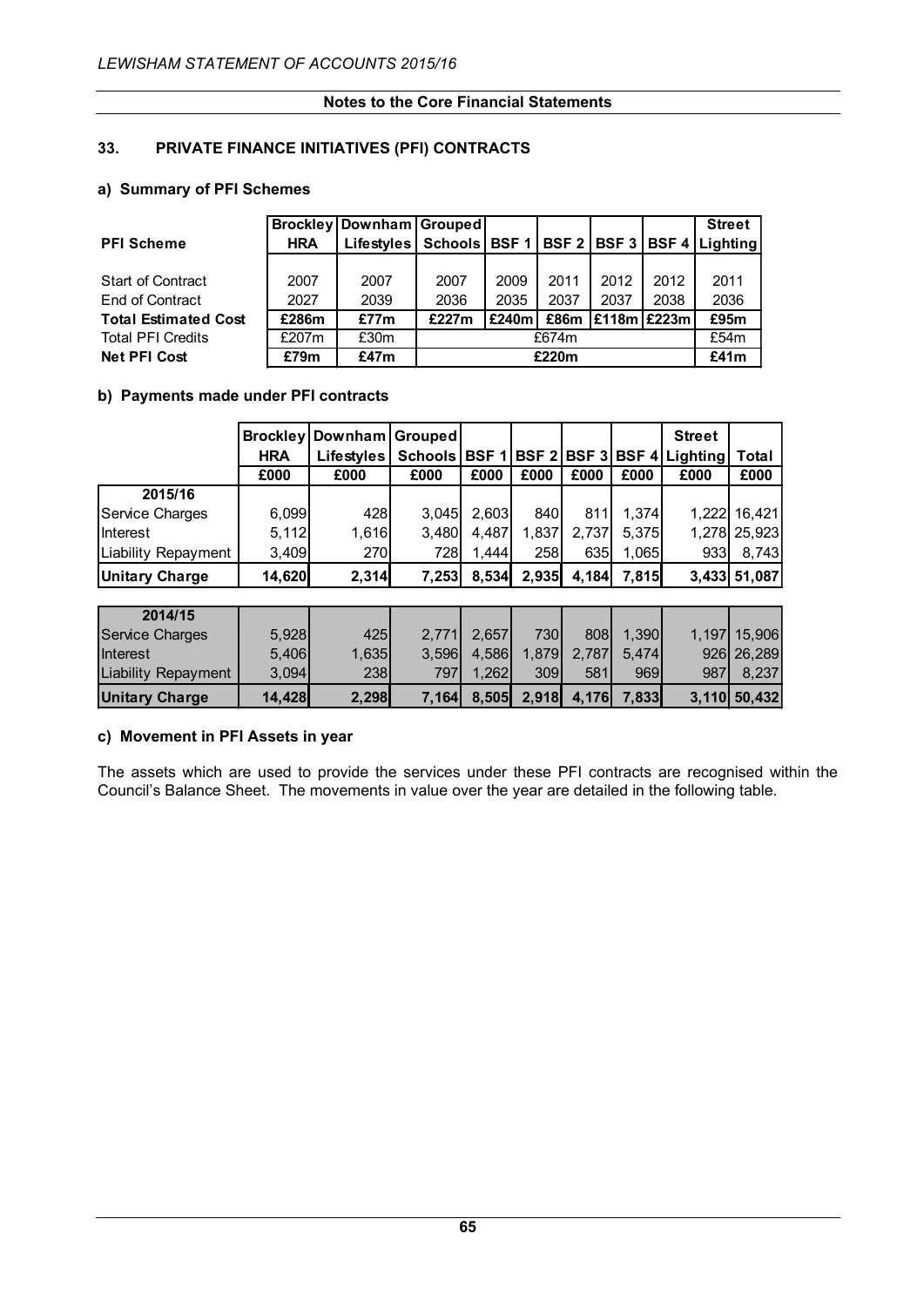| <b>Notes to the Core Financial Statements</b> |  |
|-----------------------------------------------|--|
|-----------------------------------------------|--|

|                                                                                                         | 2015/16 |          | 2014/15   |           |
|---------------------------------------------------------------------------------------------------------|---------|----------|-----------|-----------|
|                                                                                                         | £000    | £000     | £000      | £000      |
| <b>Gross Book Value b/fwd</b>                                                                           |         | 251,476  |           | 270,316   |
| <b>Additions</b>                                                                                        |         | 8,757    |           | 4,623     |
| Revaluations (recognised in Revaluation Reserve)<br>Revaluations (recognised in Surplus/ Deficit on the | 18,182  |          | 4,502     |           |
| Provision of Services)                                                                                  | 2,094   | 20,276   | (27, 403) | (22, 901) |
| Impairments (recognised in Revaluation Reserve)<br>Impairments (recognised in Surplus/ Deficit on the   |         |          | (1)       |           |
| Provision of Services)                                                                                  | 0       | 0        | (5)       | (6)       |
| <b>Disposals</b>                                                                                        |         | (460)    |           | (556)     |
| <b>Transfers</b>                                                                                        |         |          |           |           |
| Assets reclassified (to)/ from Held for Sale                                                            |         |          |           |           |
| <b>Gross Book Value c/fwd</b>                                                                           |         | 280,049  |           | 251,476   |
| Depreciation b/fwd                                                                                      |         | (3, 488) |           | (4, 123)  |
| Depreciation for year                                                                                   |         | (6, 235) |           | (5,750)   |
| Depreciation written back on:                                                                           |         |          |           |           |
| <b>Transfers</b>                                                                                        |         | 0        |           | 0         |
| Revaluations (recognised in Revaluation Reserve)<br>Revaluations (recognised in Surplus/ Deficit on the | 3,037   |          | 2,916     |           |
| Provision of Services)                                                                                  | 1,129   | 4,165    | 3,468     | 6,384     |
| Impairments (recognised in Revaluation Reserve)<br>Impairments (recognised in Surplus/ Deficit on the   |         |          |           |           |
| Provision of Services)                                                                                  | 0       | 0        | 0         |           |
| Assets sold                                                                                             |         |          |           |           |
| Depreciation c/fwd                                                                                      |         | (5, 556) |           | (3, 488)  |
| Net Book Value at End of Year                                                                           |         | 274,493  |           | 247,988   |

## **d) PFI Liabilities**

The unitary payments made to the contractors have been calculated to pay them the fair value of the services they provide, the capital expenditure they have incurred and interest they will pay whilst the capital expenditure remains to be reimbursed. The Council's total outstanding liability to the contractors is shown in the following table. The liabilities included on the Balance Sheet for Street Lighting represents the completions to date on the updating work, and not the full expected cost. The full cost is shown in note e).

|                                      | <b>Current Liabilities</b><br>(Due within 1 Year) |       |  | Deferred (Future)<br><b>Liabilities</b> |         |  |  |
|--------------------------------------|---------------------------------------------------|-------|--|-----------------------------------------|---------|--|--|
|                                      | 2015/16<br>2014/15<br>£000<br>£000                |       |  | 2014/15<br>2015/16<br>£000<br>£000      |         |  |  |
| Balance outstanding at start of year | 8,751                                             | 8,281 |  | 239,002                                 | 244.703 |  |  |
| Balance outstanding at end of year   | 7.706l                                            | 8,751 |  | 240.061                                 | 239,002 |  |  |

#### **e) Payments due under PFI contracts in future years**

The Council makes an agreed payment each year which is linked to inflation and can be reduced if the contractor fails to meet availability and performance standards. The following table shows the estimated payments due to be paid (as part of a unitary charge) for each PFI. The price base is in nominal terms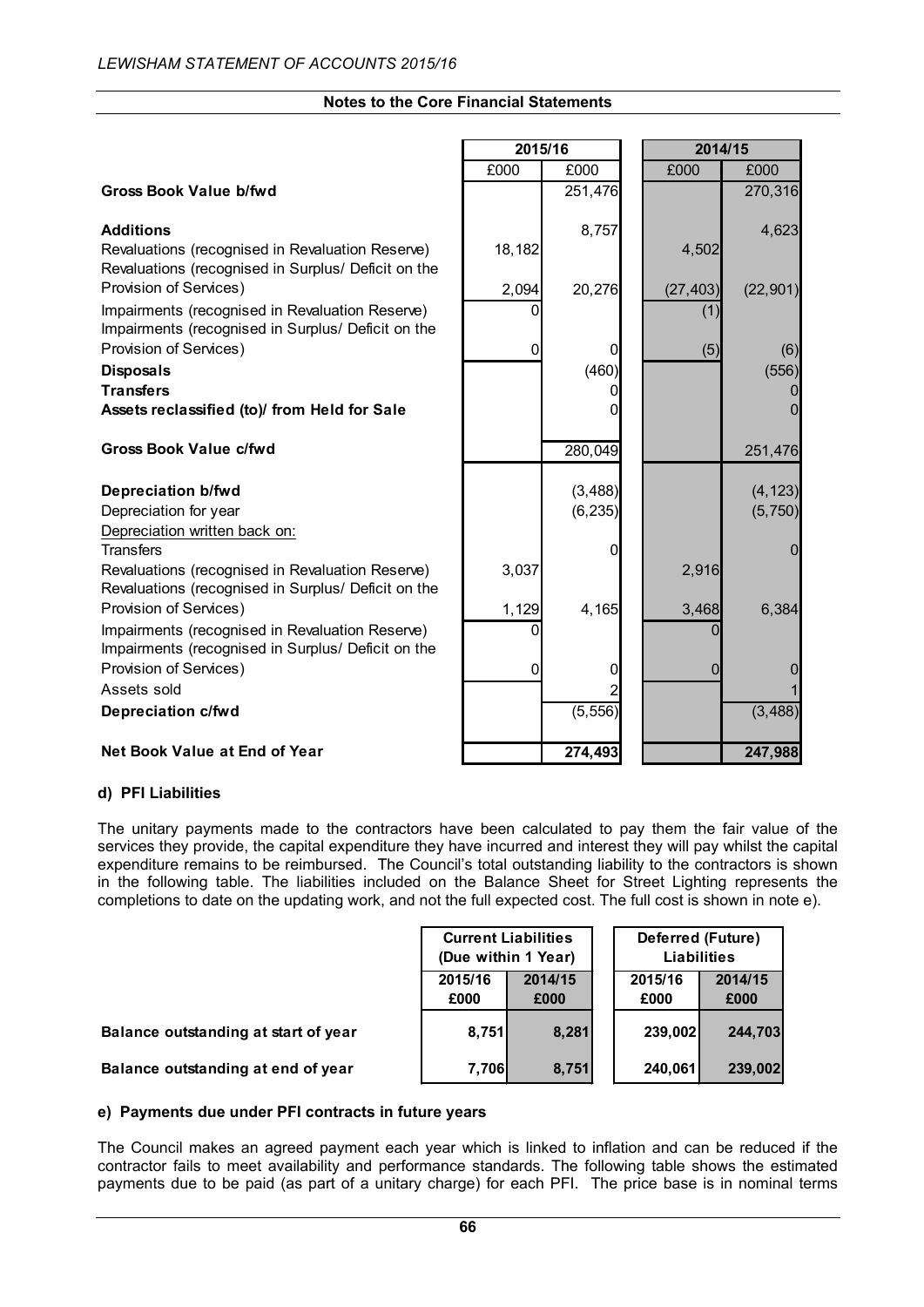assuming a 3.1% RPI increase per annum compounded until the end of the contract. The amounts are broken down into the different elements of the payments reflecting how they will be accounted for.

Note: Amounts shown for Brockley HRA PFI relate only to the unitary charge for tenanted properties.

|                               | <b>Brockley</b> | Downham    | Grouped        |                  |                  |                  |         | <b>Street</b> |                  |
|-------------------------------|-----------------|------------|----------------|------------------|------------------|------------------|---------|---------------|------------------|
| Payments due                  | <b>HRA</b>      | Lifestyles | <b>Schools</b> | BSF <sub>1</sub> | BSF <sub>2</sub> | BSF <sub>3</sub> | BSF4    | lighting      | <b>Total</b>     |
|                               | £000            | £000       | £000           | £000             | £000             | £000             | E000    | £000          | £000             |
| In 2016/17                    |                 |            |                |                  |                  |                  |         |               |                  |
| Service charges               | 7,460           | 222        | 2,556          | 2,417            | 739              | 854              | 1,449   | 897           | 16,595           |
| Interest                      | 4,575           | 1,615      | 3,397          | 4,349            | 1,828            | 2,700            | 5,320   | 2,235         | 26,019           |
| Repayment of liability        | 2,460           | 306        | 735            | 1,470            | 361              | 671              | 1,171   | 532           | 7,706            |
| Planned lifecycle replace     | 399             | 219        | 670            | 424              | 36               | 14               | 0       | 0             | 1,761            |
|                               | 14,893          | 2,362      | 7,358          | 8,660            | 2,964            | 4,239            | 7,940   | 3,665         | 52,081           |
| within 2 to 5 years           |                 |            |                |                  |                  |                  |         |               |                  |
| Service charges               | 32,856          | 944        | 10,968         | 10,420           | 3.111            | 3,827            | 7,041   | 3,233         | 72,402           |
| Interest                      | 15,713          | 6,240      | 12,733         | 15,734           | 6,910            | 10,317           | 20,319  | 9,353         | 97,319           |
| Repayment of liability        | 11,640          | 503        | 3.151          | 5,368            | 1,496            | 2,938            | 4,285   | 2,452         | 31,832           |
| Planned lifecycle replace     | 1,928           | 989        | 3,554          | 4,157            | 613              | 339              | 928     | 0             | 12,509           |
|                               | 62,136          | 8,676      | 30,406         | 35,679           | 12,131           | 17,422           | 32,574  | 15,038        | 214,061          |
| within 6 to 10 years          |                 |            |                |                  |                  |                  |         |               |                  |
| Service charges               | 48,029          | 1,319      | 15,553         | 14,873           | 4,338            | 5,880            | 10,236  | 4,518         | 104,746          |
| Interest                      | 12,353          | 8.006      | 13,912         | 16,277           | 7,626            | 11,426           | 23,123  | 10,593        | 103,315          |
| Repayment of liability        | 20,450          | 1,102      | 5,396          | 9,171            | 2,389            | 4,654            | 7,770   | 4,461         | 55,393           |
| Planned lifecycle replace     | 3.104           | 1,392      | 5.634          | 6,819            | 1,485            | 959              | 1,573   | 0             | 20,967           |
|                               | 83,936          | 11,819     | 40,495         | 47,140           | 15,838           | 22,920           | 42,702  | 19,571        | 284,421          |
| within 11 to 15 years         |                 |            |                |                  |                  |                  |         |               |                  |
| Service charges               | 10,761          | 1,493      | 17,894         | 17,250           | 4,908            | 7,494            | 12,680  | 5,111         | 77,591           |
| Interest                      | 1,475           | 7,819      | 10,978         | 11,593           | 6.133            | 9,002            | 18,838  | 8.622         | 74,460           |
| Repayment of liability        | 6,334           | 1,862      | 9,816          | 14,892           | 3,939            | 6,030            | 10,985  | 6,735         | 60,591           |
| Planned lifecycle replace     | 601             | 1,591      | 4,400          | 6,573            | 1,700            | 1,819            | 2,675   | 0             | 19,361           |
|                               | 19,170          | 12,765     | 43,088         | 50,308           | 16,680           | 24,345           | 45,179  | 20,468        | 232,003          |
| within 16 to 20 years         |                 |            |                |                  |                  |                  |         |               |                  |
| Service charges               |                 | 1,689      | 20,576         | 15,766           | 5,553            | 9,151            | 15,490  | 5,775         | 74,000           |
| Interest                      |                 | 7,098      | 5,854          | 3,283            | 3.637            | 5,699            | 12,373  | 5.438         | 43,382           |
| Repayment of liability        |                 | 3,097      | 16,244         | 16,297           | 6,545            | 8,502            | 16,188  | 10,193        | 77,066           |
| Planned lifecycle replacement |                 | 1,804      | 3,897          | 4,734            | 1,897            | 2,604            | 3,929   | 0             | 18,865           |
|                               | 0               | 13,688     | 46,571         | 40,080           | 17,632           | 25,957           | 47,980  | 21,406        | 213,313          |
| within 21 to 25 years         |                 |            |                |                  |                  |                  |         |               |                  |
| Service charges               |                 | 1,118      | 557            |                  | 1,706            | 2.848            | 7,168   | 452           | 13.849           |
| Interest                      |                 | 3.564      | 30             |                  | 335              | 966              | 2,309   | 200           | 7,403            |
| Repayment of liability        |                 | 3.034      | 475            |                  | 2,504            | 3,519            | 8.528   | 833           | 18,893           |
| Planned lifecycle replacement |                 | 1,194      | 137            |                  | 660              | 810              | 2,053   | 0             | 4,853            |
|                               | 0               | 8,910      | 1,199          | 0                | 5,205            | 8,142            | 20,057  | 1,485         | 44,998           |
| within 26 to 30 years         |                 |            |                |                  |                  |                  |         |               | 0                |
| Service charges               |                 |            |                |                  |                  |                  |         |               |                  |
| Interest                      |                 |            |                |                  |                  |                  |         |               | 0<br>0           |
| Repayment of liability        |                 |            |                |                  |                  |                  |         |               | 0                |
| Planned lifecycle replacement | 0               | 0          | 0              | 0                | 0                | 0                | 0       | 0             | 0                |
|                               |                 |            |                |                  |                  |                  |         |               |                  |
| <b>Total Payments Due</b>     | 180,135         | 58,220     | 169,116        | 181,868          | 70,448           | 103,024          | 196,432 |               | 81,633 1,040,877 |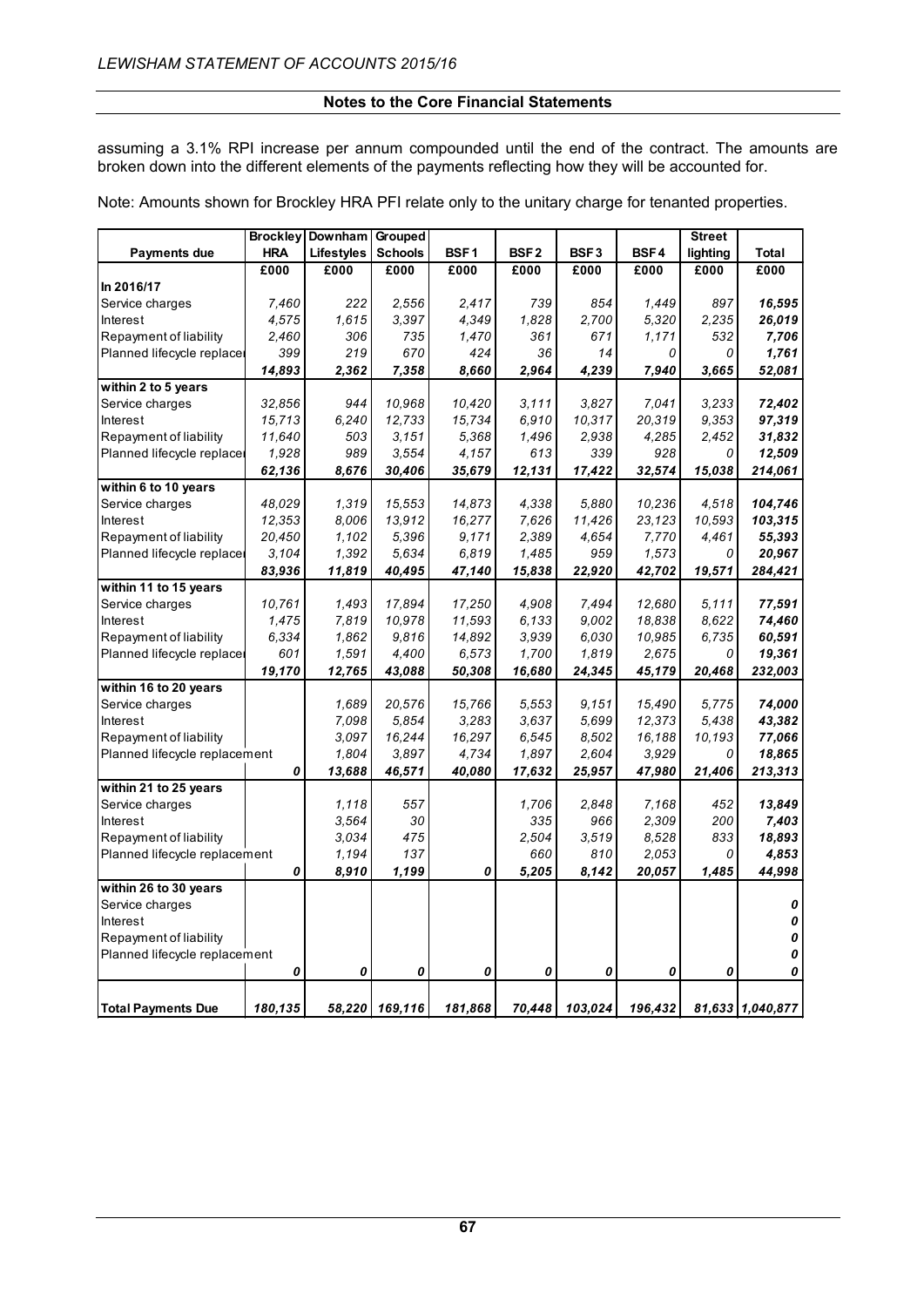## **34. LONG TERM CONTRACTS**

| <b>Contract Name</b>                                                     | Contractor                            | Start/ End Date | <b>Total Contract</b><br>Value |
|--------------------------------------------------------------------------|---------------------------------------|-----------------|--------------------------------|
| School Meals Catering Contract                                           | Chartwells                            | May-15/ Apr-20  | £40m                           |
| Parks and Open Spaces                                                    | <b>Glendale Grounds</b><br>Management | Mar-10/ Feb-20  | £26.1m                         |
| Leisure Centre Management                                                | <b>Fusion Lifestyles</b>              | Oct-12/ Oct-27  | £12.7 $m$                      |
| <b>Parking Contract</b>                                                  | <b>NSL</b>                            | Aug-13/ Jul-19  | £10.8m                         |
| Corporate Cleaning Contract                                              | <b>ISS Facility Services</b>          | Jul-10/ Jul-17  | £9.1m                          |
| <b>Highway Maintenance Contract</b>                                      | FM Conway                             | Apr-14/ Mar-19  | £7.5 $m$                       |
| Premises Maintenance (Planned<br>and Statutory Maintenance)              | Interserve Facilities<br>Services     | Jul-11/ Jul-16  | £6.4m                          |
| <b>Corporate Security Contract</b>                                       | <b>CIS Security Services</b>          | Mar-11/ Mar-16  | £4.5 $m$                       |
| Data Centre Provision                                                    | Logicalis                             | Apr-11/ Mar-21  | £4.0m                          |
| Provision of CCTV control room<br>management and operational<br>services | OCS Group UK Ltd                      | Apr-12/ Apr-17  | £1.4m                          |

The table below shows the significant long term contracts that the Council has entered into:

## **35. DEFINED CONTRIBUTION PENSION SCHEMES**

The Teachers and the National Health Service Pension Schemes are technically defined benefit schemes. However, their assets and liabilities cannot reliably be identified at individual employer level and therefore for the purposes of the Council's accounts they are accounted for as defined contribution schemes.

Teachers employed by the Council are members of the Teachers' Pension Scheme, which is run by the Department for Education (DfE). The scheme provides benefits upon retirement with both the Council and the employee making contributions to the scheme. The scheme is "unfunded" and the DfE use a notional fund to set a national employers contribution rate based on a percentage of members' pensionable pay – in 2015/16 this rate was 14.1% up to 31/08/15 and 16.48% from 01/09/15 to 31/03/16 (14.1% for the whole of 2014/15). In 2015/16, the Council paid £13.9m to the DfE in respect of teachers' pension costs (£12.6m in 2014/15).

Public Health staff employed by the Council are members of the NHS Pension Scheme, which is run by the Department of Health (DoH). The scheme provides benefits upon retirement with both the Council and the employee making contributions to the scheme. The scheme is "unfunded" and the DoH use a notional fund to set a national employers contribution rate based on a percentage of members pensionable pay – this rate was 14.0% for 2015/16 (same for 2014/15). In 2015/16 the Council paid £0.115m to the DoH in respect of employees' pension costs (£0.148m in 2014/15).

## **36. DEFINED BENEFIT PENSION SCHEMES**

## **a) Participation in Pension Schemes**

The Council offers retirement benefits as part of the terms and conditions of staff employment. Although these benefits will not actually be payable until employees retire, the Council is committed to making these payments, and they are required to be disclosed at the time that employees earn their future entitlement. The Council makes contributions on behalf of its employees to the Local Government Pension Scheme (LGPS) and the London Pensions Fund Authority (LPFA). These are defined benefit final salary schemes, meaning that both the Council and the employees pay contributions into a fund, calculated at a level which is intended to balance the pensions liabilities with investment assets.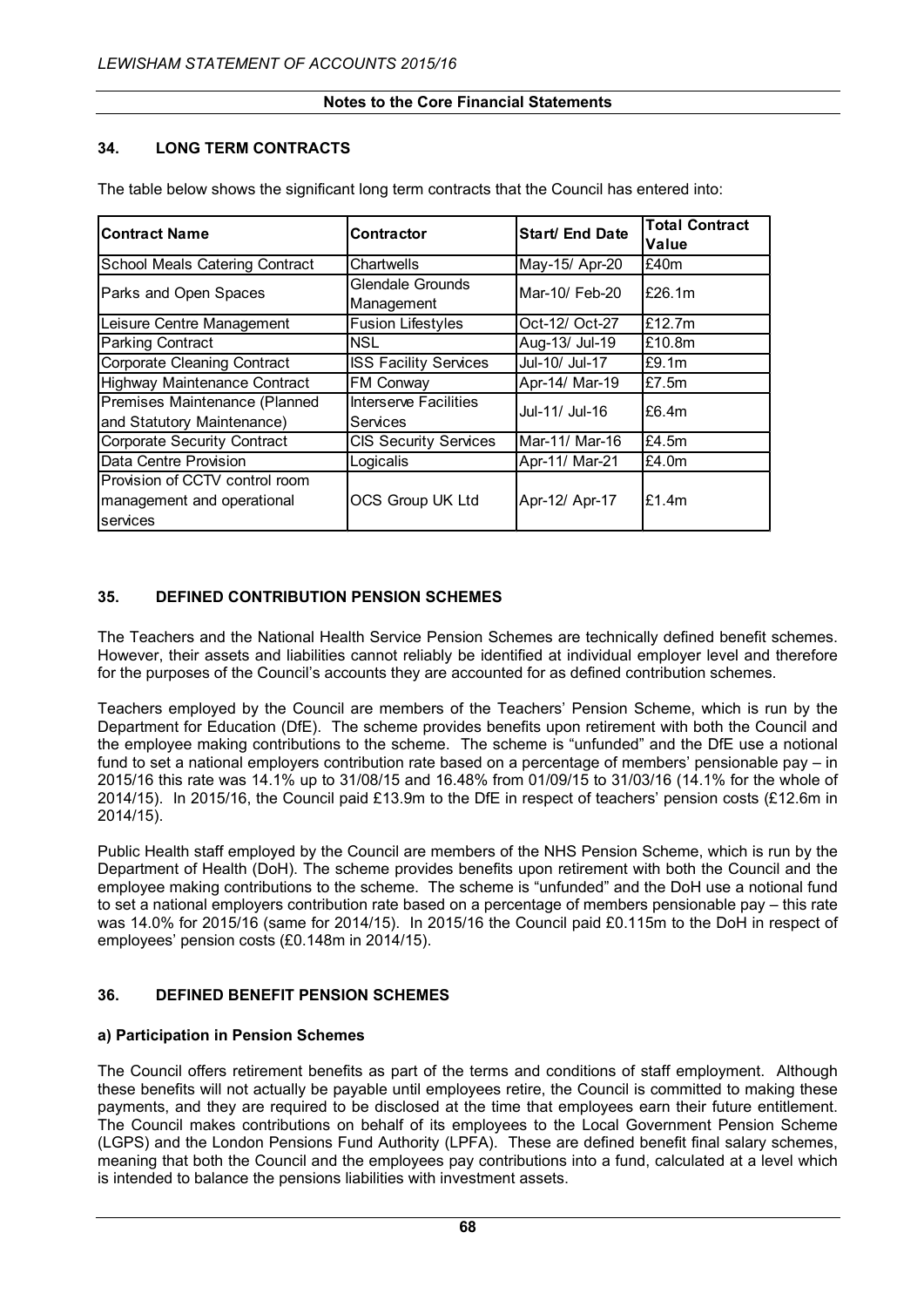## **b) Assessment of the Assets and Liabilities of the Pension Schemes**

These are assessed on an actuarial basis using the projected unit method and an estimate of the pensions that will be payable in future years dependent on assumptions about mortality rates, salary levels etc. They have been prepared by independent firms of actuaries (the LGPS by Hymans Robertson and the LPFA by Barnett Waddingham), and are based on IAS19 assumptions and calculations for the year and the latest triennial valuations as at 31st March 2016.

## **c) Transactions relating to Retirement Benefits**

In accordance with IAS19, the Council recognises the cost of retirement benefits relating to these schemes in the Net Cost of Services when they are earned by employees, rather than when the benefits are eventually paid as pensions. However the required charge to the Council Tax is based on the cash paid in the year so the real cost of retirement benefits is reversed out of the General Fund via the MiRS. The following transactions were made during the year in the CIES and the General Fund Balance via the MiRS:

| <b>Comprehensive Income and Expenditure Statement</b>           | 2015/16<br>£000 | 2014/15<br>£000 |
|-----------------------------------------------------------------|-----------------|-----------------|
| <b>Cost of Service</b>                                          |                 |                 |
| <b>Current Service Cost</b>                                     | 41,742          | 33,586          |
| Past Service Cost (inc.settlements and curtailments)            | 1,561           | 957             |
|                                                                 | 43,303          | 34,543          |
| <b>Financing and Investment Income and Expenditure</b>          |                 |                 |
| Net Interest on the Net Defined Benefit Liability               |                 |                 |
| Interest Income on Scheme Assets                                | (31, 318)       | (36,002)        |
| Interest Cost on Defined Benefit Obligation (Liabilities)       | 54,493          | 64,639          |
|                                                                 | 23,175          | 28,637          |
|                                                                 |                 |                 |
| <b>Total Post Employment Benefits Charged to the Surplus or</b> | 66,478          | 63,180          |
| Deficit on the Provision of Services                            |                 |                 |
|                                                                 |                 |                 |
| Remeasurements of the Net Defined Benefit Liability             |                 |                 |
| Return on Assets excluding amounts included in Net Interest     | 33,019          | (97, 268)       |
| Actuarial Losses from changes in Demographic Assumptions        | 0               |                 |
| Actuarial Losses from changes in Financial Assumptions          | (154, 346)      | 217,512         |
| Other Gains and Losses                                          | (26, 705)       | (21, 969)       |
| <b>Total Remeasurements recognised in CIES</b>                  | (148, 032)      | 98,275          |
|                                                                 |                 |                 |
| <b>Total Post Employment Benefits Charged to the CIES</b>       | (81, 554)       | 161,455         |
|                                                                 |                 |                 |
|                                                                 |                 |                 |

| <b>Movement in Reserves Statement</b>                             | 2015/16   | 2014/15    |
|-------------------------------------------------------------------|-----------|------------|
|                                                                   | £000      | £000       |
| Reversal of Net Charges made to the the Surplus or Deficit on the | (66, 478) | (63, 180)  |
| <b>Provision of Services</b>                                      |           |            |
| Employers' Contributions Payable to the Scheme                    | 33,362    | 32,823     |
| Return on Assets excluding amounts included in Net Interest       | (33,019)  | 97,268     |
| <b>Actuarial Gains and Losses</b>                                 | 181,051   | (195, 543) |
| Pensions Reserve adj to opening bal (re Lewisham Homes)           |           |            |
| <b>Net Movement in Pensions Reserve</b>                           | 114,916   | (128, 632) |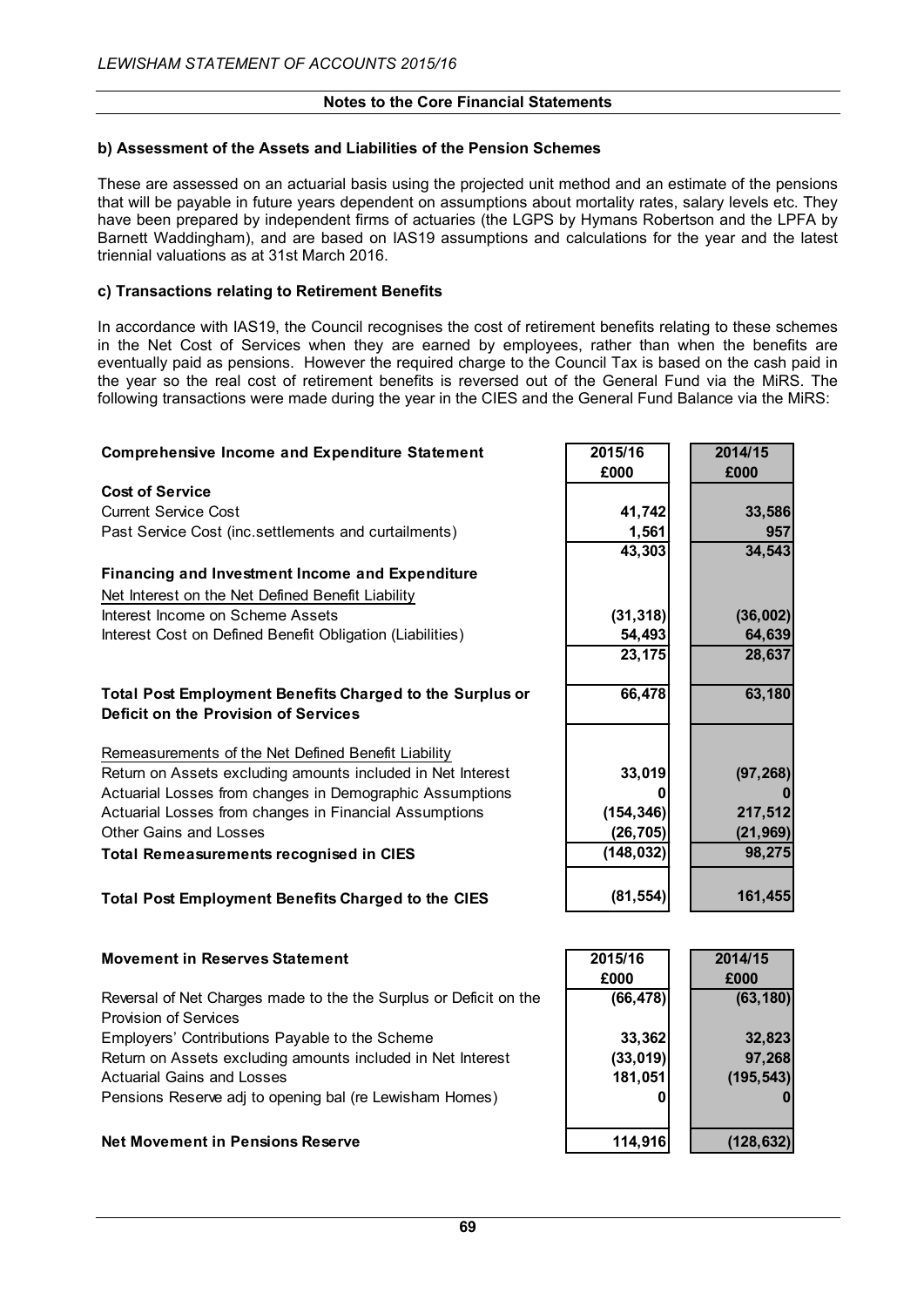# **d) Pensions Assets and Liabilities Recognised in the Balance Sheet**

|                                                         | 31/03/16      | 31/03/15    |
|---------------------------------------------------------|---------------|-------------|
|                                                         | £000          | £000        |
| Fair Value of Plan Assets                               | 1,045,251     | 1,053,518   |
| Present Value of Defined Benefit Liability (Obligation) | (1, 575, 146) | (1,688,924) |
|                                                         | (529, 895)    | (635, 406)  |
| Present Value of Unfunded Liabilities                   | (71, 911)     | (81, 316)   |
| <b>Pensions Reserve - Year End Balance</b>              | (601, 806)    | (716, 722)  |

## **e) Reconciliation of the Movements in the Fair Value of Scheme Assets**

|                                                             | 31/03/16<br>£000 | 31/03/15<br>£000 |
|-------------------------------------------------------------|------------------|------------------|
|                                                             |                  |                  |
| <b>Opening Fair Value of Scheme Assets</b>                  | 1,053,518        | 923,298          |
| Interest Income on Scheme Assets                            | 33,435           | 36,002           |
| Administration                                              | (108)            | (106)            |
| Remeasurement Gains / Losses                                |                  |                  |
| Return on Assets excluding amounts included in Net Interest | (33,019)         | 97,268           |
| <b>Employer Contributions</b>                               | 28,347           | 27,668           |
| Contributions in respect of Unfunded Benefits               | 5,015            | 5,155            |
| Contributions from Scheme Participants                      | 8,494            | 8,479            |
| <b>Benefits Paid</b>                                        | (45, 416)        | (47, 291)        |
| Unfunded Benefits Paid                                      | (5,015)          | (5, 155)         |
| <b>Other Gains and Losses</b>                               |                  | 8,200            |
| <b>Closing Fair Value of Scheme Assets</b>                  | 1,045,251        | 1,053,518        |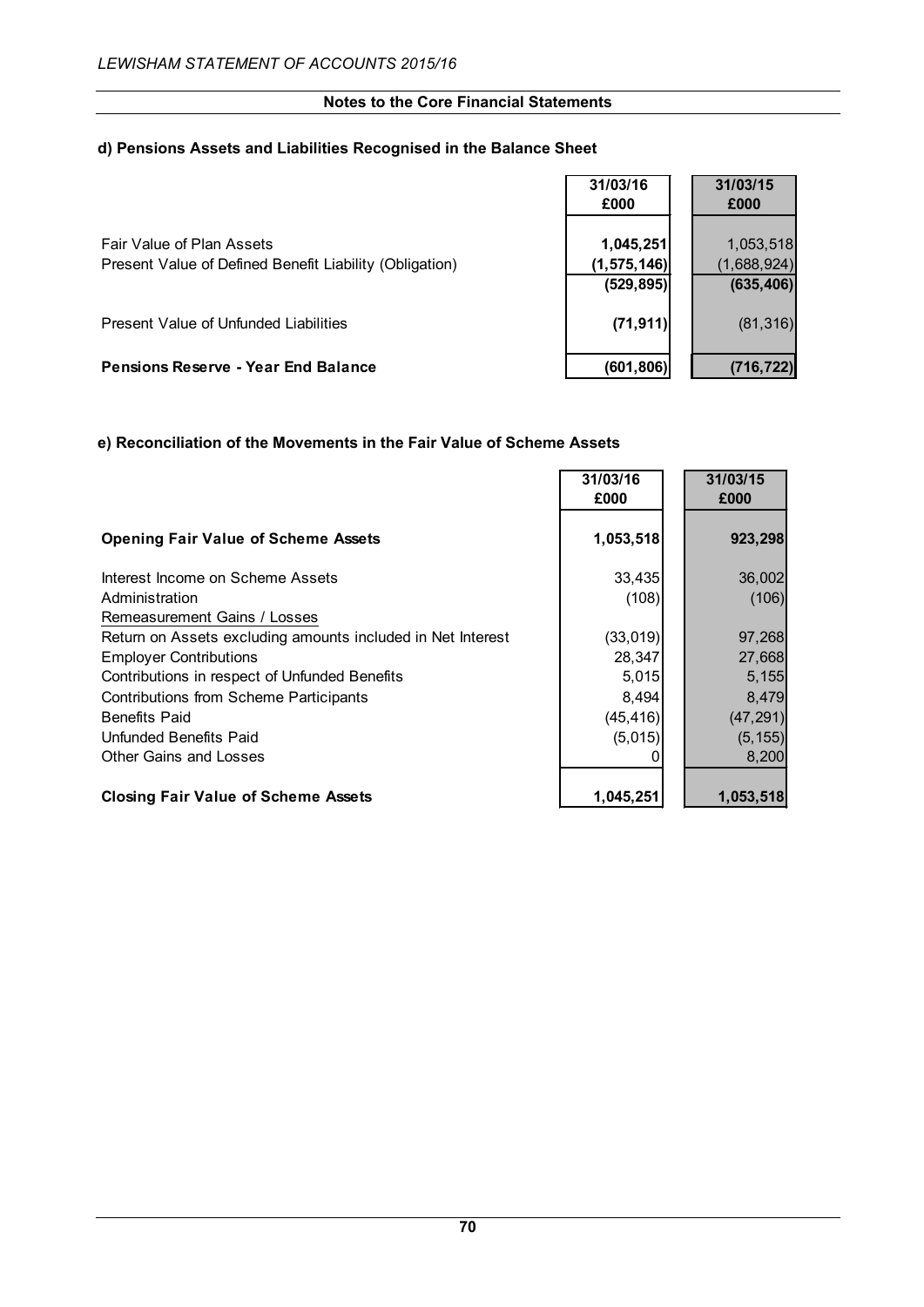## **f) Reconciliation of the Movements in the Present Value of Scheme Liabilities**

|                                                                  | 31/03/16<br>£000 | 31/03/15<br>£000 |
|------------------------------------------------------------------|------------------|------------------|
| <b>Opening Present Value of Scheme Liabilities (Obligations)</b> | (1,770,240)      | (1, 511, 388)    |
| Current Service Cost                                             | (41, 742)        | (33, 586)        |
| Interest Cost on Defined Benefit Obligation (Liabilities)        | (56, 502)        | (64, 533)        |
| <b>Contributions from Scheme Participants</b>                    | (8, 494)         | (8, 479)         |
| Remeasurement Gains / Losses                                     |                  |                  |
| <b>Benefits Paid</b>                                             | 45,416           | 47,291           |
| Unfunded Benefits Paid                                           | 5,015            | 5,155            |
| Actuarial Losses from changes in Demographic Assumptions         |                  | $\Omega$         |
| Actuarial Losses from changes in Financial Assumptions           | 154,346          | (217, 512)       |
| Other Gains and Losses                                           | 26,705           | 13,769           |
| Past Service Costs / Curtailments / Settlements                  | (1, 561)         | (957)            |
|                                                                  |                  |                  |

## **Closing Present Value of Scheme Liabilities (Obligations) (1,647,057) (1,770,240)**

## **g) Pension Scheme Assets**

|                                       |               | 31/03/16             |                 |               | 31/03/15             |                 |
|---------------------------------------|---------------|----------------------|-----------------|---------------|----------------------|-----------------|
|                                       | <b>Active</b> | <b>Not in Active</b> | <b>Total</b>    | <b>Active</b> | <b>Not in Active</b> | <b>Total</b>    |
|                                       | <b>Market</b> | <b>Markets</b>       |                 | <b>Market</b> | <b>Markets</b>       |                 |
| LGPS (LBL and LH)                     | £000          | £000                 | £000            | £000          | £000                 | £000            |
| <b>Equities</b>                       | 63,273        | 29,545               | 92,818          | 74,194        |                      | 74,194          |
| <b>Debt Securities</b>                | 90,328        | O                    | 90,328          | 94,621        |                      | 94,621          |
| <b>Real Estate</b>                    | 8,499         | 83,292               | 91,791          |               | 79,649               | 79,649          |
| <b>Investment Funds / Unit Trusts</b> | 654,323       | 7,105                | 661,427         | 652,103       | 60,534               | 712,637         |
| Derivatives                           |               | O                    |                 |               | (52)                 | (52)            |
| Cash and Cash Equivalents             | 4,722         | 35,506               | 40,228          |               | 20,655               | 20,655          |
| <b>Total LGPS Assets</b>              | 821,145       |                      | 155,448 976,592 | 820,918       |                      | 160,786 981,704 |
|                                       |               | 31/03/16             |                 | 31/03/15      |                      |                 |
|                                       | <b>Active</b> | <b>Not in Active</b> | <b>Total</b>    | <b>Active</b> | <b>Not in Active</b> | <b>Total</b>    |
|                                       | <b>Market</b> | <b>Markets</b>       |                 | <b>Market</b> | <b>Markets</b>       |                 |
|                                       | £000          | £000                 | £000            | £000          | £000                 | £000            |
| <b>LPFA</b>                           |               |                      |                 |               |                      |                 |
| Equities                              | 28,755        | 3,140                | 31,895          | 17,446        | 13,712               | 31,158          |
| LDI Cashflow matching                 |               | 6,960                | 6,960           |               | 5,390                | 5,390           |
| Target Return Portfolio               | 3,556         | 11,049               | 14,605          | 15,319        | 5,441                | 20,760          |
| Infrastructure                        | 209           | 3,552                | 3,761           |               | 3,558                | 3,558           |
| Commodities                           |               | 307                  | 307             | 223           | 445                  | 668             |
| Properties                            |               | 2,450                | 2,450           |               | 2,035                | 2,035           |
| Cash                                  | 8,681         | 0                    | 8,681           |               | 8,245                | 8,245           |
| <b>Total LPFA Assets</b>              | 41,201        | 27,458               | 68,659          | 32,988        | 38,826               | 71,814          |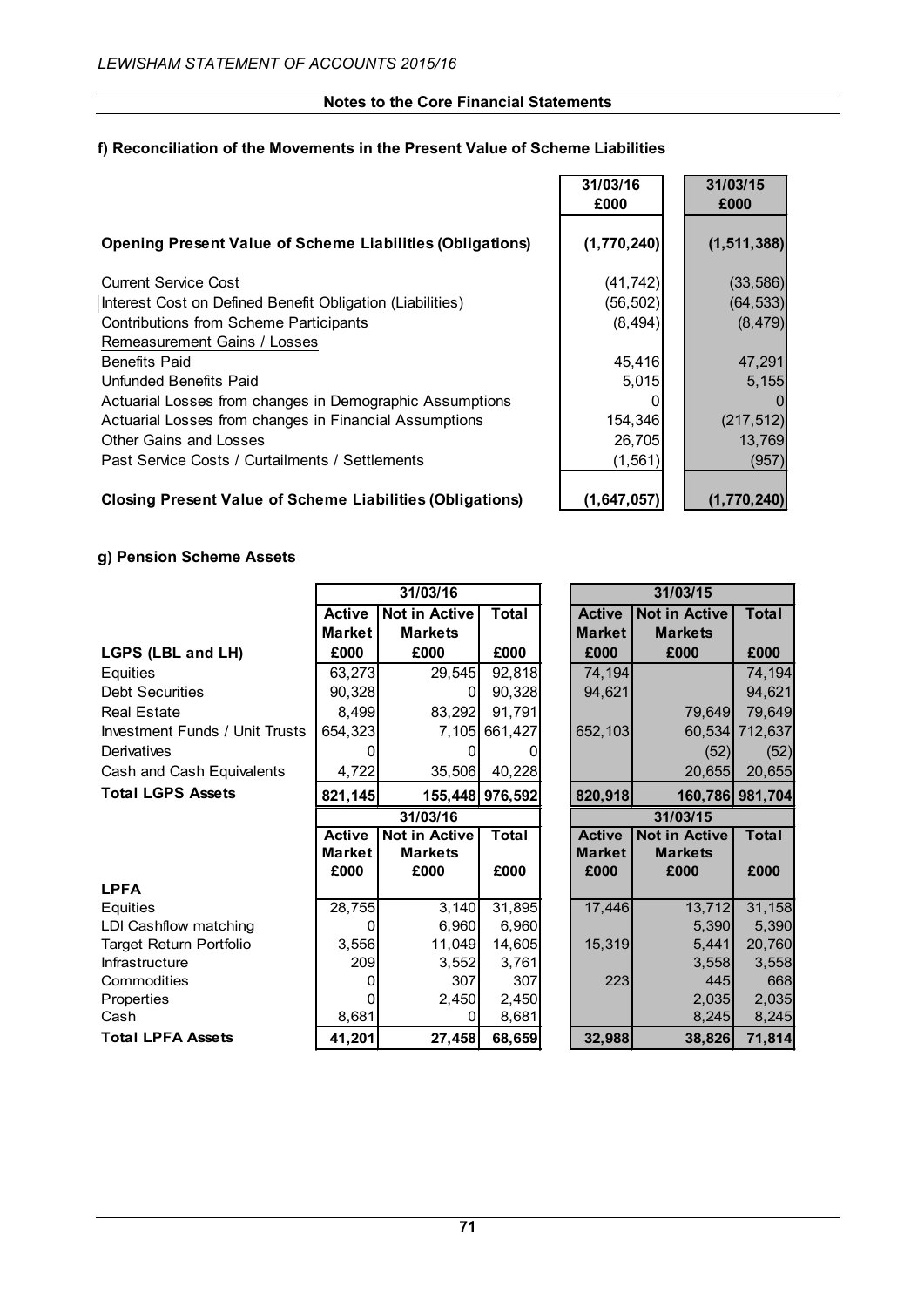## **h) Basis for Estimating Assets and Liabilities**

|                                                | <b>Local Government</b><br><b>Pension Scheme</b> |            |  | <b>LPFA</b> |            |  |  |
|------------------------------------------------|--------------------------------------------------|------------|--|-------------|------------|--|--|
|                                                | 2015/16                                          | 2014/15    |  | 2015/16     | 2014/15    |  |  |
| Rate of Inflation – CPI                        | 2.20%                                            | 2.40%      |  | 2.00%       | 2.20%      |  |  |
| Salary Increase Rate *                         | 4.20%                                            | 4.30%      |  | 3.80%       | 4.00%      |  |  |
| Pensions Increases                             | 2.20%                                            | 2.40%      |  | 2.00%       | 2.20%      |  |  |
| Rate for discounting scheme liabilities        | $3.50\%$                                         | 3.20%      |  | $3.30\%$    | 3.00%      |  |  |
| <b>Mortality assumptions</b>                   |                                                  |            |  |             |            |  |  |
| Longevity at 65 for current pensioners - Men   | $21.7$ yrs                                       | $21.7$ yrs |  | $21.6$ yrs  | $21.5$ yrs |  |  |
| Longevity at 65 for current pensioners - Women | 24.0yrs                                          | 24.0yrs    |  | 24.4yrs     | 24.3yrs    |  |  |
| Longevity at 65 for future pensioners - Men    | 24.4yrs                                          | 24.4yrs    |  | 24.0yrs     | $23.9$ yrs |  |  |
| Longevity at 65 for future pensioners - Women  | $26.7$ yrs                                       | $26.7$ yrs |  | $26.7$ yrs  | $26.6$ yrs |  |  |

Note – Salary increases in the LGPS forecast are assumed to be 1% p.a. until 31 March 2018 reverting to the long term assumption shown thereafter.

## **i) Sensitivity Analysis**

| Change in Assumption at 31st March 2016    | Approximate % Increase in | <b>Approximate Monetary</b> |
|--------------------------------------------|---------------------------|-----------------------------|
|                                            | <b>Employer Liability</b> | Amount (£000)               |
| <b>LGPS - LB Lewisham</b>                  |                           |                             |
| 0.5% Decrease in Real Discount Rate        | 10%                       | 143,028                     |
| 1 Year Increase in Member Life Expectancy  | 3%                        | 43,845                      |
| 0.5% Increase in the Salary Increase Rate  | 2%                        | 33,389                      |
| 0.5% Increase in the Pension Increase Rate | 7%                        | 108,047                     |
| <b>LGPS - Lewisham Homes</b>               |                           |                             |
| 0.5% Decrease in Real Discount Rate        | 12%                       | 13,230                      |
| 1 Year Increase in Member Life Expectancy  | 3%                        | 3,255                       |
| 0.5% Increase in the Salary Increase Rate  | 4%                        | 4,170                       |
| 0.5% Increase in the Pension Increase Rate | 8%                        | 8,823                       |
| <b>LPFA</b>                                |                           |                             |
| 0.5% Decrease in Real Discount Rate        | n/a                       | 1,350                       |
| 1 Year Increase in Member Life Expectancy  | n/a                       | 272                         |
| 0.5% Increase in the Salary Increase Rate  | n/a                       | 1,325                       |
| 0.5% Increase in the Pension Increase Rate | n/a                       | 1,345                       |

These are based on reasonably possible changes to the assumptions occurring at the end of the year and assumes for each change that the assumption changes while all the other assumptions remain constant.

## **j) Future Contributions**

The objectives of the scheme are to keep employers' contributions at as constant a rate as possible. The Council has agreed a strategy with the scheme's actuary to achieve an increased funding level over the next 3 years. Funding levels are monitored on an annual basis and the next triennial valuation is due at 31st March 2016. The Council anticipates paying £25.4m in contributions to the scheme in 2016/17.

The scheme will need to assess and take account of the national changes to the Local Government Pension Scheme and other main public service schemes under the Public Pensions Services Act 2013. These took effect from 1st April 2014 and provided for regulations to be made within a common framework to establish new career average earnings provisions to pay pensions and other benefits.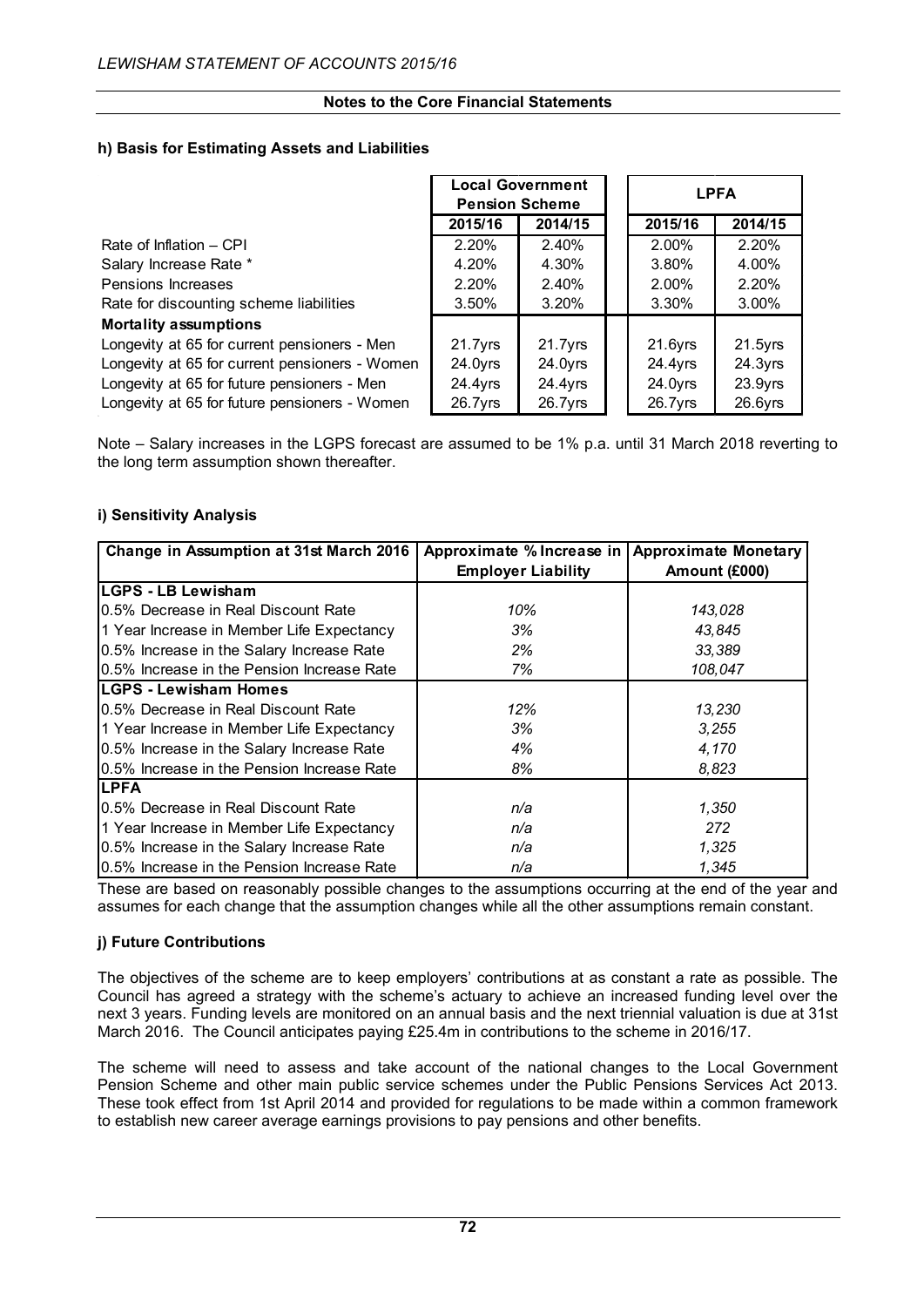## **37. CONTINGENT LIABILITIES**

A contingent liability is an item of expenditure that is likely but not certain and is subject to a further event or decision. At the date of approval of the Accounts the Council has the following contingent liability.

As at 31st March 2016, the Council was advised by the Valuation Office Agency (VOA) that Virgin Media had put forward a proposal to merge the Virgin Media network that appears in councils' rating lists countrywide into a single national assessment appearing with effect from 1st April 2010. There is no indication whether the proposal will be accepted or rejected yet. Given this uncertainty, it is disclosed as a contingent liability and will be reviewed in January 2017 as part of the 2017/18 NDR data assessment when the outcome may be clearer. The estimated effect of this proposal on the Collection Fund is approximately £10m.

In addition, the NHS has a current application for charitable status. If accepted this would require a backdated payment of around £8m by the Council and an ongoing annual loss of business rates of £1.5m.

## **38. CONTINGENT ASSETS**

A contingent asset is an item of income that is likely but not certain and is subject to a further event or decision. At the date of approval of the Accounts the Council has no contingent assets.

#### **39. TRUST FUNDS**

The Council acts as a trustee for other funds which are not included in the Balance Sheet. Interest on these funds is credited annually at the average rate earned on the Council's revenue balances. The total amount held as at 31<sup>st</sup> March 2016 was £0.65m (£0.65m as at 31<sup>st</sup> March 2015)

#### **40. HERITAGE ASSETS**

These assets comprise Lewisham Clock Tower and the Civic Regalia. Their values in the accounts are insurance values which are assessed internally and based on current market values. The value of the assets at 31st March 2016 is £0.26m (£0.26m as at 31st March 2015).

The Council has two other "categories" of heritage asset which have not been included on the Balance Sheet. 28 assets, mainly works of art with a total insurance value of approximately £45,000, have individual insurance values which are immaterial. Another 28 assets, mainly paintings and sculptures, have not been included on the balance sheet because the cost of obtaining valuations is not felt to be economic to the benefits of the users of the accounts.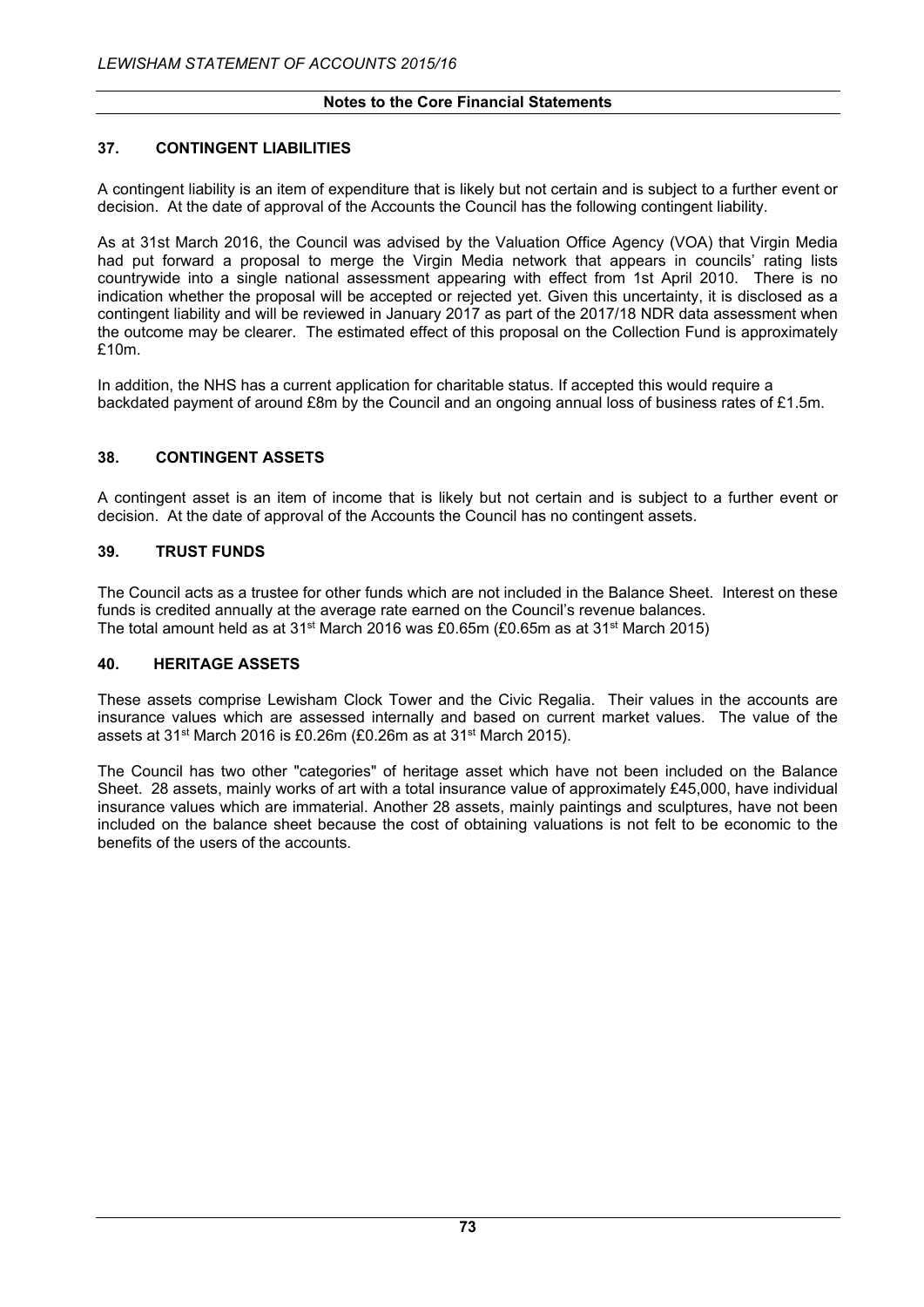### **Notes to the Core Financial Statements**

### **41. CASH FLOW STATEMENT - ADJUSTMENT TO SURPLUS OR DEFICIT ON THE PROVISION OF SERVICES FOR NON-CASH MOVEMENTS**

|                                                                                                     | 2015/16<br>£000 | 2014/15<br>£000 |
|-----------------------------------------------------------------------------------------------------|-----------------|-----------------|
| Depreciation, Impairment and Downward Valuations                                                    | 43,463          | 232,097         |
| Increase/ (decrease) in creditors                                                                   | (14, 251)       | 5,899           |
| (Increase)/ decrease in debtors                                                                     | 30,565          | (26, 221)       |
| (Increase)/ decrease in inventories (stock)                                                         | 122             | (139)           |
| Movement in pension liability                                                                       | 33,116          | 30,357          |
| Carrying amount of non-current assets and non-current assets<br>held for sale, sold or derecognised | 20,890          | 9,126           |
| Other non-cash items charged to the net surplus or deficit on the<br>provision of services          | 28,510          | 5,892           |
| Total Adjustment to net surplus or deficit on the provision of<br>services for non-cash movements   | 142,415         | 257,011         |

### **42. CASH FLOW STATEMENT - ADJUSTMENT FOR ITEMS INCLUDED IN THE NET SURPLUS OR DEFICIT ON THE PROVISION OF SERVICES THAT ARE INVESTING AND FINANCING ACTIVITIES**

Proceeds from short-term (not considered to be cash equivalents) and long-term investments (includes investments in associates, joint ventures and subsidiaries)

Proceeds from the sale of property plant and equipment,

investment property and intangible assets

Any other items for which the cash effects are investing or financing cash flows.

**Total Adjustment for items included in the net surplus or deficit on the provision of services that are investing and financing activities**

# **43. CASH FLOW STATEMENT - OPERATING ACTIVITIES**

|                          | 2015/16   | 2014/15   |
|--------------------------|-----------|-----------|
|                          | £000      | £000      |
| Interest Received        | 1.786     | 1.156     |
| Interest Paid            | (26, 570) | (24, 872) |
| <b>Net Interest Paid</b> | (24, 784) | (23, 716) |

| 2015/16<br>£000 | 2014/15<br>£000 |
|-----------------|-----------------|
| 55              | 398             |
| (24, 413)       | (34, 768)       |
| (34, 758)       | (50, 107)       |
|                 |                 |
| (59, 116)       | (84, 477)       |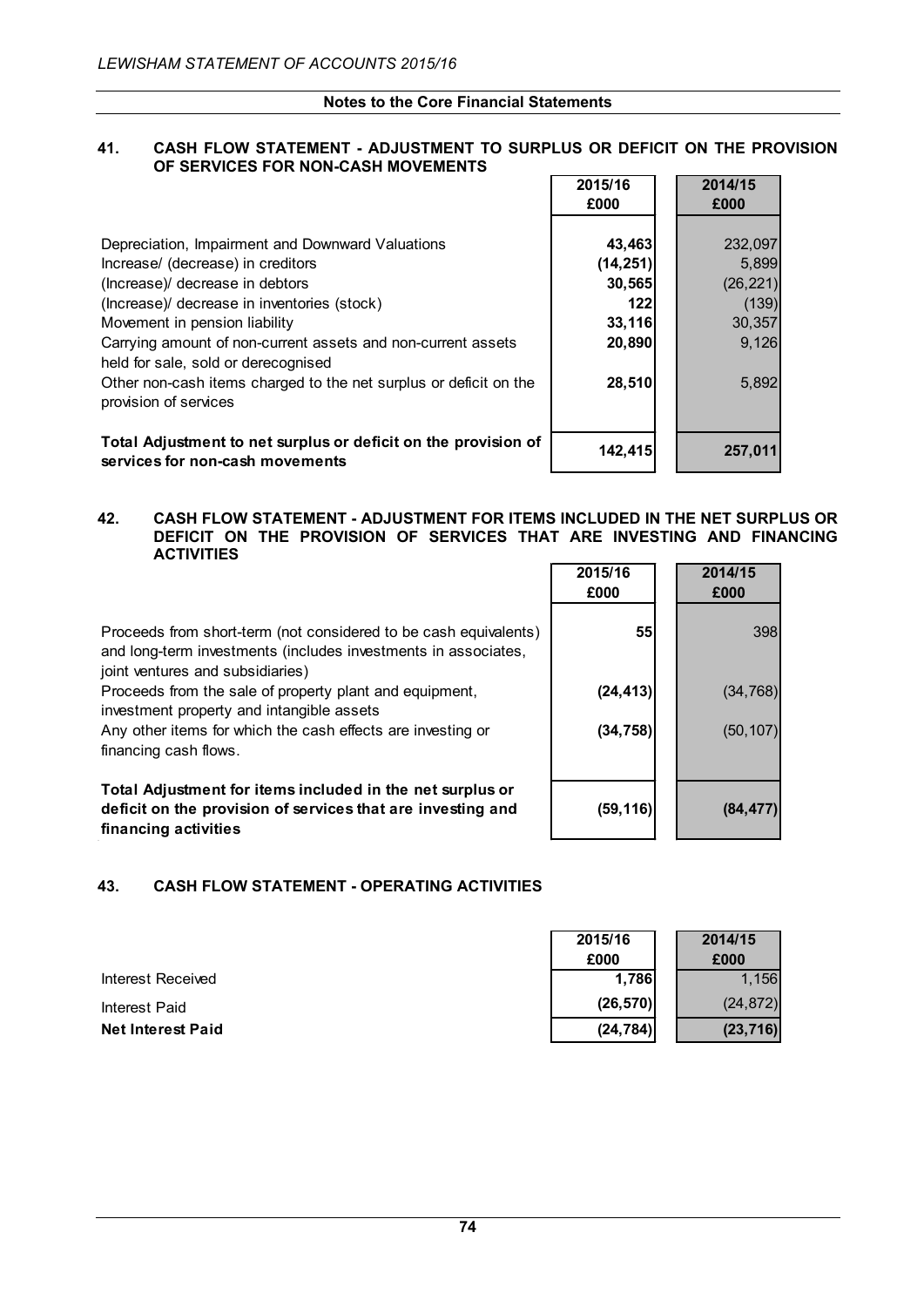# **Notes to the Core Financial Statements**

# **44. CASH FLOW STATEMENT - INVESTING ACTIVITIES**

|                                                                                         | 2015/16    | 2014/15   |
|-----------------------------------------------------------------------------------------|------------|-----------|
|                                                                                         | £000       | £000      |
| Purchase of Property, Plant and Equipment, investment property<br>and intangible assets | (92, 875)  | (62, 705) |
| Purchase of short and long term investments                                             | (350, 200) | (395,000) |
| Other payments for Investing Activities                                                 | (8,000)    |           |
| Proceeds from the sale of property plant and equipment,                                 | 24,426     | 34,787    |
| investment property and intangible assets                                               |            |           |
| Proceeds from short-term and long-term investments                                      | 350,000    | 330,000   |
| Other Receipts from Investing Activities                                                | 26,993     | 50,566    |
|                                                                                         |            |           |
| <b>Net Cash Flows from Investing Activities</b>                                         | (49, 656)  | (42, 352) |

# **45. CASH FLOW STATEMENT - FINANCING ACTIVITIES**

|                                                                                                                                 | 2015/16<br>£000 | 2014/15<br>£000 |
|---------------------------------------------------------------------------------------------------------------------------------|-----------------|-----------------|
| Cash receipts of short and long term borrowing                                                                                  | 879             |                 |
| Other receipts from financing activities                                                                                        |                 |                 |
| Cash payments for the reduction of the outstanding liabilities<br>relating to finance leases and on-balance sheet PFI contracts | (8, 743)        | (8, 237)        |
| Repayment of Short-Term and Long-Term Borrowing                                                                                 |                 | (5, 314)        |
| Other payments for financing activities                                                                                         | 5,225           | (2,770)         |
|                                                                                                                                 |                 |                 |

# **Net Cash Flows from Financing Activities (2,639) (16,321)**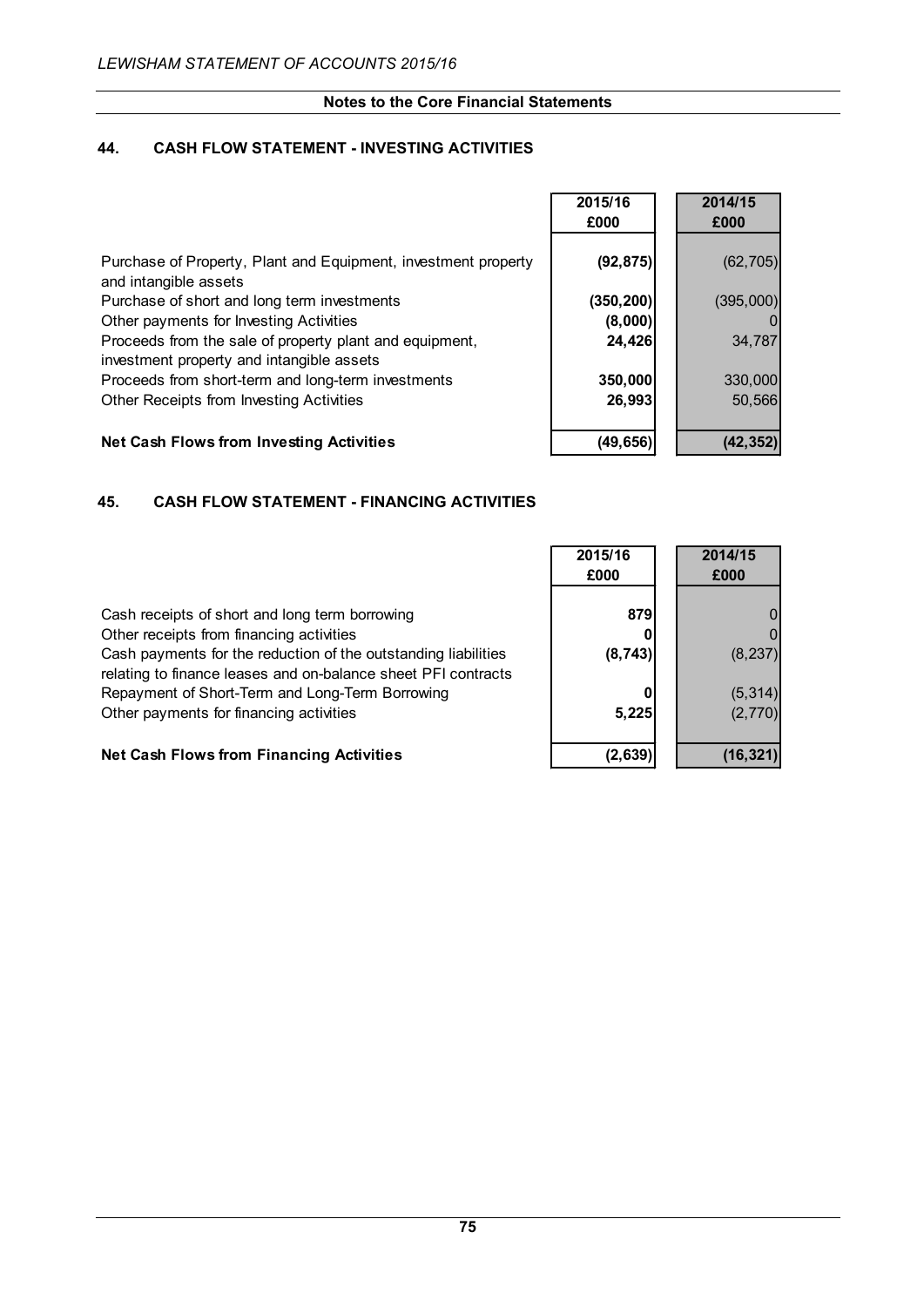# **SECTION 4 - HOUSING REVENUE ACCOUNT**

This account is maintained in accordance with the provisions of the Local Government and Housing Act 1989 to show all income and expenditure relating to the Council's responsibilities as landlord of dwellings and associated property.

# **COMPREHENSIVE INCOME AND EXPENDITURE ACCOUNT**

|                                                                                                                 | 2015/16   | 2014/15    |
|-----------------------------------------------------------------------------------------------------------------|-----------|------------|
|                                                                                                                 | £000      | £000       |
| <b>INCOME</b>                                                                                                   |           |            |
| Gross Rent - Dwellings                                                                                          | (72, 402) | (71, 829)  |
| Gross Rent - Other Housing Properties                                                                           | (3, 187)  | (3, 362)   |
| <b>Charges for Services and Facilities</b>                                                                      | (9,602)   | (9, 793)   |
| Housing Subsidy and Government Grants                                                                           | (10, 353) | (46, 353)  |
| Contribution towards Expenditure                                                                                | (3,946)   | (3,951)    |
| <b>Total Income</b>                                                                                             | (99, 490) | (135, 288) |
| <b>EXPENDITURE</b>                                                                                              |           |            |
| Supervision and Management - General Expenses                                                                   | 30,952    | 30,174     |
| Supervision and Management - Special Expenses                                                                   | 6,171     | 6,366      |
| Repairs and Maintenance                                                                                         | 32,406    | 62,875     |
| Rent, Rates and Other Charges                                                                                   | 486       | 296        |
| Rent Rebate Subsidy Shortfall                                                                                   | 0         | 242        |
| Contribution to Doubtful Debts Provision                                                                        | 474       | 730        |
| Depreciation - Dwellings                                                                                        | 29,444    | 25,530     |
| Depreciation - Other Housing Assets                                                                             | 668       | 801        |
| Impairment of Non Current Assets                                                                                | 0         | (2, 126)   |
| Debt Management Expenses                                                                                        | 26        | 26         |
| <b>Total Expenditure</b>                                                                                        | 100,627   | 124,914    |
| Net Cost of Services included in the Council's Income and                                                       |           |            |
| <b>Expenditure Account</b>                                                                                      | 1,137     | (10, 374)  |
| HRA Services share of Corporate and Democratic Core Costs                                                       | 134       | 134        |
| <b>Net Cost of HRA Services</b>                                                                                 | 1,271     | (10, 240)  |
| HRA share of the Operating Income and Expenditure incl.in<br>the Comprehensive Income and Expenditure Statement |           |            |
| (Gain) / Loss on Sale of HRA Non Current Assets                                                                 | 0         | (14, 130)  |
| Interest Payable and Similar Charges                                                                            | 8,238     | 8,584      |
| Interest and Investment Income                                                                                  | (604)     | (422)      |
| Net Pension Interest Cost                                                                                       | 916       | 11,056     |
| (Surplus) / Deficit for the Year on HRA Services                                                                | 9,821     | (5, 152)   |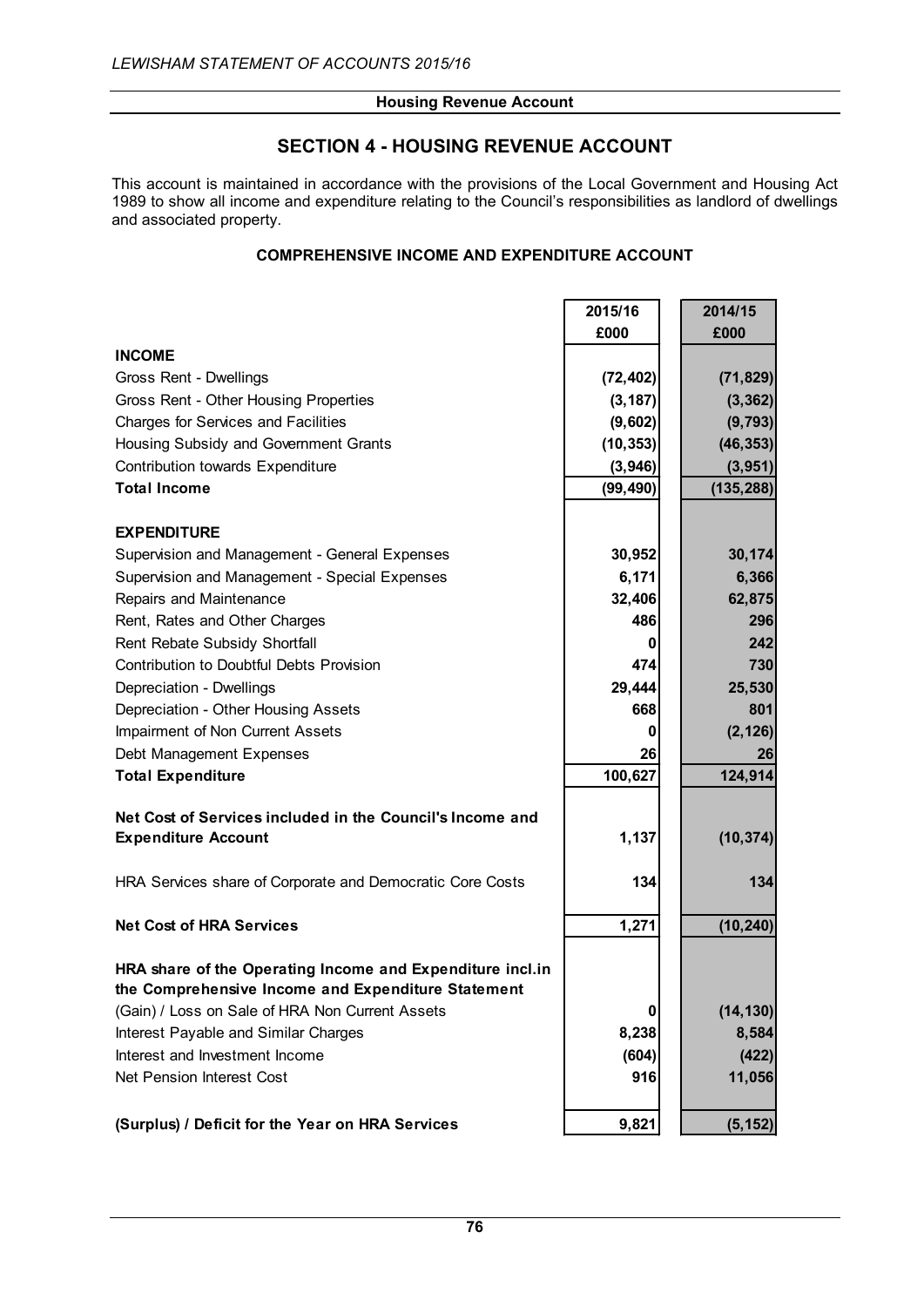# **HOUSING REVENUE ACCOUNT - MOVEMENT IN RESERVES STATEMENT**

|                                                                                                             | 2015/16<br>£000 | 2014/15<br>£000 |
|-------------------------------------------------------------------------------------------------------------|-----------------|-----------------|
| Balance on the HRA at the End of the Previous Year                                                          | 35,912          | 26,546          |
| Movement in Year<br>Surplus or (Deficit) for the year on the HRA Income and<br><b>Expenditure Statement</b> | (9, 821)        | 5,152           |
| Adjustments between Accounting Basis and Funding Basis under<br><b>Statute</b>                              | 23,785          | 18,272          |
| Net Increase or (Decrease) before Transfers (To) / From<br><b>Reserves</b>                                  | 13,964          | 23,424          |
| Transfers (To) / From Reserves                                                                              | (6, 982)        | (14, 058)       |
| Increase or (Decrease) in Year on the HRA                                                                   | 6,982           | 9,366           |
| Balance on the HRA at the End of the Year                                                                   | 42,894          | 35,912          |

An analysis of the amounts included within the figures for "Adjustments between Accounting Basis and Funding Basis under Statute" can be found within Note 7 to the Core Financial Statements.

Details of the movement in the Housing Revenue Account Reserves and Balances can be found in Note 15 to the Housing Revenue Account.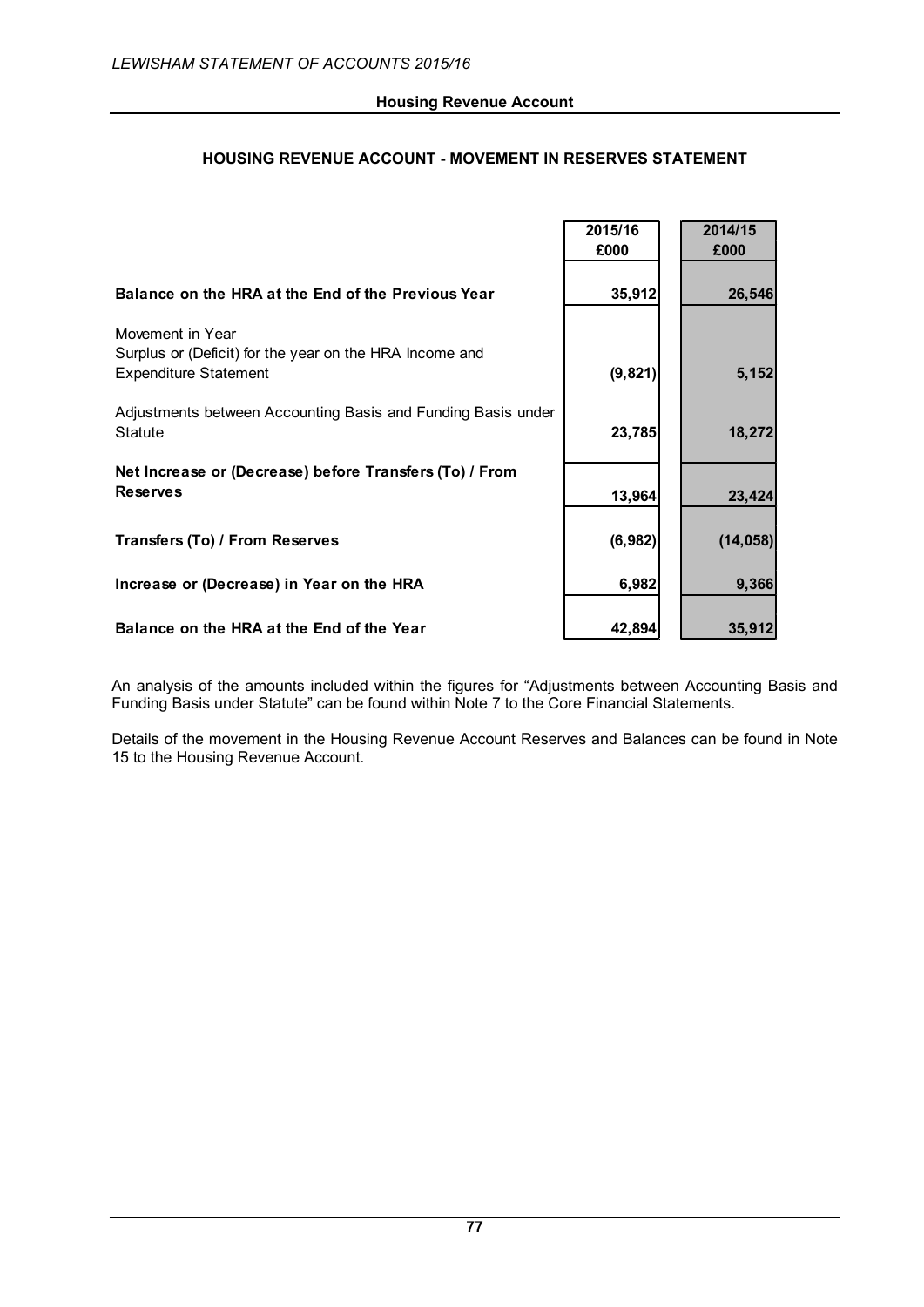# **NOTES TO THE HOUSING REVENUE ACCOUNT**

### **1. GROSS RENT OF DWELLINGS**

This is the total rent collectable for the year after allowance is made for empty property. At 31 March 2016, 0.61% of lettable property was empty (0.62% at 31 March 2015). These figures for empty property exclude accommodation for the homeless and dwellings designated for sale, major works and improvements. Average rents were £98.42 In 2015/16 and £95.97per week In 2014/15.

Service charges have been disaggregated from rents and are now shown under charges for services and facilities.

### **a) Housing Stock**

The Council was responsible for managing 14,390 dwellings as at 31 March 2016 (14,637 as at 31 March 2015).

There have been no stock transfers undertaken in 2015/16.

The stock was made up as follows:

Stock Numbers at year end **Houses and Bungalows Flats and Maisonettes** 

**Stock** at **End** of **Year** 

Change in Stock Numbers during the year Stock at 1 April Less Sales, Demolitions, etc. Add Re-purchases, Conversions etc. **Stock at End of Year** 

| 31/03/16 | 31/03/15 |
|----------|----------|
|          |          |
| 2,416    | 2,423    |
| 11,974   | 12,214   |
| 14,390   | 14,637   |
|          |          |

| 2015/16         | 2014/15         |
|-----------------|-----------------|
| 14,637<br>(248) | 14,757<br>(128) |
| 14,390          | 14,637          |

### **b) Rent Arrears**

|                                                   | 2015/16<br>£000 | 2014/15<br>£000 |
|---------------------------------------------------|-----------------|-----------------|
| Rent Arrears due from Current Tenants             | 3,113           | 3,331           |
| Rent Arrears due from Former Tenants              | 2.145           | 1.813           |
| <b>Total Arrears</b>                              | 5,258           | 5.144           |
| Total Arrears as % of Gross Rent of Dwellings Due | 6.1%            | $8.0\%$         |

The arrears shown in this note exclude water charges, heating charges and all other charges collected as part of tenants' rent. Housing rent represents 91% of the total collectable from tenants.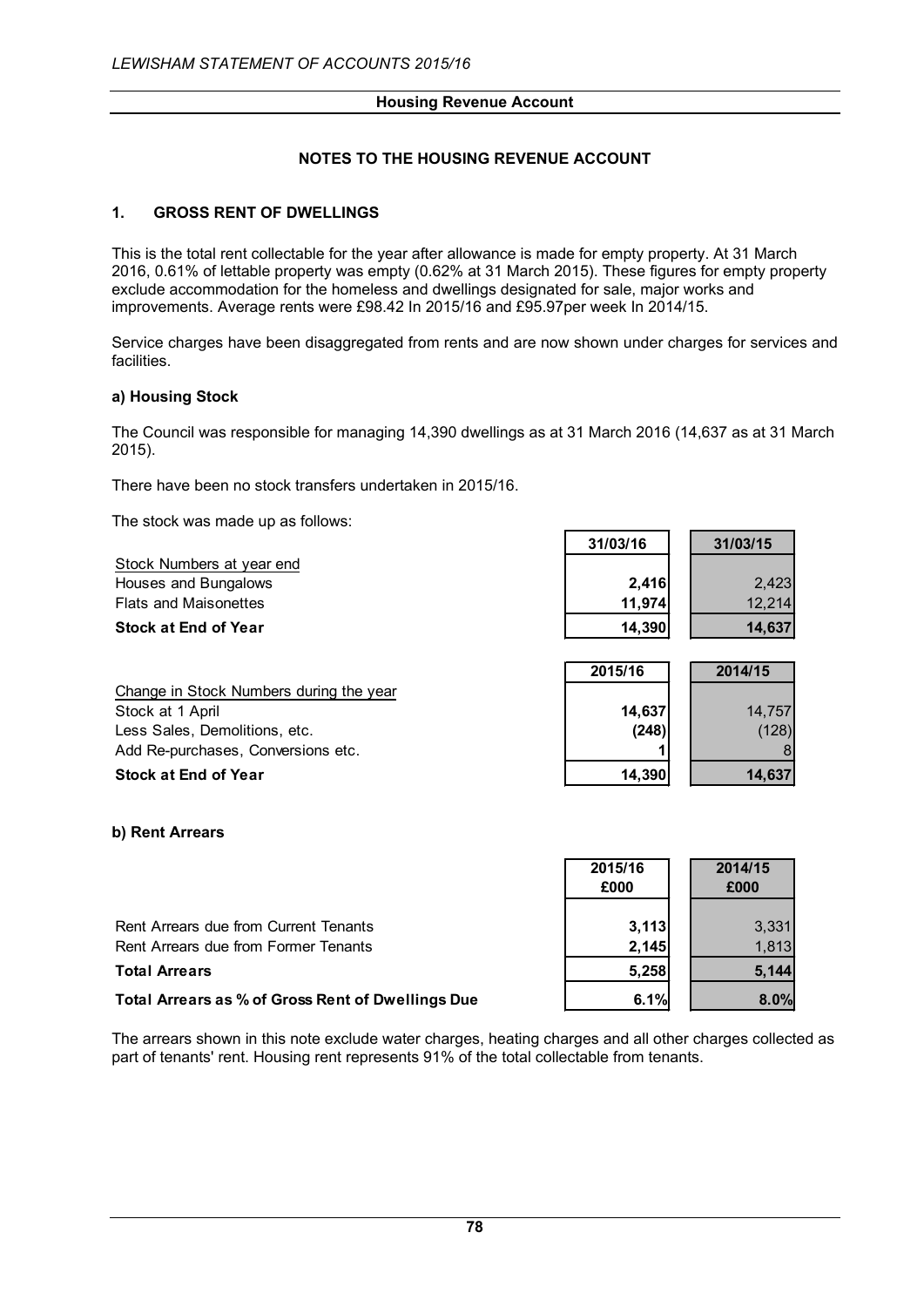# **c) Rent – Other Housing Property**

|                                      | 2015/16<br>£000 | 2014/15<br>£000 |
|--------------------------------------|-----------------|-----------------|
| <b>Aerial Sites</b>                  | 394             | 342             |
| Garages                              | 179             | 322             |
| <b>Reception Hostels</b>             | 2,527           | 2,455           |
| <b>Commercial Property</b>           | 28              | 184             |
| <b>Ground Rents</b>                  | 59              | 59              |
| <b>Total Other Rents and Charges</b> | 3.187           | 3,362           |

### **d) Charges for Services and Facilities to Tenants and Leaseholders.**

Service charges include caretaking, grounds maintenance, communal lighting, bulk household waste removal, window cleaning, pest control and the Lewisham Tenants Levy. The average tenants' service charge was £7.71 In 2015/16 (£7.72 in 2014/15).

|                                                  | 2015/16<br>£000 | 2014/15<br>£000 |
|--------------------------------------------------|-----------------|-----------------|
|                                                  |                 |                 |
| <b>Heating Charges</b>                           | 566             | 730             |
| Leasehold Service Charges                        | 4,445           | 4,430           |
| <b>Tenants Service Charges</b>                   | 4,591           | 4,633           |
| <b>Total Charges for Services and Facilities</b> | 9,602           | 9,793           |

# **2. GOVERNMENT HOUSING GRANTS AND SUBSIDY**

From 1<sup>st</sup> April 2012 HRA accounts were prepared under the Government's HRA self-financing regime. Under this system no further housing subsidy transactions are made between government and stock owning Councils. This is in recognition that all rent collected will be retained by the Council and not contributed into the national rent pool.

As the Council has a housing PFI scheme, it will continue to receive the PFI credit until completion of the contract in 2027. This represents an annual payment of £10.353m.

|                                 | 2015/16 | 2014/15 |
|---------------------------------|---------|---------|
|                                 | £000    | £000    |
| Charges for Capital             |         |         |
| <b>PFI</b> Credit               | 10,353  | 10,353  |
| Decent Homes Grant              |         | 36,000  |
| <b>Total Grants and Subsidy</b> | 10,353  | 46,353  |

### **3. REBATES**

Assistance with rents is available under the Housing benefits scheme for those on low income. The scheme is administered by the Council and approximately 58% of tenants received help in 2015/16 (56% in 2014/15). Rent rebates are chargeable to, and the corresponding subsidy is credited to the General Fund.

Subsidy on rent rebates is capped and if the Council's rent exceeds the Government's limit for subsidy, the cost is charged to the HRA. The shortfall on subsidy due to overpayments is charged to the General Fund, as are the administration costs.

The costs, income and rebates over limitation charged back to the HRA are shown below: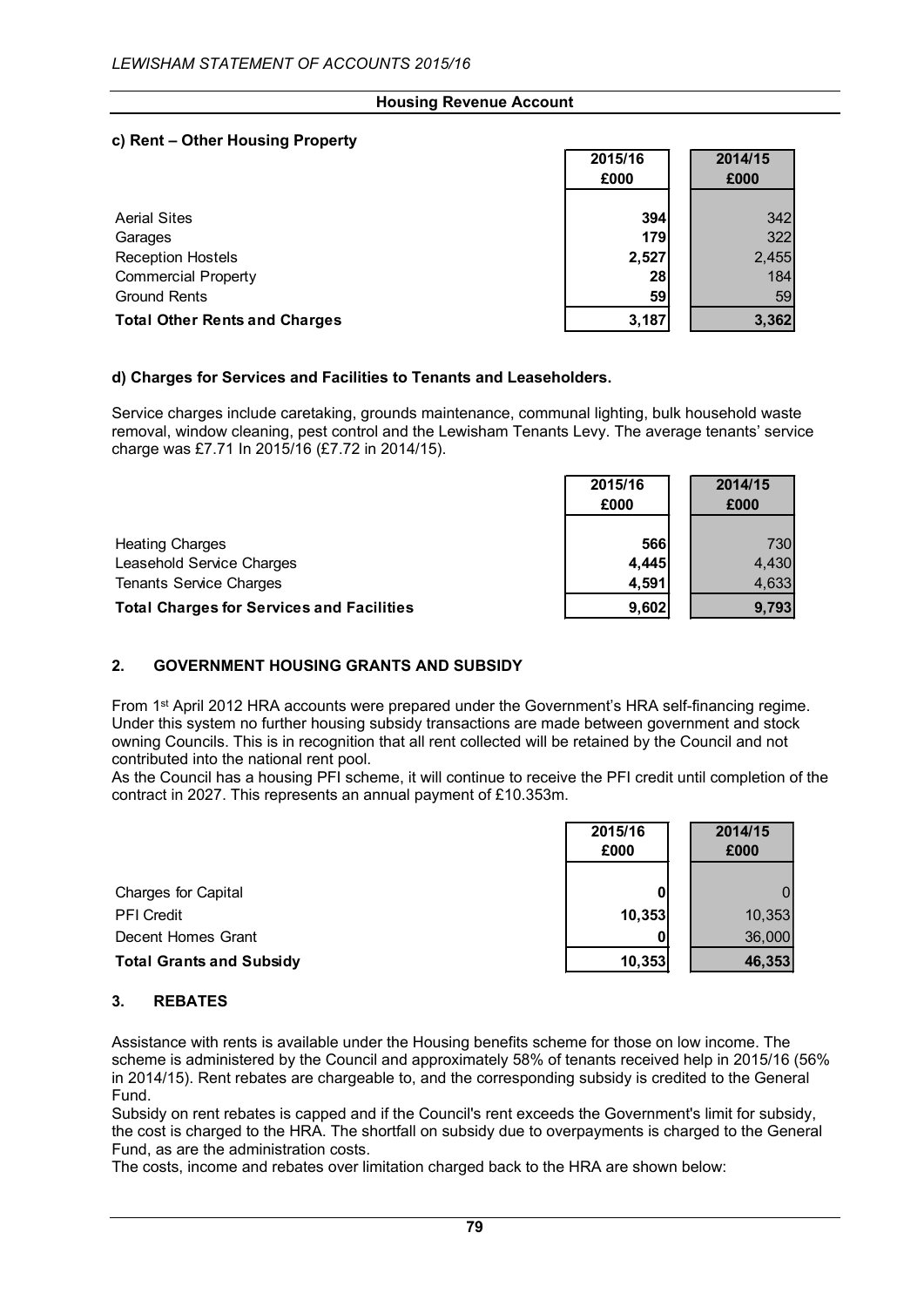|                                  | 2015/16<br>£000 | 2014/15<br>£000 |
|----------------------------------|-----------------|-----------------|
| Rent Rebates Given (GF)          | 47,212          | 45,197          |
| Subsidy Received on Rebates (GF) | (47, 212)       | (45, 197)       |
| Net cost to the HRA              |                 |                 |

## **4. CONTRIBUTIONS TOWARDS EXPENDITURE**

|                                         | £000  | £000  |
|-----------------------------------------|-------|-------|
|                                         |       |       |
| Commission on insurance and water rates | 696   | 650   |
| Recharges of repairs                    | 2,280 | 2,225 |
| Recharge to Capital Receipts            | 601   | 618   |
| Hostels: Heat, Light and Water Charges  | 89    | 95    |
| Other miscellaneous income              | 280   | 363   |
| <b>Total Other Income</b>               | 3,946 | 3.951 |

**2015/16 2014/15**

Г

### **5. SUPERVISION AND MANAGEMENT**

### General expenses

This includes the provision of services to all tenants including rent collection and accounting, rent arrears recovery, tenancy application and lettings, finance and administration, policy and management functions.

### Special expenses

This includes the provision of services applicable to particular tenants including central heating, metered energy supplies, maintenance of grounds, communal lighting, lifts and ancillary services.

### **6. REPAIRS AND MAINTENANCE**

This includes day-to-day repairs to Council housing stock and cyclical external decoration. Void properties prior to re-letting and certain tenants' properties are eligible for internal decoration. Gross repairs and maintenance expenditure for 2015/16 was £14.162m (2014/15 - £14.602m).

## **7. CONTRIBUTIONS TO IMPAIRMENT ALLOWANCE**

A contribution of £0.474m (2014/15 £0.730m) was transferred from the HRA to an impairment allowance to meet doubtful debts. Details of the accumulated provisions are as follows:

|                                            | 2015/16<br>£000 | 2014/15<br>£000 |
|--------------------------------------------|-----------------|-----------------|
| <b>Housing Tenants</b>                     | 4,421           | 4,207           |
| Leaseholders                               | 1,837           | 1,946           |
| Commercial Properties, Miscellaneous Debts | 991             | 989             |
| <b>Total Impairment Allowance</b>          | 7,249           | 7,142           |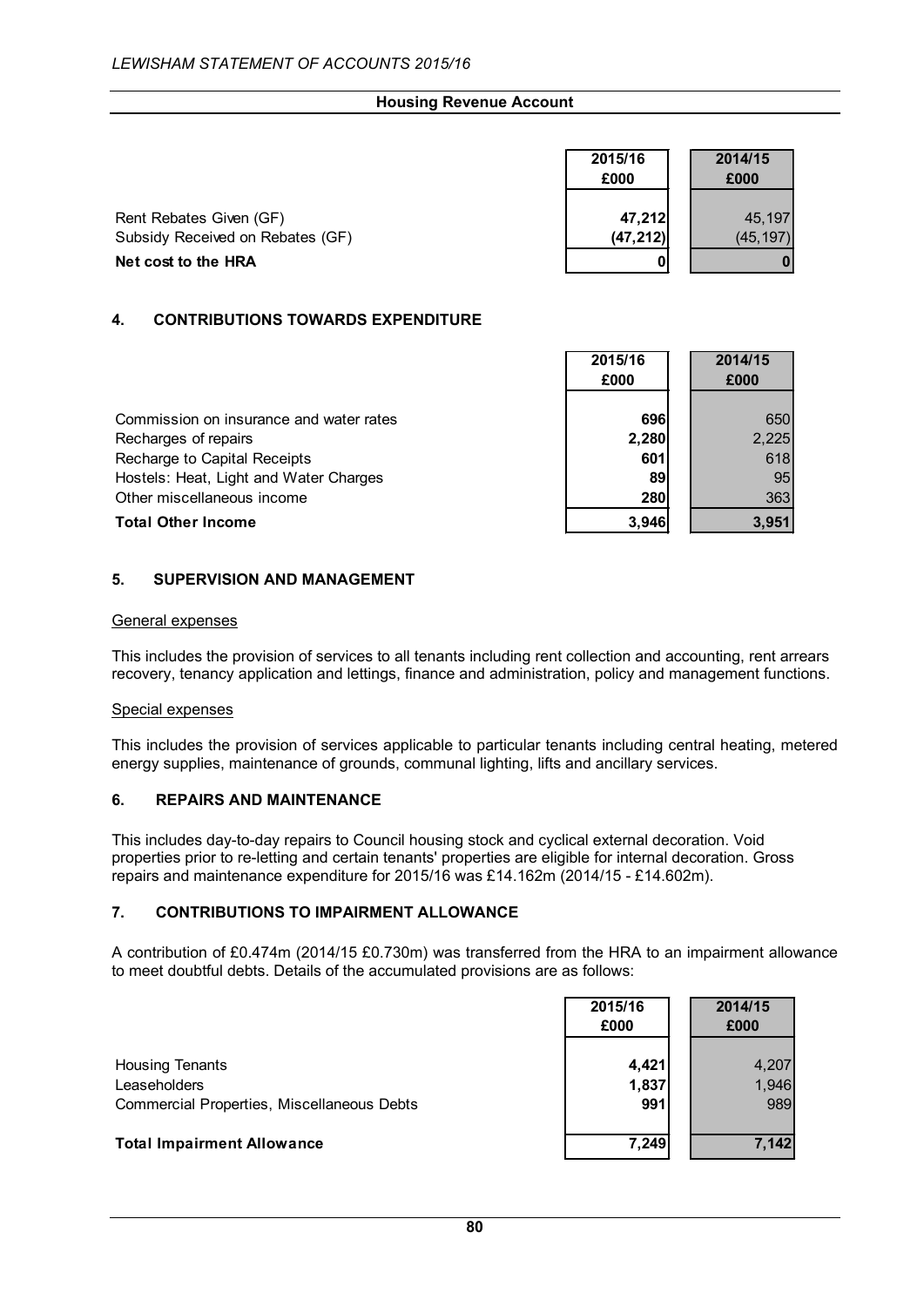# **8. HRA OUTSTANDING DEBT (CAPITAL FINANCING REQUIREMENT)**

Under the current HRA self-financing system, which began on 1<sup>st</sup> April 2012, there is no requirement to repay principal on housing debt. The total housing debt at 31<sup>st</sup> March 2016 was £74.8m (no change since 31st March 2015).

# **9. NON CURRENT ASSETS VALUATION**

A full valuation of the housing stock is commissioned every year due to materiality. The difference between the value of dwellings in their existing use as social housing and the vacant possession value reflects the economic cost to the council of providing housing at less than open market rents.

|                                                 | 31/03/16  | 31/03/15  |
|-------------------------------------------------|-----------|-----------|
|                                                 | £000      | £000      |
| <b>Operational Assets:</b>                      |           |           |
| Dwellings (Existing Use Value - Social Housing) | 1,153,891 | 1,058,091 |
| Other Land and Buildings                        | 13,973    | 26,267    |
| Infrastructure                                  | 107       |           |
| Vehicles, Plant and Equipment                   | 7,374     | 5,792     |
|                                                 | 1,175,345 | 1,090,150 |
|                                                 |           |           |
| <b>Investment Properties</b>                    | n         | 16,233    |
|                                                 |           |           |
| <b>Total Housing Assets</b>                     | 1,175,345 | 1,106,383 |
|                                                 |           |           |
| <b>Full Valuation of Council Dwellings</b>      | 4,615,565 | 4,232,364 |

### **10. DEPRECIATION**

The total charge for the depreciation of housing assets is as follows:

|                               | 2015/16<br>£000 | 2014/15<br>£000 |
|-------------------------------|-----------------|-----------------|
| <b>Operational Assets</b>     |                 |                 |
| <b>Dwellings</b>              | 29,444          | 25,562          |
| Other Land and Buildings      | 294             | 615             |
| Vehicles, Plant and Equipment | <b>374</b>      | 337             |
| <b>Total Depreciation</b>     | 30,112          | 26,514          |

Depreciation is not charged on Non Operational Assets.

### **11. INTEREST PAYABLE AND SIMILAR CHARGES**

This line includes the charge of £3.1m for capital assets calculated in accordance with the DCLG's Item 8 Debit Determination for 2015/16 (£3.2m in 2014/15). It also includes £0.477m for the net cost of amortised loan redemption premiums and discounts (£0.477 2014/15).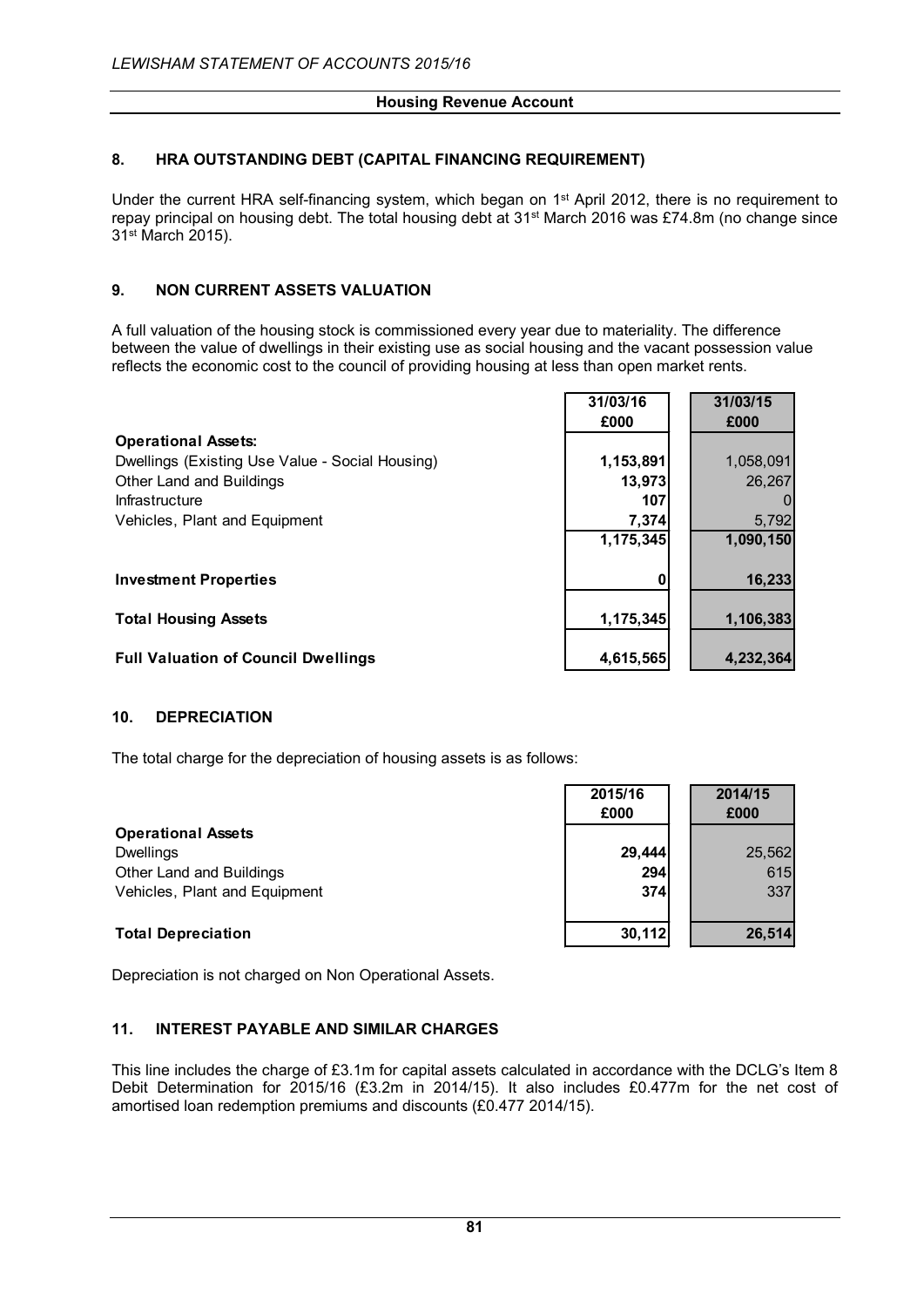### **12. PENSIONS COSTS – IAS 19**

In accordance with IAS 19, Lewisham recognises the cost of retirement benefits in the net cost of services when they are earned by employees, rather than when the benefits are eventually paid as pensions. However, the cost to the HRA is based on the amounts payable in the year, so the accrued cost of retirement benefits is reversed out of the HRA.

### **13. HOUSING CAPITAL EXPENDITURE**

Any expenditure on the Capital Programme which cannot be capitalised as a component or did not add value to an existing asset has been charged to revenue. These amounts have been mainly funded from the Major Repairs Reserve, which can be used for both revenue and capital expenditure.

> **2015/16 2014/15 £000 £000**

> > **3,757 4,694**

**2015/16 2014/15**

| Expenditure:                                          |       |       |
|-------------------------------------------------------|-------|-------|
| <b>Dwellings</b>                                      | 3.757 | 4.694 |
| Revenue Expenditure Funded from Capital under Statute |       |       |

**Financed by:** Capital Receipts **0** 213 Major Repairs Reserve **3,757 1** 4,481

**Total Capital Expenditure Financed 3,757 4,694**

### **14. MAJOR REPAIRS RESERVE**

The movements on the major repairs reserve are as follows:

|                                                    | <u>LU IVI IV</u><br>£000 | <u>LV 1-71 1 V</u><br>£000 |
|----------------------------------------------------|--------------------------|----------------------------|
| Balance brought forward at start of year           | 29,364                   | 19,787                     |
| Transferred in (depreciation dwellings)            | 30, 112                  | 26,331                     |
| Financing of capital expenditure on housing assets | (3,757)                  | (4, 481)                   |
| <b>Financing Major Revenue Repairs</b>             | (18, 244)                | (12, 273)                  |
| Contributions from Revenue (Capital)               |                          |                            |
| Balance carried forward at end of year             | 37.475                   | 29,364                     |

### **15. HOUSING REVENUE ACCOUNT RESERVES AND BALANCES**

The movements in housing revenue account reserves and balances are as follows:

|                                                                                                         | <b>Balance at</b><br>31/03/15<br>£000 | <b>Transfers</b><br>In<br>£000 | <b>Transfers</b><br>Out<br>£000 | <b>Balance at</b><br>31/03/16<br>£000 |
|---------------------------------------------------------------------------------------------------------|---------------------------------------|--------------------------------|---------------------------------|---------------------------------------|
| Property and Stock Related Reserves<br><b>Staff Related Reserves</b><br><b>Other Earmarked Reserves</b> | 4,773<br>750<br>30,389                | 211<br>6.771                   |                                 | 4,984<br>750<br>37,160                |
| <b>Total Reserves and Balances</b>                                                                      | 35,912                                | 6.982                          |                                 | 42.894                                |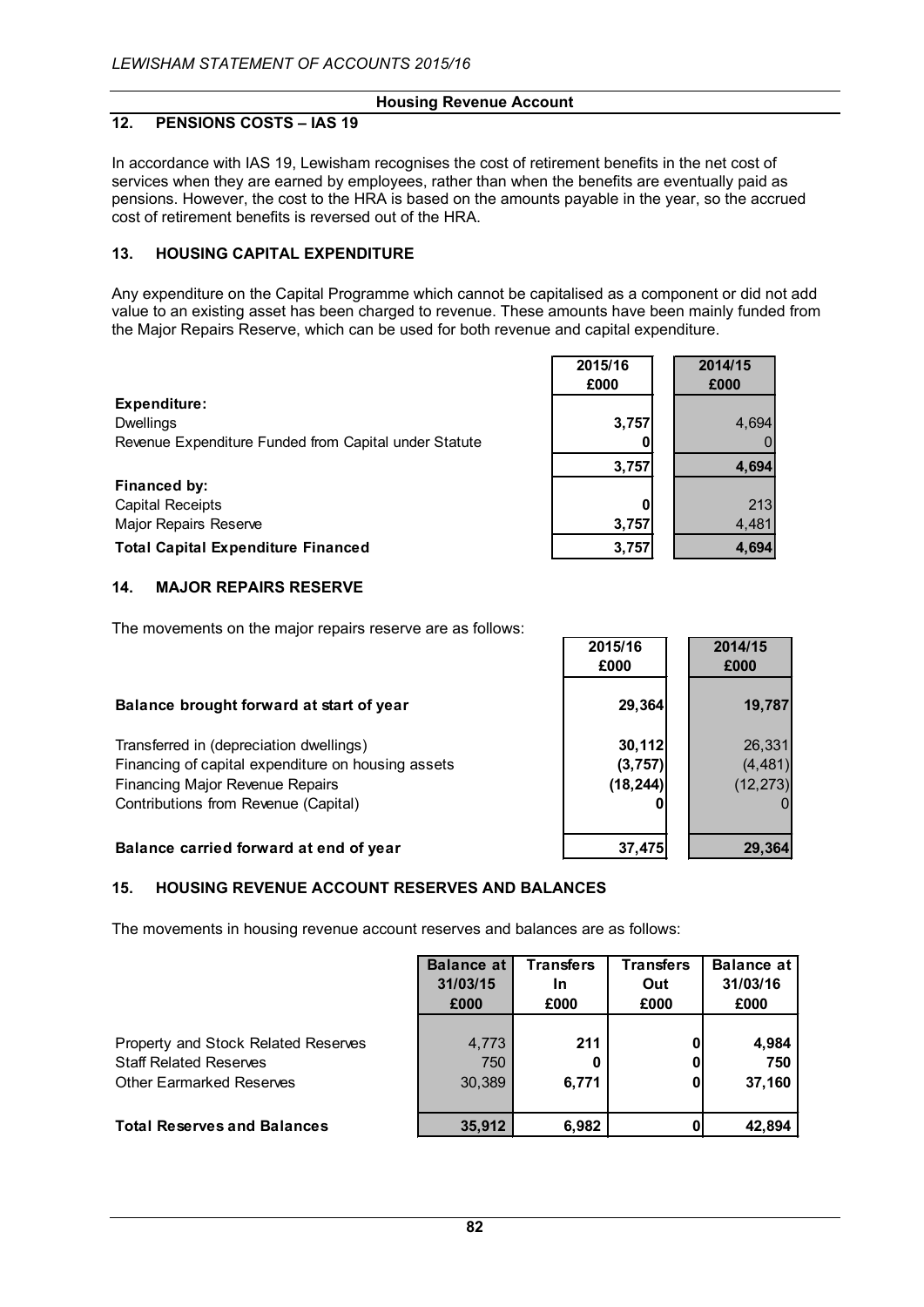# **SECTION 5 - THE COLLECTION FUND**

Lewisham Council is a designated 'Billing' Authority and is required by statute to maintain a separate Collection Fund. The transactions are on an accruals basis and include income from Council Tax and Non-Domestic Rates (NDR) and distributions to the Council's General Fund and the Greater London Authority (GLA) in respect of Council Tax and to the Government in respect of NDR.

The costs of collecting these taxes are charged to the General Fund, but an allowance towards the cost of collecting NDR is credited to the General Fund from the NDR receipts.

The Council's share of the year end balances of the Collection Fund are included in the Council's Balance Sheet and its share of the transactions are included in the Council's Cash Flow Statement.

|                                                              | 2015/16        |            |                | 2014/15        |            |                |    |
|--------------------------------------------------------------|----------------|------------|----------------|----------------|------------|----------------|----|
|                                                              | <b>Council</b> |            |                | <b>Council</b> |            |                |    |
|                                                              | <b>Tax</b>     | <b>NDR</b> | <b>Total</b>   | <b>Tax</b>     | <b>NDR</b> | <b>Total</b>   |    |
|                                                              | £000           | £000       | £000           | £000           | £000       | £000 Note      |    |
| <b>INCOME</b>                                                |                |            |                |                |            |                |    |
| Income from Council Tax (net)                                | 109,442        |            | 109,442        | 105,674        |            | 105,674        | 4  |
| Income from Non-Domestic Rates (net)                         |                | 54,498     | 54,498         |                | 54,530     | 54,530         | 5  |
| <b>TOTAL INCOME</b>                                          | 109,442        | 54,498     | 163,940        | 105,674        | 54,530     | 160,204        |    |
| <b>EXPENDITURE</b>                                           |                |            |                |                |            |                |    |
| <b>Precepts and Demands upon Fund</b>                        |                |            |                |                |            |                |    |
| - London Borough of Lewisham                                 | 80,084         |            | 80,084         | 78,404         |            | 78,404         |    |
| - Greater London Authority                                   | 23,652         |            | 23,652         | 22,108         |            | 22,108         |    |
| <b>Non-Domestic Rates</b>                                    |                |            |                |                |            |                |    |
| - Payment to National Pool                                   |                | 51,643     | 51,643         |                | 51,671     | 51,671         | 5  |
| - Cost of Collection Allowance                               |                | 307        | 307            |                | 306        | 306            | 5  |
| <b>Business Rate Supplement</b>                              |                |            |                |                |            |                |    |
| - Paid to Greater London Authority                           |                | 1,212      | 1,212          |                | 1,459      | 1,459          | 5  |
| - Administrative Costs                                       |                | 4          | 4              |                | 5          | 5              | 5  |
| <b>Bad and Doubtful Debts</b>                                |                |            |                |                |            |                |    |
| - Net adj to Impairment Allowance                            | 1,729          |            | 1,729          | 2,004          |            | 2,004          | 6a |
| - Net adj to Impairment Allowance                            |                | (37)       | (37)           |                | 546        | 546            | 6b |
| - Amounts Written Off                                        | 799            |            | 799            | 605            |            | 605            |    |
| - Amounts Written Off                                        |                | 1,369      | 1,369          |                | 543        | 543            | 5  |
| Contributions from previous year                             |                |            |                |                |            |                |    |
| - London Borough of Lewisham                                 | 4,864          |            | 4,864          | 2,334          |            | 2,334          |    |
| - Greater London Authority                                   |                |            | 0              | 659            |            | 659            |    |
| <b>Provision for Appeals</b><br>- London Borough of Lewisham |                | 295        | 295            |                | 38         | 38             |    |
| <b>TOTAL EXPENDITURE</b>                                     | 111,129        |            | 54,793 165,922 | 106,114        |            | 54,568 160,682 |    |
|                                                              |                |            |                |                |            |                |    |
| Deficit / (Surplus) for the year                             | 1,687          | 295        | 1,982          | 440            | 38         | 478            | 3  |
| Deficit / (Surplus) at start of year                         | (5,796)        | 2,289      | (3, 507)       | (6, 236)       | 2,251      | (3,985)        | 3  |
| Deficit / (Surplus) at end of year                           | (4, 109)       | 2,584      | (1, 525)       | (5, 796)       | 2,289      | (3, 507)       |    |

### **COLLECTION FUND REVENUE ACCOUNT**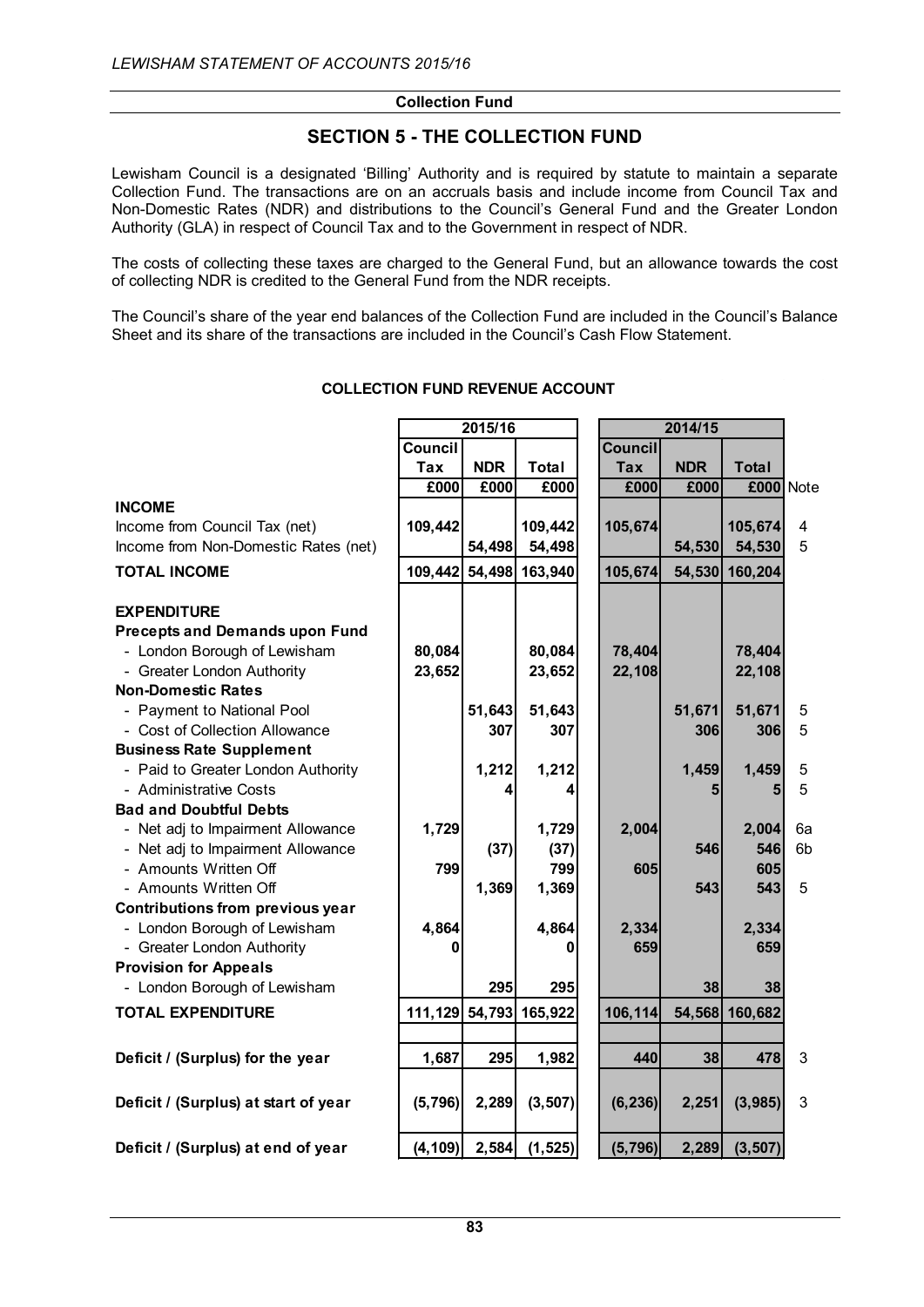# **NOTES TO THE COLLECTION FUND**

# **1. THE COUNCIL TAX BASE AND THE "BAND D" EQUIVALENT**

The annual budget process requires that each Council determines its own 'Band D' tax charge by dividing its own budget requirement by the respective tax base for the financial year. The 'Band D' tax calculated forms the basis of the charge for all properties. Properties fall into one of eight valuation bands based on market values at 1<sup>st</sup> April 1991. Those that fall in other valuation bands pay a proportion of the 'Band D' tax charge according to its banding and the band proportion.

The tax base used in setting the Council Tax is set by the end of January for the following financial year. It is based on the actual number of dwellings on the Valuation List that fall within each valuation band. The total in each band is adjusted for exemptions, single person occupancy discounts, discounts for second homes and long term empty properties, disabled band relief and new properties. The total for each band is then expressed as a "Band D" equivalent number by multiplying the resulting total by the relevant band proportion. The tax base for 2015/16 assumed a collection rate of 96.0% (95.5% for 2014/15).

The table below sets out the original tax base calculation for 2015/16 and has been prepared in accordance with The Welfare Reform Act that abolished the system of council tax benefits and replaced it with the Council Tax Reduction Scheme (CTRS) with effect from 1<sup>st</sup> April 2013.

|                                 |                                  | 2015/16       |                         |             | 2015/16            |                | 2014/15            |                |
|---------------------------------|----------------------------------|---------------|-------------------------|-------------|--------------------|----------------|--------------------|----------------|
| Council                         |                                  |               | <b>No.of Properties</b> | <b>Band</b> | <b>Band D</b>      | <b>Council</b> | <b>Band D</b>      | <b>Council</b> |
| Tax                             | <b>Property</b>                  | <b>Actual</b> | Adjusted                | D           | <b>Equivalents</b> | Tax            | <b>Equivalents</b> | <b>Tax</b>     |
| <b>Band</b>                     | Value                            | <b>Number</b> | Number                  |             | Ratio as per Ratio | Charge         | as per Ratio       | Charge         |
|                                 | £000                             | (1)           | (2)                     |             | No.                | £              | No.                | £              |
|                                 |                                  |               |                         |             |                    |                |                    |                |
| A                               | up to 40                         | 7,281         | 3,683                   | 6/9         | 2,455.2            | 903.57         | 2,420.9            | 906.23         |
| B                               | $40 - 52$                        | 32,733        | 20,132                  | 7/9         | 15,658.2           | 1,054.16       | 15,481.6           | 1,057.28       |
| C                               | $52 - 68$                        | 42,354        | 30,061                  | 8/9         | 26,720.5           | 1,204.75       | 26,225.8           | 1,208.31       |
| D                               | $68 - 88$                        | 25,285        | 20,345                  |             | 20,345.0           | 1,355.35       | 20,058.5           | 1,359.35       |
| E                               | 88 - 120                         | 7,229         | 6,199                   | 11/9        | 7,577.0            | 1,656.54       | 7,354.0            | 1,661.42       |
| F                               | $120 - 160$                      | 2,718         | 2,492                   | 13/9        | 3,599.1            | 1,957.73       | 3,581.0            | 1,963.51       |
| G                               | 160 - 320                        | 1,277         | 1,199                   | 15/9        | 1,999.1            | 2,258.92       | 1,993.5            | 2,265.58       |
| H                               | over 320                         | 170           | 160                     | 18/9        | 319.0              | 2,710.70       | 310.0              | 2,718.70       |
|                                 |                                  |               |                         |             |                    |                |                    |                |
| <b>Totals</b>                   |                                  | 119,047       | 84,270                  |             | 78,673.1           |                | 77,425.3           |                |
|                                 |                                  |               |                         |             |                    |                |                    |                |
|                                 | Add: Contributions in lieu       |               |                         |             | 0.0                |                | 0.0                |                |
| <b>Total Band D Equivalents</b> |                                  |               | 78,673.1                |             | 77,425.3           |                |                    |                |
|                                 | <b>Estimated Collection Rate</b> |               |                         |             | 96.0%              |                | 95.5%              |                |
|                                 |                                  |               |                         |             |                    |                |                    |                |
|                                 | <b>NET COUNCIL TAX BASE</b>      |               |                         |             | 75,526.2           |                | 73,941.2           |                |

(1) Total number of dwellings as per Valuation Officer's List

(2) Total number of dwellings after allowing for Discounts, Exemptions and Other Adjustments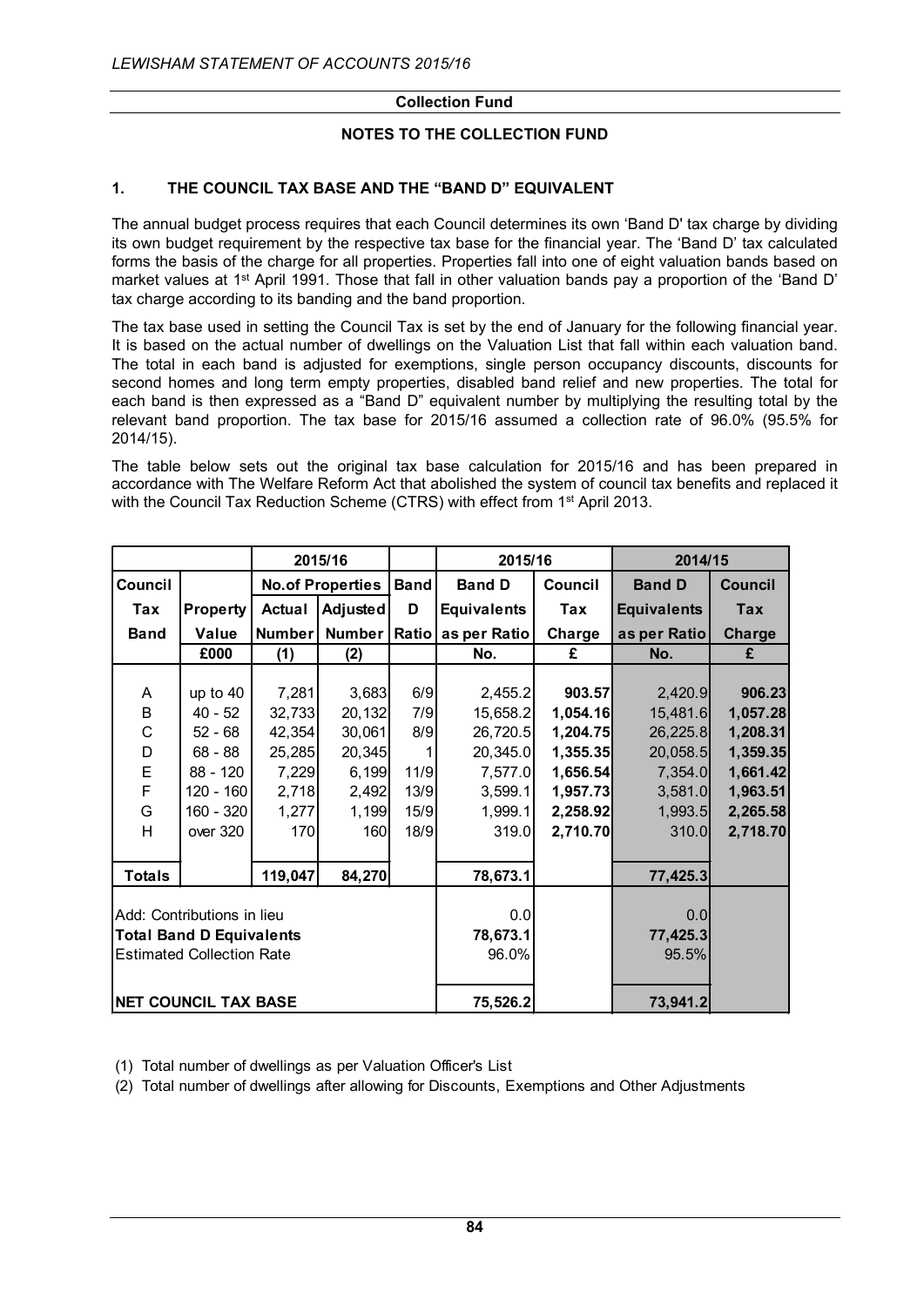# **2. COLLECTION FUND SURPLUS OR DEFICIT**

Every January, a forecast of the estimated Collection Fund balance at the end of the financial year is made. This estimated surplus or deficit is then distributed to or recovered from the Council and the GLA in the following year in proportion to their respective annual demands made on the Fund. Any difference between the estimated and actual year-end balance on the Fund is taken into account as part of the forecast to be made of the Fund's balance during the following financial year.

# **3. COLLECTION FUND BALANCE SPLIT INTO ITS ATTRIBUTABLE PARTS**

|                                 |          | (Surplus)/ Deficit         | (Surplus)/ Deficit |            |                                       |
|---------------------------------|----------|----------------------------|--------------------|------------|---------------------------------------|
|                                 |          | <b>Balance at Movement</b> |                    |            | <b>Balance at Movement Balance at</b> |
|                                 | 31/03/14 | in 2014/15                 | 31/03/15           | in 2015/16 | 31/03/16                              |
|                                 | £000     | £000                       | £000               | £000       | £000                                  |
| <b>Council Tax</b>              |          |                            |                    |            |                                       |
| London Borough of Lewisham      | (4, 795) | 272                        | (4, 523)           | 1,303      | (3, 220)                              |
| <b>Greater London Authority</b> | (1, 441) | 168                        | (1, 273)           | 384        | (889)                                 |
|                                 | (6, 236) | 440                        | (5,796)            | 1,687      | (4, 109)                              |
| <b>Non-Domestic Rates</b>       |          |                            |                    |            |                                       |
| London Borough of Lewisham      | 675      | 12                         | 687                | 89         | 776                                   |
| <b>Greater London Authority</b> | 450      | 8                          | 458                | 59         | 517                                   |
| Central Government              | 1,126    | 18 <sup>l</sup>            | 1,144              | <b>148</b> | 1,292                                 |
|                                 | 2,251    | 38                         | 2,289              | 296        | 2,585                                 |
|                                 |          |                            |                    |            |                                       |
| <b>Collection Fund Balances</b> | (3,985)  | 478                        | (3, 507)           | 1,983      | (1, 524)                              |

## Collection Fund Adjustment Account

The Council's share of the Collection Fund balance is managed by the Collection Fund Adjustment Account which shows the differences arising from the recognition of Council Tax income in the CIES as it falls due from Council Tax payers compared with the statutory arrangements for paying across amounts to the General Fund from the Collection Fund.

# **4. COUNCIL TAX INCOME**

|                                                                                                                                                                                                                                | 2015/16   |           | 2014/15   |
|--------------------------------------------------------------------------------------------------------------------------------------------------------------------------------------------------------------------------------|-----------|-----------|-----------|
|                                                                                                                                                                                                                                | £000      | £000      | £000      |
| <b>Gross Council Tax Income Due</b>                                                                                                                                                                                            |           | 150,100   | 149,144   |
| Less: Adjustments to charge                                                                                                                                                                                                    | 1,362     |           | 915       |
| Exemptions                                                                                                                                                                                                                     | (3,661)   |           | (3, 807)  |
| Disabled Relief                                                                                                                                                                                                                | (65)      |           | (65)      |
| <b>Discounts</b>                                                                                                                                                                                                               | (15,010)  |           | (15, 156) |
| Adjustment for Council Tax Reduction Scheme                                                                                                                                                                                    | (23, 285) |           | (25, 357) |
|                                                                                                                                                                                                                                |           | (40, 658) | (43, 470) |
| <b>Total Due from Council Tax payers</b>                                                                                                                                                                                       |           | 109,442   | 105,674   |
| The contract of the contract of the contract of the first property of the contract of the contract of the contract of the contract of the contract of the contract of the contract of the contract of the contract of the cont |           |           |           |

Transfers from General Fund for Council Tax Benefits **0** 0

# **Net Amount of Council Tax Receivable 109,442 105,674**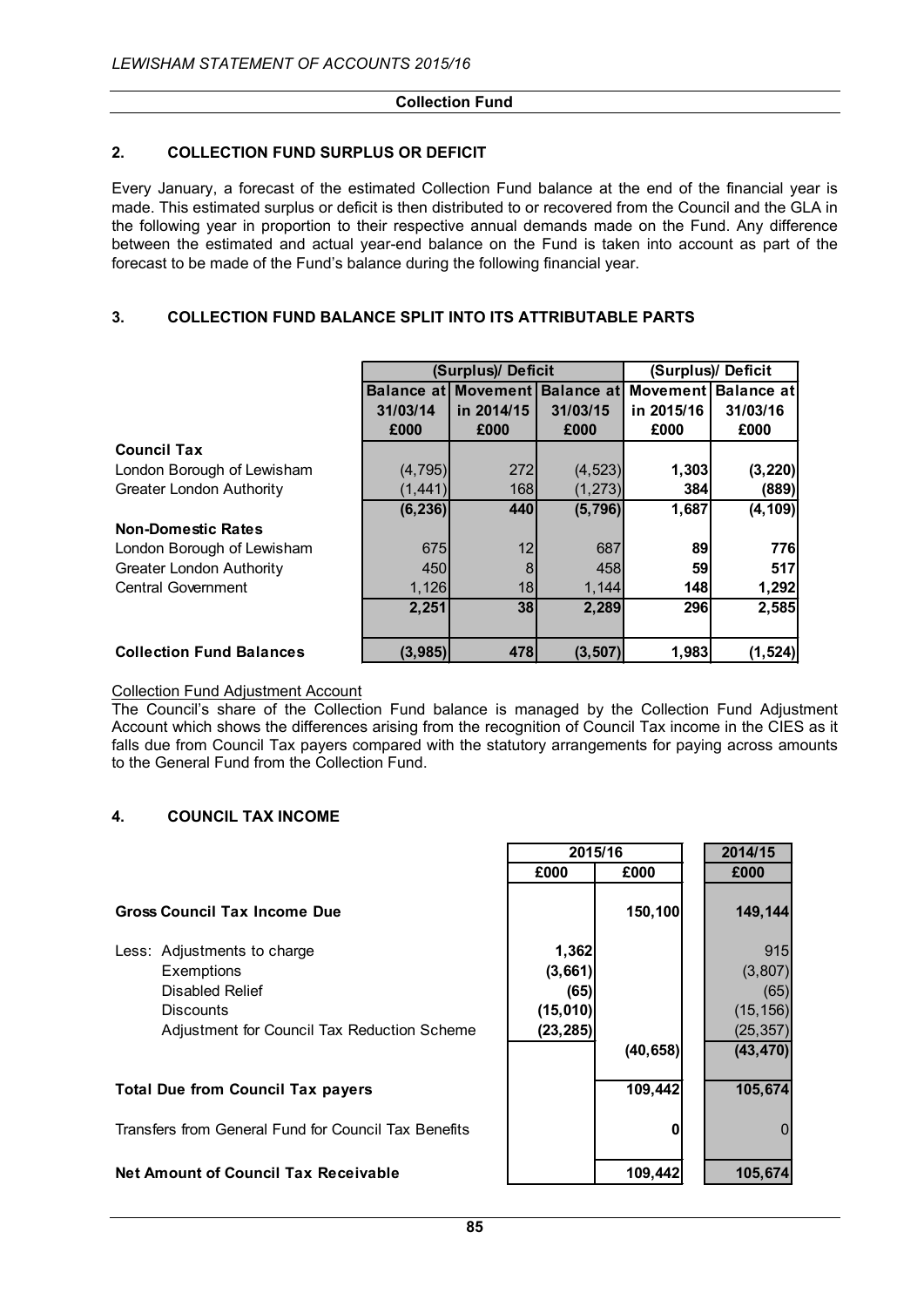### **5. NON-DOMESTIC RATES**

The Council is responsible for collecting the Non-Domestic Rates (NDR) (often referred to as Business Rates) which are payable within its area. The amount payable is based upon the rateable value of commercial properties multiplied by the NDR multiplier, which is set annually by the Government. The amount due is paid over to the Government and an amounts is then redistributed back to the Council via the formula grant mechanism. The Council's share of this redistributed money is paid into the General Fund.

|                                                                             |          | 2015/16        | 2014/15        |
|-----------------------------------------------------------------------------|----------|----------------|----------------|
|                                                                             | £000     | £000           | £000           |
| Gross NDR Collectable (after voids and exemptions)                          |          | 62,122         | 61,529         |
| <b>Reductions and Relief:</b><br><b>Mandatory Relief</b>                    | (7, 441) |                | (6, 777)       |
| Discretionary Relief                                                        | (182)    | (7, 624)       | (222)          |
| <b>Total Receivable from Business Rates</b>                                 |          | 54,498         | 54,530         |
| Irrecoverable Amounts Written Off<br>Net Adjustment to Impairment Allowance |          | (1, 369)<br>37 | (543)<br>(546) |
| <b>Net Amount Collectable from Business Ratepayers</b>                      |          | 53,166         | 53,441         |
| <b>Business Rate Supplement</b><br>Payment to Greater London Authority      | (1, 212) |                | (1, 459)       |
| <b>Administrative Costs</b>                                                 | (4)      |                | (5)            |
| <b>NDR</b>                                                                  |          | (1, 216)       |                |
| Cost of Collection Allowance transfer                                       |          | (307)          | (306)          |
| <b>Amount Payable to NDR Pool</b>                                           |          | 51,643         | 51,671         |

|                                                      | 2015/16<br>£m | 2014/15<br>£m |
|------------------------------------------------------|---------------|---------------|
| Non-Domestic Rateable Value                          | 138.5         | 138.7         |
|                                                      |               |               |
|                                                      | 2015/16       | 2014/15       |
|                                                      | pence         | pence         |
| <b>Non-Domestic Rate Multiplier</b>                  | 49.3          | 48.2          |
| <b>Non-Domestic Rate Multiplier (Small Business)</b> | 48.0          | $-47.1$       |

### **6. COLLECTION FUND ARREARS AND IMPAIRMENT ALLOWANCES**

### **a) Council Tax**

|                                                                                                                   | 31/03/16  | 31/03/15  |  |
|-------------------------------------------------------------------------------------------------------------------|-----------|-----------|--|
|                                                                                                                   | £000      | £000      |  |
| A to a are a counter separation count costs and penalties resulting from to a correction are accounted set in the |           |           |  |
| <b>FRBSFALSHIDAIOWAnce</b>                                                                                        | (30, 617) | (28, 888) |  |
| As a Percentage of Arrears                                                                                        | 92.6%     | 92.1%     |  |

| 2015/16             | 2014/15 |                   |
|---------------------|---------|-------------------|
| Amount   Percentage |         | Amount Percentage |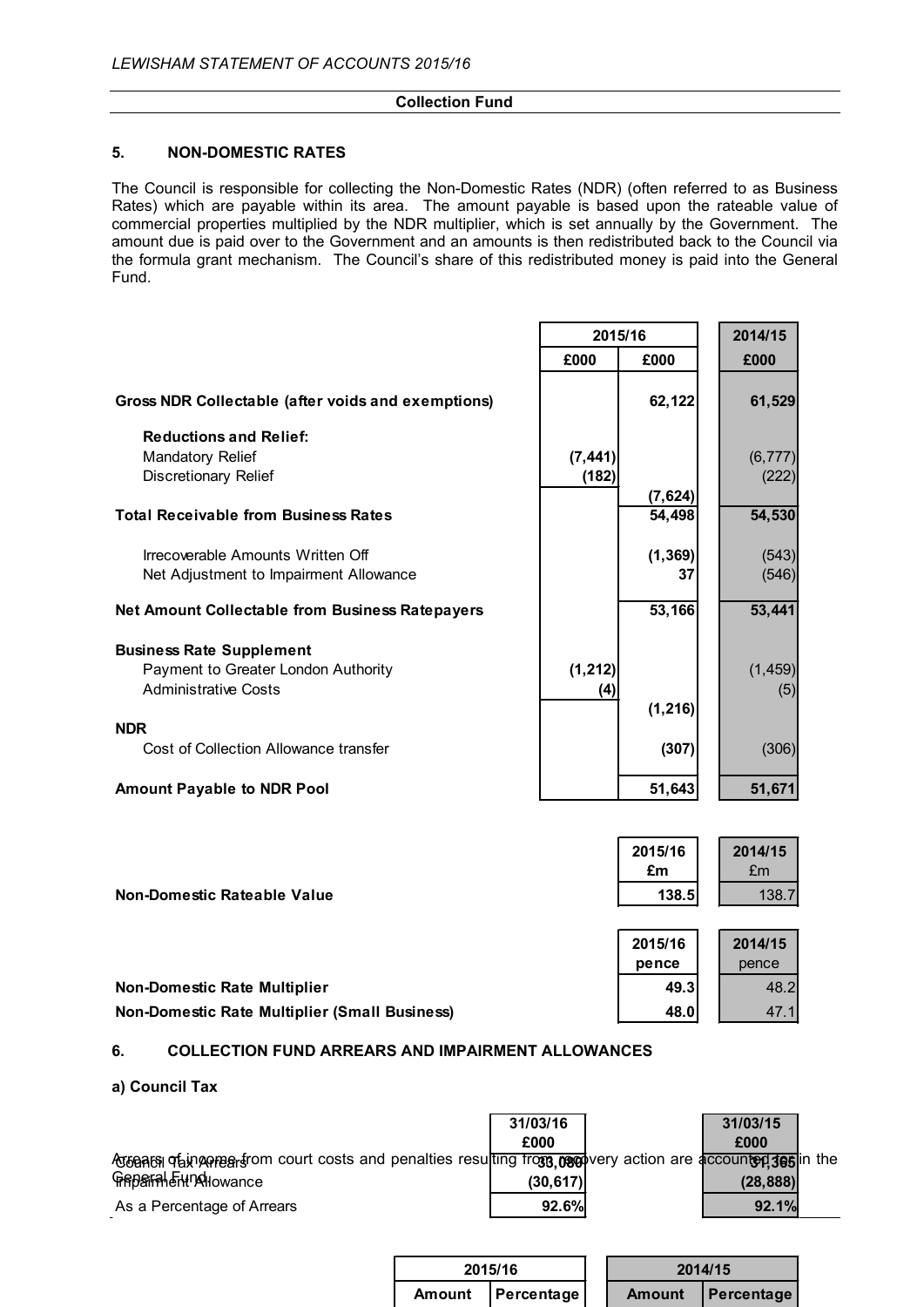## **b) Non-Domestic Rates**

|                            | 31/03/16 | 31/03/15 |
|----------------------------|----------|----------|
|                            | £000     | £000     |
| <b>NDR Arrears</b>         | 4,959    | 5.015    |
| Impairment Allowance       | (3,064)  | (3, 101) |
| As a Percentage of Arrears | 61.8%    | 61.8%    |

|                       | 2015/16       |            | 2014/15       |                 |
|-----------------------|---------------|------------|---------------|-----------------|
|                       | <b>Amount</b> | Percentage | <b>Amount</b> | Percentage      |
| <b>Age of Arrears</b> | £000          | %          | £000          | %               |
| Year of Accounts      | 1,338         | 27         | 1,297         | 26              |
| Under 2 Years old     | 881           | 18         | 974           | 19              |
| Under 3 Years old     | 835           | 17         | 876           | 17 <sup>1</sup> |
| Under 5 Years old     | 1,304         | 26         | 1,373         | 27 <sup>1</sup> |
| Over 5 Years old      | 600           | 12         | 495           | 10              |
| <b>Total</b>          | 4,959         | 100        | 5,015         | 100             |

Arrears of income from court costs and penalties resulting from recovery action are accounted for in the General Fund.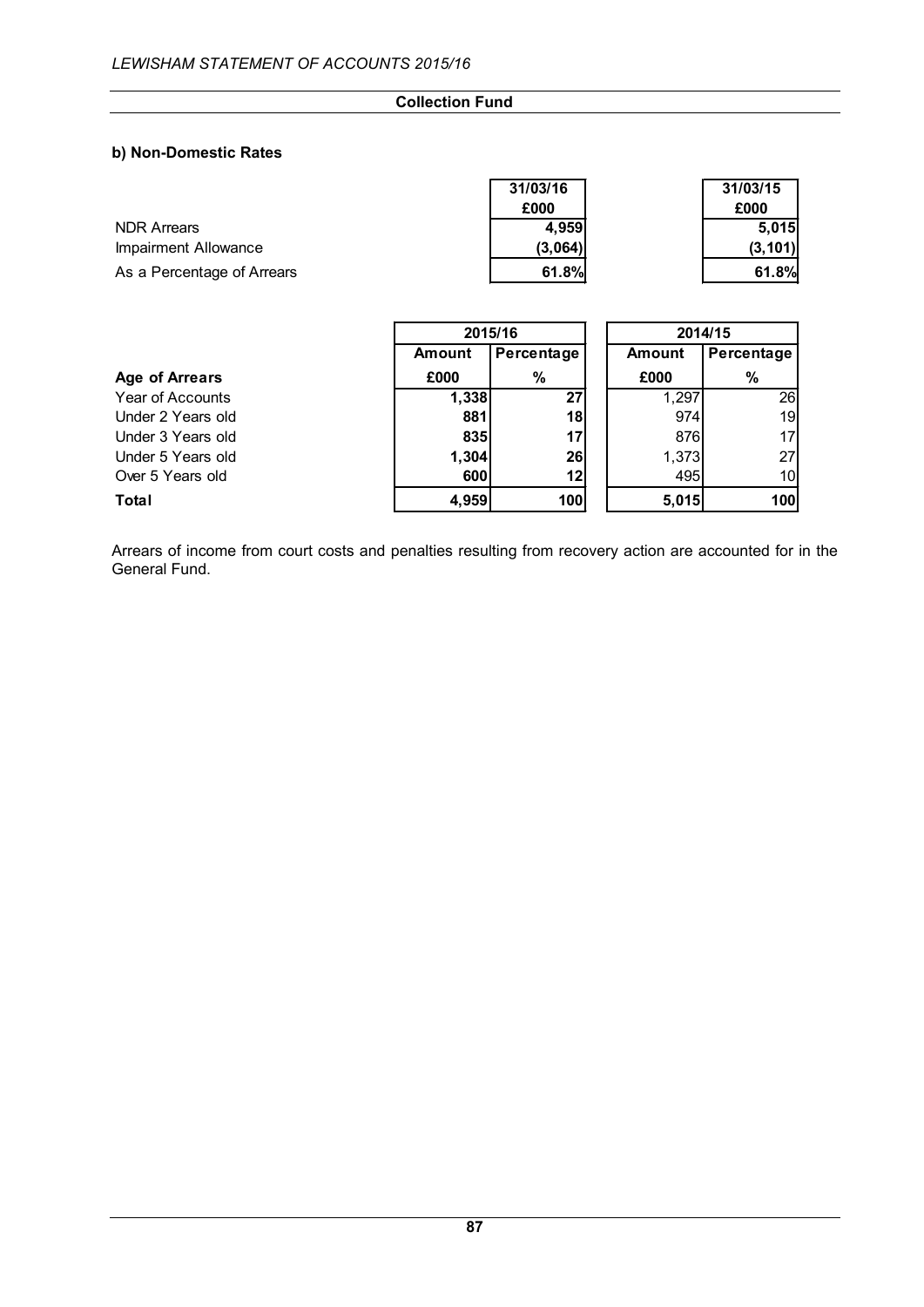**Glossary**

# **SECTION 6 - GLOSSARY OF TERMS USED IN THE ACCOUNTS**

| <b>ACCRUALS</b>                             | These are amounts included in the accounts to cover income and<br>expenditure attributable to the financial year, but for which payment<br>had not been received or made as at 31 March.                                                                                                                                                                   |
|---------------------------------------------|------------------------------------------------------------------------------------------------------------------------------------------------------------------------------------------------------------------------------------------------------------------------------------------------------------------------------------------------------------|
| <b>ACTUARY</b>                              | An independent professional who advises on the financial position of<br>the Pension Fund and carries out a full valuation every three years.                                                                                                                                                                                                               |
| <b>CAPITAL EXPENDITURE</b>                  | This is expenditure on the acquisition or enhancement of assets<br>which significantly prolongs their useful lives or increases their<br>market value. This is considered to be of benefit to the Council over a<br>period of more than one year, e.g. land and buildings.                                                                                 |
| <b>CAPITAL ADJUSTMENT</b><br><b>ACCOUNT</b> | This represents the capital resources which have been set aside to<br>meet past capital expenditure.                                                                                                                                                                                                                                                       |
| <b>CAPITAL RECEIPTS</b>                     | Income received from the sale of land, buildings and plant.                                                                                                                                                                                                                                                                                                |
| <b>COLLECTION FUND</b>                      | A separate statutory account into which Council Tax and Non-<br>Domestic Rates are paid in order to account for payments due to the<br>Council's General Fund and Preceptors (currently the Greater<br>London Authority).                                                                                                                                  |
| <b>CONTINGENT LIABILITY</b>                 | A possible liability to incur future expenditure at the balance sheet<br>date dependent upon the outcome of uncertain events.                                                                                                                                                                                                                              |
| <b>CREDITORS</b>                            | This is an amount of money owed by the Council for goods, works or<br>services received.                                                                                                                                                                                                                                                                   |
| <b>DEBTORS</b>                              | This is an amount of money owed to the Council by individuals and<br>organisations.                                                                                                                                                                                                                                                                        |
| <b>DEPRECIATION</b>                         | This is the loss in value of an asset due to age, wear and tear,<br>deterioration or obsolescence. An annual charge in respect of this is<br>made to service revenue accounts over the life of most assets to<br>reflect the usage in the year.                                                                                                            |
| <b>EARMARKED RESERVES</b>                   | These are amounts set aside for specific purposes to meet future<br>commitments or potential liabilities, for which it is not appropriate to<br>establish provisions.                                                                                                                                                                                      |
| <b>FAIR VALUE</b>                           | This is defined as the amount for which an asset could be exchanged<br>or liability settled, assuming that the transaction was negotiated<br>between parties knowledgeable about the market in which they are<br>dealing and willing to buy/sell at an appropriate price, with no other<br>motive in their negotiations other than to secure a fair price. |
| <b>GENERAL FUND</b>                         | This is the account which comprises the revenue costs of providing<br>services, which are met by General Government Grants and the<br>Council's demand on the Collection Fund.                                                                                                                                                                             |
| <b>INFRASTRUCTURE</b>                       | These are non-current assets which do not have a market value and<br>primarily exist to facilitate transportation and communication (e.g.<br>roads, street lighting). They are usually valued at historic cost.                                                                                                                                            |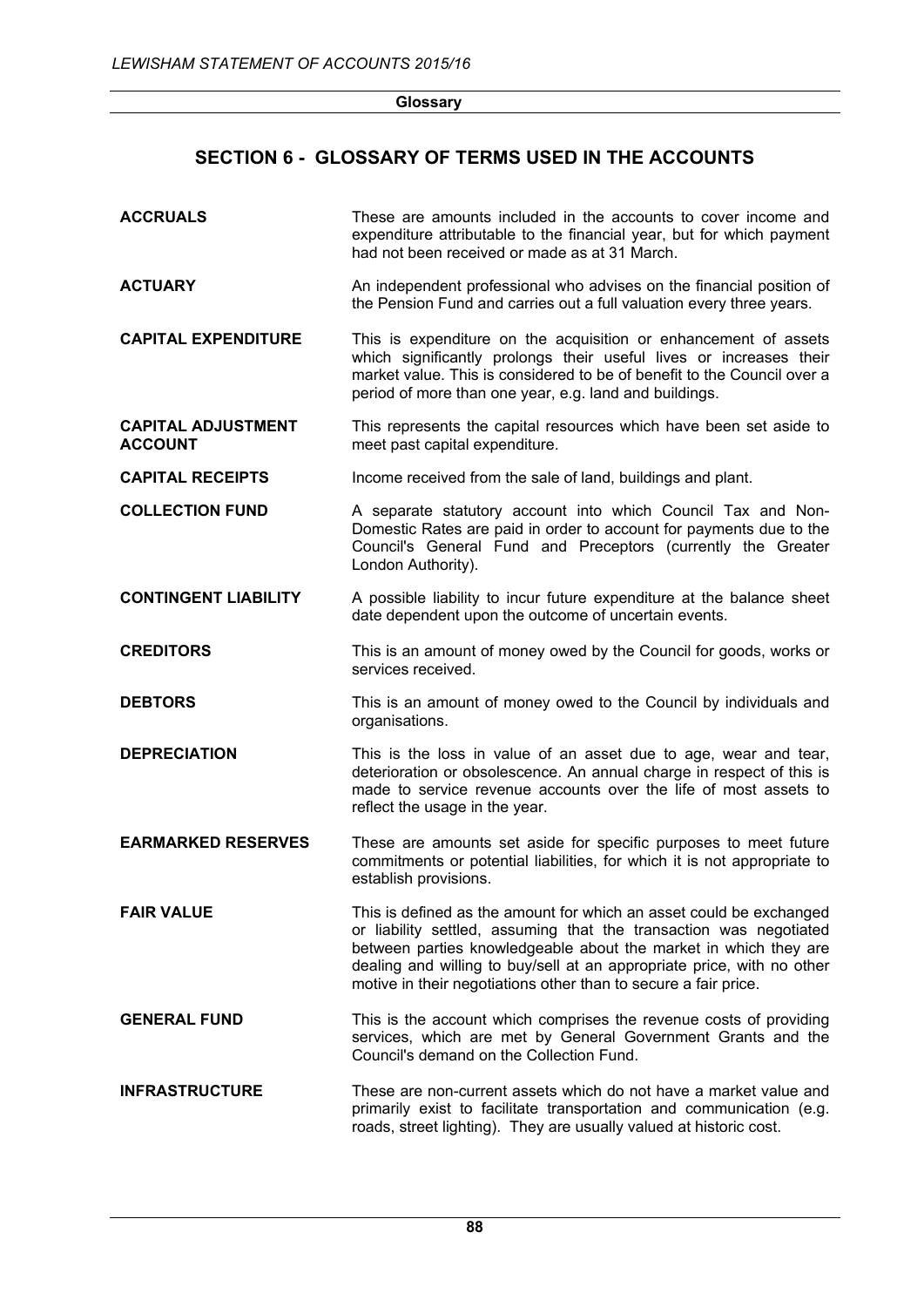|                                                   | Glossary                                                                                                                                                                                                                                                                                                   |
|---------------------------------------------------|------------------------------------------------------------------------------------------------------------------------------------------------------------------------------------------------------------------------------------------------------------------------------------------------------------|
| <b>LEASES</b>                                     | A Lease is an agreement whereby the lessor conveys to the lessee in<br>return for a payment or series of payments the right to use an asset for<br>an agreed period of time. The definition of a lease includes hire<br>purchase contracts. Lease classification is made at the inception of the<br>lease. |
|                                                   | A Finance lease is a lease that transfers substantially all the risk and<br>rewards incidental to ownership of an asset. Title may or may not<br>eventually be transferred. An Operating lease is a lease other than a<br>finance lease.                                                                   |
| <b>MEMORANDUM</b><br><b>ACCOUNT</b>               | These Accounts are not part of the Council's formal statutory Accounts<br>and are included in the Statement for added information.                                                                                                                                                                         |
| <b>MINIMUM REVENUE</b><br><b>PROVISION (MRP)</b>  | The prudent amount which must be charged to the Council's revenue<br>account each year for the principal repayment of debt.                                                                                                                                                                                |
| <b>NON-DOMESTIC RATES</b><br>(NDR)                | These are set by the Government and collected by the Council and paid<br>into a central pool. The Government pays back to the Council a share of<br>the pool as part of the grant allocation system.                                                                                                       |
| <b>PRIVATE FINANCE</b><br><b>INITIATIVE (PFI)</b> | This is an scheme whereby contracts for specified services are let to<br>private sector suppliers by the Council which may include capital<br>investment as well as the provision of the service. Payments are made<br>to the supplier in return, which are reduced if performance targets are<br>not met. |
| <b>PRECEPTS</b>                                   | These are demands made upon the Collection Fund by the Council's<br>General Fund and the Greater London Authority in accordance with their<br>budget requirements.                                                                                                                                         |
| <b>PROVISIONS</b>                                 | This is an amount which is set-aside for a specific liability or loss, which<br>is likely to be incurred, but where the exact amount and date on which<br>they will arise is uncertain.                                                                                                                    |
| <b>REVALUATION RESERVE</b>                        | This represents the gains on the revaluation of non-current assets which<br>have not yet been realised through sales.                                                                                                                                                                                      |
| <b>REVENUE SUPPORT</b><br><b>GRANT (RSG)</b>      | This is the main general grant which is paid to the Council by Central<br>Government to fund local services.                                                                                                                                                                                               |
| <b>REVENUE EXPENDITURE</b>                        | Day-to-day expenditure incurred in the running of Council services, e.g.<br>salaries, wages, supplies and services.                                                                                                                                                                                        |
| <b>SPECIAL PURPOSE</b><br><b>VEHICLE</b>          | This is a legal entity (usually a limited company) created to fulfil narrow,<br>specific or temporary objectives.                                                                                                                                                                                          |
| <b>SUPPORT SERVICES</b>                           | These are activities of a professional, technical and administrative<br>nature which are not Council services in their own right, but support<br>main front-line services.                                                                                                                                 |